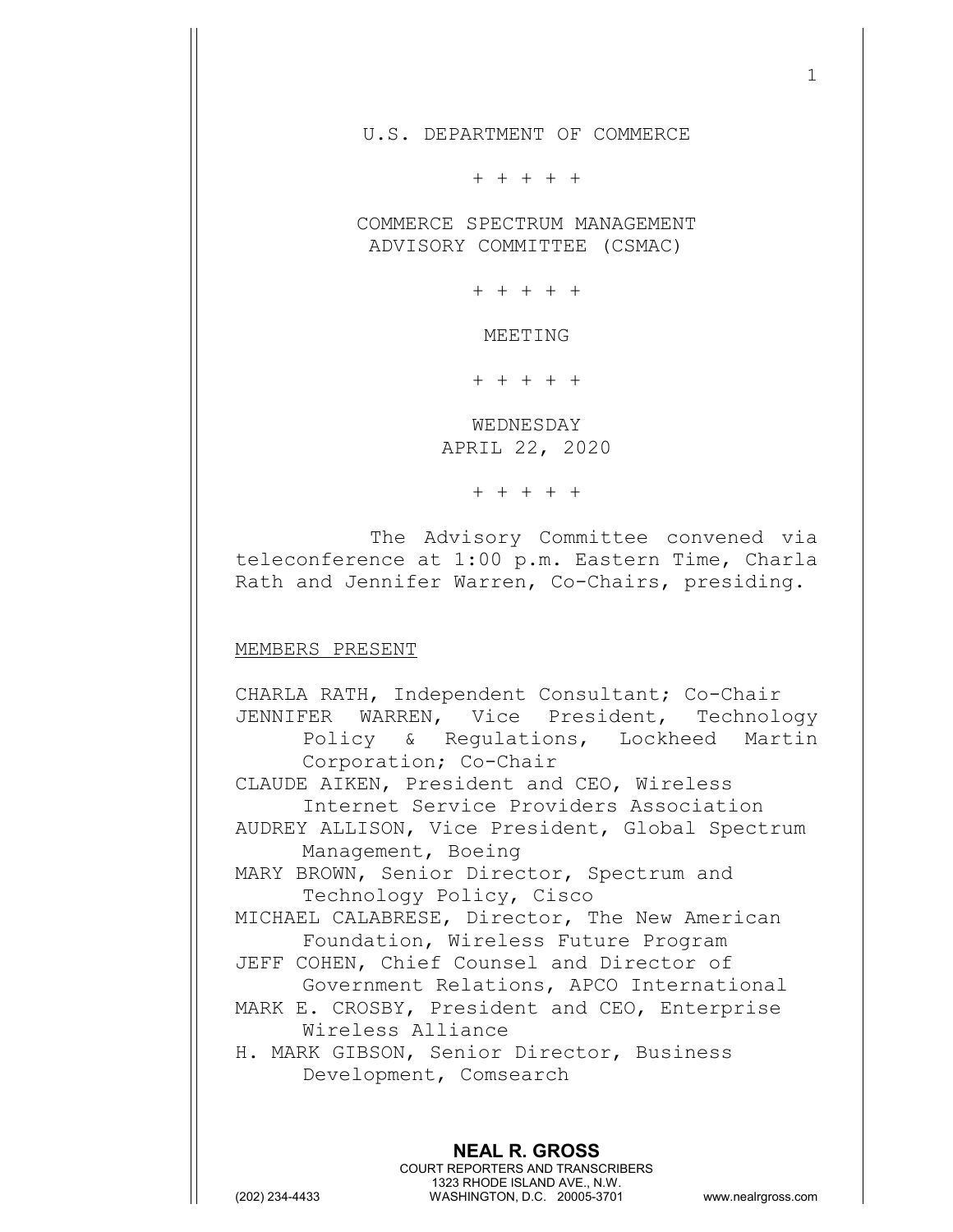DALE HATFIELD, Senior Fellow, Silicon Flatirons Center for Law, Technology, and Entrepreneurship CAROLYN KAHN, Principal Economics and Business Analyst/Group Leader, The MITRE Corporation - Center for Acquisition and Management PAUL KOLODZY, Consultant, Kolodzy Consulting, LLC MARK LEWELLEN, Manager of Spectrum Advocacy, John Deere Intelligent Solutions Group JENNIFER MANNER, Senior VP, Regulatory Affairs, Echostar MARK McHENRY, Founder and President, Shared Spectrum Company DONNA MURPHY, Senior VP, Global Regulatory, INMARSAT WAYNE PHOEL, Independent Consultant, Previous MIT/LL and DARPA CARL POVELITES, Assistant Vice President of Public Policy, AT&T RUTH PRITCHARD-KELLY, Vice President Regulatory Affairs, OneWeb MARK RACEK, Senior Director of Spectrum Policy, Ericsson DENNIS ROBERSON, Research Professor of Computer Science, Illinois Institute of Technology ANDREW ROY, Director of Engineering Services, Aviation Spectrum Resources STEVE SHARKEY, Vice President, Government Affairs, Technology and Engineering Policy, T-Mobile US, Inc. MIRIAM SOROND, Vice President Technology Development, Dish Network LLC BRYAN TRAMONT, Managing Partner, Wilkinson Barker Knauer, LLP CHRISTOPHER WEASLER, Global Head of Spectrum Policy and Connectivity Planning, Facebook, Inc. ROBERT WELLER, VP for Spectrum Policy, National Association of Broadcasters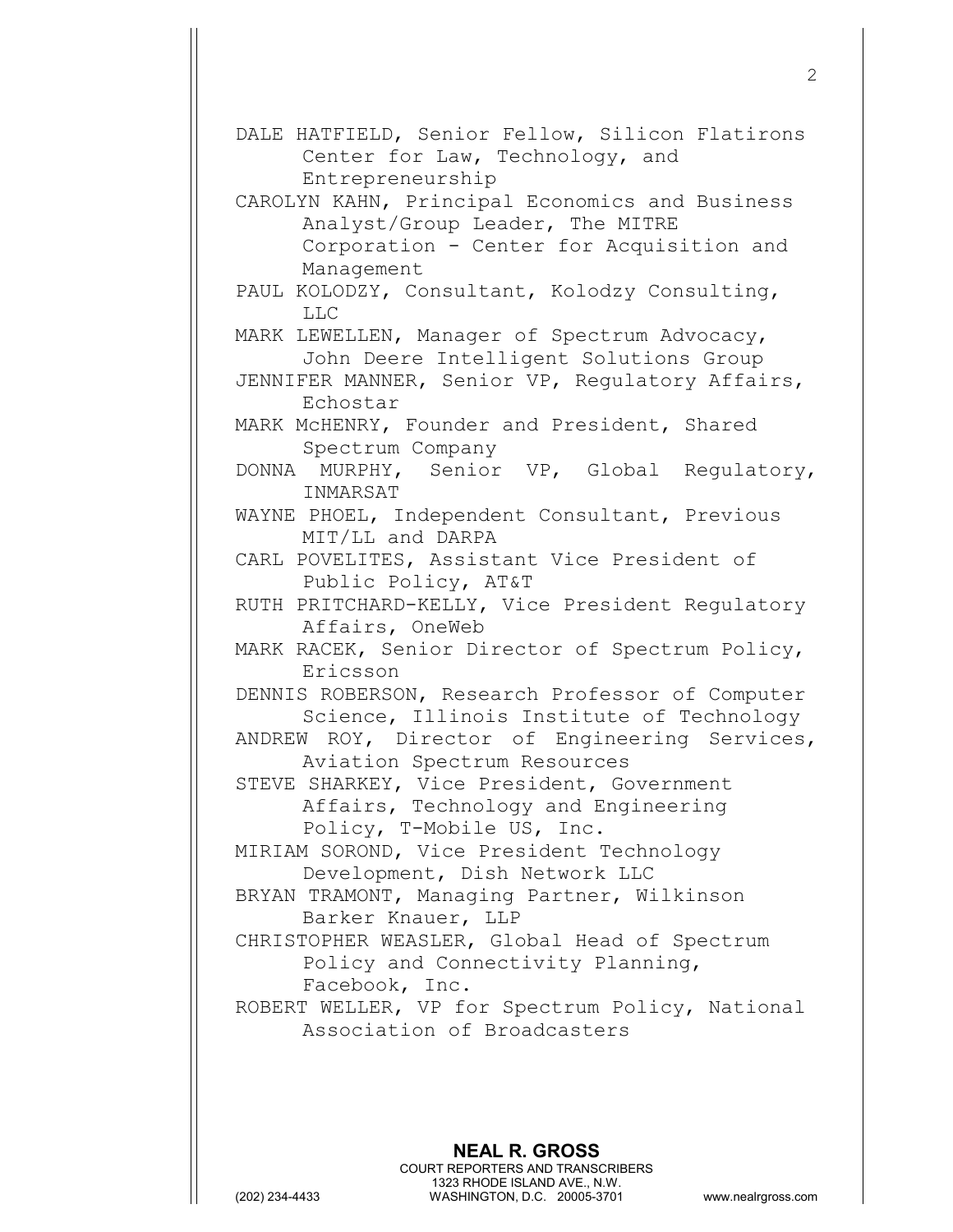## ALSO PRESENT

DAVID REED, Designated Federal Officer CHARLES COOPER, Associate Administrator, Office of Spectrum Management, NTIA DOUG KINKOPH, Associate Administrator, performing the non-exclusive functions and duties of the Assistant Secretary of Commerce for Communications ANTONIO RICHARDSON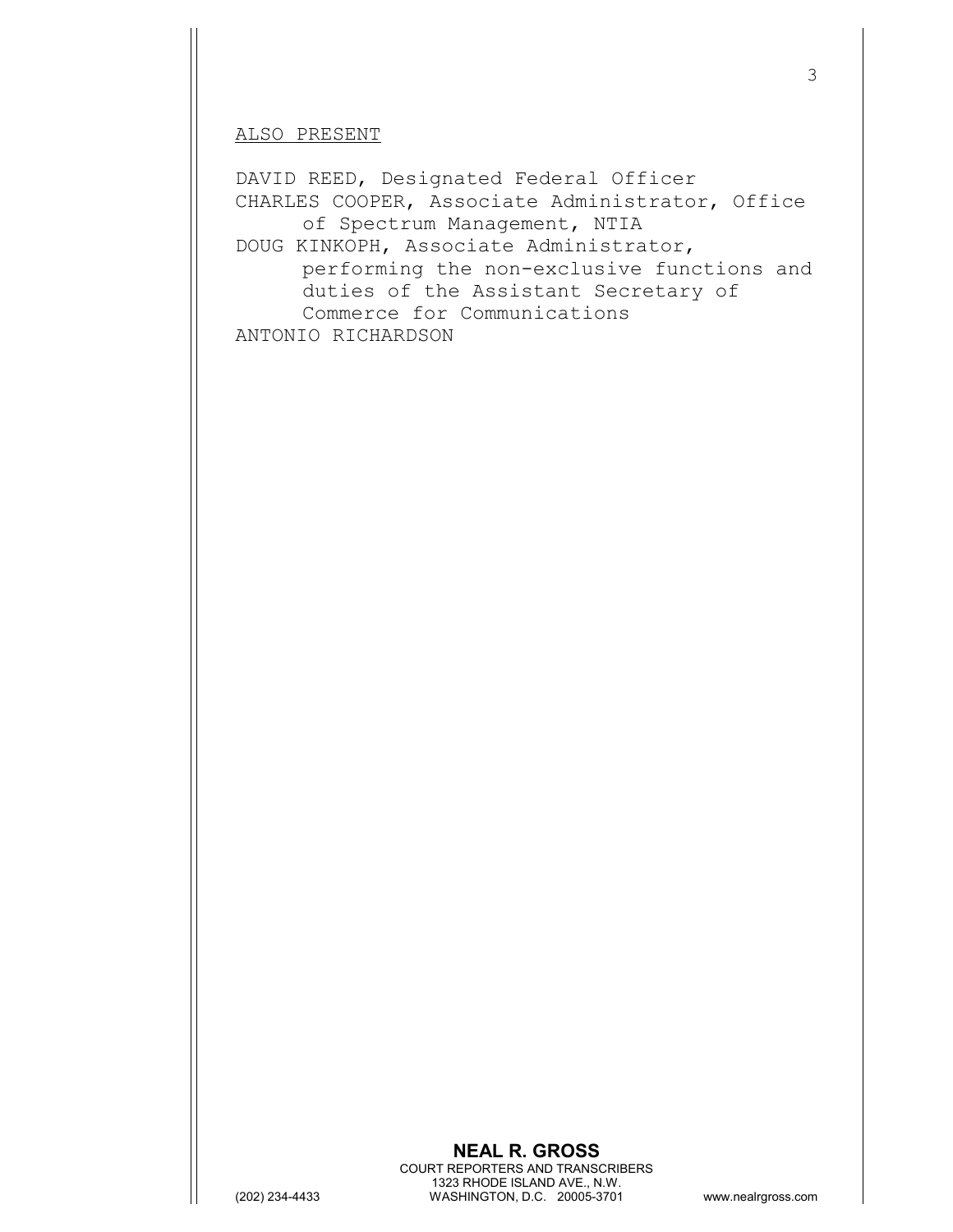C-O-N-T-E-N-T-S Welcome and Opening Remarks 5 Opening Remarks and Introductions by Co-Chairs 7 Spectrum Policy Update 27 Subcommittee Report and Discussion Spectrum Strategy Governance 39 Non-Federal Current and Future Spectrum Requirements 67<br>(Unique Transmitter Identifier) 77 IPDR (Unique Transmitter Identifier) 77<br>UAS 91 UAS 91 Co-Chair Closing Remarks 107 Opportunity for Public Comment 109 Adjourn 116

4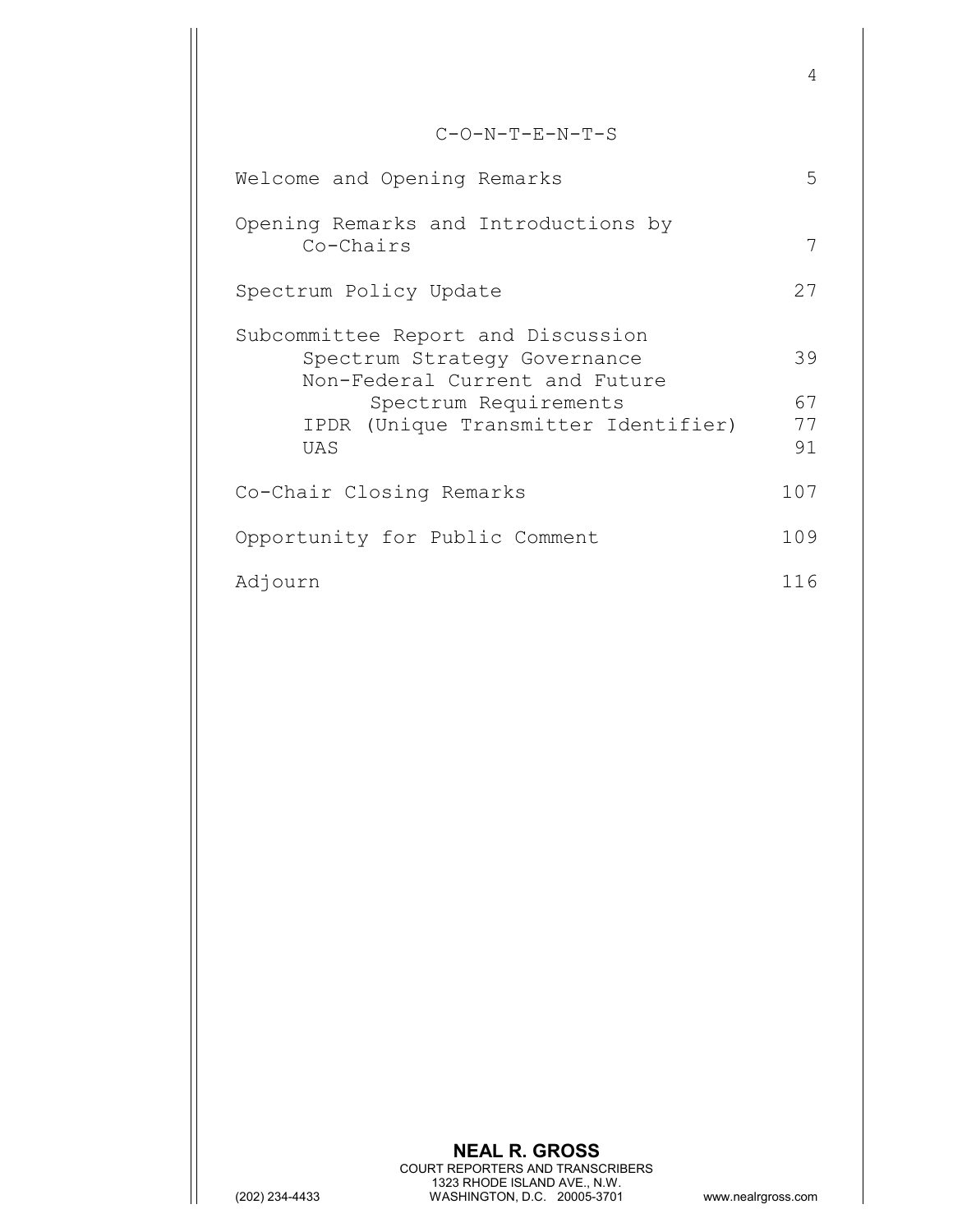P-R-O-C-E-E-D-I-N-G-S

1:03 p.m.

5

MR. KINKOPH: Good afternoon, and thank you all for joining us. I hope you're all staying safe and healthy during this unusual and difficult time for our country, and I'd like to welcome you to our first virtual CSMAC meeting. At NTIA, most of our employees are teleworking, but we have maintained the full continuity of operations across our offices.

On the spectrum front, we've made progress on a number of issues since the last meeting with CSMAC. Most recently, we've been working with the businesses, federal stakeholders, and the FCC to make sure our response to connectivity needs remain flexibility. In this time of increased teleworking, we've seen increased demands on the capacity and coverage capabilities of our communication networks.

One way federal agencies can help is by enabling additional sharing of spectrum and by short-term capacity of commercial services. The

> **NEAL R. GROSS** COURT REPORTERS AND TRANSCRIBERS 1323 RHODE ISLAND AVE., N.W.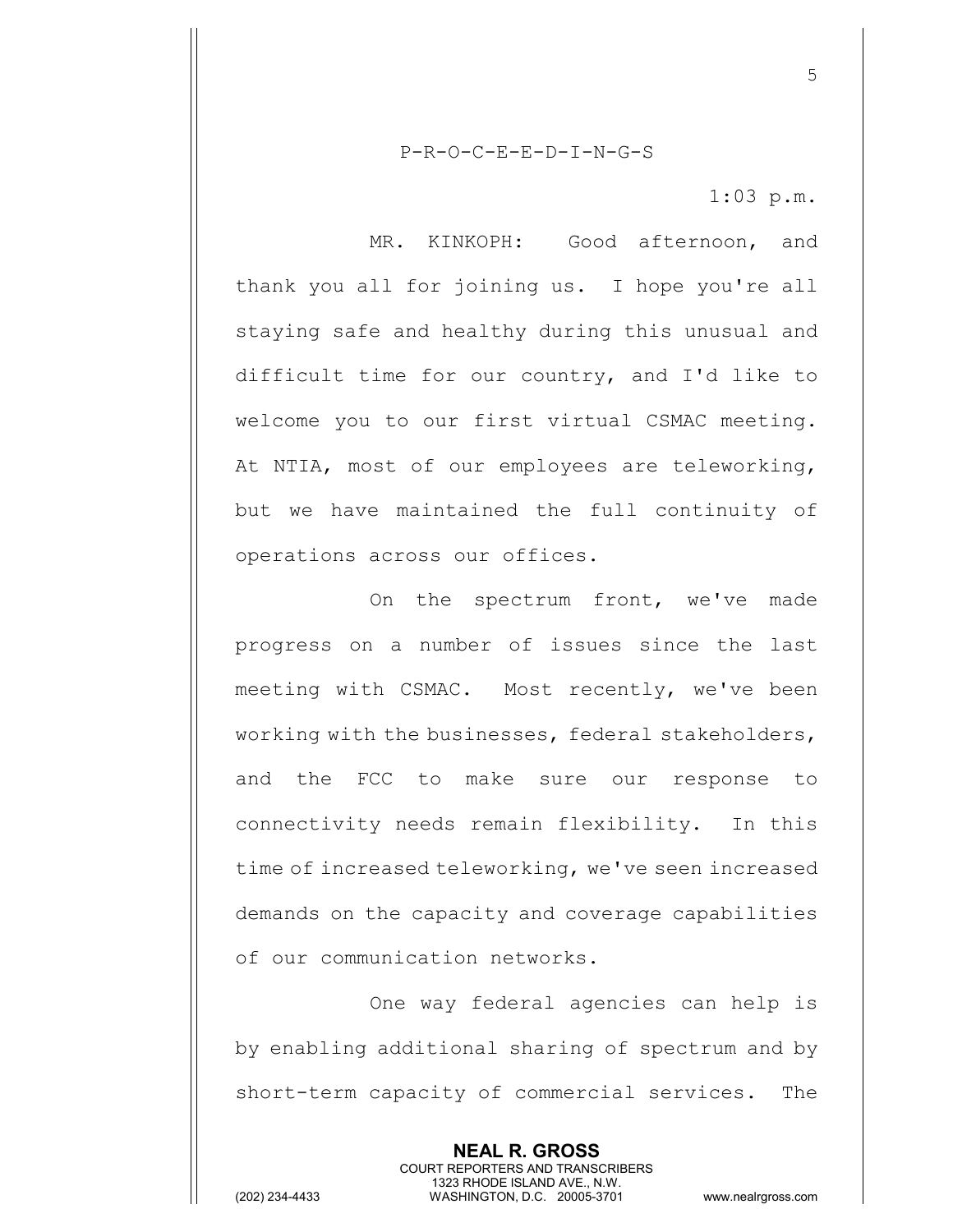FCC has received a number of requests for short-term sharing of frequencies, and NTIA has been working with agencies to accommodate these requests. When agencies agree on the terms, the FCC grants a special temporary authority for commercial carriers to share federal frequencies for a set period of time.

In recent weeks, the FCC has issued a number of these grants to increase band capacity throughout the country, and I'll give you a few examples of some that occurred recently. Thirty-three wireless internet service providers received grants to use below 45 megahertz of spectrum and 5.9 gigahertz band for 60 days which will help bolster service to rural communities in 29 states.

AT&T and Verizon received grants to use AWS spectrum to help meet wireless broadband needs across the country. U.S. Cellular received a grant to use spectrum license to AWS-3 for 60 days to provide additional coverage in parts of four states, and AT&T received a grant of additional

> **NEAL R. GROSS** COURT REPORTERS AND TRANSCRIBERS 1323 RHODE ISLAND AVE., N.W.

(202) 234-4433 WASHINGTON, D.C. 20005-3701 www.nealrgross.com

6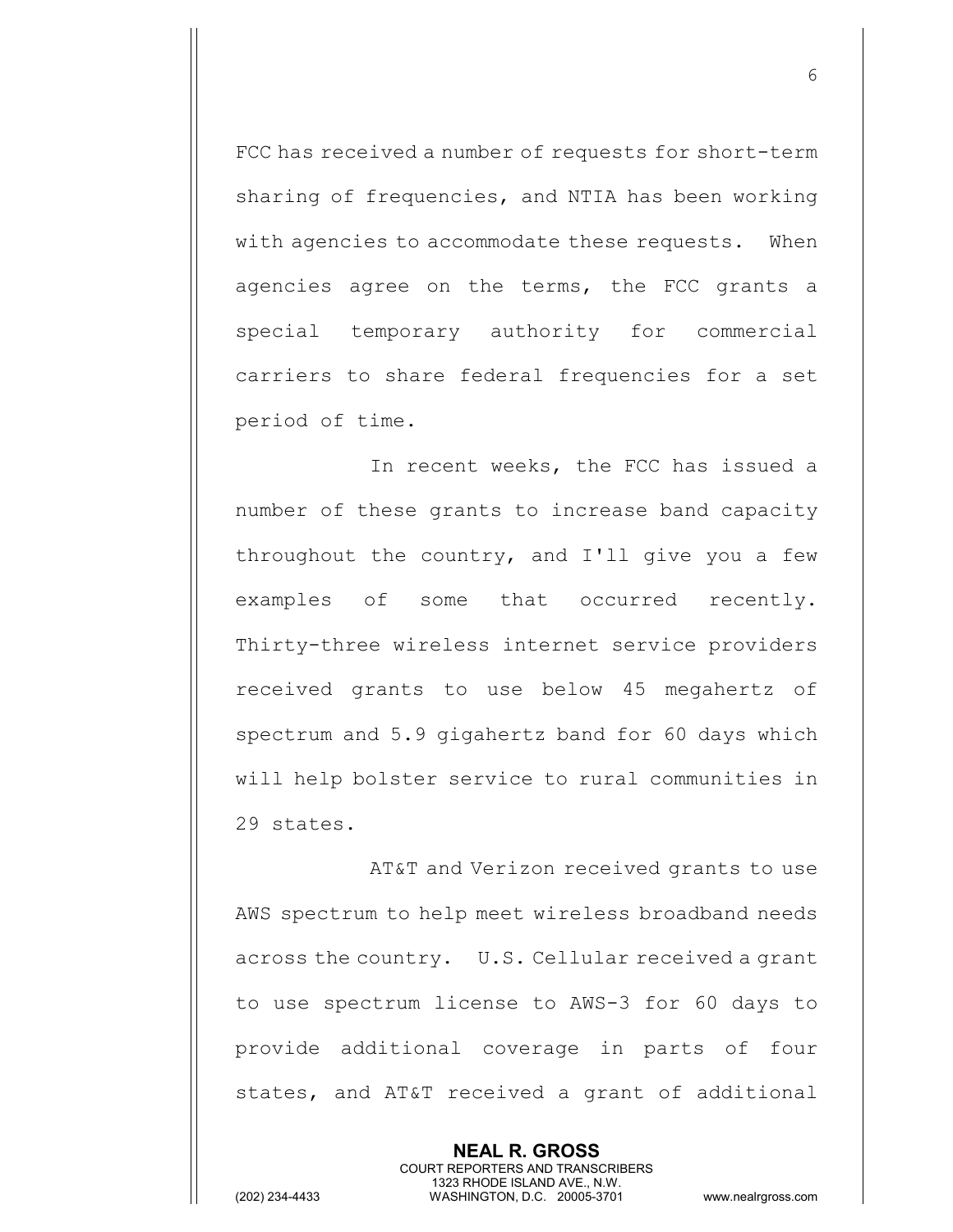AWS-4 spectrum currently licensed to DISH -- excuse me, just for Puerto Rico, U.S. Virgin Islands for 60 days to strengthen network capacity.

And looking back to earlier this year, President Trump's 2021 budget had a number of important spectrum-related items. The budget asked Congress for an additional 25 million to modernize America's spectrum management system to accommodate advanced technologies. NTIA would use these resources to create a secure, flexible, and automated spectrum management system.

In addition, the budget calls for increased funding to improve the disparity of our telecommunication infrastructure and upgrade advanced communications research at the Institute for Telecommunication Sciences, a research lab in Colorado. With that, that'll end my opening remarks here, and I'll turn it back over to Jennifer and Charla. Thank you.

CO-CHAIR WARREN: Thank you, Doug. Welcome everybody to our April 22nd CSMAC meeting. This date was picked well in advance of the current

> **NEAL R. GROSS** COURT REPORTERS AND TRANSCRIBERS 1323 RHODE ISLAND AVE., N.W.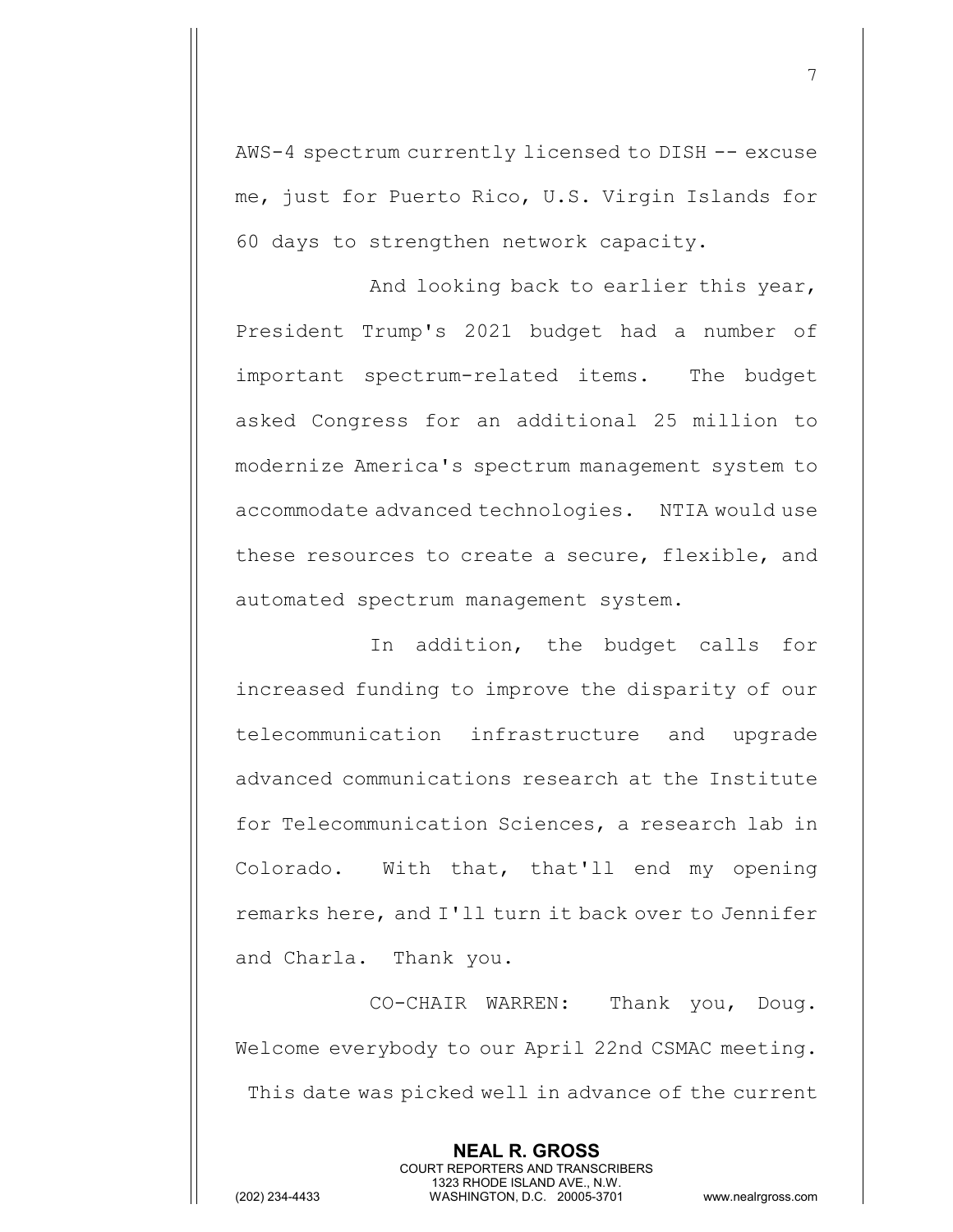environment in which we find ourselves, and my compliments to NTIA and Doug, the whole team on the continuity and hard work to make sure this meeting continued to go forward which is really just an amazing professional commitment to the CSMAC and its work. So thank you to you and OSM team.

MR. KINKOPH: Thank you.

CO-CHAIR WARREN: Also, before we get started, and I know it's in advance of the work that the subgroups are going to share with us today and report out on today. But just wanted -- Charla and I want to thank everyone, from the co-chairs to all of the members, for all of the work that's been put in, particularly during this period when there's obviously a lot of competing personal and other demands.

Again, I'm really appreciative of that, and I think, Doug, you and your team will see that your commitment is matched by the work that this group is putting in. So again, compliments to the CSMAC membership. With that, I'm going to pass

> **NEAL R. GROSS** COURT REPORTERS AND TRANSCRIBERS 1323 RHODE ISLAND AVE., N.W.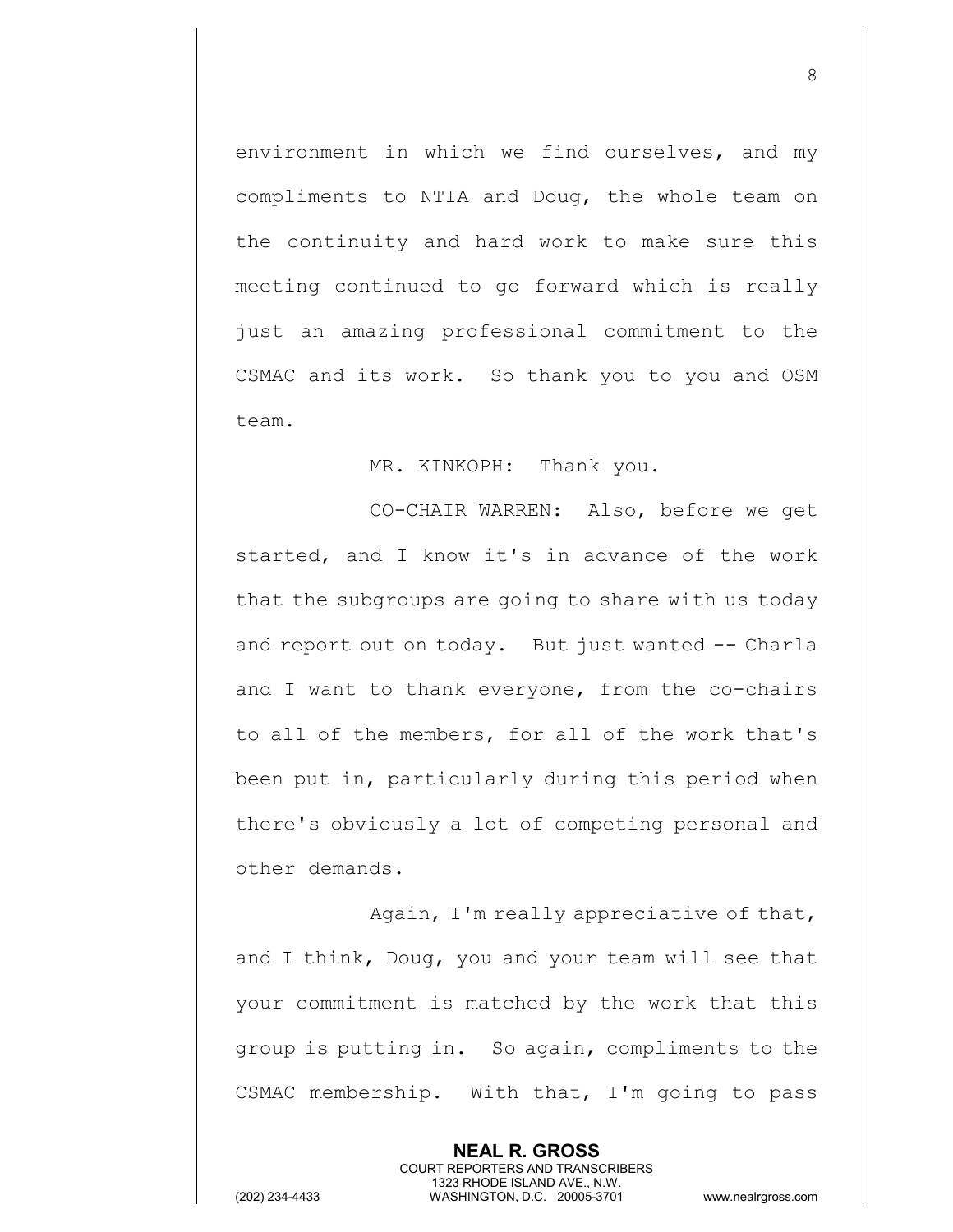it over to Charla. Charla?

CO-CHAIR RATH: Yep, great. Thank you, Jennifer, and just to underscore everything that Jennifer said about thanks to NTIA and to the CSMAC and all the incredible work that's been going on. I've been participating in it but just have been reminded as reviewing the documents just what people have been doing. And again, we really appreciate all the work that's gone into today's meeting.

What we're going to do is the roll call next and because we're all remote, what I'm going to do this time is just read out names and ask for people to indicate whether they're here or not. I believe almost everybody is on, but I just want to double check. First --

MR. REED: Charla?

CO-CHAIR RATH: Yep?

MR. REED: Charla, this is Dave. Can

I interrupt for a minute?

CO-CHAIR RATH: Sure.

**NEAL R. GROSS** COURT REPORTERS AND TRANSCRIBERS 1323 RHODE ISLAND AVE., N.W.

MR. REED: Tony, I don't know if you're

9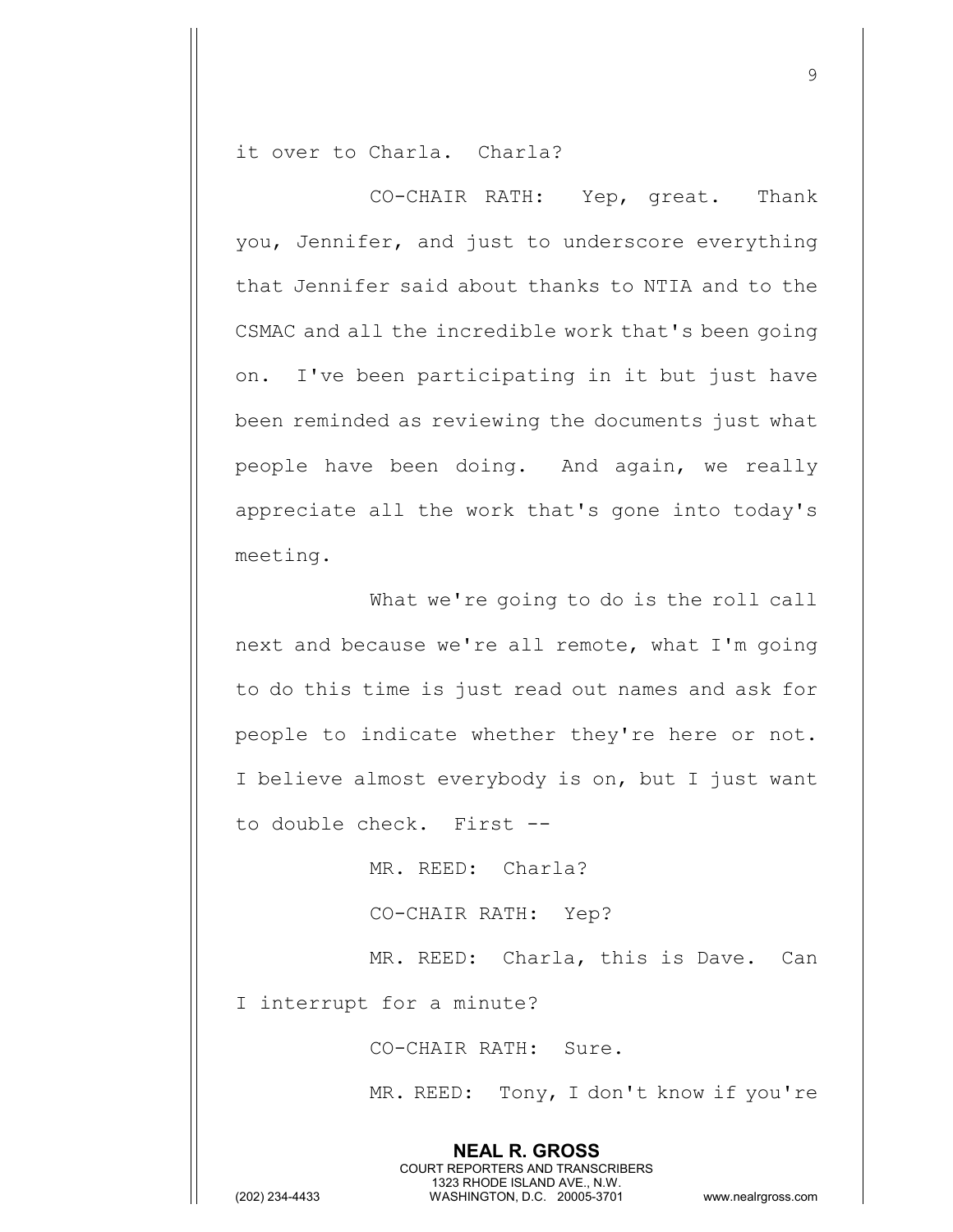able to increase capacity, but apparently we've exceeded capacity and some aren't able to get in.

MR. ROBINSON: I just upgraded it. I'm going back to Chris right now.

MR. REED: Okay, good. Thank you. Sorry about that, Charla.

CO-CHAIR RATH: No, thanks, Dave. Appreciate it. Well, our online -- our first remote meeting is pretty popular. So as I said, actually, just a couple of housekeeping reminders. I think everybody knows that they need to be both on the Webex and to call in, in order to participate.

And then the other thing is that unlike the way you're usually used to doing this, you can't raise your hand because Jennifer and I can't see that in order to put your name in line to be heard the same as putting your tent cards up, just to send a chat out to everyone. And be sure to send it to everyone so that we can all -- same as you would and everybody can see who wants to speak next. So just a reminder, and we'll remind people throughout just to make sure.

> **NEAL R. GROSS** COURT REPORTERS AND TRANSCRIBERS 1323 RHODE ISLAND AVE., N.W.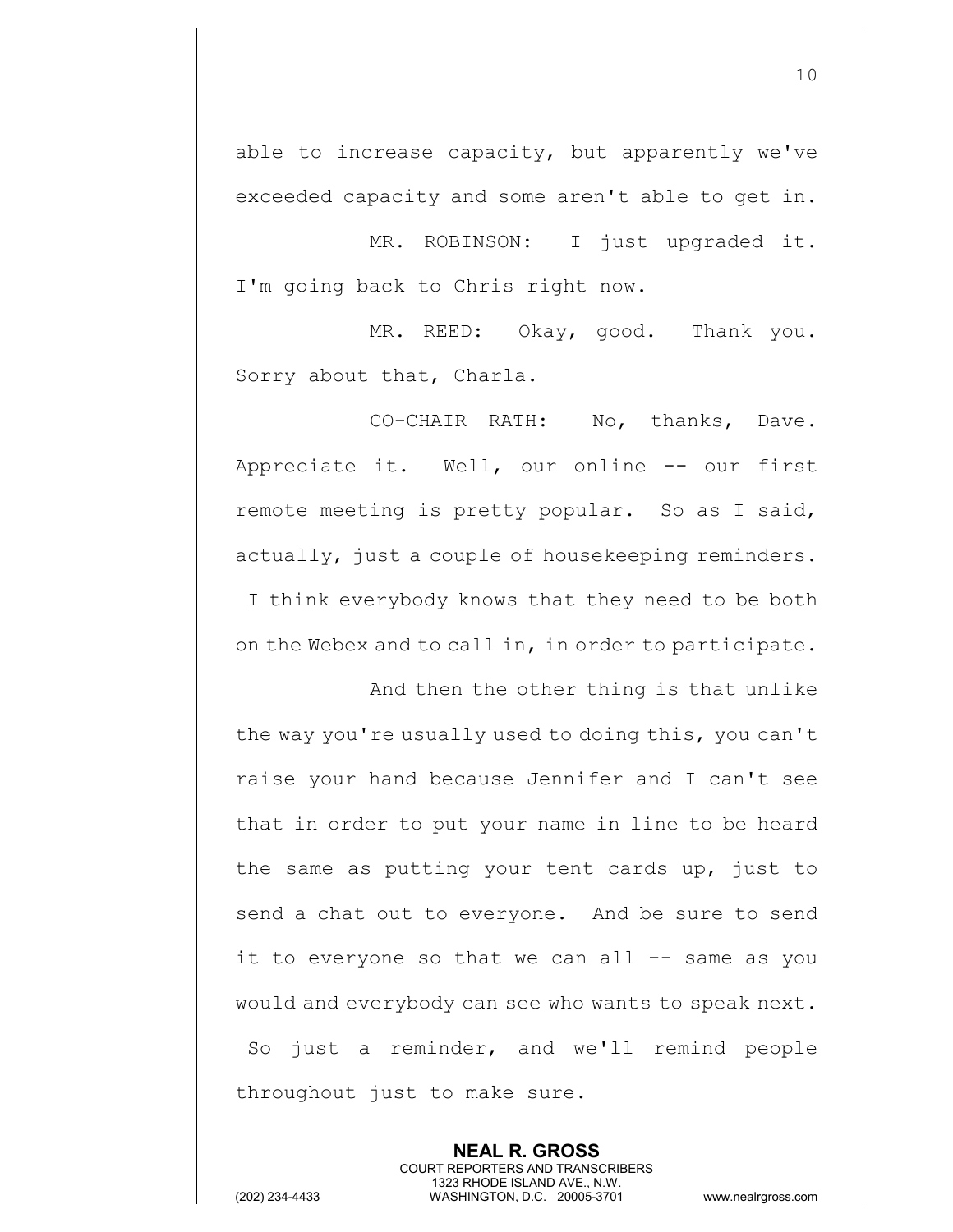In any event, just running down through the list, I've got Claude Aiken. Claude, are you here? I know everybody will take a minute to get off mute. Audrey?

MR. AIKEN: Claude's there. Claude's there.

CO-CHAIR RATH: Okay, okay, good. Audrey?

MS. ALLISON: Yes, I'm here. Thank you.

CO-CHAIR RATH: Mary Brown?

MS. BROWN: Here.

CO-CHAIR RATH: Michael Calabrese? Michael, if you're on mute. I thought I saw you earlier. So Jeff Cohen?

(Simultaneous speaking.)

CO-CHAIR RATH: Sorry. I'm sorry. Jeff, are you on?

PARTICIPANT: He's on Webex. He has no audio right now.

CO-CHAIR WARREN: He may have been one of the ones waiting for the capacity to be expanded.

> **NEAL R. GROSS** COURT REPORTERS AND TRANSCRIBERS 1323 RHODE ISLAND AVE., N.W.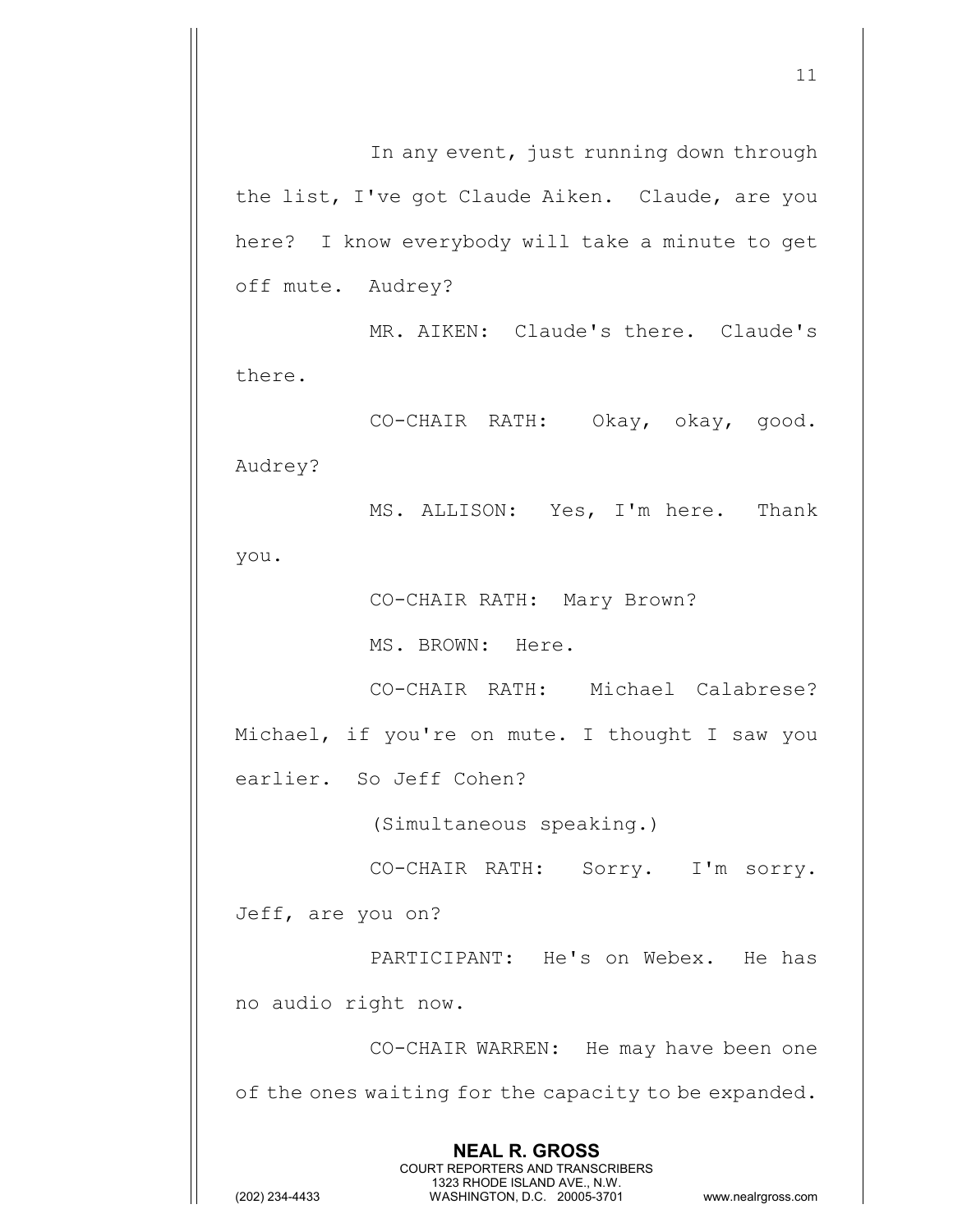CO-CHAIR RATH: Okay. So Mark Crosby? MR. CROSBY: Here. I'm on. CO-CHAIR RATH: Tom Dombrowsky? (No audible response.) CO-CHAIR RATH: Mark Gibson? MR. GIBSON: I'm here. CO-CHAIR RATH: Dale Hatfield. MR. HATFIELD: I'm here. CO-CHAIR RATH: Carolyn Kahn? MS. KAHN: Here.

CO-CHAIR RATH: Paul Kolodzy? I see you, Paul.

MR. ROBINSON: He's another one --

CO-CHAIR WARREN: He was having trouble with the audio and waiting for --

(Simultaneous speaking.)

CO-CHAIR RATH: Oh, okay, yes. Mark Lewellen? I saw Mark was on Webex too. He may be another one.

CO-CHAIR WARREN: Charla, I'm going to interrupt a second just because several members are blocked. It's not just Paul. We've got four

> **NEAL R. GROSS** COURT REPORTERS AND TRANSCRIBERS 1323 RHODE ISLAND AVE., N.W.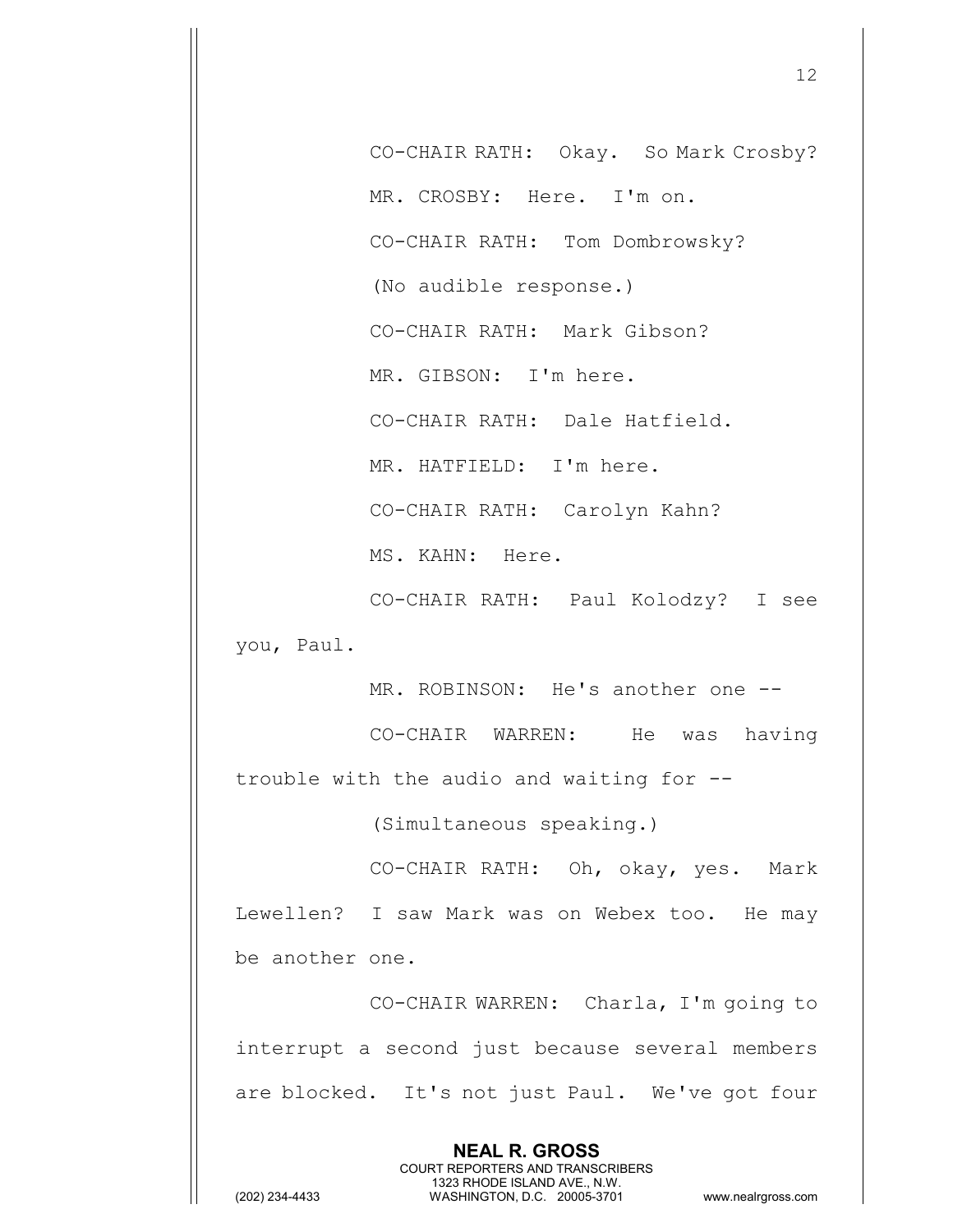or five that are not able to get on to this telephone, the call.

CO-CHAIR RATH: Why don't we pause for a minute and just see if the increase is helping folks.

PARTICIPANT: And while we're paused, we're not seeing the  $--$  I'm not seeing the agenda anymore. Is that operator error? Can somebody else put it in the chat? Are we supposed to be still be seeing it?

PARTICIPANT: Yeah, I'm not seeing it. CO-CHAIR RATH: Yeah, I'm not seeing it. It looks like it's being blocked by -- and somebody maybe tried to take over the shared content screen.

PARTICIPANT: I think it was Mary Brown. I think she's always trying to take over stuff on Webex. That's my guess.

(Laughter.)

PARTICIPANT: Great product. Great product. Great product.

> **NEAL R. GROSS** COURT REPORTERS AND TRANSCRIBERS 1323 RHODE ISLAND AVE., N.W.

PARTICIPANT: Yeah, this is coming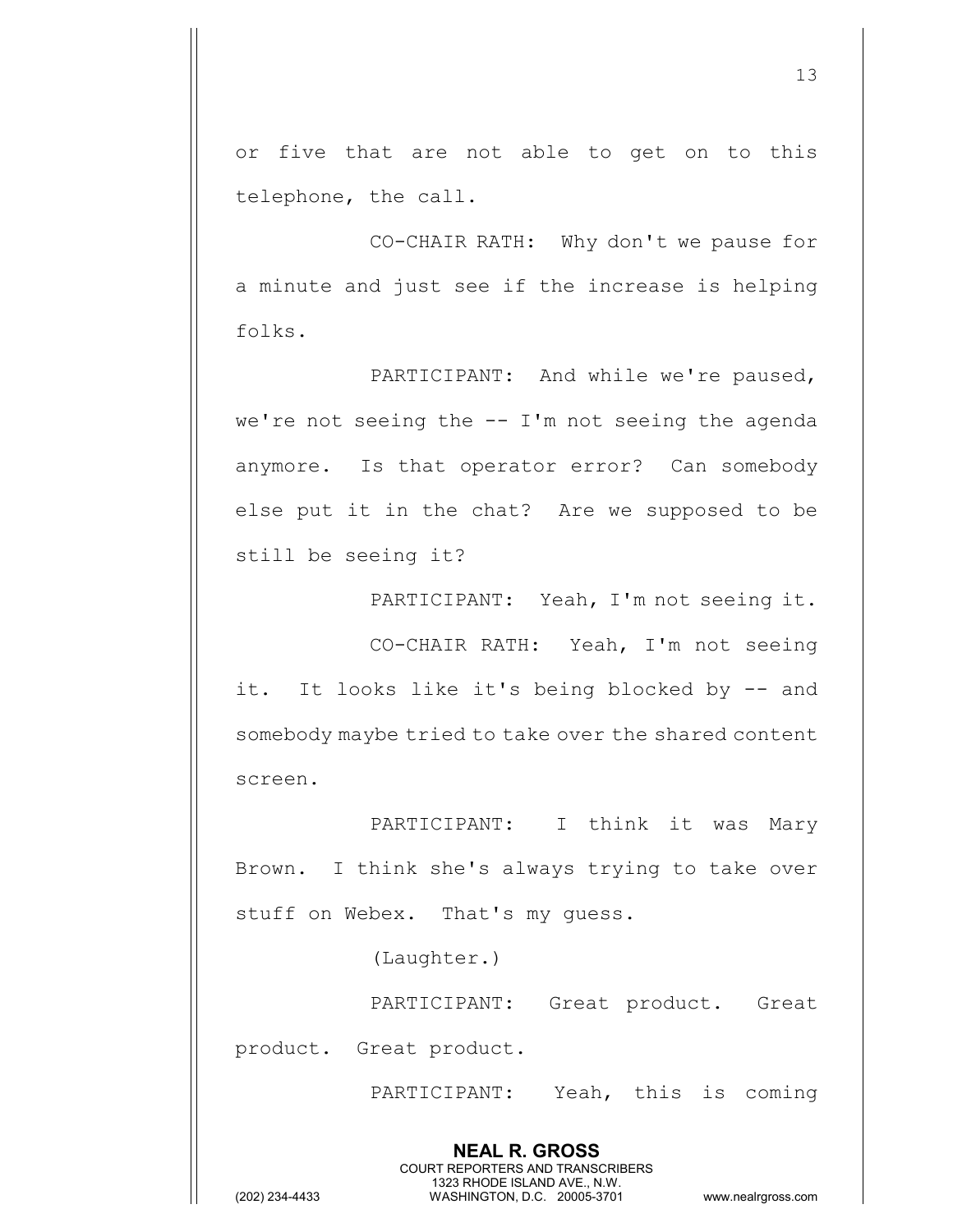from Bryan Tramont. Okay, Bryan.

CO-CHAIR RATH: I see the agenda again, and how are folks doing? Paul? Claude? Michael? Mark Racek?

MR. ROBINSON: Yeah, this is Antonio

--

(Simultaneous speaking.)

PARTICIPANT: I was just wondering if they need to hang up and call back in now that the capacity has expanded.

MR. ROBINSON: I think I would have to end up bringing the whole thing down and bringing it back up. That would be the only way to probably increase the capacity. That's the only thing I can think of because I've increased it. Just it's not giving me the read that I had officially increased yet.

CO-CHAIR RATH: Okay. So we're exploring new territory here. I would guess that that may be what we should do. I hate to say it, but why don't you bring down the bridge and then we can all sign back in and just to call back in.

> **NEAL R. GROSS** COURT REPORTERS AND TRANSCRIBERS 1323 RHODE ISLAND AVE., N.W.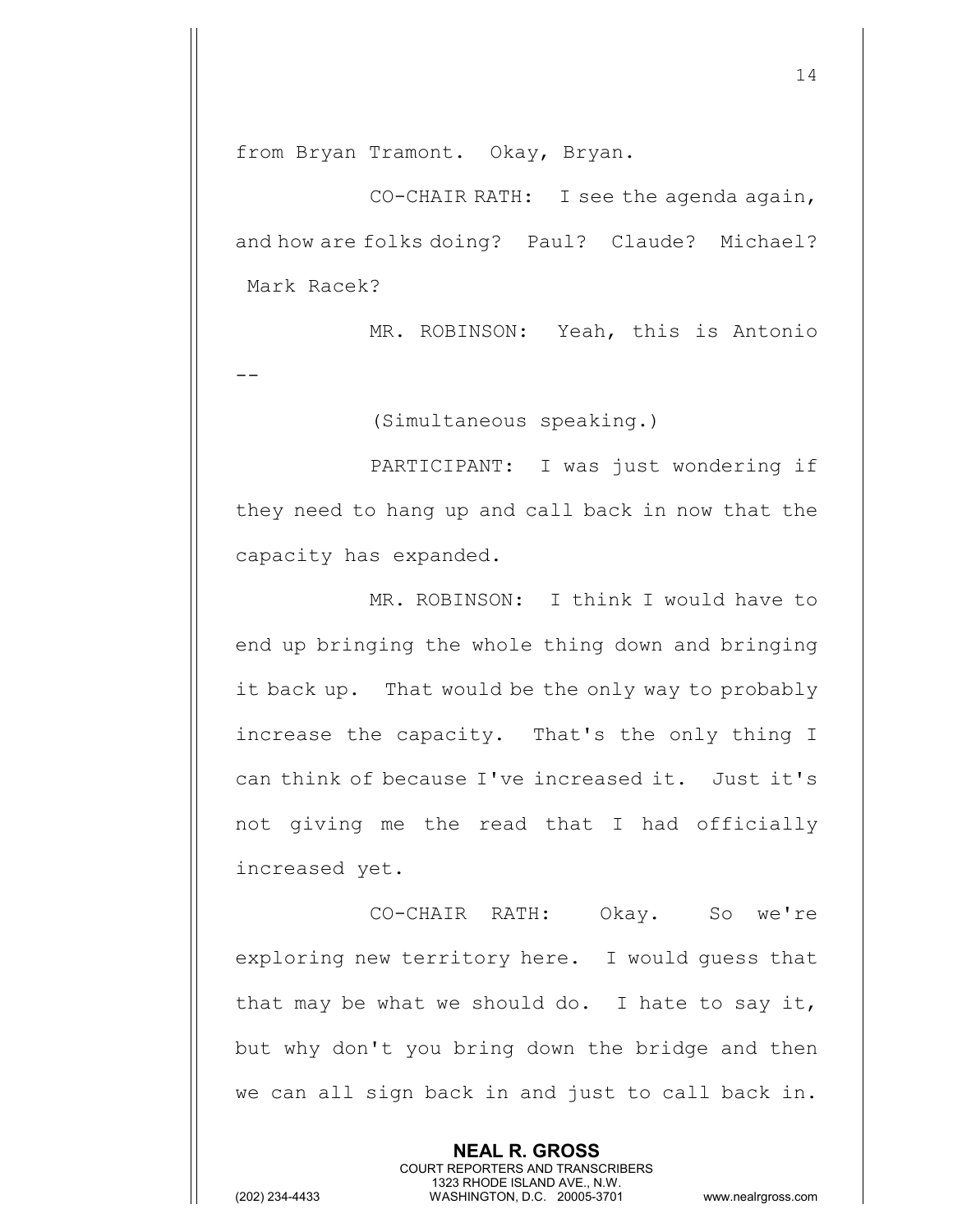PARTICIPANT: Will we do Webex as well or just the audio?

CO-CHAIR RATH: No, this is just the audio, right, Antonio?

MR. ROBINSON: Yes, this is just the audio.

CO-CHAIR RATH: Yeah, they're completely separated, and to remind people, you actually have to do both. You cannot do the audio through the Webex.

MR. GIBSON: It might be worth reminding people to allow the CSMAC people to get on the first bridge first before non-CSMAC get on.

MR. ROBINSON: So I'm going to hang up and do this again.

(Whereupon, the above-entitled matter went off the record at 1:14 p.m. and resumed at 1:29 p.m.)

CO-CHAIR RATH: All right, guys. Briefly off mute, and I am going to  $-$  one more time, I'm going to try and get a full roll call this time. And hopefully, we'll be able to make

> **NEAL R. GROSS** COURT REPORTERS AND TRANSCRIBERS 1323 RHODE ISLAND AVE., N.W.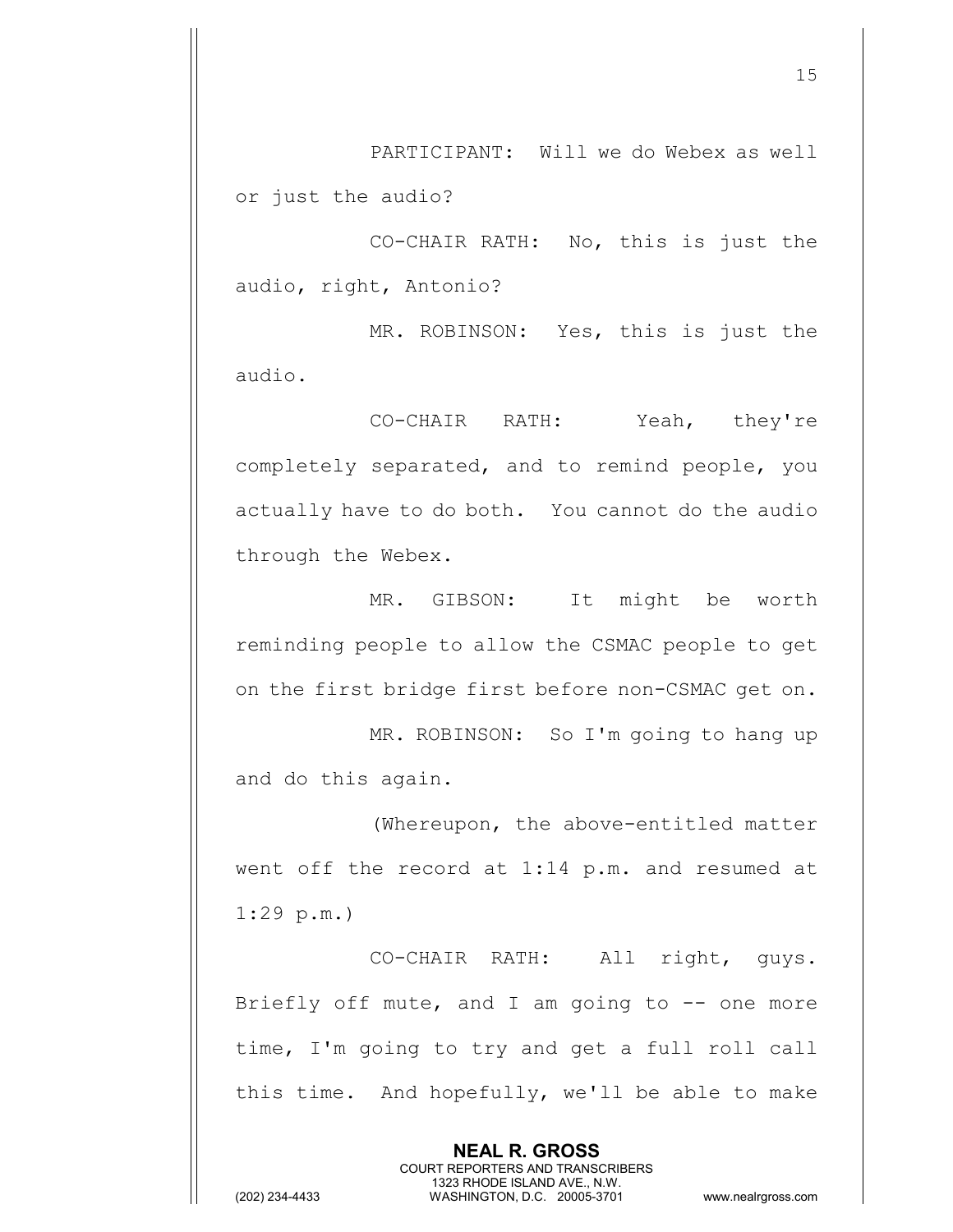it work. Claude, are you on? I see you, Claude. Are you -- and you're muted. There you go. Can you hear us?

MR. AIKEN: Can you hear me?

CO-CHAIR RATH: Great, perfect.

MR. AIKEN: All right. I'm here.

CO-CHAIR RATH: Audrey, I heard you,

so I'm assuming you're good. Mary? Mary Brown?

(No audible response.)

CO-CHAIR RATH: Mike Calabrese, I saw

you.

MR. CALABRESE: I'm here.

CO-CHAIR RATH: Jeff Cohen?

MR. COHEN: I'm here.

CO-CHAIR RATH: Mark Crosby? Mark,

are you on and not muted?

(No audible response.)

CO-CHAIR RATH: Okay. Tom

Dombrowsky, I think we determined he's not on.

Mark Gibson?

MR. GIBSON: I'm here.

CO-CHAIR RATH: Dale Hatfield?

**NEAL R. GROSS** COURT REPORTERS AND TRANSCRIBERS 1323 RHODE ISLAND AVE., N.W.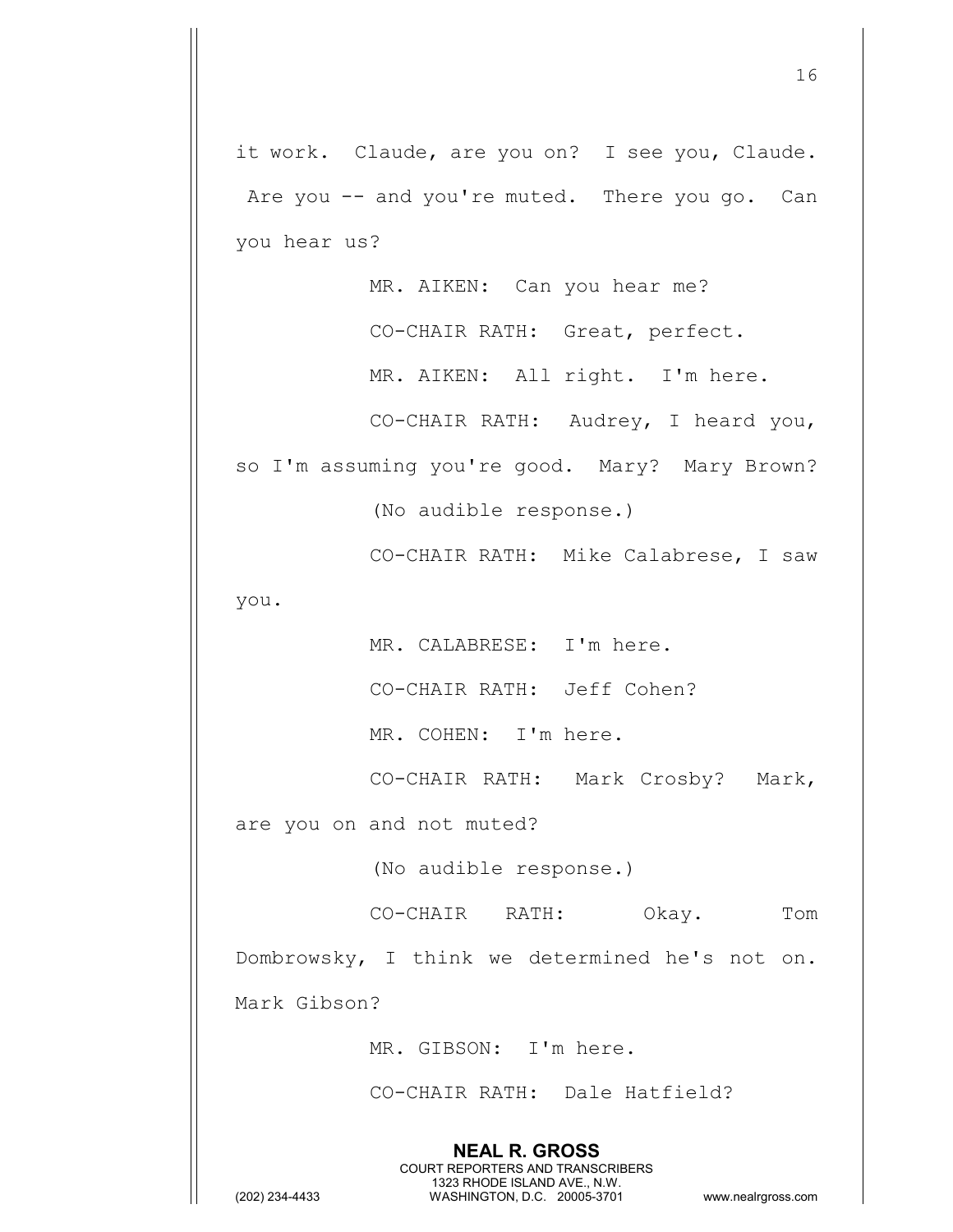(No audible response.)

CO-CHAIR RATH: Carolyn Kahn?

(No audible response.)

CO-CHAIR RATH: Okay. I don't see - it looks like some people may have dropped off the Webex now. I'll keep going.

MS. PRITCHARD-KELLY: I dropped off of everything and came back just on Webex.

CO-CHAIR RATH: Who was that? I'm sorry.

MS. PRITCHARD-KELLY: Sorry. It's Ruth Pritchard-Kelly.

CO-CHAIR RATH: Thank you, Ruth. Paul Kolodzy?

MR. KOLODZY: I am on the Webex and on the bridge. I can hang up off the bridge if you desire.

CO-CHAIR RATH: Hang up off the bridge. If you hear me, you hear the Webex because I hung up off the bridge.

MR. KOLODZY: Okay. I'm hanging up off the bridge.

> **NEAL R. GROSS** COURT REPORTERS AND TRANSCRIBERS 1323 RHODE ISLAND AVE., N.W.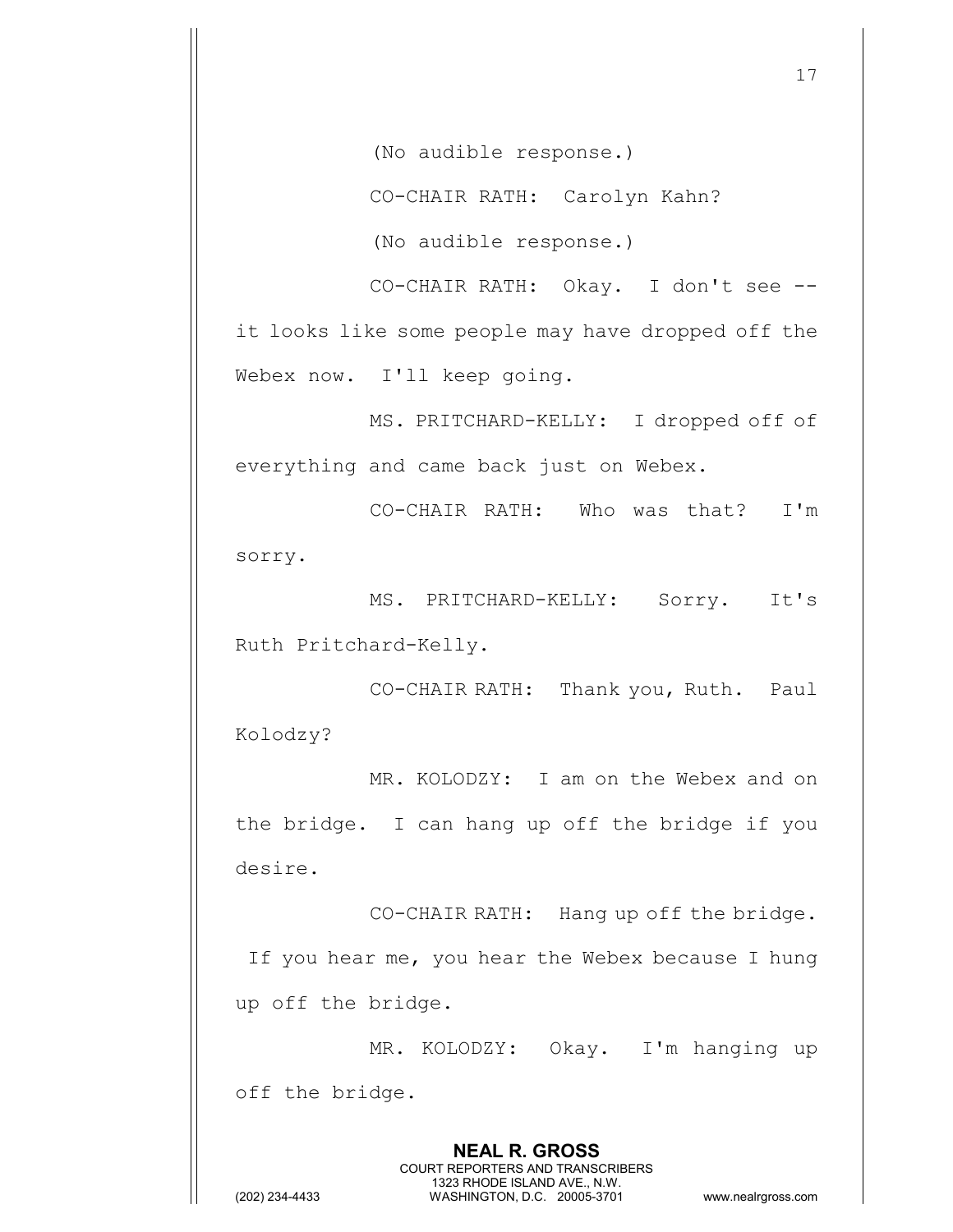CO-CHAIR RATH: Mark Lewellen? MR. LEWELLEN: I'm here, I think. CO-CHAIR RATH: Jennifer Manner. MS. MANNER: I'm here. Thank you. CO-CHAIR RATH: Mark McHenry? MR. McHENRY: Here. CO-CHAIR RATH: Donna? PARTICIPANT: She was on the bridge a

minute ago.

CO-CHAIR RATH: Okay.

PARTICIPANT: She might be muted.

CO-CHAIR RATH: Wayne?

(No audible response.)

CO-CHAIR RATH: Carl Povelites?

MR. POVELITES: Here.

CO-CHAIR RATH: Mark Racek?

MR. RACEK: I'm here.

CO-CHAIR RATH: Dennis?

MR. ROBERSON: I'm here. Can you hear

me?

CO-CHAIR RATH: Yep.

MR. ROBERSON: Good.

**NEAL R. GROSS** COURT REPORTERS AND TRANSCRIBERS 1323 RHODE ISLAND AVE., N.W. (202) 234-4433 WASHINGTON, D.C. 20005-3701 www.nealrgross.com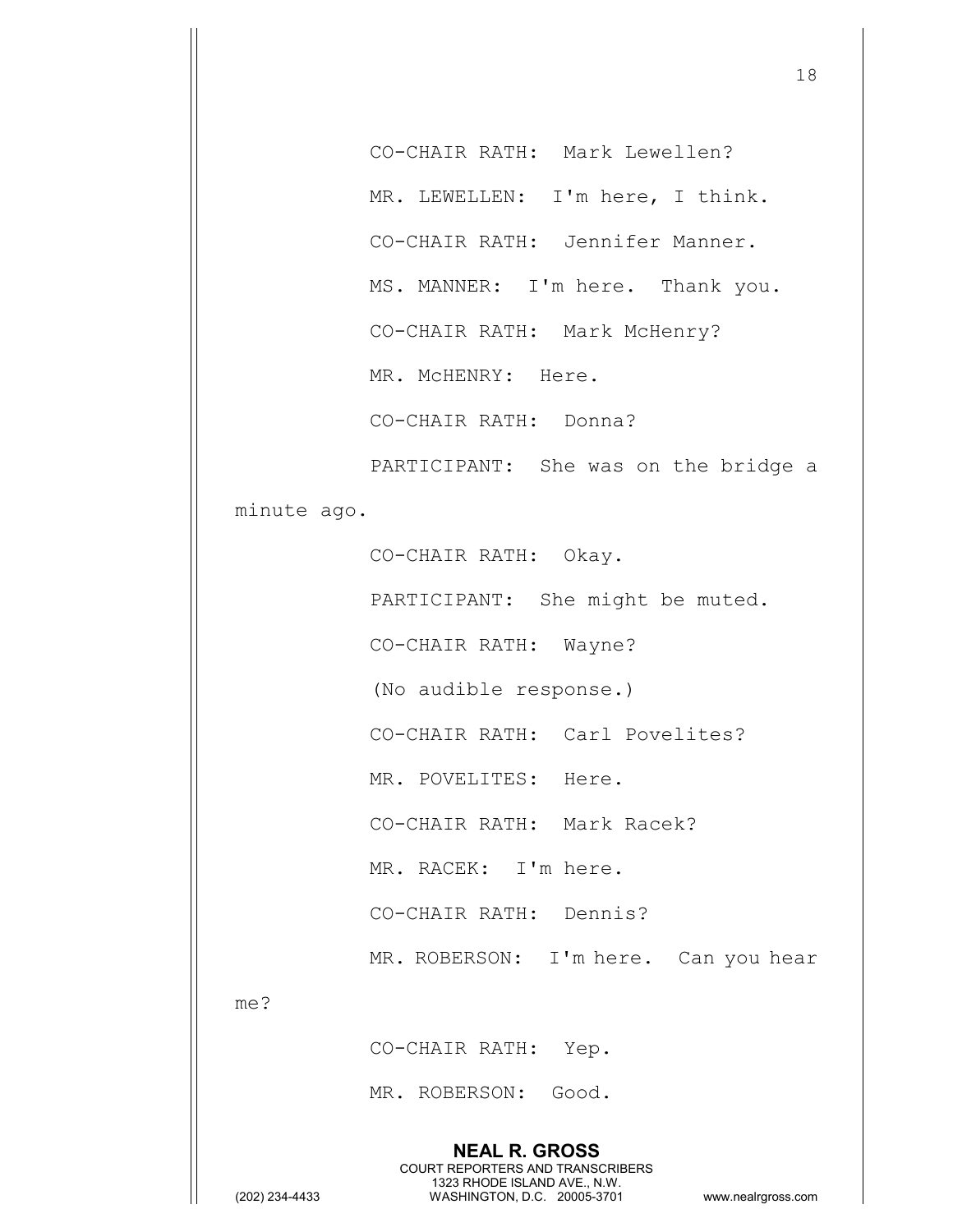CO-CHAIR RATH: Andy?

MR. ROY: Here.

CO-CHAIR RATH: Steve?

MR. SHARKEY: I'm here. Thanks.

CO-CHAIR RATH: Mariam?

MS. SOROND: I'm here.

CO-CHAIR RATH: Bryan?

MR. TRAMONT: Yes, I'm here.

CO-CHAIR RATH: Jennifer Warren, I know you're here. Chris Weasler? Chris, are you here?

(No audible response.)

CO-CHAIR RATH: And Bob Weller?

MR. WELLER: Hello. I'm still here.

CO-CHAIR RATH: Okay. So we're missing -- okay, everybody, you can put yourself back on mute.

PARTICIPANT: There's a lot of feedback.

CO-CHAIR RATH: Yeah, I'm going to run through again the people who did not say they were on. Mary Brown?

> **NEAL R. GROSS** COURT REPORTERS AND TRANSCRIBERS 1323 RHODE ISLAND AVE., N.W.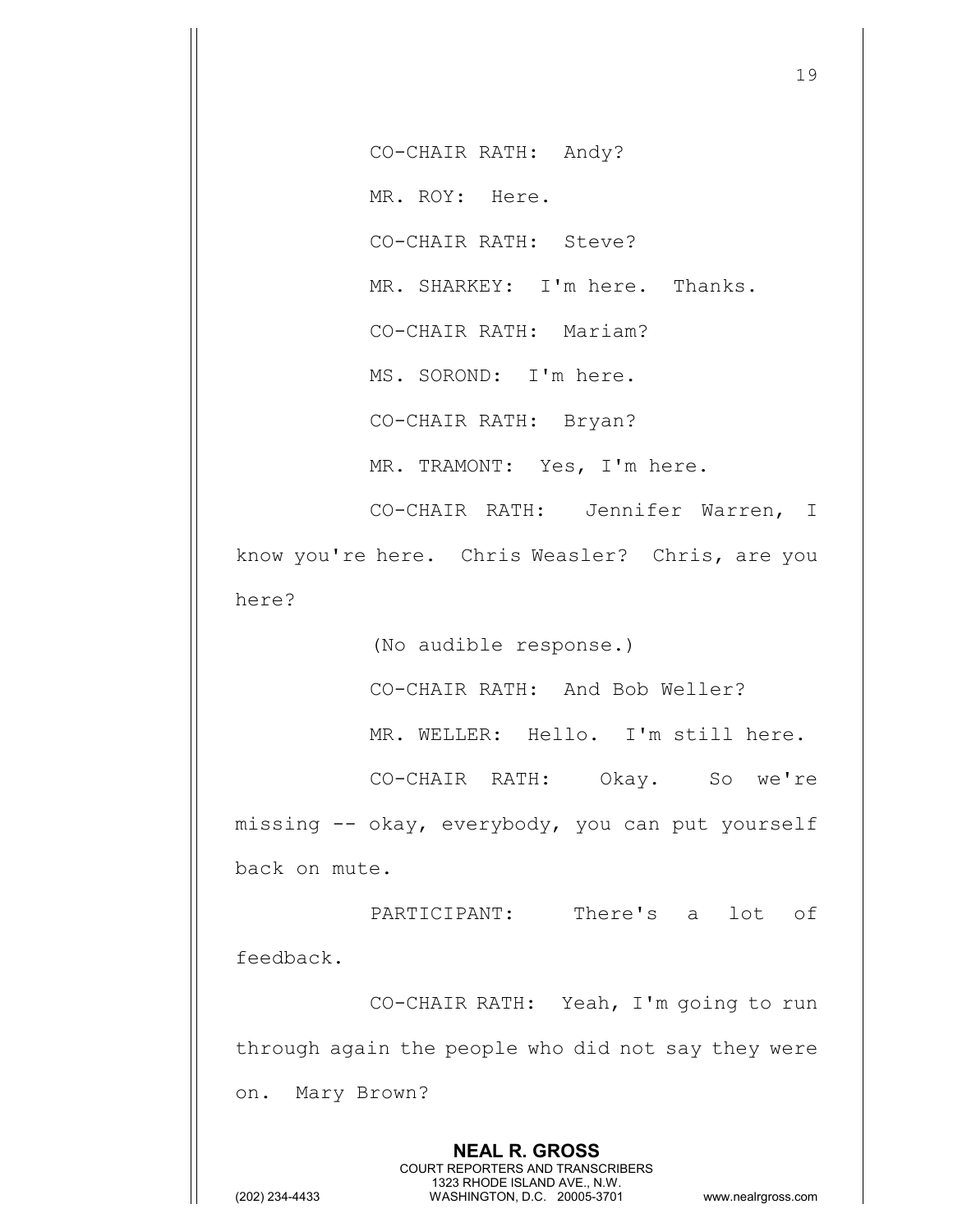MS. BROWN: I'm on.

CO-CHAIR RATH: Great. Mark Crosby?

(No audible response.)

CO-CHAIR RATH: Dale Hatfield?

MR. HATFIELD: I'm on.

CO-CHAIR RATH: Carolyn?

MS. KAHN: Here.

CO-CHAIR RATH: Donna?

(No audible response.)

CO-CHAIR RATH: And Chris?

(No audible response.)

CO-CHAIR RATH: Okay. So it seems

like Mark Crosby, Donna --

MR. CROSBY: I'm on.

CO-CHAIR RATH: Okay. Mark, you're on. Good, okay. Donna? Chris Weasler? I think that's it, Donna and Chris Weasler.

MS. MANNER: Charla, it's Jennifer.

Is Mary Brown on? She didn't answer before.

**NEAL R. GROSS** COURT REPORTERS AND TRANSCRIBERS 1323 RHODE ISLAND AVE., N.W.

CO-CHAIR RATH: Actually, I'm sorry,

Jennifer. I couldn't quite hear you.

MS. BROWN: Mary Brown is on. Mary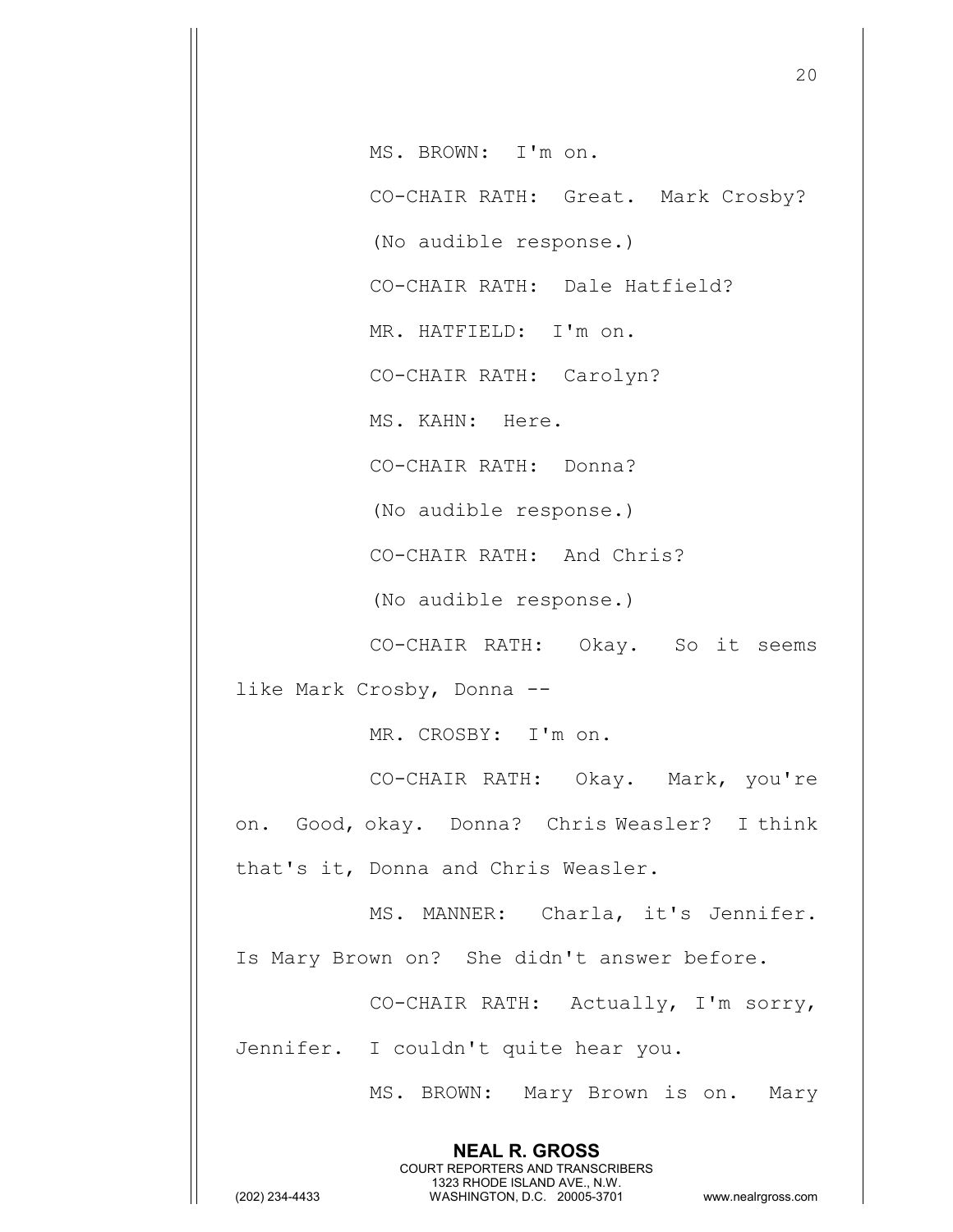Brown is on.

CO-CHAIR RATH: Yeah. No, the only two people that I know of who I can't talk to is Donna and Chris.

PARTICIPANT: Mark Crosby needs to mute. Mark Crosby needs to mute.

MR. CROSBY: I am on mute.

CO-CHAIR RATH: It doesn't show mute. There you go.

PARTICIPANT: There you go. Thank you.

CO-CHAIR RATH: Yeah. So okay, so Donna and Chris are the only two that I am not --

MS. MANNER: Charla, I texted Donna, so hopefully --

CO-CHAIR RATH: Okay. I see Donna has actually shown up now. Is that  $--$  can you see if it's Donna?

> **NEAL R. GROSS** COURT REPORTERS AND TRANSCRIBERS 1323 RHODE ISLAND AVE., N.W.

MS. MANNER: She says it's not unmuting

CO-CHAIR RATH: Weird.

MS. MANNER: So that's what she just

her.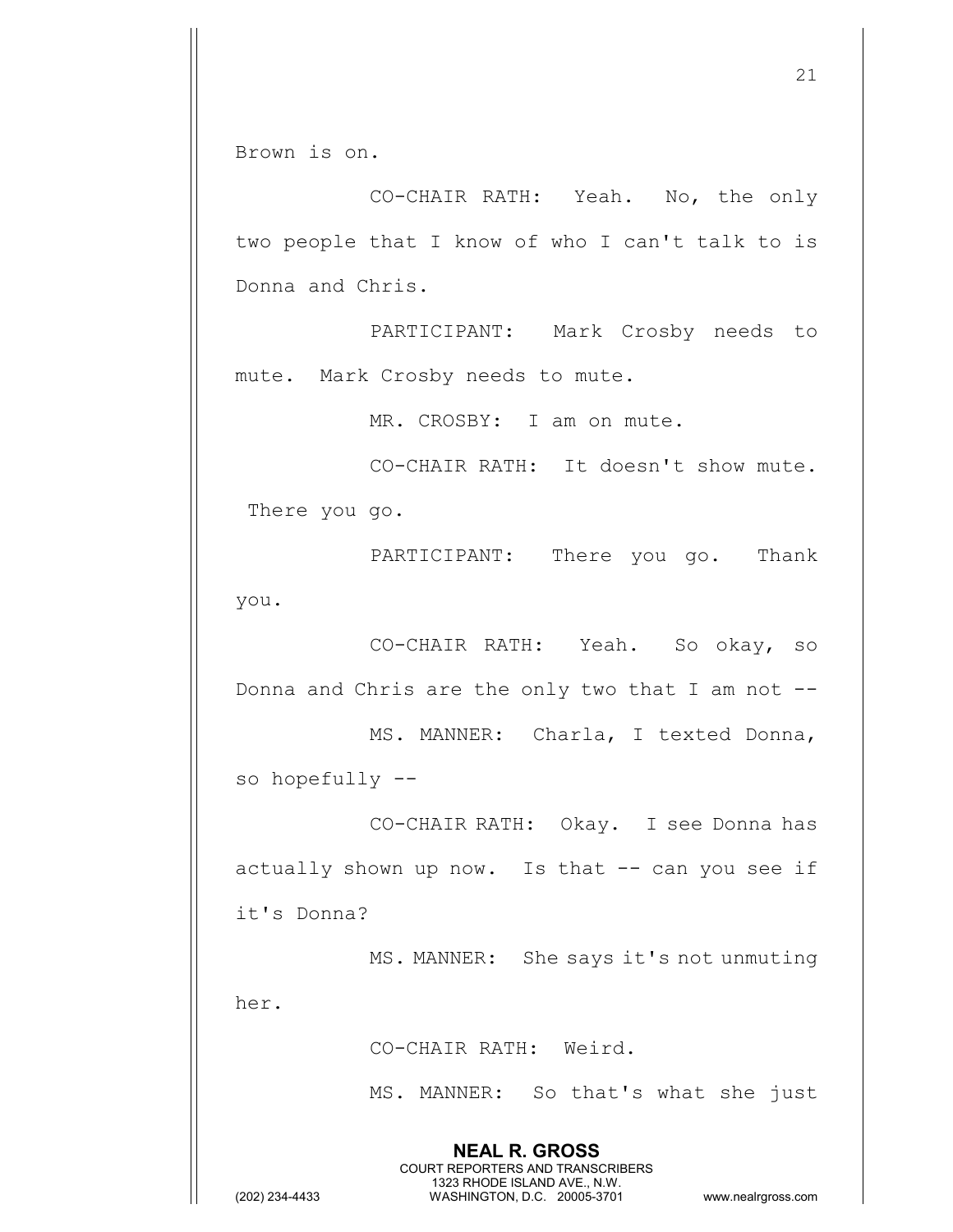texted me. So maybe --

CO-CHAIR RATH: We may have to have somebody bring her in because that's clearly an issue. Okay. Well, we should just get going then. Jennifer, what do you think?

CO-CHAIR WARREN: Yeah, I guess we have to. I just want to make sure that the chat messaging now is working for everybody. Is everybody receiving all the messages, like, the last one from Donna?

PARTICIPANT: Yes, yeah, chat's working.

CO-CHAIR WARREN: Okay. Donna is asking, is somebody going to bring me in? Can she bridge in from the phone somehow, and can she still participate by phone?

CO-CHAIR RATH: Everybody would have to go back on the phone for her to be able to hear everyone, I think, or maybe not. Donna, can you hear us? Okay, maybe not. Maybe she'd have to then just --

> **NEAL R. GROSS** COURT REPORTERS AND TRANSCRIBERS 1323 RHODE ISLAND AVE., N.W.

MS. MANNER: I'm texting her to see,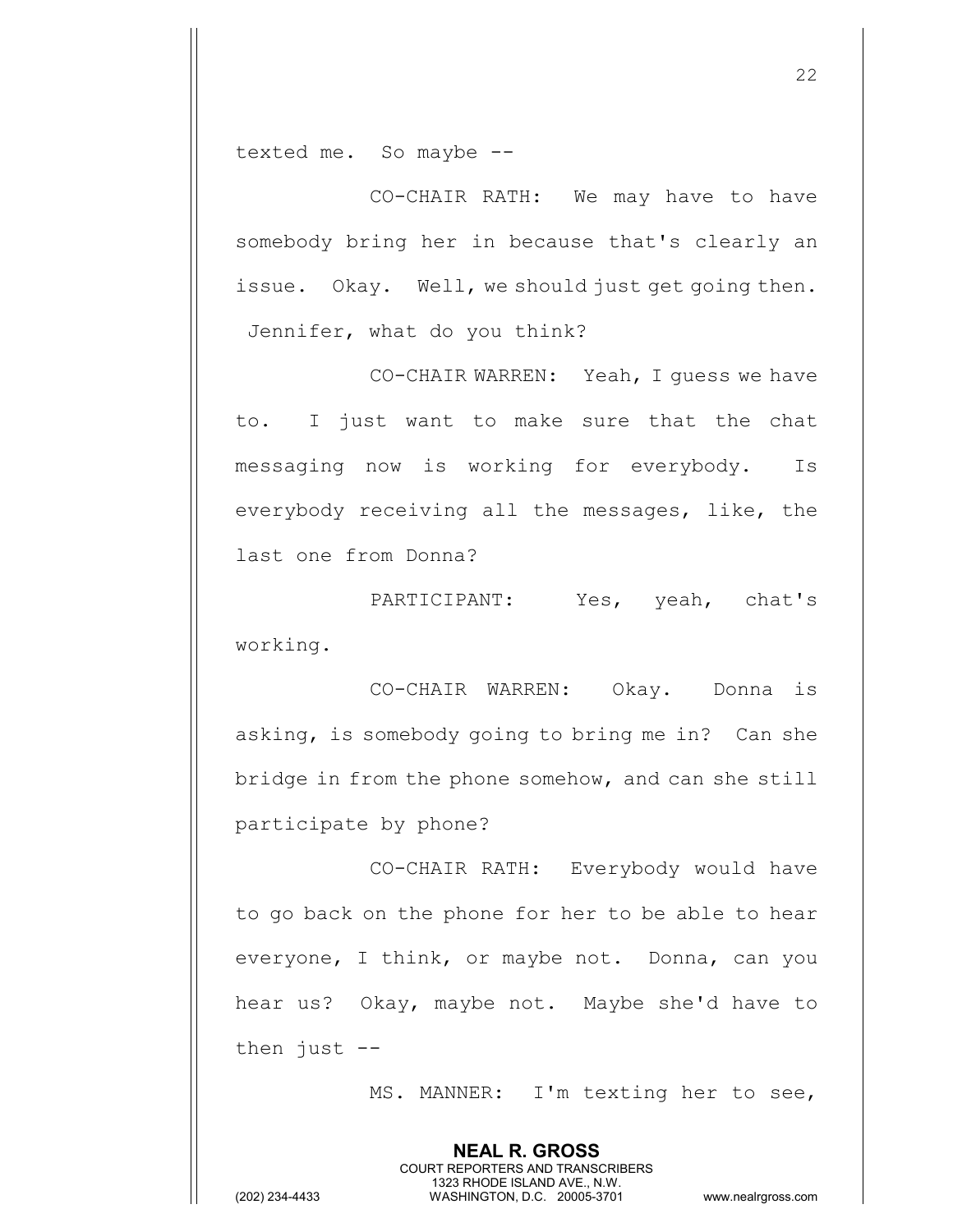so hold on one second. I'm just asking if she can hear us. I figured that might be more efficient. Yeah, she can hear us, Charla. So she's on the Webex. She's just muted. So it sounds like someone has an unmuted line. Maybe I should give her a mobile phone number. I can give you her - but you don't need that for this. She should be able to get on the Webex.

MR. REED: Yeah, it should be open to everyone.

MS. MANNER: She says she still -- she can't unmute, though.

CO-CHAIR RATH: It's not showing her as muted, though.

MS. MANNER: I'll tell her, not showing you as that.

MR. REED: Is there an option to use computer audio that she hasn't found?

MS. MANNER: I'll ask her that.

MS. SOROND: Yeah, I think everyone should have audio menus. There's a speaker microphone.

> **NEAL R. GROSS** COURT REPORTERS AND TRANSCRIBERS 1323 RHODE ISLAND AVE., N.W.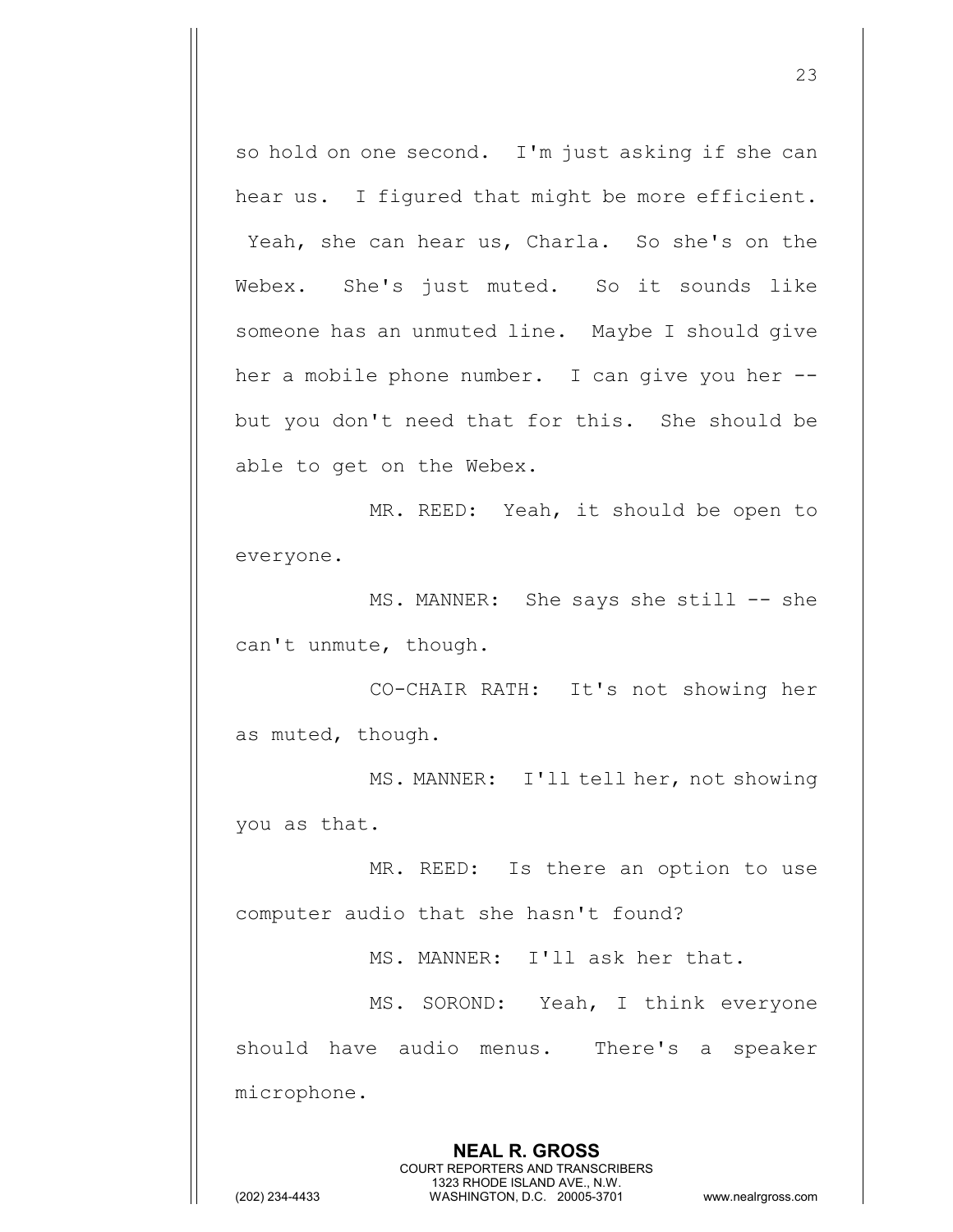MS. MANNER: I'm going to suggest maybe she should sign back on.

MR. REED: Yeah, that's probably a good idea. That's usually how I send questions.

MS. MANNER: That's how I usually fix things. Okay. So I have a note in to her. So I'm working with her, Charla, just on texting, so --

MR. REED: Since she can hear, I would suggest we keep going forward.

CO-CHAIR RATH: Yeah, and I think -- I know Chris was on earlier.

MR. WEASLER: Yes, I'm here.

CO-CHAIR RATH: Oh, good. Thank you. Okay. So Donna is the only person who's having problems still. So we'll --

CO-CHAIR WARREN: Well, she'll be able to hear Charles' spectrum policy update. So perhaps we should move forward on that front. We'd actually almost be on time. And in the interim, if Antonio is able to maybe work with Donna offline to figure out how we can fix her access issue, but

> **NEAL R. GROSS** COURT REPORTERS AND TRANSCRIBERS 1323 RHODE ISLAND AVE., N.W.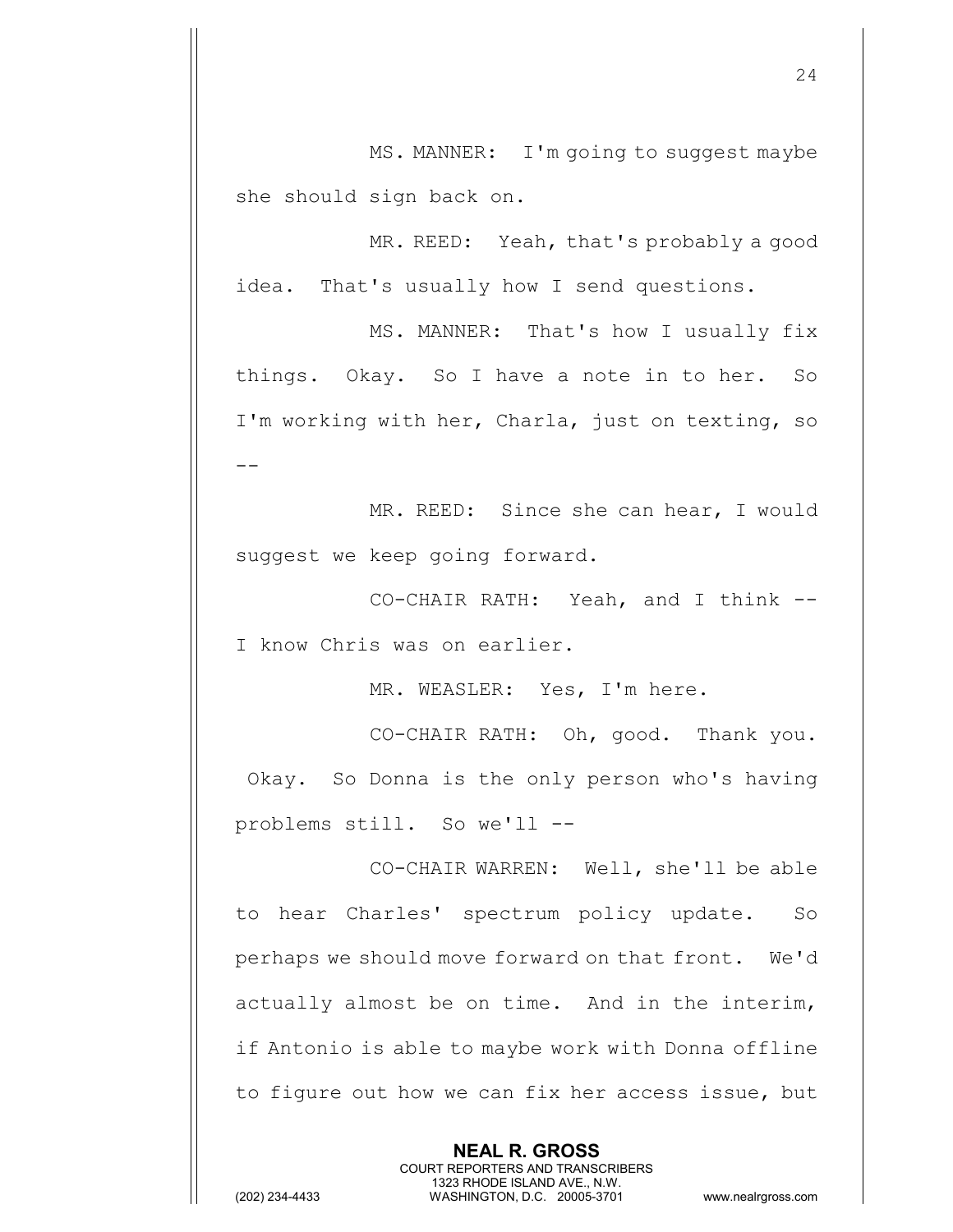we can still move forward with the policy update. Does that sound like a possibility?

CO-CHAIR RATH: That works for me, if NTIA is fine with that. Again, we want to make sure that we're doing everything as it should be done. And Donna, you can chat with us. If you just let us know if that's okay with you, you'll call in the bridge so you can speak at the times when you need to.

> PARTICIPANT: Charla and Jennifer? CO-CHAIR RATH: Yeah.

PARTICIPANT: Are we ready then?

CO-CHAIR RATH: I'm still waiting to get confirmation on it that she was okay with calling in.

PARTICIPANT: Yeah, okay.

CO-CHAIR RATH: And if she would -- Donna, if you just say something in chat, I know you can't -- for some reason, your audio is still not working, but we'd like to move forward with Charles. Oh, yeah. You were going to call into the bridge so that we could hear you.

> **NEAL R. GROSS** COURT REPORTERS AND TRANSCRIBERS 1323 RHODE ISLAND AVE., N.W.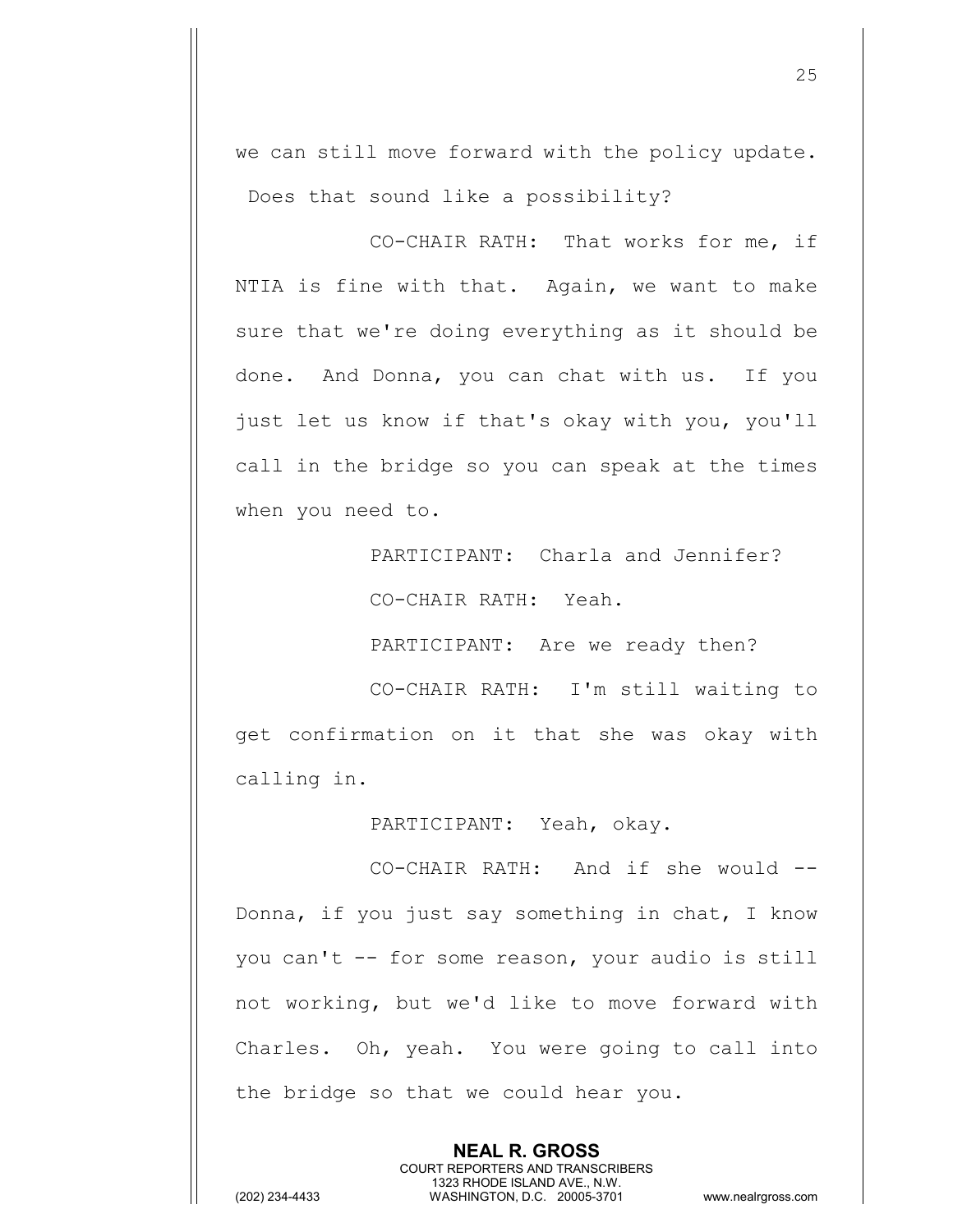PARTICIPANT: I'm not sure if that worked.

CO-CHAIR RATH: You can call into the bridge if that works. If not, somebody can conference her in. Yeah, okay. She's calling in. Okay, great. Charles, why don't you get started. I just wanted to make sure that all of the CSMAC members who could attend had a way of communicating with us, and it looks like we're good.

And just a reminder to everybody, while others are talking, put it on mute. And for the members of the public, please keep yourselves muted until the end to the period of time it's available for public comment. Thank you. And over to you, Charles. And thank you, everyone, for bearing with us on this.

MR. COOPER: Thank you, Charla, and thanks to everyone for their patience as we join the rest of America in going virtual. As Doug and others have said already, we hope all of you and all of your family members are well. We thank you for your participation and work in the CSMAC.

> **NEAL R. GROSS** COURT REPORTERS AND TRANSCRIBERS 1323 RHODE ISLAND AVE., N.W.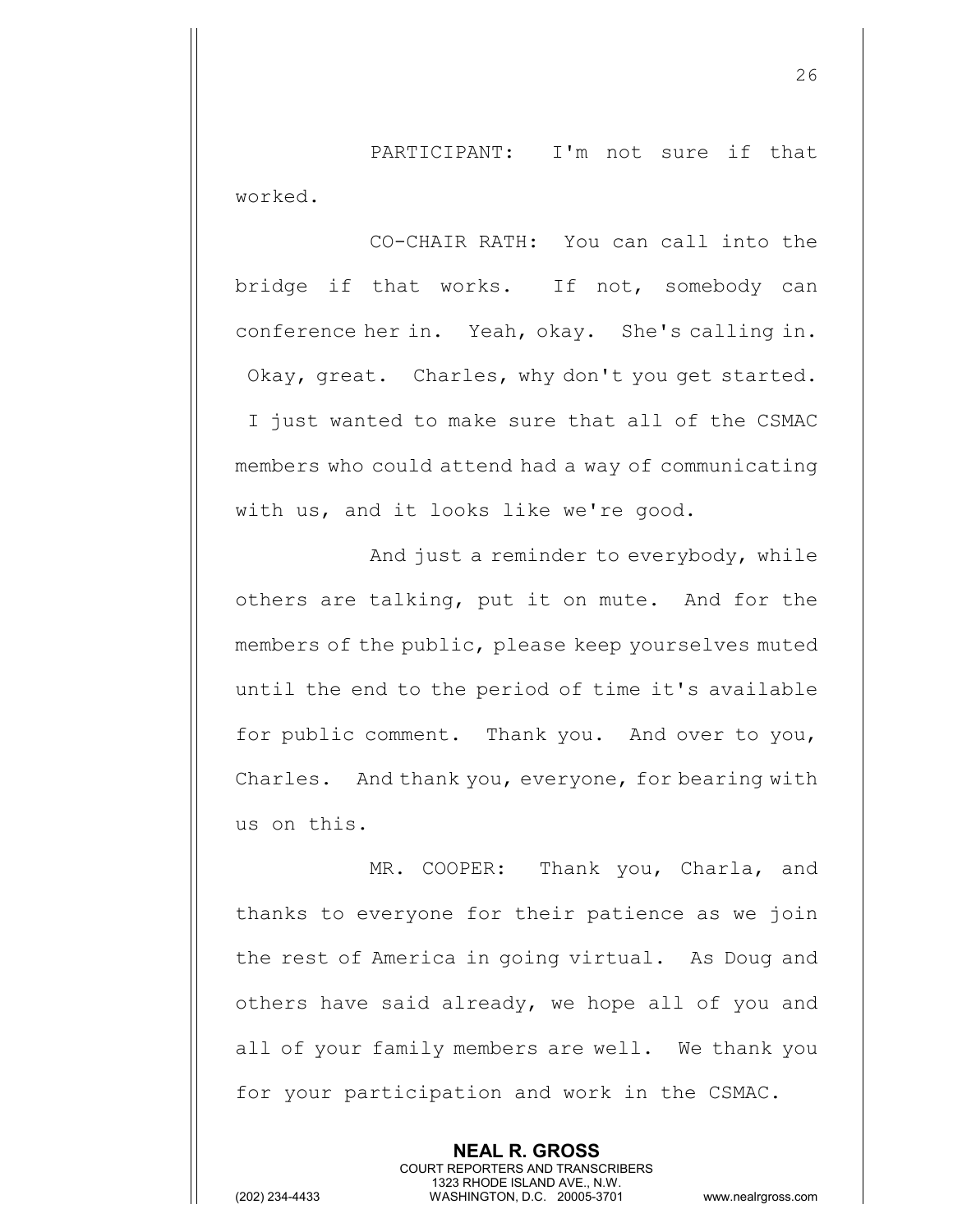We have a lot on our agenda for the CSMAC cycle, and I want to assure you that NTIA and the Office of Spectrum Management are continuing to pursue our statutory missions and we have. And by that, just from March 1 to April 7, for example, we continue to process our spectrum assignments and equipment certifications for our users. It's totaled to over 10,000 spectrum assignments and 17 equipment certifications.

As Doug mentioned earlier, we've been working to process a large number of STAs to ensure sufficient spectrum access during this current health crisis. Also, we'll continue to work on pioneering and implementing structured sharing approaches, complying with Congressional mandates and the MOBILE NOW Act and other legislation, and following up on the October 2018 Presidential Memorandum on spectrum.

I'm happy to provide you with the spectrum update today affirming our commitment to the critical importance of our spectrum-based federal operations and our commercial industries.

> **NEAL R. GROSS** COURT REPORTERS AND TRANSCRIBERS 1323 RHODE ISLAND AVE., N.W.

(202) 234-4433 WASHINGTON, D.C. 20005-3701 www.nealrgross.com

27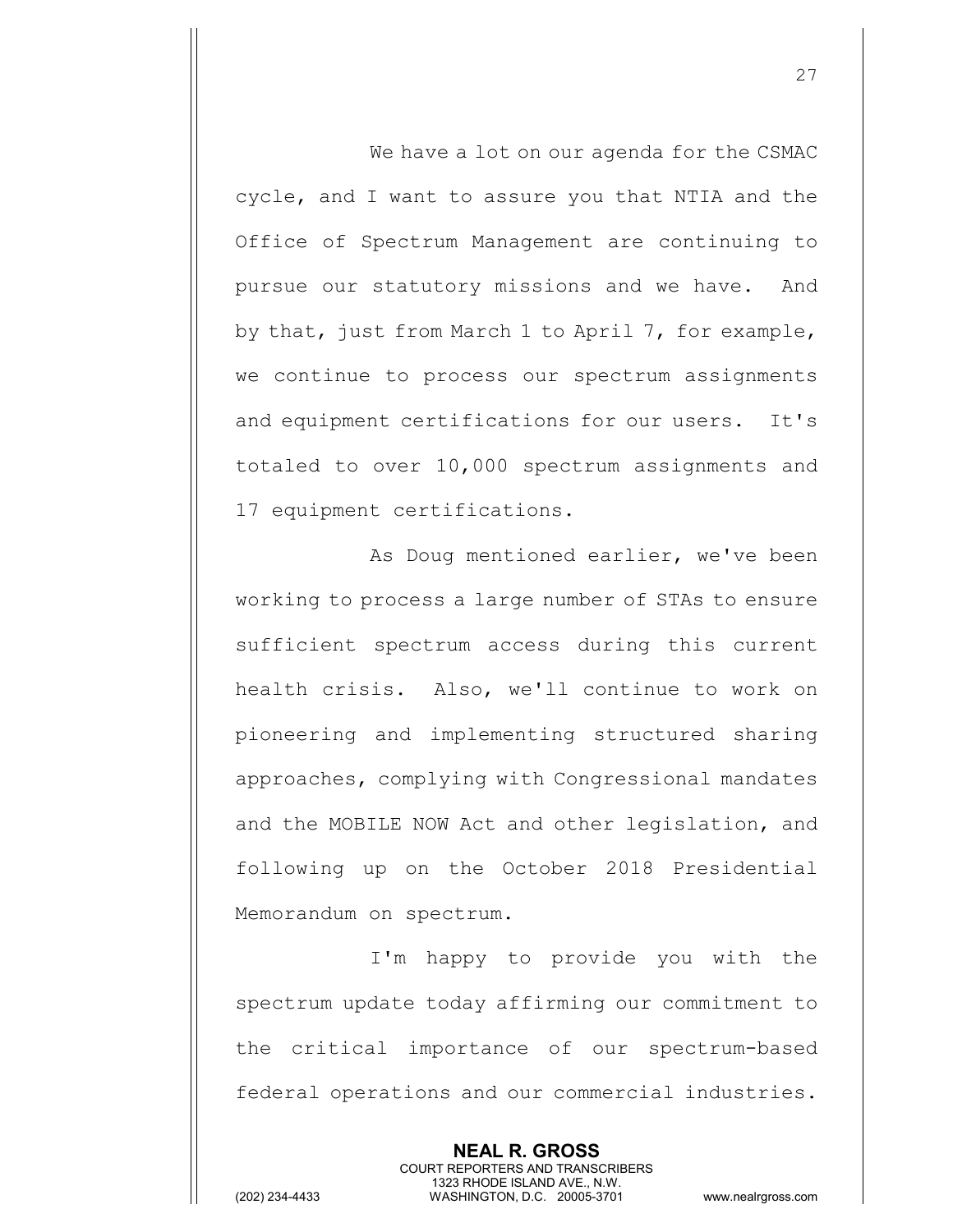Let's begin with efforts to develop and implement sharing approaches in the key mid-band spectrum.

As I noted during the last CSMAC meeting, finding available spectrum that industry can use for 5G networks and services is a high priority goals of this administration as well as Congress. With the 3550 to 3650 Citizens Broadband Radio Service, the FCC has begun the process in the next few months to auction off the priority access licenses, PALs. That'll be starting July 23rd of this year. We are hopefully that this date will hold and that this spectrum band can be made available.

The General Authorized Access, or otherwise called licensed-by-rule operations, have already been launched, and we will continue to support the progress of these market developments. We are working with the providers and operators of SAS and ESC equipment to help fine tune where needed the operations of these new capabilities as they are implemented in networks and systems in the dynamic protection areas. Notably, an

> **NEAL R. GROSS** COURT REPORTERS AND TRANSCRIBERS 1323 RHODE ISLAND AVE., N.W.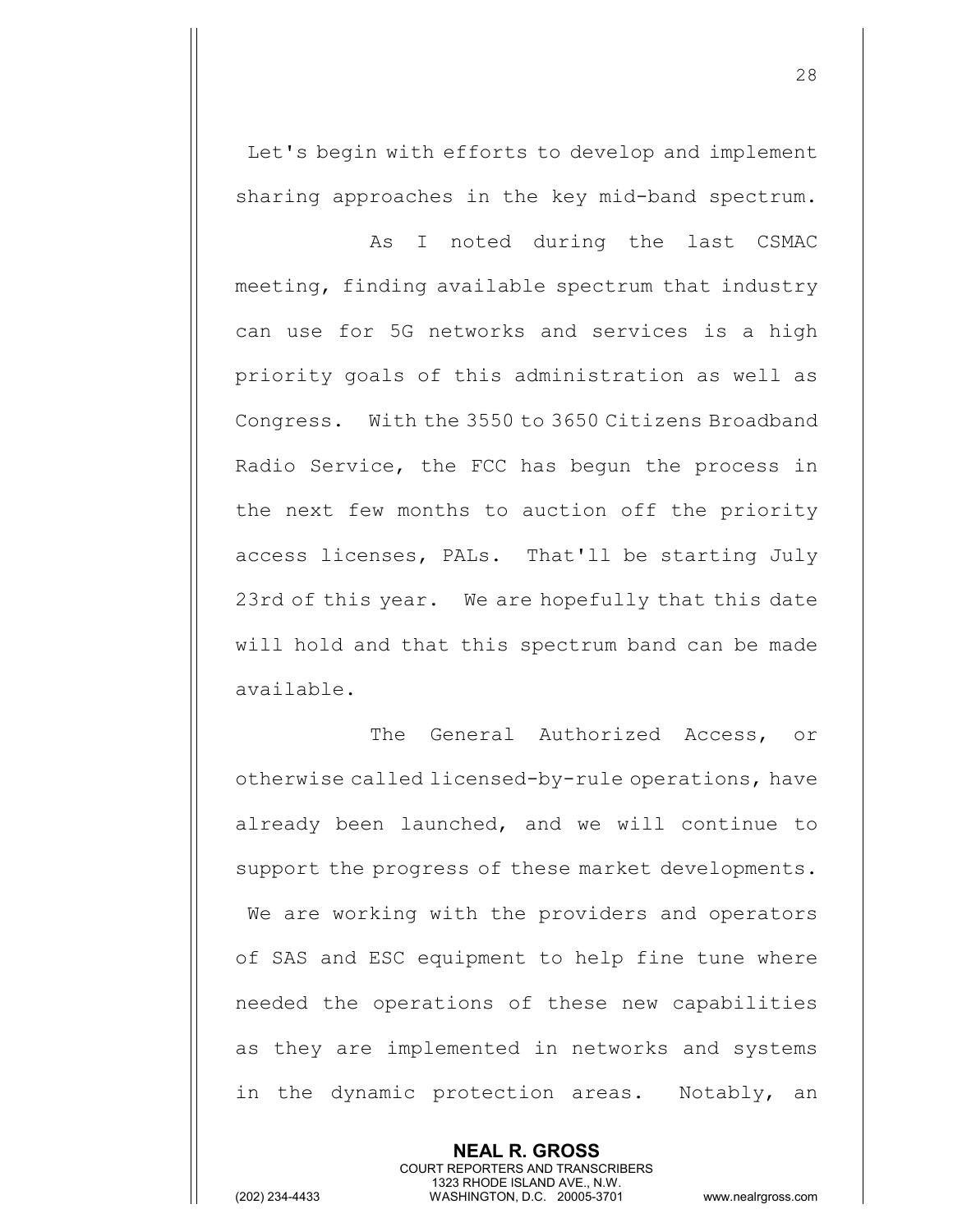informal industry/government collaboration group has been instrumental in helping development and to implement these technologies.

Another element of the CBRS rollout from a federal perspective will be implementing the approved transition plan for sharing in the 3550 to 3650 band under the Commercial Spectrum Enhancement Act as amended. It entails utilizing funds from the Spectrum Relocation Fund, otherwise known as the SRF, and will be deposited after a successful PAL auction in order to cover the costs the Department of Defense is incurring to enable commercial access while ensuring critical military radars are protected.

I would like to mention briefly two key actions our partner, the FCC, is taking to make additional spectrum available. In late February, the Commission adopted an order setting aside 280 megahertz in the C-band in the 3.7 to 3.9 gigahertz C-Band of flexible use, including 5G services. The FCC signaled its plan to auction spectrum this year. Ultimately adding the spectrum to what has

> **NEAL R. GROSS** COURT REPORTERS AND TRANSCRIBERS 1323 RHODE ISLAND AVE., N.W.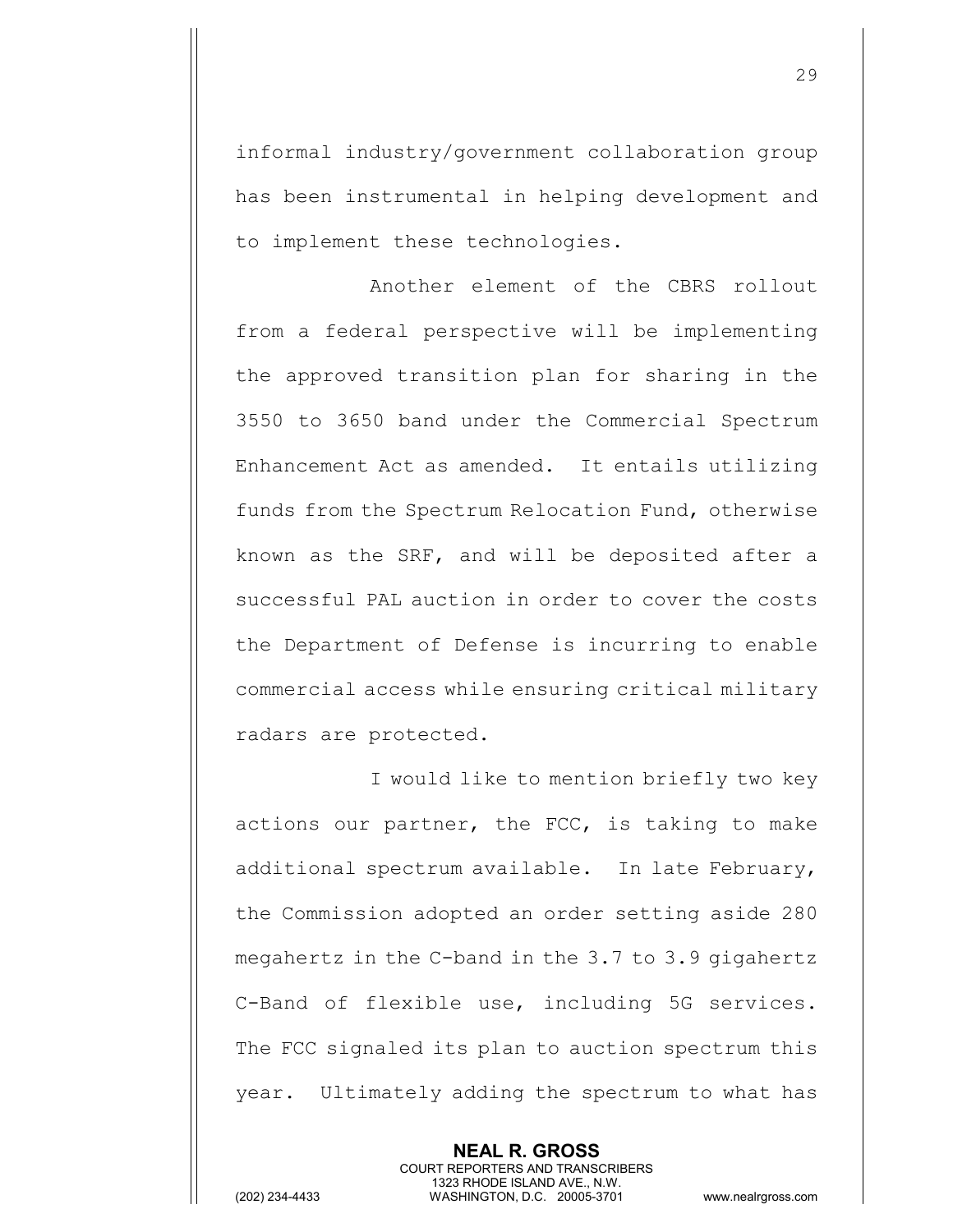been established with CBRS will create a large, contiguous block of mid-band spectrum, 3550 to 3980 megahertz for licensed and licensed-by-rule services.

Additionally, the FCC has proposed to make 1,200 megahertz of spectrum available for unlicensed services in the 6 gigahertz band. That proposal is scheduled to be voted on during the Commission's open meeting for tomorrow. So working together in our different roles and capacities, the various components of the federal government are working diligently to do all we can to manage spectrum effectively so it can be used efficiently and meet the needs of the American public.

Meanwhile, NTIA has completed a draft report to Congress as required by the MOBILE NOW Act on the potential for making available spectrum in the 3100 to 3550 megahertz band for commercial wireless services. This follows a technical report focused on the 3450 to 3550 sub-band which was published in late January.

> **NEAL R. GROSS** COURT REPORTERS AND TRANSCRIBERS 1323 RHODE ISLAND AVE., N.W.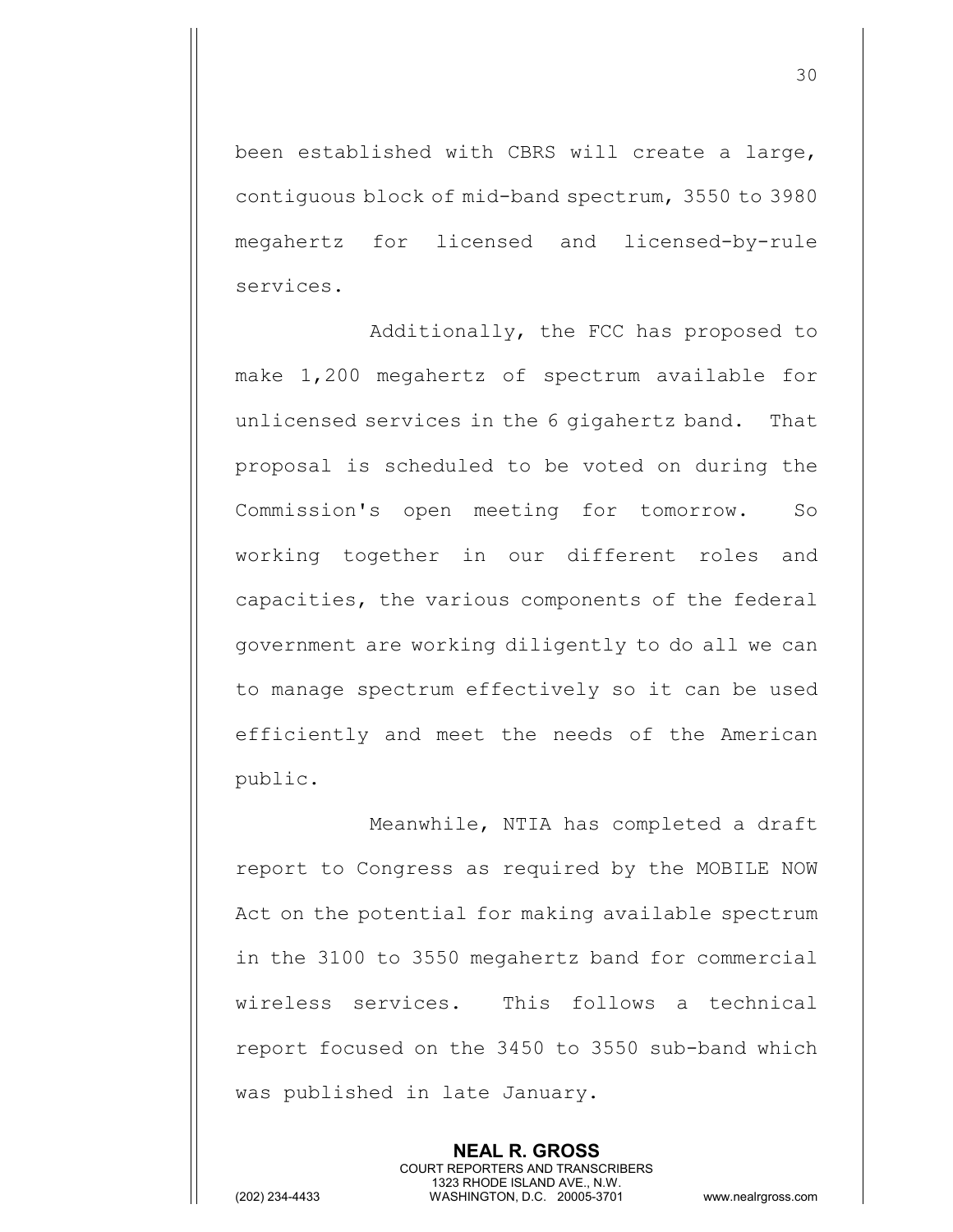Both the technical report and the MOBILE NOW report conclude that, pending further study and effort as to precisely how it can be achieved, the 3450 to 3550 megahertz sub-band can be repurposed for commercial use or retaining access to the band for key military radar systems. Frequencies below that, while not off the table, they present far more challenges that would need to be overcome.

Related to the 3 gigahertz band efforts is our ongoing work to develop the concept of what we call the incumbent informal capability, IIC, which is intended to facilitate additional spectrum sharing. It will allow a federal agency to provide and update information on its specific use of a given shared band through a database and portal system.

NTIA will work with our agency partners to develop and refine this concept. Although this remains in the planning and discussion stages, we are very excited about the IIC and more generally about the movement to automated spectrum management

> **NEAL R. GROSS** COURT REPORTERS AND TRANSCRIBERS 1323 RHODE ISLAND AVE., N.W.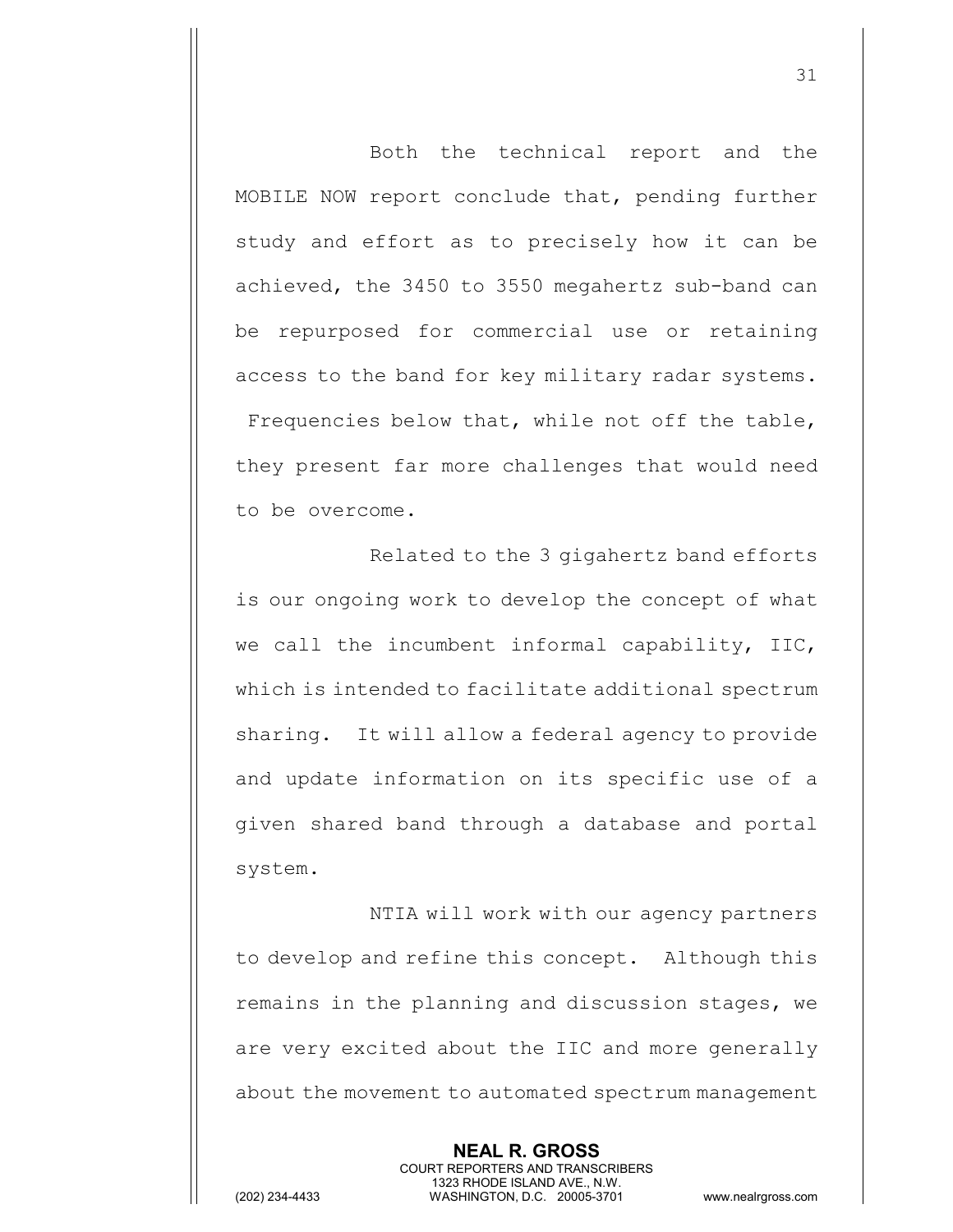systems.

Meanwhile, NTIA continues to develop implementation plans for realizing the presidential spectrum management vision which was outlined in his Presidential Memorandum of 2018. This process includes making sure that our spectrum management initiatives, such as the development of the IIC, advance the gains of the Presidential Memo which include developing innovative spectrum use and spectrum sharing methods, tools, and technologies.

As directed in the Presidential Memorandum, we are currently working to finalize the draft of our second annual spectrum repurposing incentives report. FCC and NTIA efforts over the years repurposed spectrum for commercial wireless services, including bands the carriers can use for (audio interference) and made 6,154.5 megahertz of spectrum available for licensed services and a further 15.89 gigahertz available on licensed operations. Of these amounts, about 1 gigahertz of licensed spectrum has been in the mid-band range

**NEAL R. GROSS** COURT REPORTERS AND TRANSCRIBERS 1323 RHODE ISLAND AVE., N.W. (202) 234-4433 WASHINGTON, D.C. 20005-3701 www.nealrgross.com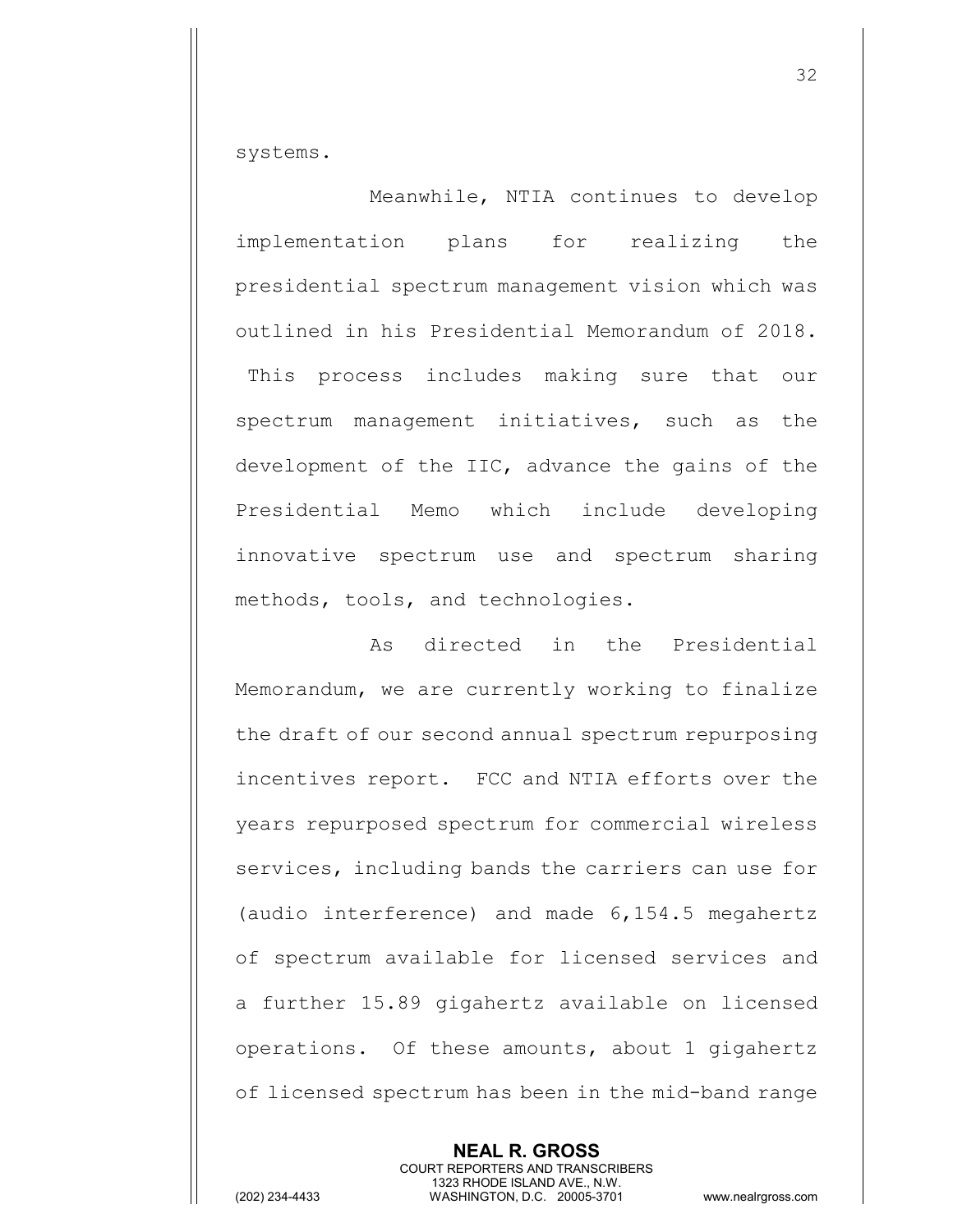between 1 to 6 gigahertz.

In addition, another 6,750 megahertz is in the pipeline for consideration for licensed services, including 590 megahertz in the mid-band range. These numbers reflect a longstanding shared commitment by the FCC, NTIA, and the federal agencies to make sure American's world leading technology companies have access to the spectrum needed to develop and make available innovative technologies and services, including 5G, next-gen wi-fi, and other broadband activity solutions.

Other current activities stemming from the Presidential Memorandum include our ongoing look at the current federal usage of the spectrum bands, including the mid-band. We have been gathering data from the agencies in an effort to develop a more granular method of quantifying federal spectrum usage.

So to conclude my remarks, thank you to all those for participating today for your steadfast work on these very important issues. Gotten off to a great start on the topics for

> **NEAL R. GROSS** COURT REPORTERS AND TRANSCRIBERS 1323 RHODE ISLAND AVE., N.W.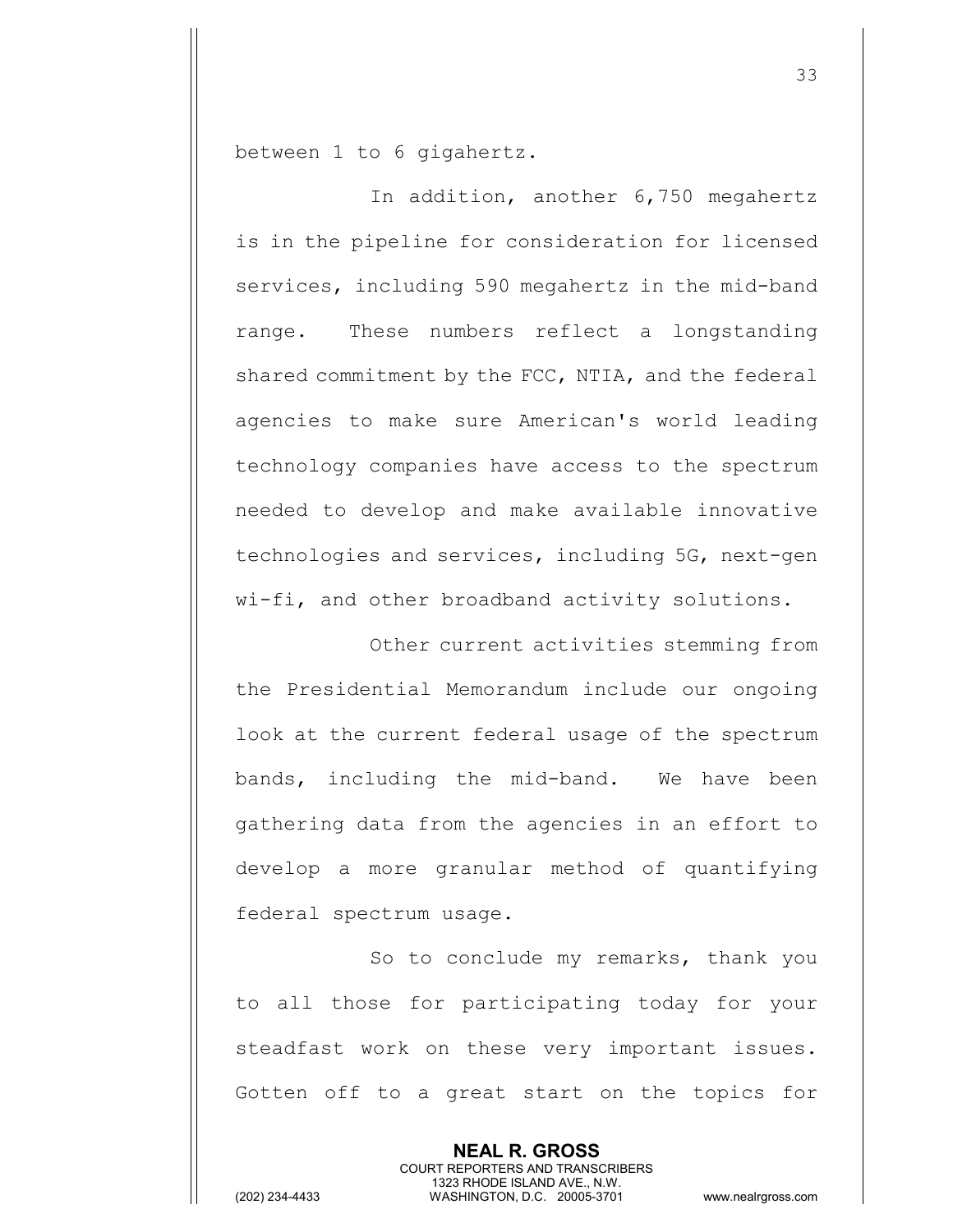exploring this cycle, and I'm really pleased that you continue to pursue this work with your characteristic energy and dedication. I'm looking forward to the discussion reports, and I turn the mic back over to the co-chairs.

CO-CHAIR RATH: Thank you, Charles. Jennifer, do you want to move to the next agenda item? So Jennifer, I'm having trouble hearing you, Jennifer.

CO-CHAIR WARREN: Can you hear me now? CO-CHAIR RATH: It's a little bit better, but still --

> CO-CHAIR WARREN: Is this any better? CO-CHAIR RATH: Much better.

CO-CHAIR WARREN: Okay. Apparently, headphones don't work. Okay. The things we learn. So thank you very much, Charles, as I was going to say before. We too have been very busy, and I think that on behalf of the CSMAC, we appreciate the details and also your sharing with us the status of your work on the mid-band.

> **NEAL R. GROSS** COURT REPORTERS AND TRANSCRIBERS 1323 RHODE ISLAND AVE., N.W.

I want to, as usual -- though, I'll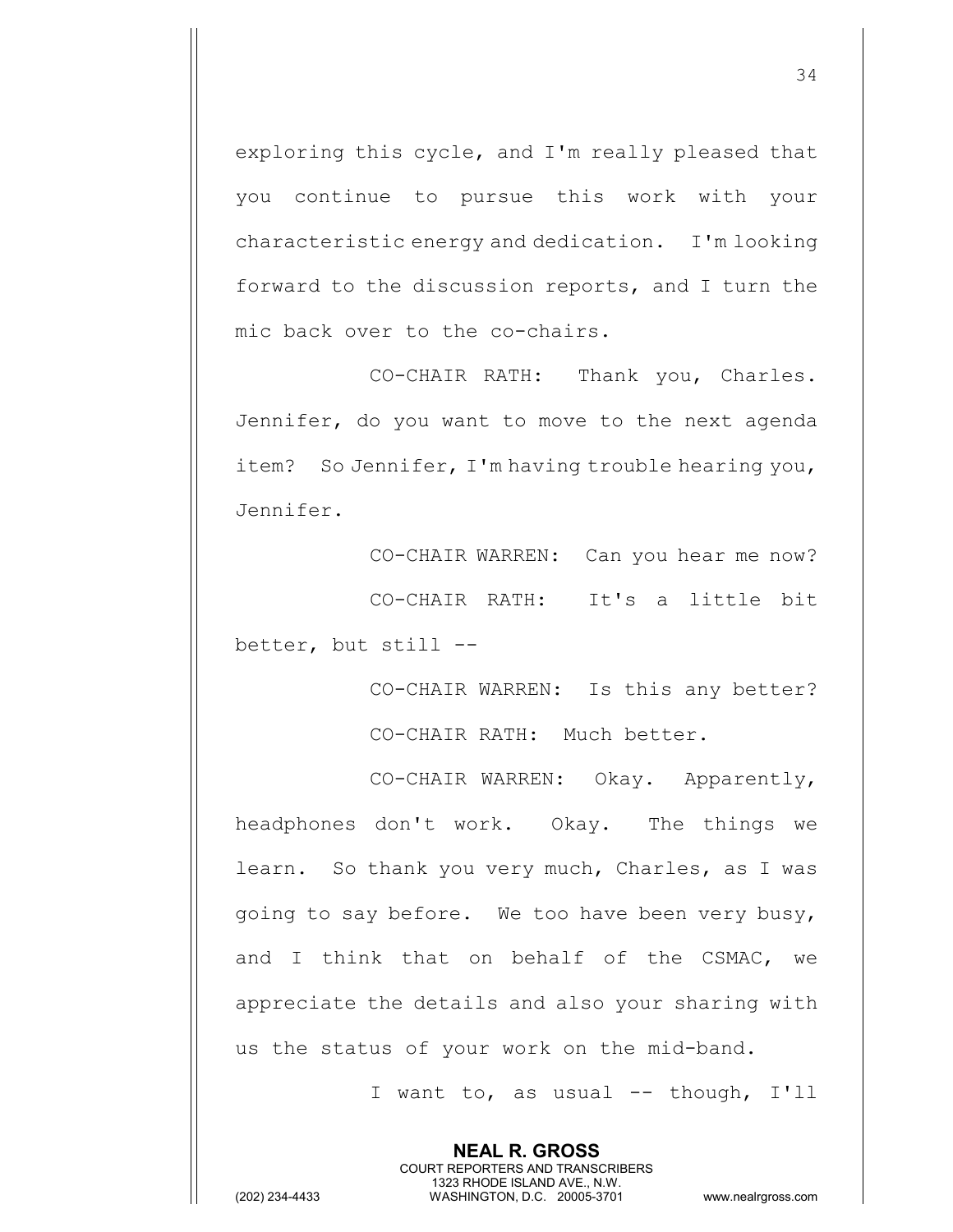remind people to use the chat function to ask for the floor. I want to open it up for any questions that the members of CSMAC may have with respect to your report. Are there any questions? Charles?

CO-CHAIR RATH: And Jennifer, just a moment for an administrative point of view is just wondering if Donna was able to connect so that we can hear her.

MR. REED: It seems like she has audio and is unmuted.

CO-CHAIR RATH: So I haven't heard from Donna, but I see Dennis Roberson. Was that Dennis who just spoke? Or Dennis, did you want me to ask a question because you're not being heard? So Dennis --

MR. ROBERSON: I'm sorry. I just posted the question, and I don't know whether it's out of bounds or not. But there's obviously a lot of discussion around on the Ligado decision. I wondered if there was a comment on that.

> **NEAL R. GROSS** COURT REPORTERS AND TRANSCRIBERS 1323 RHODE ISLAND AVE., N.W.

CO-CHAIR WARREN: So Charles, I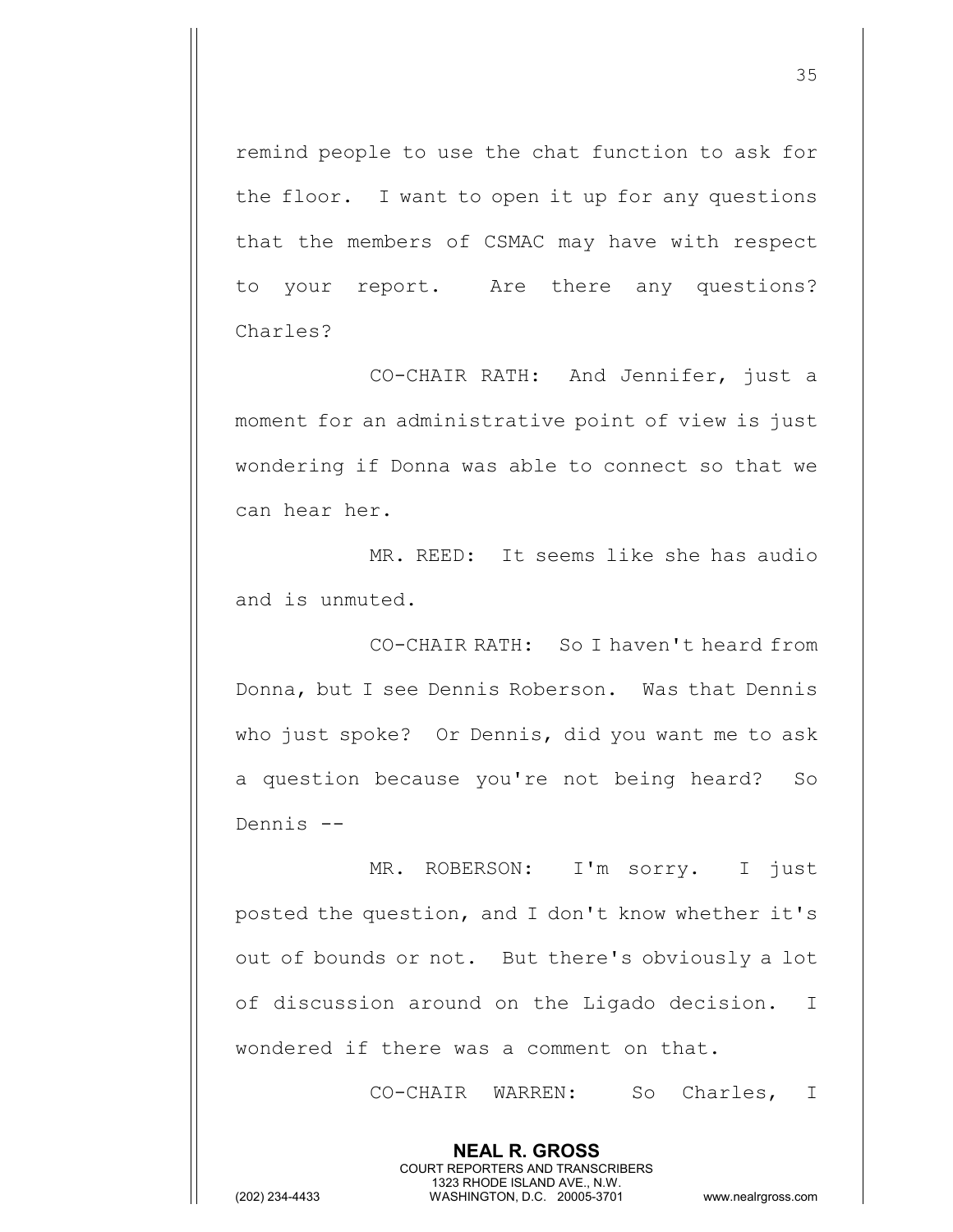realize this is outside of our CSMAC space. But as a general spectrum policy update, would you have any comment you would like to make? And while you're doing that, I'll add the other question that has just been posted, in addition to any comments or update on the National Spectrum Strategy from Bob Weller.

MR. COOPER: Thank you. This is Charles. So the first question with regard to Ligado, yes, as everyone is certainly aware, NTIA did provide comments into the docket, and we don't have anything further comment at this time. With the spectrum strategy question, we are working on the work elements pursuant to the Presidential Memorandum of 2018 such as going and looking at the future and present use cases for the federal agencies and also those work items. So those are the present work items we're focusing on. Thank you.

CO-CHAIR WARREN: Anything here? Are there other questions for Charles?

> **NEAL R. GROSS** COURT REPORTERS AND TRANSCRIBERS 1323 RHODE ISLAND AVE., N.W.

MR. GIBSON: Yes, this is Mark Gibson.

36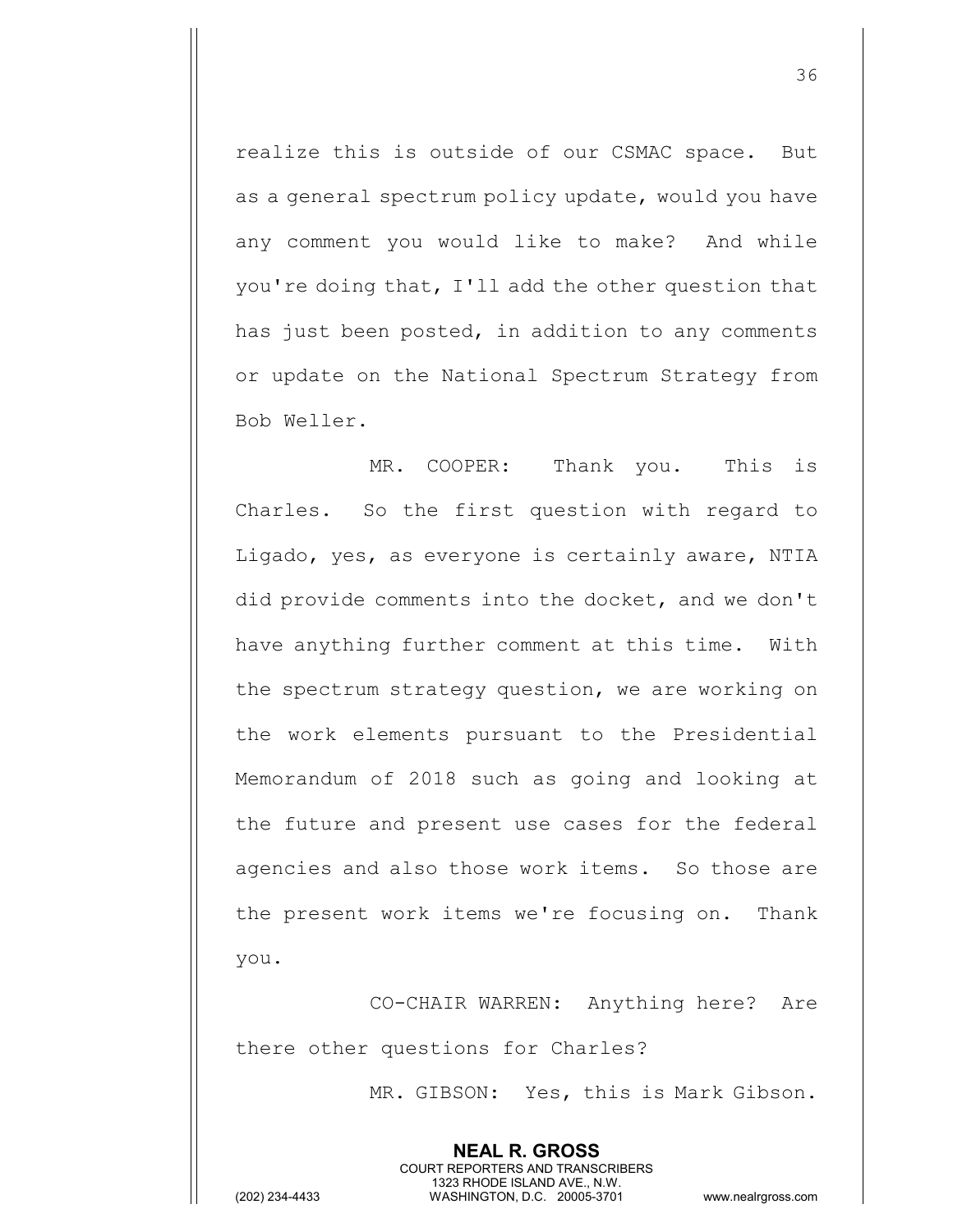I have one quick question.

CO-CHAIR WARREN: Wait. And Mark, can I just say one thing? Ignore the screen changing. That's intentional. We're just doing a smooth transition to the next phase of the meeting. Go ahead, Mark.

MR. GIBSON: Okay. Charles, thanks for the update. You talked about the informal incumbent portal. I forget what you called it. Will that be used for CBRS as well, or is that going to be for other shared bands? And if for other bands, what other shared bands are you thinking about for that?

MR. COOPER: So thank you, Mark, for the question, and that's with regards to the incumbent informal capability I see, which I mentioned in my remarks. This is an ongoing initiative that NTIA is running, looking at developing -- can we develop a common spectrum sharing regime for federal bands? Maybe not necessarily exclusive those to mid-band but other bands as well.

> **NEAL R. GROSS** COURT REPORTERS AND TRANSCRIBERS 1323 RHODE ISLAND AVE., N.W.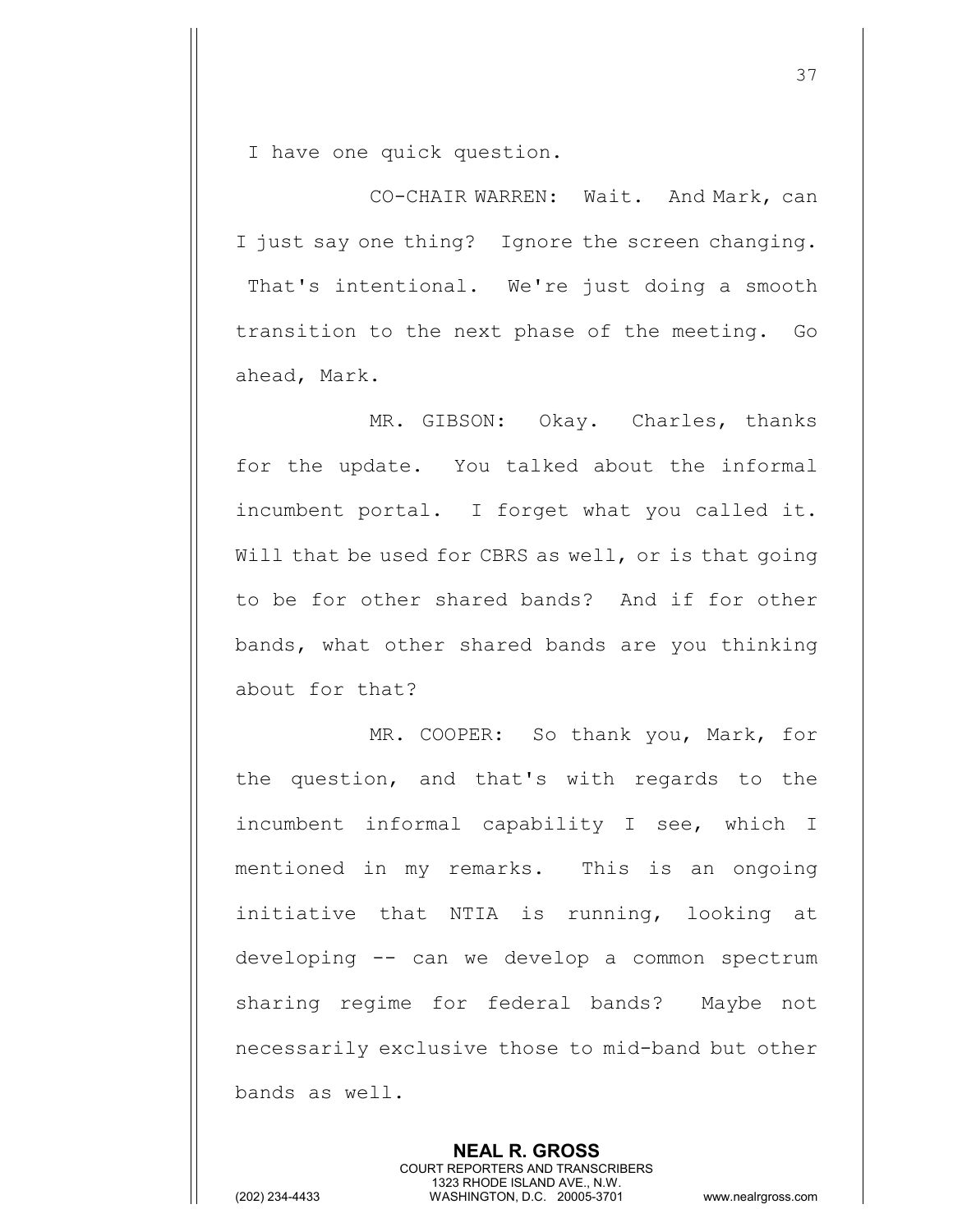We've had a lot of lessons learned from spectrum sharping, both on the FCC side and from the NTIA side with AWS-3. So NTIA believes the time is ripe for us to take some lessons learned from that and see if we can come up with a common architecture on how to share bands going forward.

MR. GIBSON: Okay. Thank you.

CO-CHAIR WARREN: Are there any other questions? I don't see anyone in the chat space indicating that you have a question. So if not, I am, again, going to say, thank you, Charles, very much for making yourself available for sharing your report and also for fielding questions.

With that, I would like to turn it over to the next phase of our meeting which is the reports from the various working groups and starting with Working Group 1 which is focused on spectrum governance. And our two co-chairs are Jennifer Manner and Mary Brown, and I believe I'm handing it over to Jennifer.

MS. MANNER: That's correct. Thank you very much. Can everyone hear me okay?

> **NEAL R. GROSS** COURT REPORTERS AND TRANSCRIBERS 1323 RHODE ISLAND AVE., N.W.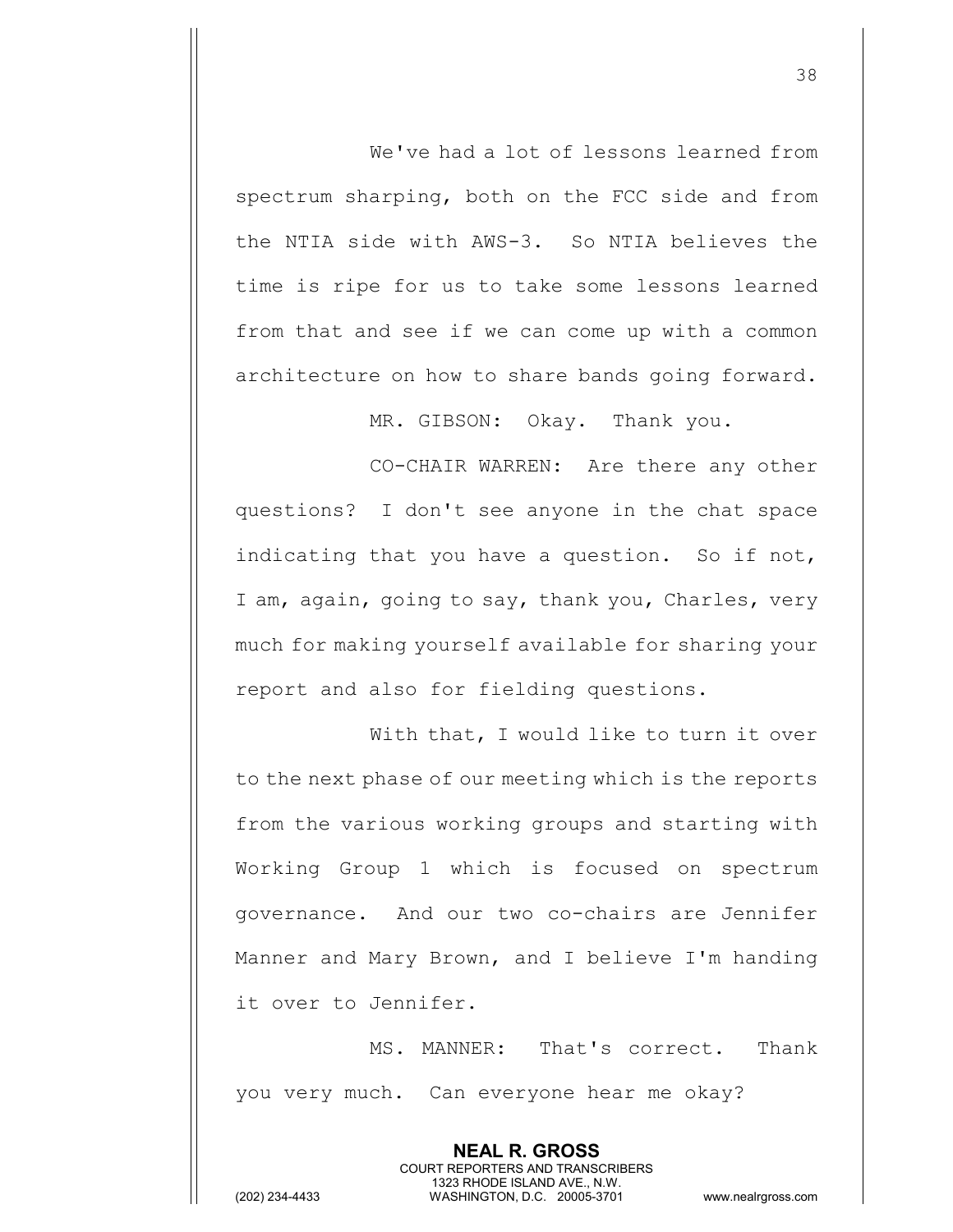## CO-CHAIR WARREN: Yes.

MS. MANNER: So good afternoon, everyone. On behalf of Mary, myself, and you'll see all various names in Attachment A, our terrific working group, we're very pleased today to walk over where we are on our work effort. And so I just want to walk through a few slides, and then we'll walk through the different options we have and then some other observations and then next steps.

But I think the most important thing that folks know is that we do have a draft report. We're not ready to present that yet, but we are certainly well on our way. So just a reminder of what our mandate is on the current slide, really looking at spectrum management being optimized and whether there's a new approach or structure and characteristics. So we've been spending our time very much looking at our mandate, and here's the view that we took at the last CSMAC public meeting when we were all there in person which was lovely. But we generally reached agreement that

> **NEAL R. GROSS** COURT REPORTERS AND TRANSCRIBERS 1323 RHODE ISLAND AVE., N.W.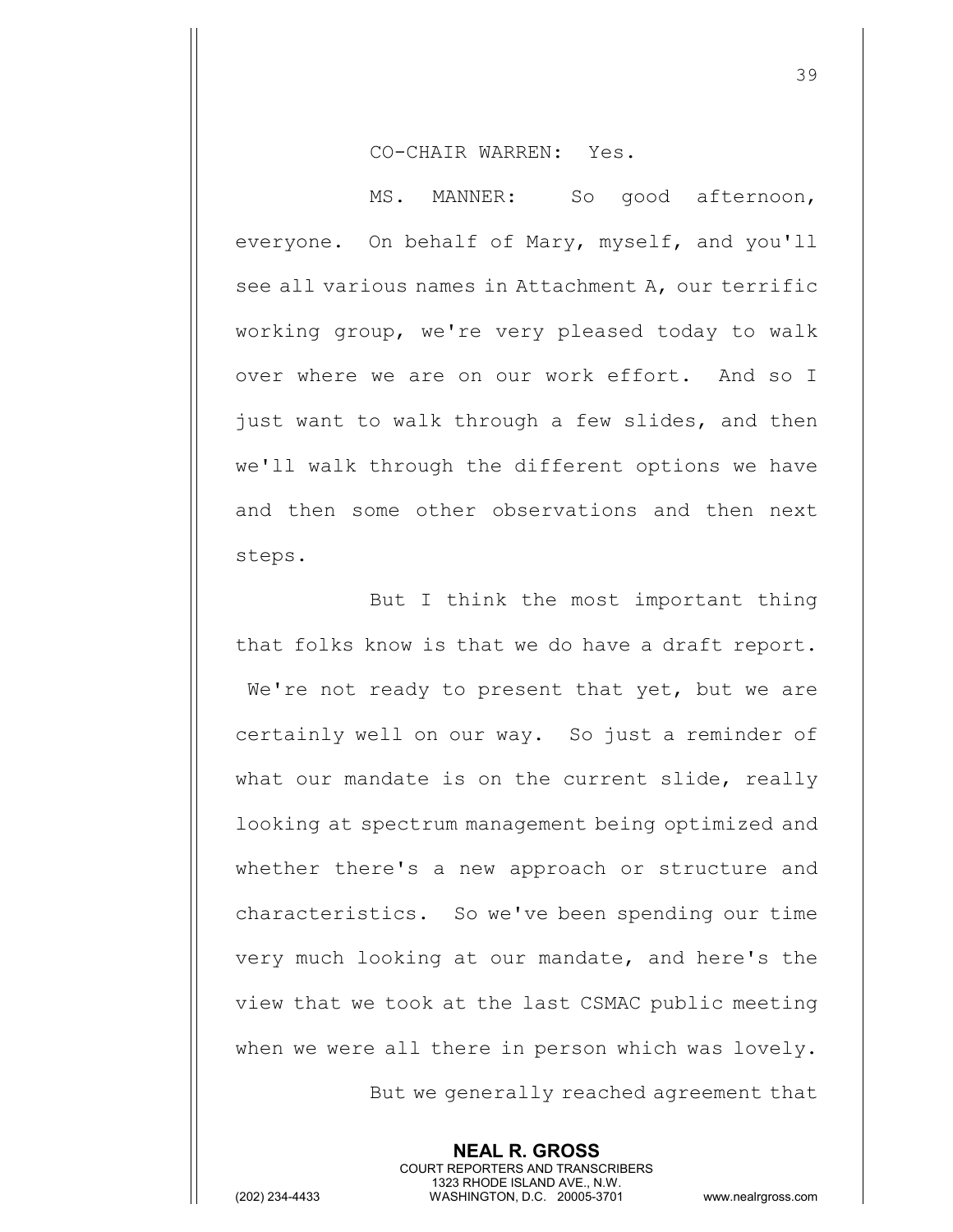the country's current approach for managing the use of spectrum is no longer effectively serving the needs of the entire stakeholder community and that there was a need for reform. So we also recognize that these issues need to be handled with speed and skill and to ensure that the United States is making the most of its critical national resources. So we continue with that view, and that's really where we get to today which is the status of the report.

So first off, we've developed several options, and you'll see. I'll note we've had a couple changes in terms of how many options we have just because drilling down in the past few months, we've realized that there are more options that we had originally envisioned, not a lot but one more. Our goal is really to provide a basis for the examination of the best spectrum management governance model to meet the U.S. goals and also the goals of the still-to-be-released National Spectrum Strategy.

What was really interesting, and we've

**NEAL R. GROSS** COURT REPORTERS AND TRANSCRIBERS 1323 RHODE ISLAND AVE., N.W. (202) 234-4433 WASHINGTON, D.C. 20005-3701 www.nealrgross.com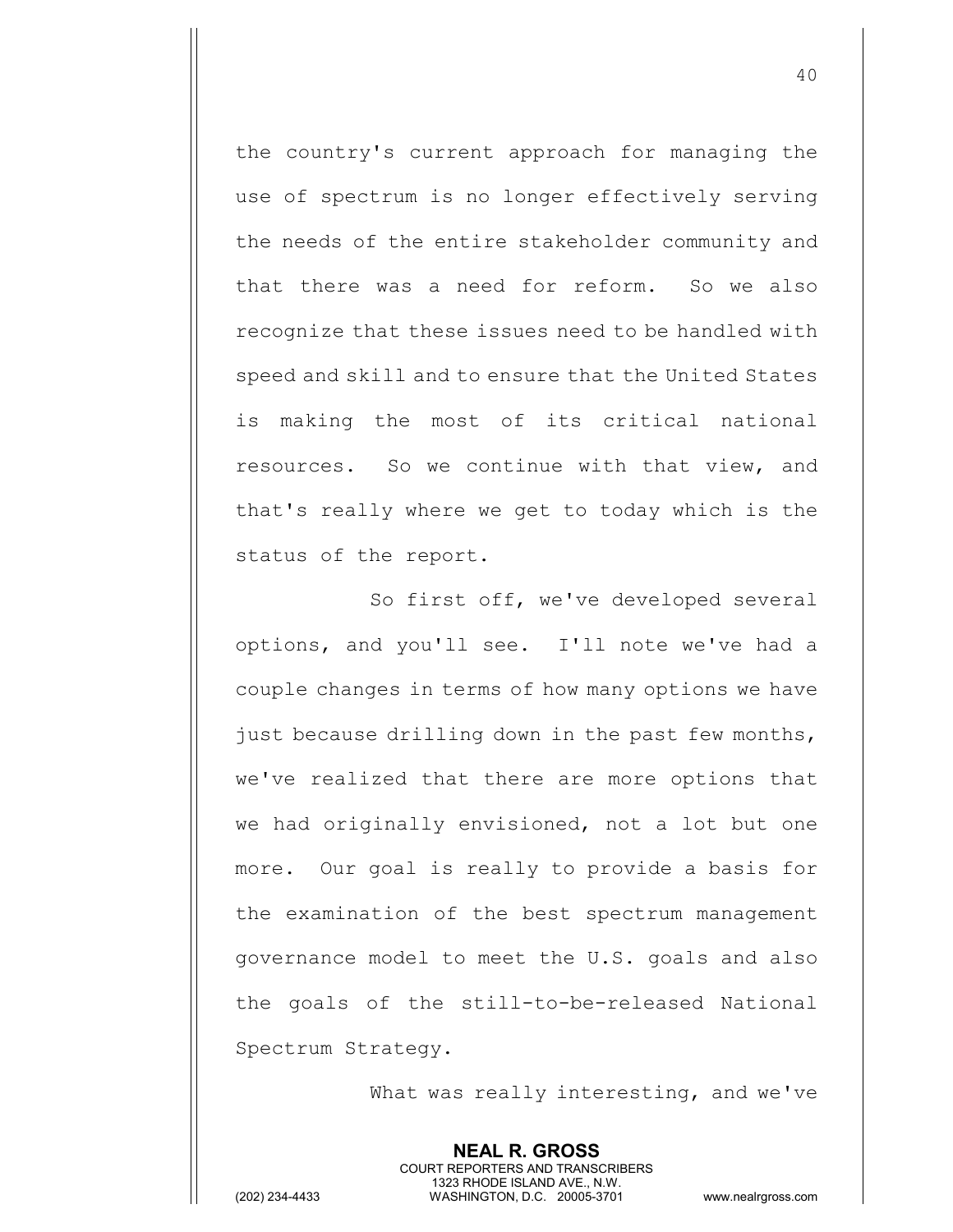done quite an extensive analysis on this is we really couldn't located any real literature or research on reforming the U.S. spectrum management. So it was largely an issue of firsthand knowledge what we put together by Working Group 1. And similarly, we did spend some time looking at the international process, and that didn't provide much on that either.

So sorry, my slides are blocked by my view. So we thought it was necessary to put together a range of options, and we're hoping that this review of ideas will provide NTIA and others to build on our work. We continue to not to endorse any single option but to really share what the different choices are.

So just an update on our working methods. We've been a busy little group. We've held more than 15 meetings. We've been spending time reviewing statutes, regulations, and so forth to understand the current environment, and we spent some time examining the international spectrum management regimes to see about any lessons

> **NEAL R. GROSS** COURT REPORTERS AND TRANSCRIBERS 1323 RHODE ISLAND AVE., N.W.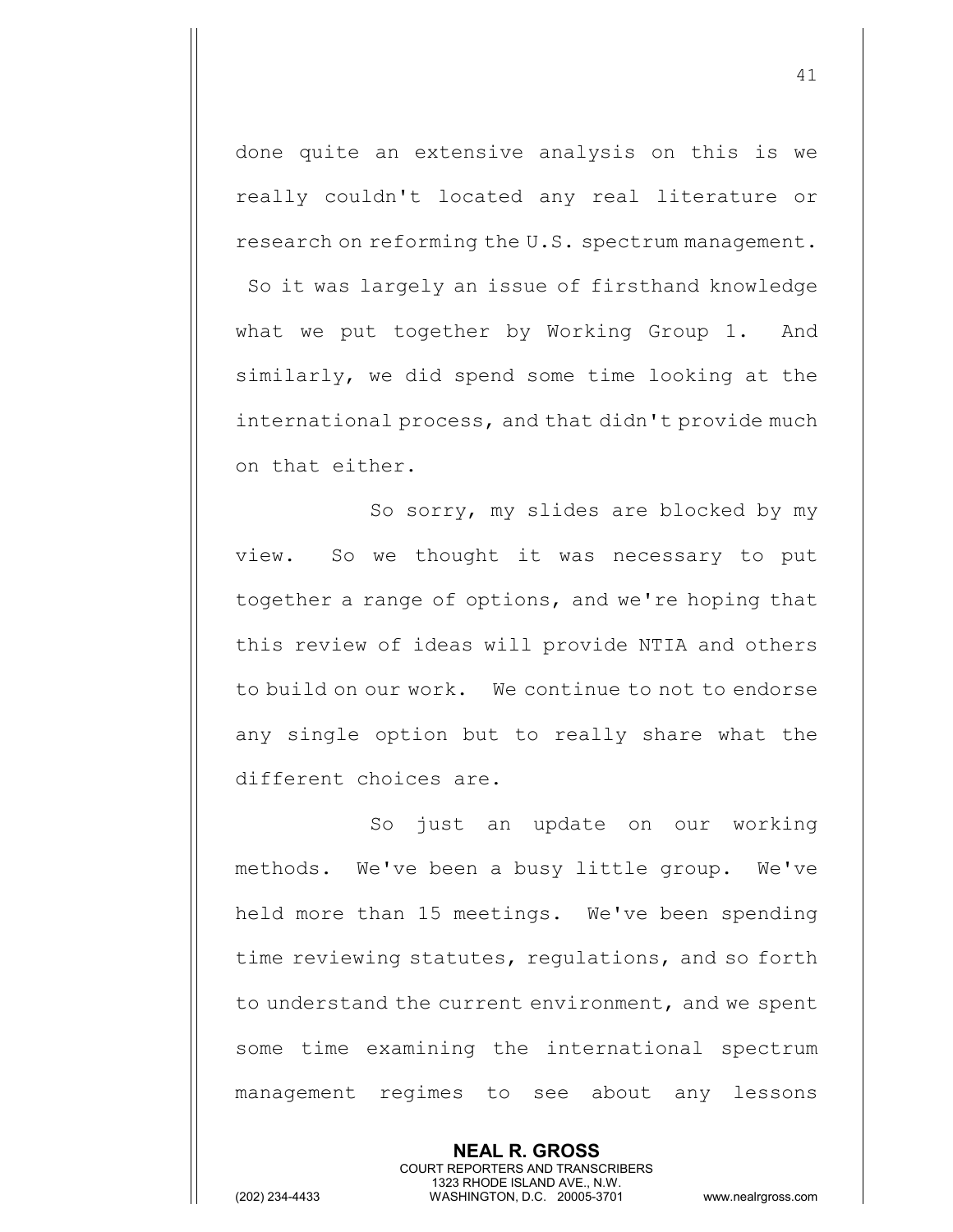learned.

We solicited contributions from the working group on different governance ideas with -- our goal was really to develop a reasonable array of available governance model options. We had a distinguished speaker thanks to Peter Tenhula spending some time with us on IRAC. Thanks to Dale Hatfield and the UC law students. We were able to -- we were presented with a history of the present structure.

We decided on operational rules for this phase of the investigation. And even though we don't have the National Spectrum Strategy that one day we would all like to read, we did put forward our best ideas on improving spectrum governance. And as I said, we're really proud that we have our first draft ready for review by Working Group 1 and then for the summer's meeting with the CSMAC.

Before I turn it over to Mary, just wanted to walk through our options and how we broke them up, and Mary and I spent some time really thinking through this and there's really three key

> **NEAL R. GROSS** COURT REPORTERS AND TRANSCRIBERS 1323 RHODE ISLAND AVE., N.W.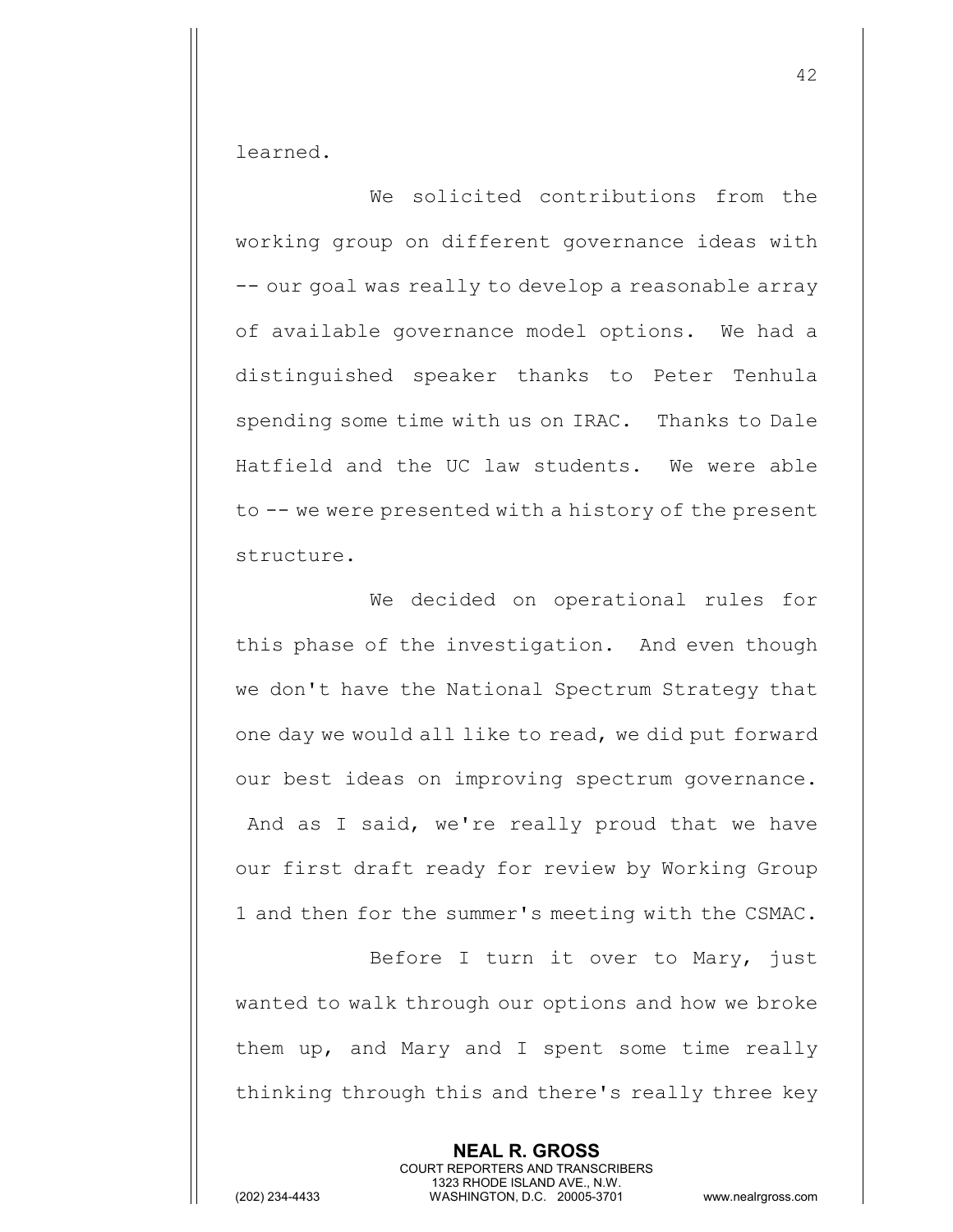areas: proposals to stand up a new agency, and we found three options there, a full-service spectrum agency, a Unity Agency, and a spectrum resource agency, then proposals to repurpose and expand the authority of the existing agency, whether that's a new FCC, a new NTIA.

And then the other, and Mary is going to turn this back over to me, to really talk about proposals that could attach to other options or stand on their own, and I think both the R&D option and updated MOU are things that need to be considered no matter what. One of the things we found while going through all these options is that we all felt there was a need for more research and development being done in this area, and that probably will be a new part of an agency or a new agency or a new function. So we'll walk through that as well. So with that Mary, I'll turn it over to you. And if you just tell me when to change the slide, I'm happy to do that.

MS. BROWN: Sure. Thank you very much. I'm going to take us through some of the

> **NEAL R. GROSS** COURT REPORTERS AND TRANSCRIBERS 1323 RHODE ISLAND AVE., N.W.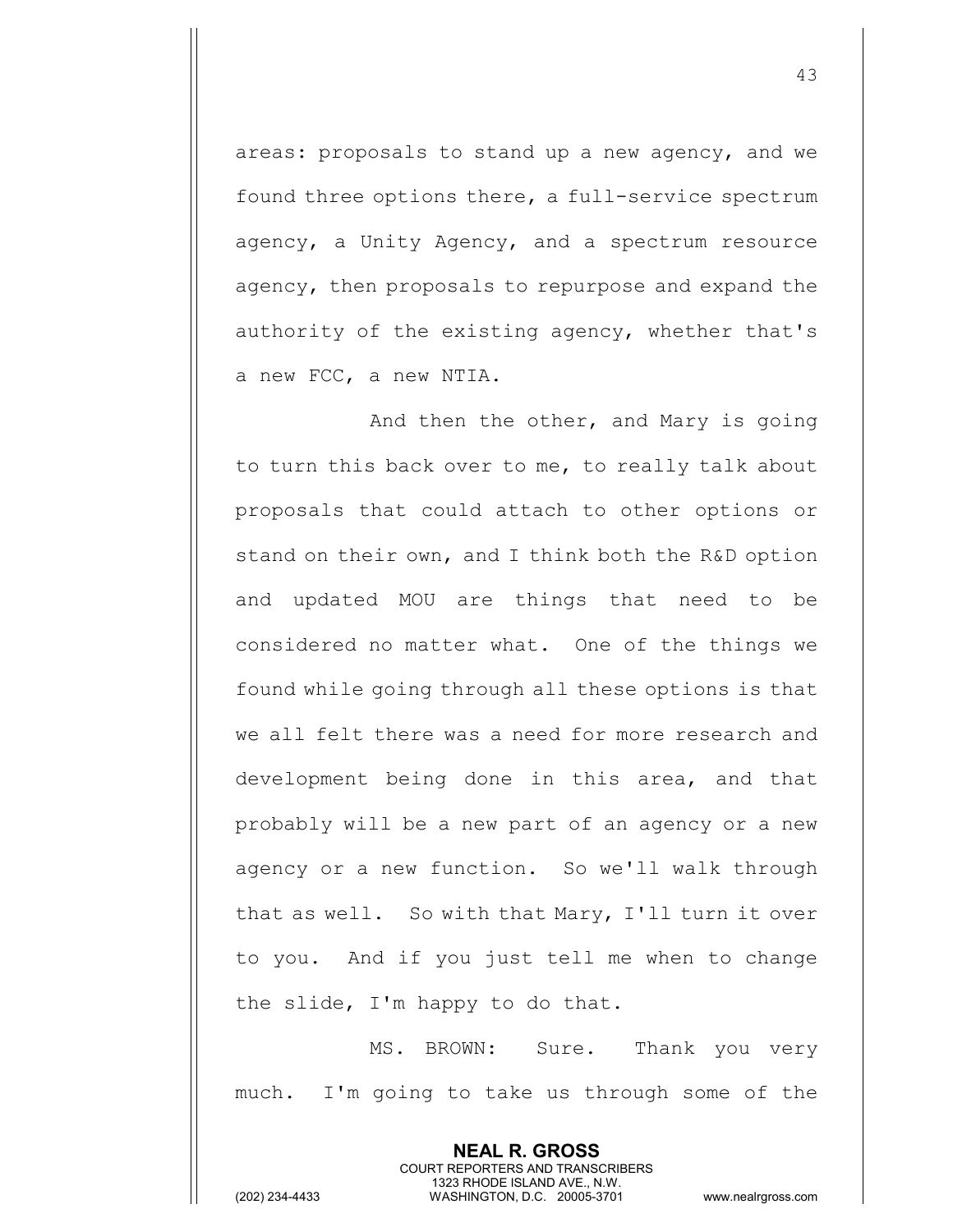options and what had changed and what has not and try to give you a feel for kind of where we are. As Jennifer said, the first phase of our working group was just trying to throw some different concepts out and suss out the different options. And this new full-service spectrum agency was one of the first ones that bubbled up to the top.

Again, no change from last meeting, but what this would do is take all spectrum policy/management/planning,

licensing/authorization, equipment function, sharing, enforcement, anything that has to do with spectrum and pull it in to a new agency. So parts of the FCC and parts of the NTIA would officially be divested and assigned to this new agency.

We still have no figured out as a group whether this is an independent agency in the vein of the FCC. That is  $-$ - Jennifer, I think we just lost the sharing capacity. I don't see the slide. There we go, whether this is in the vein of the FCC, as an independent agency such as the FCC, or whether it is an agency within the Executive Branch.

> **NEAL R. GROSS** COURT REPORTERS AND TRANSCRIBERS 1323 RHODE ISLAND AVE., N.W.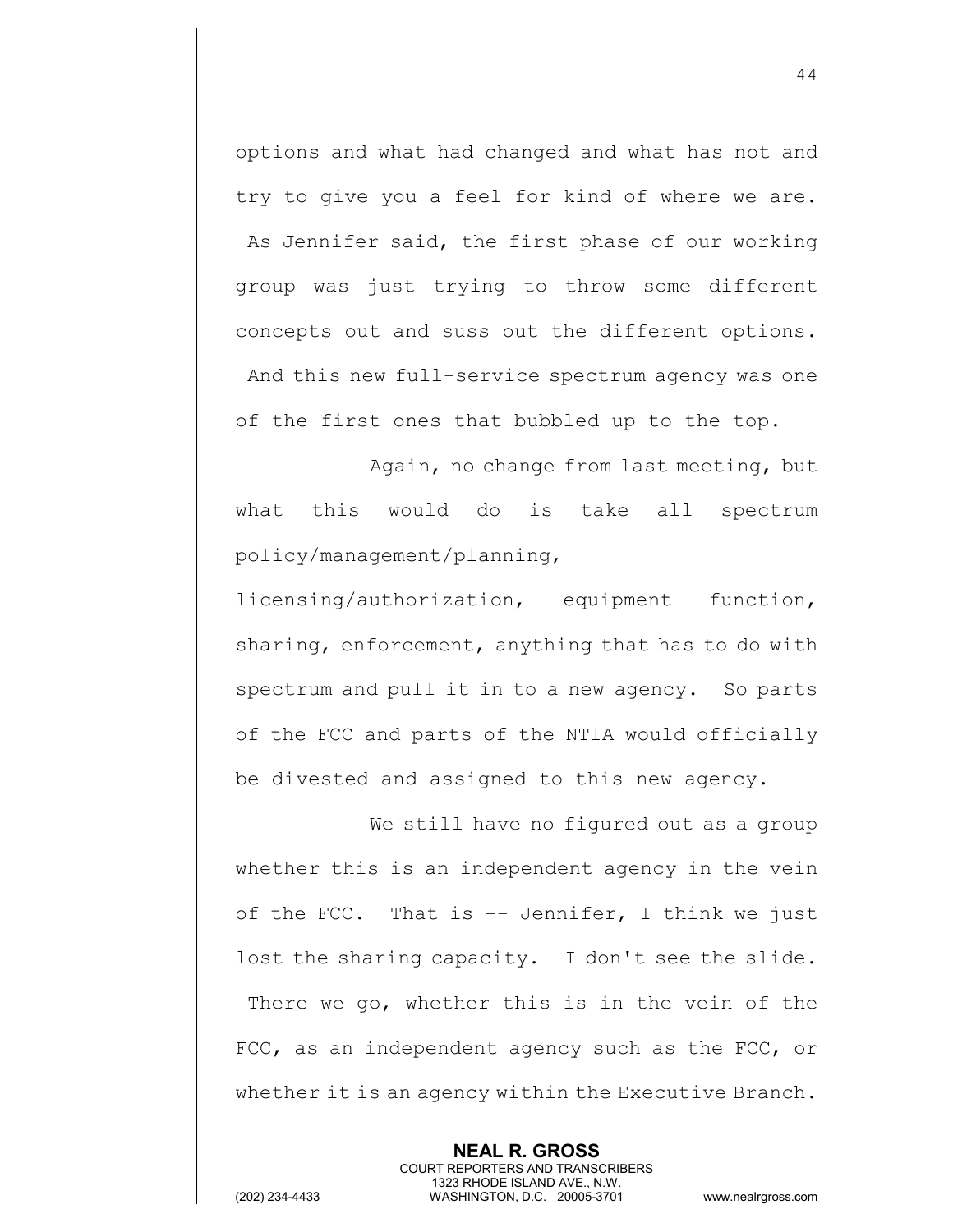We haven't tumbled to that.

But just in terms of the kinds of issues that we're talking about with respect to this option, and let me just say the interesting thing about this for me has been actually taking some of the PowerPoints and turning it into written text because the process of writing about this stuff tends to show where the gaps are or where the problems are or where the benefits are. So we're really able to sort of drill down a little bit better, I think, now that we have a first draft of a report.

But some of the things that we've talked about as a group with respect this particular proposal is, of course, would be a new agency and there would be functions and people transferring to it. And that brings with it a period of uncertainty, and not just for your human resources but a period of uncertainty with respect to the impact on decisions. And there are a lot of collateral issues that come with that, then we have to consider, are there any obvious ways to mitigate

> **NEAL R. GROSS** COURT REPORTERS AND TRANSCRIBERS 1323 RHODE ISLAND AVE., N.W.

(202) 234-4433 WASHINGTON, D.C. 20005-3701 www.nealrgross.com

45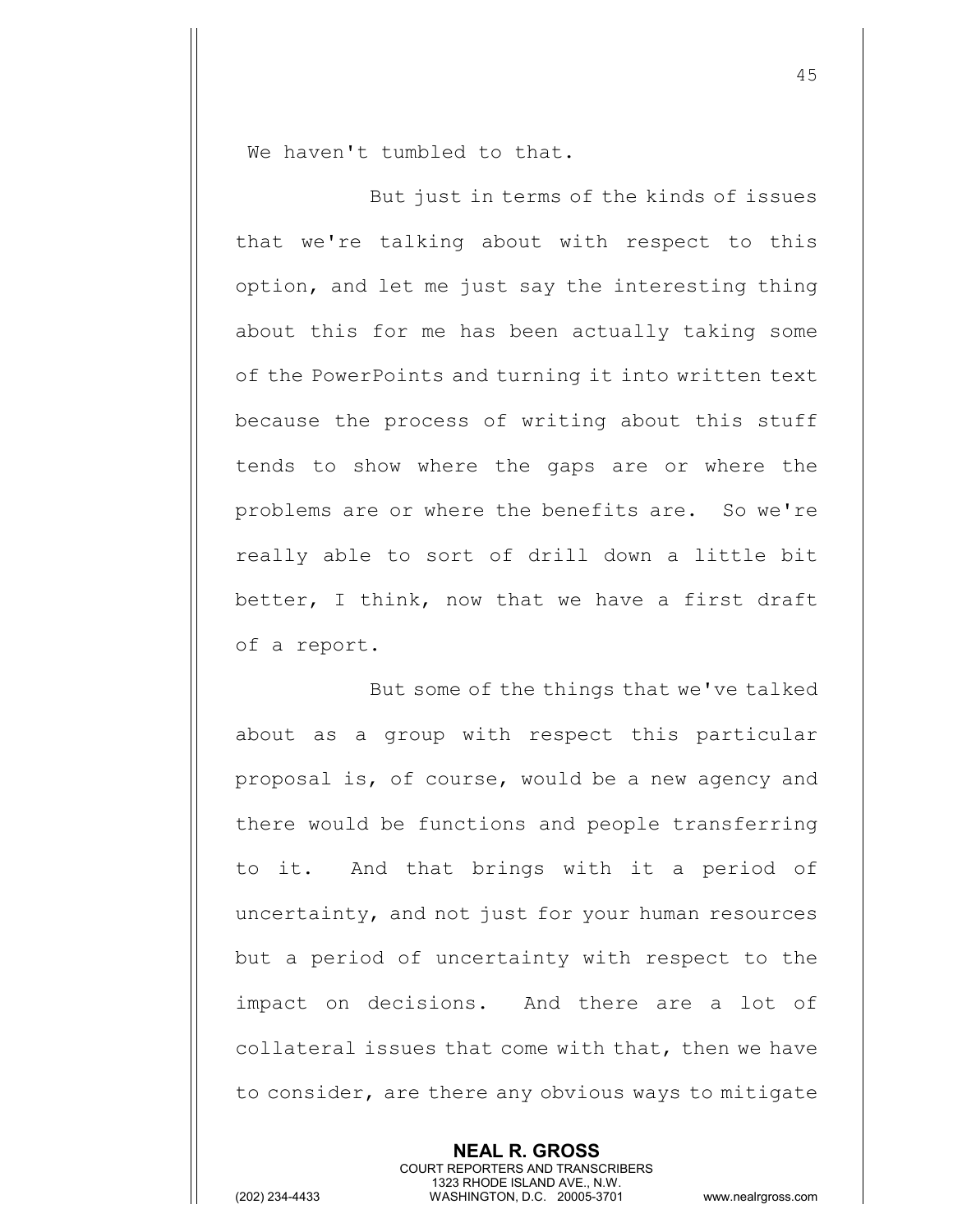against essentially slowing down decision-making while you transfer responsibilities from the existing structure to the new?

We've also observed that -- and this is true of this proposal as well as the next one -- that since you're transferring everything into spectrum into this new entity, essentially what you're doing is you're putting a significant input of our gross domestic product and our national defense in the hands of a few. In this case, it would be a Board of Directors.

And we've got to have -- we've got to find a way to stand up the agency quickly with a level of domain expertise that will inspire confidence. It's not a small problem here to try to do that when you're creating an entirely new entity.

So those are some of the conversations we're having around the full-service spectrum agency. And before we go on, let me just say the goal of our report is to highlight what we think some of the great things are about each proposal

> **NEAL R. GROSS** COURT REPORTERS AND TRANSCRIBERS 1323 RHODE ISLAND AVE., N.W.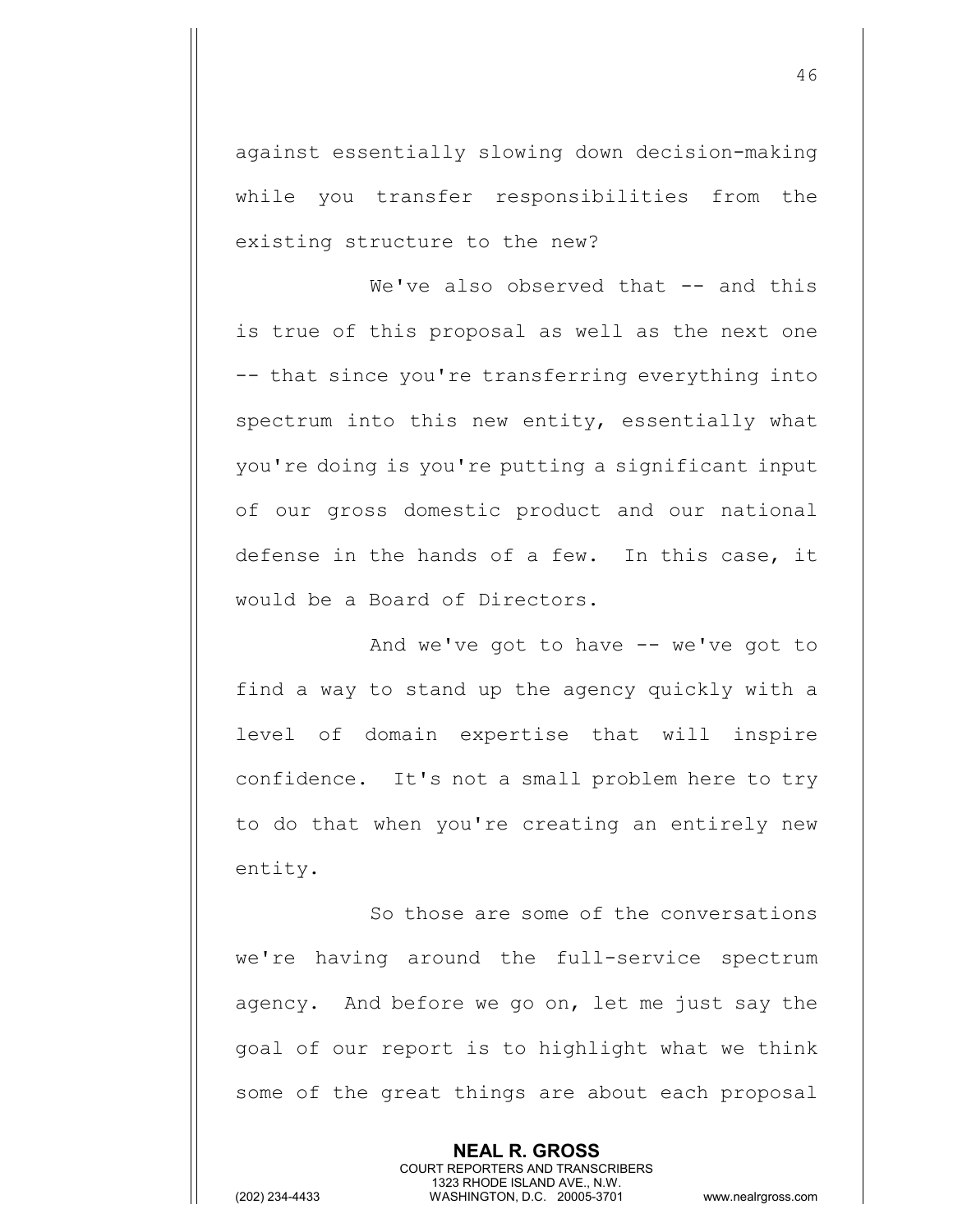but also not to hide some of the negatives because no one has written about this topic before. We think it's useful that the working group bubbles up a series of options where we talk about each of these ideas in terms of what's good about them or potential drawbacks of them so that people can then build on that work in the future. So let's switch to the next slide.

So the next proposal we're calling the Unity Agency. And if you think conceptually about this, this is sort of saying, well, if we're going to take all of the spectrum-related things and equipment and licensing and authorization and everything and putting it into a spectrum agency, why don't we just combine NTIA and FCC into a new Unity Agency. So this is, like, throwing up your hands and saying, well, put it all together.

And so it would have to have all of our spectrum functions, both on the federal side and the commercial side but also for non-spectrum functions. So we recognize the non-spectrum piece is not part of CSMAC's remit, but it is a logical

> **NEAL R. GROSS** COURT REPORTERS AND TRANSCRIBERS 1323 RHODE ISLAND AVE., N.W.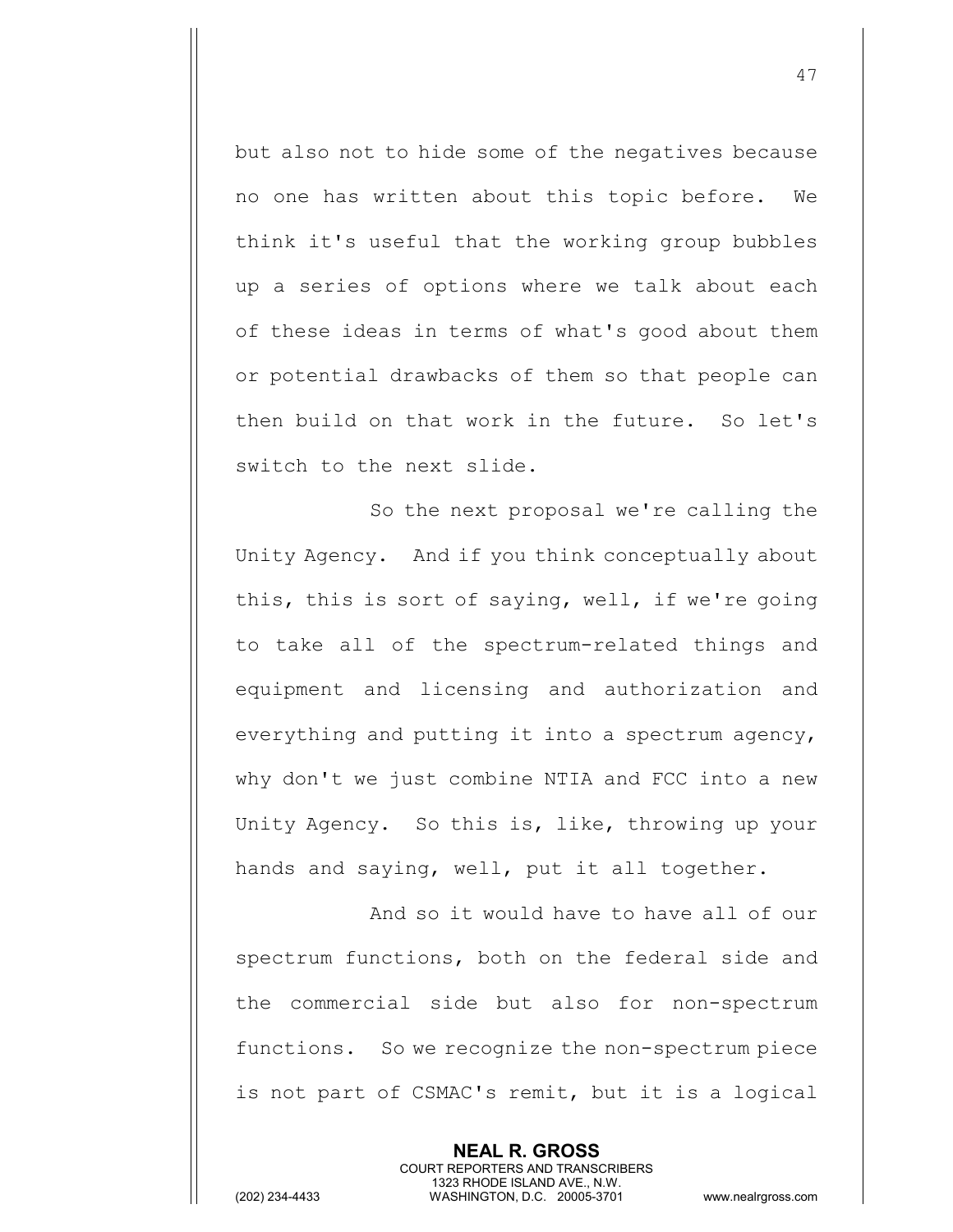approach to solving spectrum governance. So we want to put it forward to say that we've thought about this proposal as well. We're not trying to analyze the non-spectrum issues that would come up. We're just trying to focus on the spectrum issues. But the idea here is to put the two agencies completely together.

And here what we're talking about is potentially putting this into the Executive Branch in sort of like an Environmental Protection Agency and independent. It's not a subsidiary to an existing cabinet-run department but as its own agency with the associated limitations on the administrator.

The administrator might have a term longer than a sitting president. There might be certain limitations on the ability of the president to dismiss an administrator if he didn't like his or her views, that sort of thing. And their mission would be, of course, to decide what's best for the nation as a whole.

> **NEAL R. GROSS** COURT REPORTERS AND TRANSCRIBERS 1323 RHODE ISLAND AVE., N.W.

This proposal, the thing that has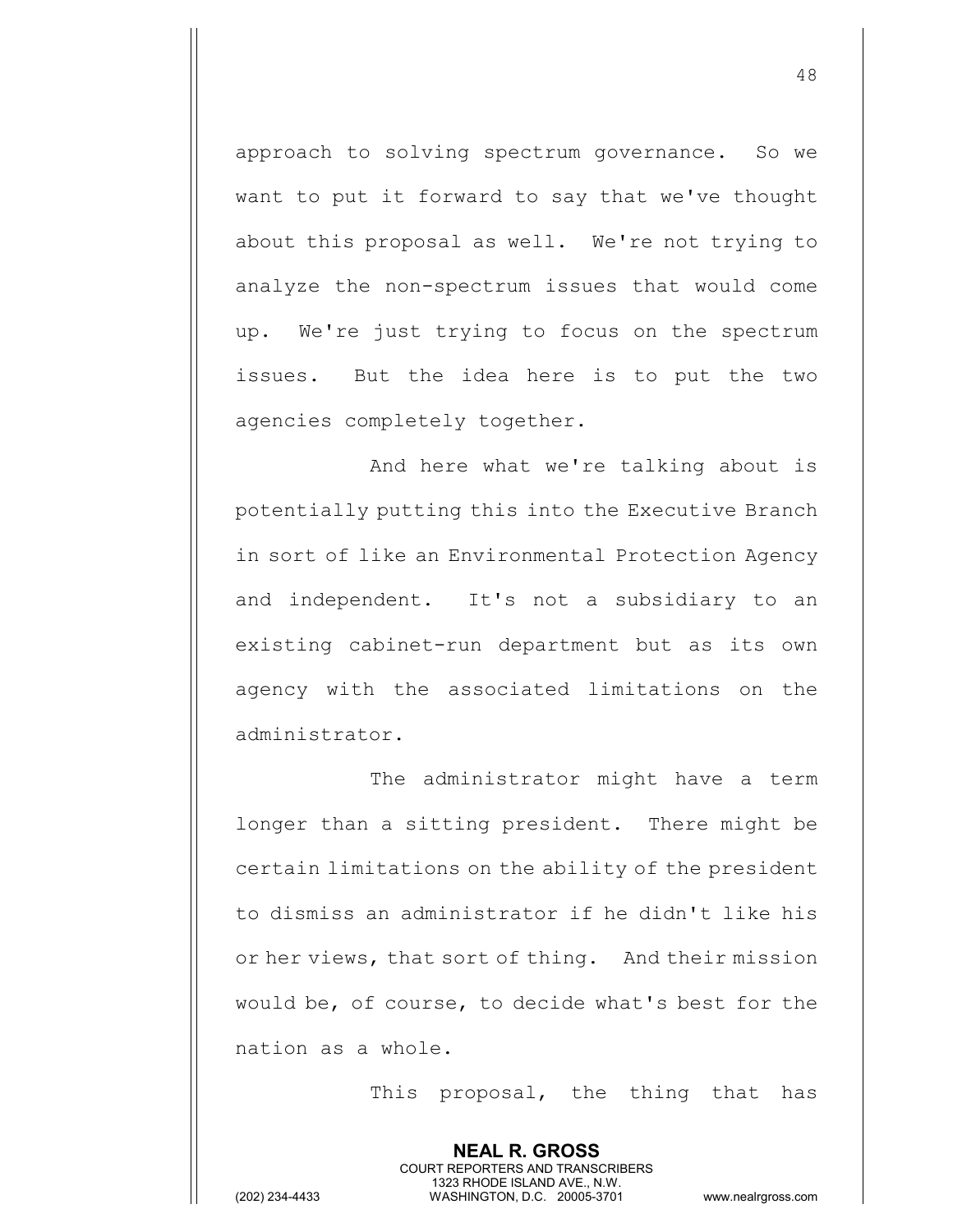struck us in our conversation is it does the most to potentially eliminate redundant functions. So the elimination of redundant functions might be possible here. It has all of the issues with respect to the period of uncertainty, combining human resources, standing up a new agency that the full-service spectrum agency did. In fact, those issues might be somewhat greater since we're now talking about combining the entirety of NTIA and FCC.

We have observed that by putting it in the Executive Branch, there are certain constitutional issues that we have to think about from the perspective of insulating broadcast ownership and licensing decisions and certain FCC enforcement decisions from political interference. We don't have any brilliant answers on that, but we have flagged that.

And we've also flagged whether or not this idea is consistent with the way the United States has approached its World -- WTO obligation with respect to an independent telecommunications

> **NEAL R. GROSS** COURT REPORTERS AND TRANSCRIBERS 1323 RHODE ISLAND AVE., N.W.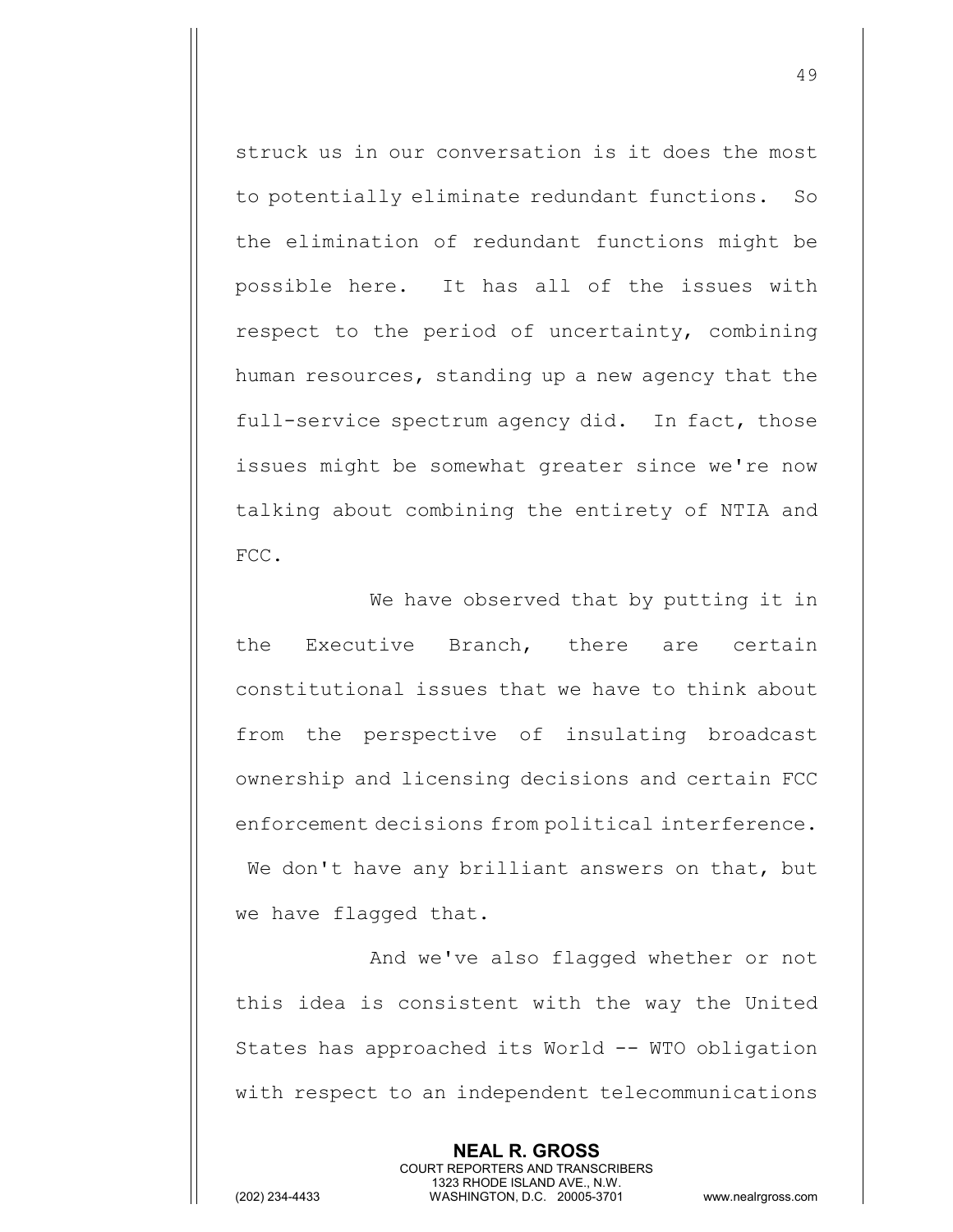regulator. While it's certainly independent from the service providers, which is sort of the fundamental point of the WTO commitment process, it would tend to combine all the telecommunication spectrum decision-making under an agency that ultimately answers to the president.

There's also some questions that we have about spectrum auctions which would now be outside of the purview of a Congressionally authorized FCC process and would be managed by this new Unity Agency under the Executive Branch. So there's a lot of conversations happening around the Unity Agency as well. Let's move on to the next slide, Jennifer. Jennifer is on mute.

MS. MANNER: There you are. There we go. So sorry.

MS. BROWN: So while those two ideas are pretty bold and pretty all-encompassing, a third idea for a new agency is a spectrum resource agency which would essentially be stood up as an agency with responsibility for simply top level spectrum governance and policy decisions. And the

> **NEAL R. GROSS** COURT REPORTERS AND TRANSCRIBERS 1323 RHODE ISLAND AVE., N.W.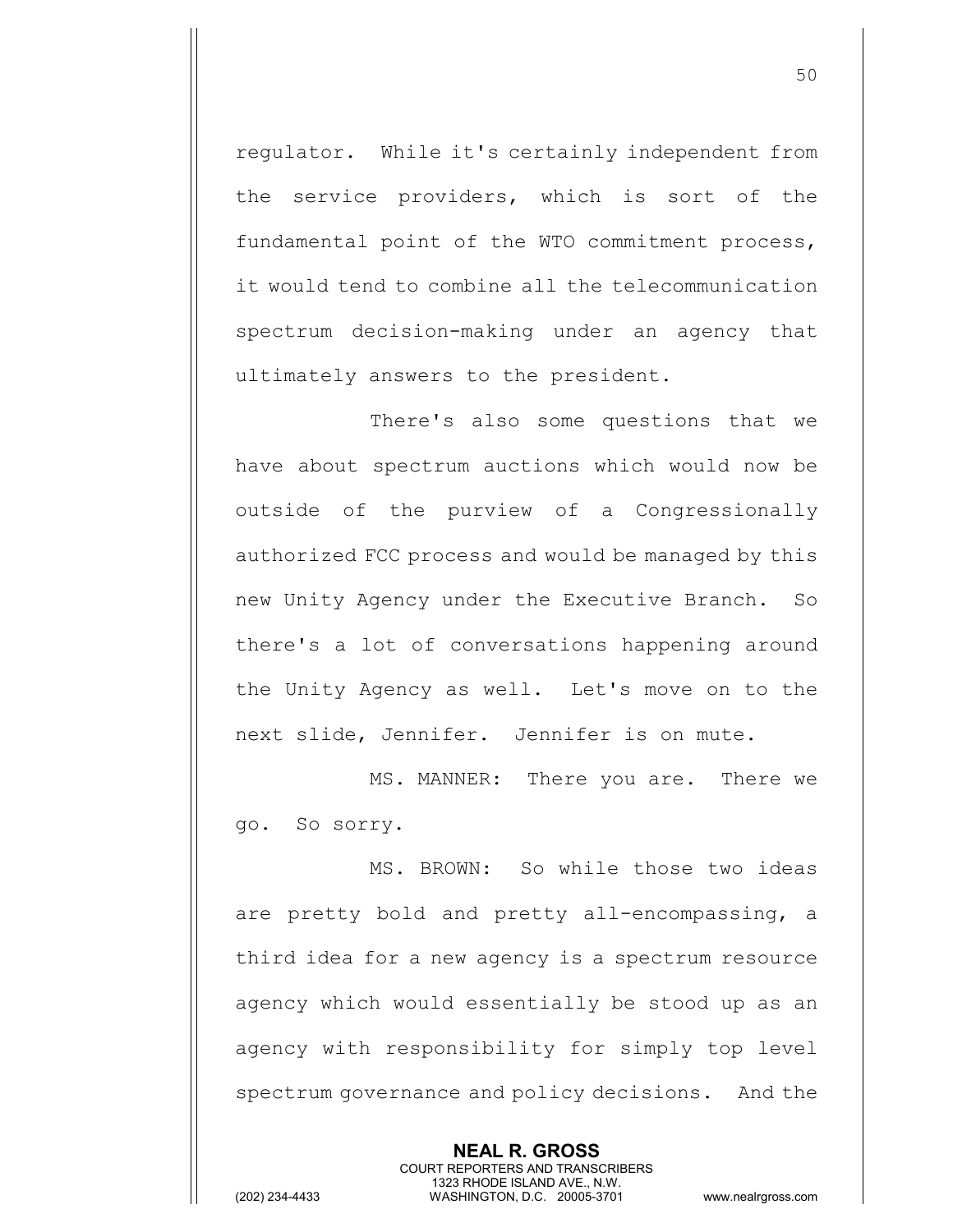implementation of its decisions would flow down to the FCC and the NTIA. So you can think of this as these are the folks that control the table of allocation, whether sharing is feasible, top level decisions about our spectrum resources. And then it's up to the FCC and the NTIA to then execute on the decisions of the SRA.

So this is a much more slimmed down approach to a new agency in that pretty much the FCC and the NTIA, for the most part, continue in their current roles with their current authorized powers. Again, we're talking about this as an Executive Branch agency that would, again, be led by an administrator similar to the Unity Agency approach I just discussed.

Among the things that seems to feel right about this approach is as an Executive Branch agency, obviously, it's going to have to have some capacity for handling national security information about Department of Defense systems and spectrum needs, et cetera. So having it in the Executive Branch seems like a good fit from

> **NEAL R. GROSS** COURT REPORTERS AND TRANSCRIBERS 1323 RHODE ISLAND AVE., N.W.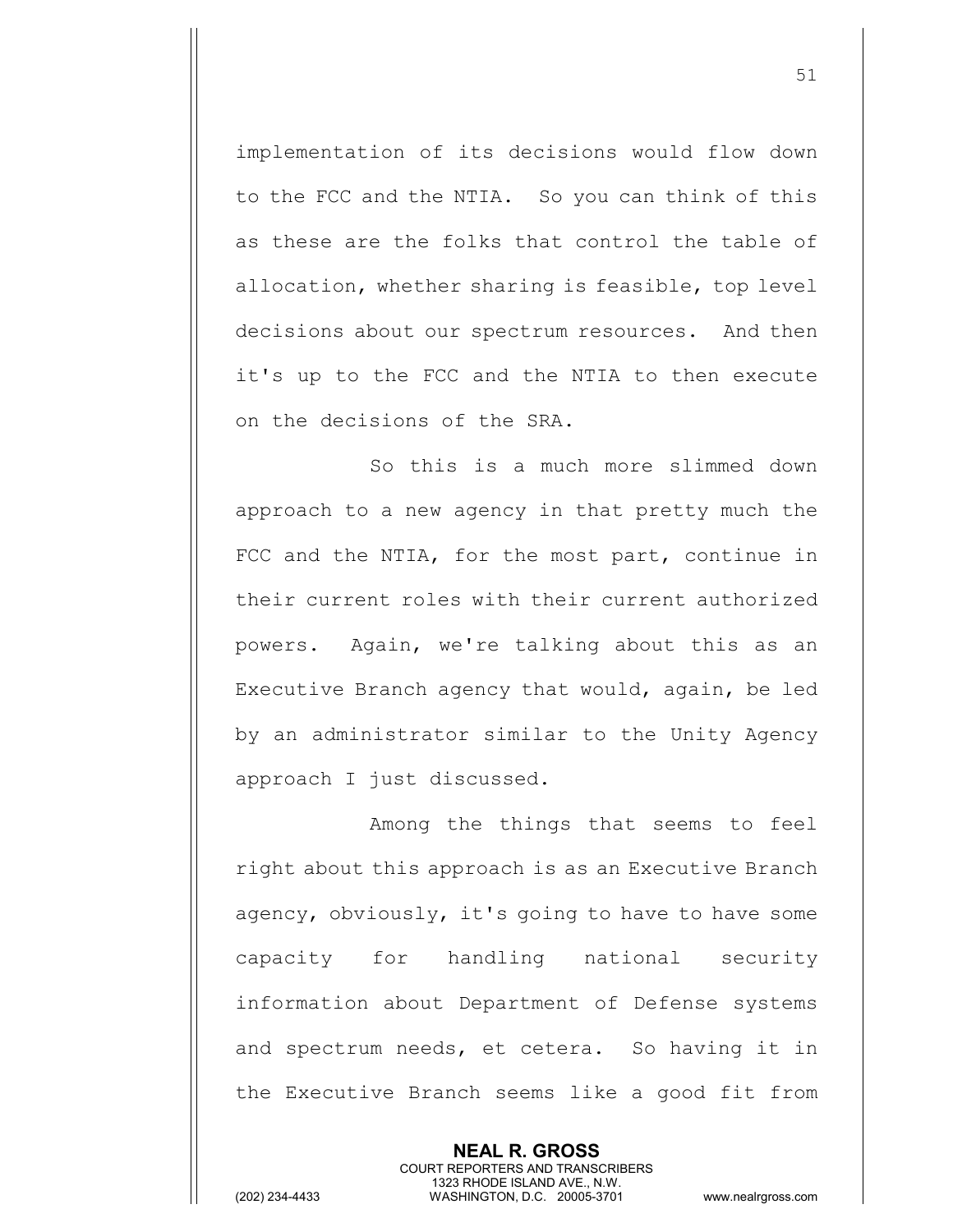that perspective.

It does present questions about how decisions are handed off from this top level agency to the FCC and NTIA. And then how does the SRA decide whether its decisions have correctly been implemented below? There needs to be something of a feedback loop and a lot of interaction between these three agencies.

It does not save any resource because it's a new agency sort of layered on top of what we have. But on the other hand, it does get us to a place where spectrum resources can be decided. Decisions can be made based on someone who is looking at the whole of government and the whole of the country, both national defense, commercial benefits, et cetera, et cetera. So it's the one place one can go to get an answer and have that answer come forth in a way that has taken all stakeholders into account -- hopefully in a way that has taken the views of all of the stakeholders into account.

> **NEAL R. GROSS** COURT REPORTERS AND TRANSCRIBERS 1323 RHODE ISLAND AVE., N.W.

So it's a little -- we've pressed a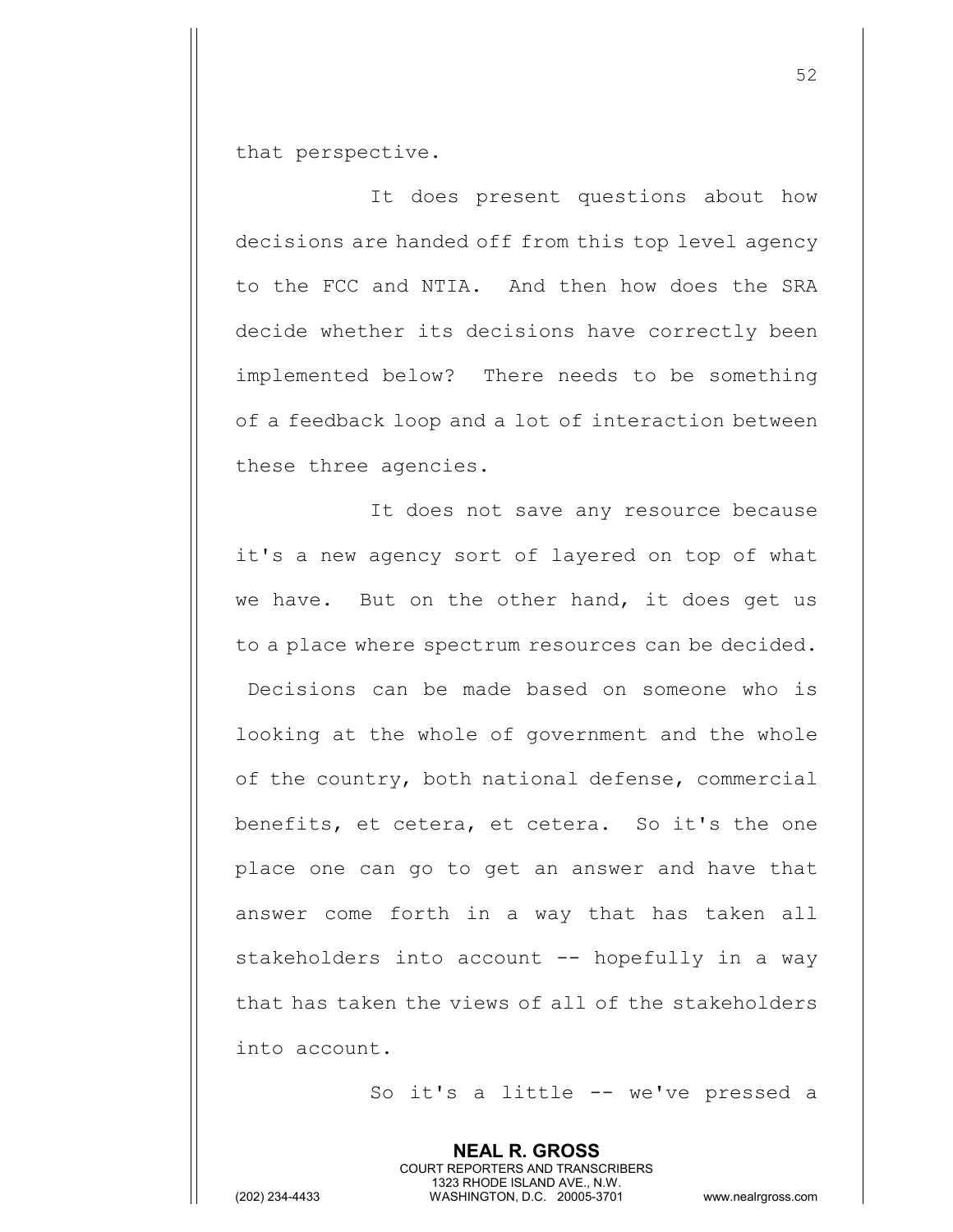little on how the SRA would handle sharing decisions, and the conversation so far is they would handle a feasibility question. But the decision about sharing would then end up in the hands of the FCC or the NTIA. So the actual implementation would be handed off there.

We think the SRA would probably be doing research and development on sharing. That would indicate that they would be either themselves standing up lab resources or contracting with existing lab resources to sort of further the mechanisms by which spectrum could be shared. But again, that's just a function of the fact that there's a third agency now that would be involved in decision-making. And we have been talking a little bit too about, what are the parts of IRAC decision-making that needs to go up here versus what are the parts of IRAC decision-making that would remain in the NTIA?

So a lot of open issues on this. These are three very different proposals. Only the first one was one we brought forward clearly last time,

> **NEAL R. GROSS** COURT REPORTERS AND TRANSCRIBERS 1323 RHODE ISLAND AVE., N.W.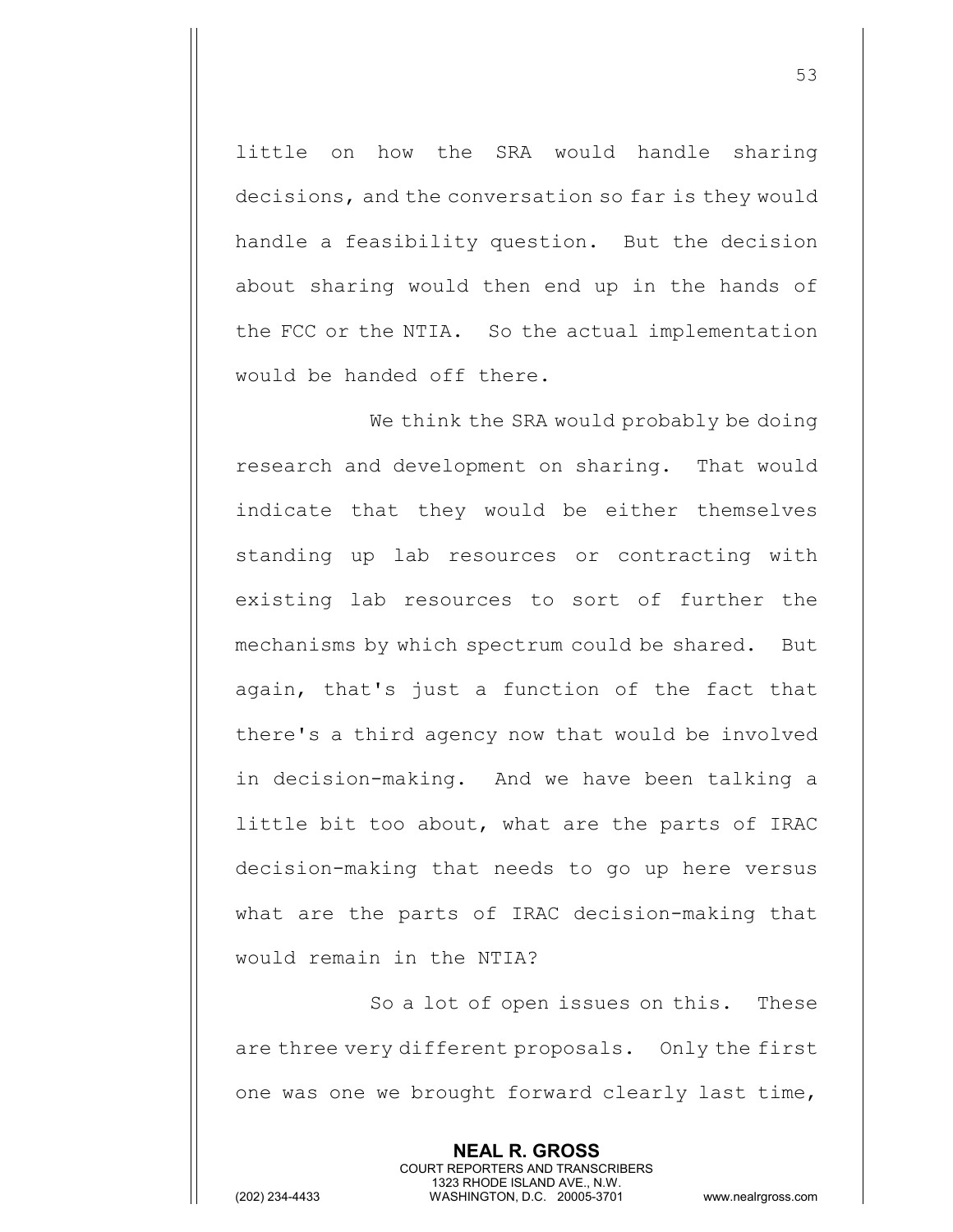and what we're trying to do is press on the benefits of each and the open issues on each to try to drill down as much as we can in the time we have.

We also have looked  $-$  and Jennifer, you can switch to the next slide. We've also looked at, quote-unquote, new FCC as well as new NTIA, having the existing FCC take over all spectrum management responsibilities, leaving the NTIA in place in terms of executing on federal assignments and all the good work that they do, but having the FCC take over the decision-making function.

In writing the draft report, you sort of learn things as you try to write this stuff down. This would be a significant change in the FCC and in our spectrum management and spectrum governance in the United States because we would have to infuse into the FCC new capabilities to handle national security and national defense issues. And so our draft report is sort of wrestling with that.

Also, it has felt awkward to some of us that decisions about defense spectrum would be in the hands of the FCC reporting to Congress as

> **NEAL R. GROSS** COURT REPORTERS AND TRANSCRIBERS 1323 RHODE ISLAND AVE., N.W.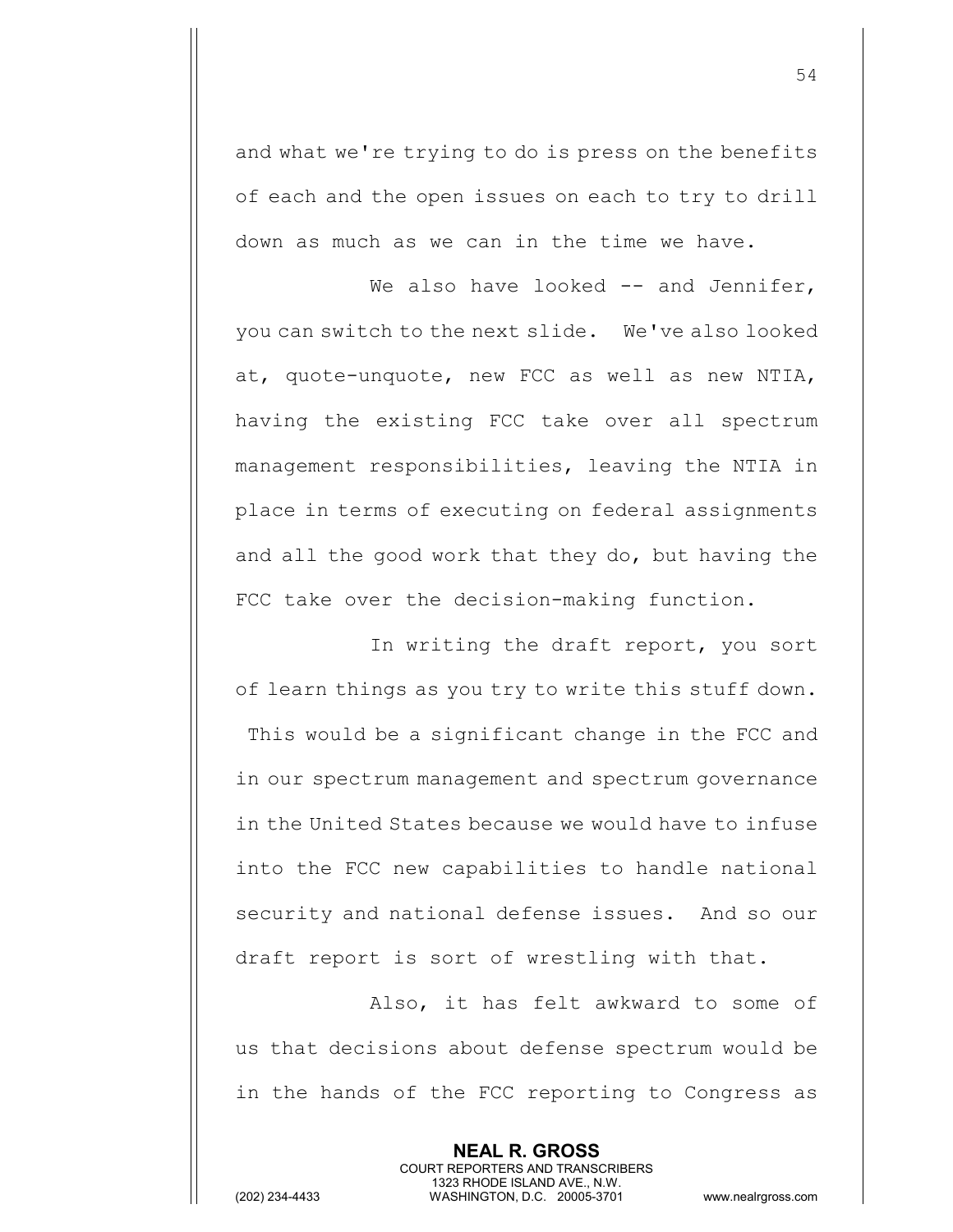opposed to being in the hands of the Executive Branch reporting to the president. Again, there's no perfect answer to reform. So I think what we want to do is try to press ahead and present this idea as best we can, warts and all and benefits and all, and let folks just for themselves whether they think the FCC -- giving this function to the FCC is a good idea.

And then the next slide, the new NTIA. Again, this is just the reverse, all spectrum management table of allocation decisions sitting in the NTIA. That's a little more comfortable because the NTIA already has the capacity to deal with the Department of Defense and law enforcement agencies in terms of national security issues. So that's a little bit different.

But it is also a significant expansion of their duties. We talked last time about probably elevating them, recommending an elevation in terms of where they sit inside the Department of Commerce structure. And also, we've talked a little bit about how -- with respect to FCC process

> **NEAL R. GROSS** COURT REPORTERS AND TRANSCRIBERS 1323 RHODE ISLAND AVE., N.W.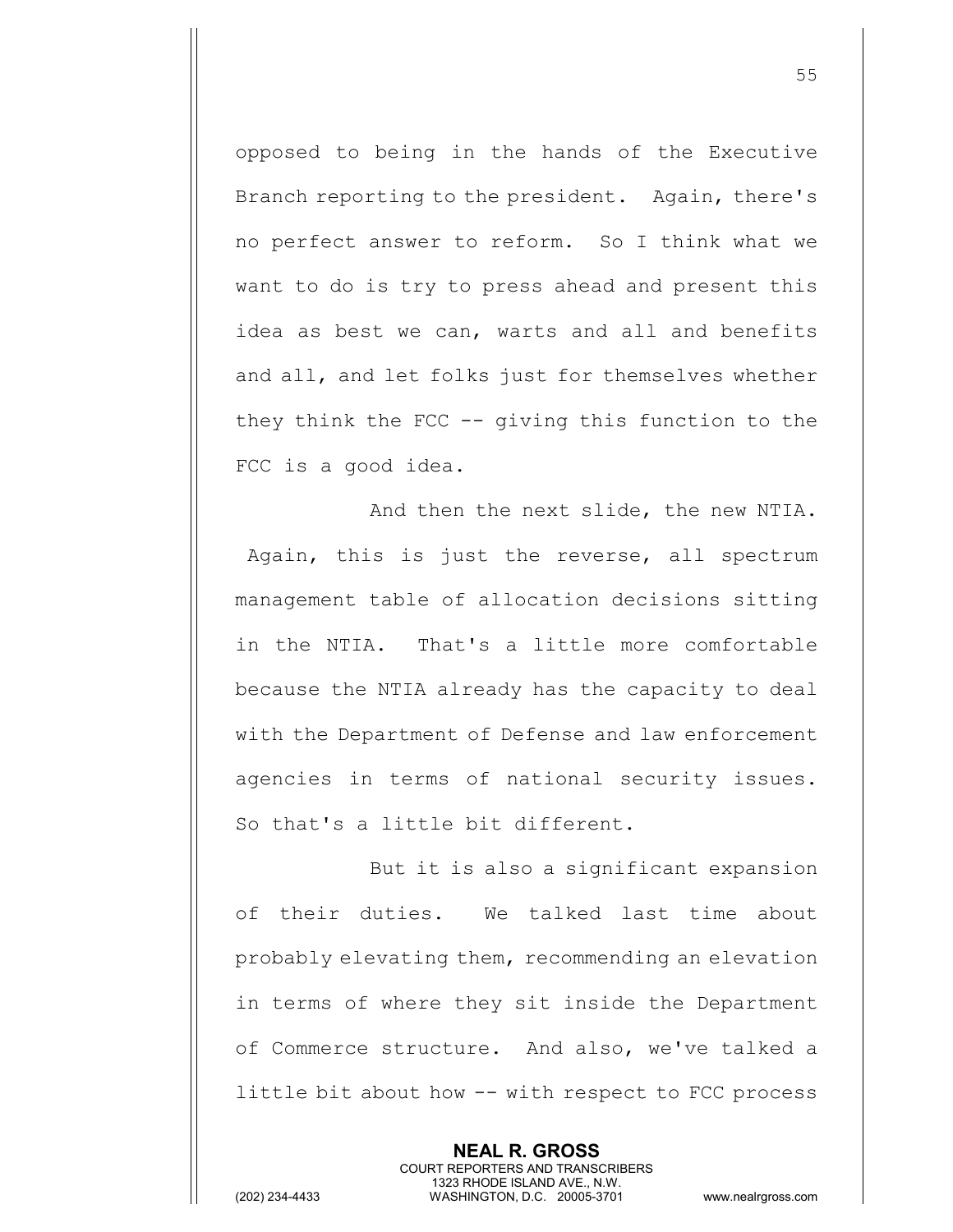where the commercial side is very used to a very highly transparent FCC notice and comment process, it would be nice import some of that way of doing business into this function at the NTIA, if the NTIA proposal goes forward.

And then if you would continue on, Jennifer, so I can wrap this up. These are the standalone options. The next one is research and development. And basically, as we have discussed each of the options that I've talked about, I think everybody had made the decision that there's some research and development function that should be added to whoever has the baton with respect to spectrum management and governance going forward, that there are R&D functions today that are not performed or performed in a pretty haphazard way.

By that, we mean that they are not directed to regulatory problems that the FCC and the NTIA are facing necessarily. There's no one -- if the FCC or the NTIA are seeing a problem that, gee, we wish we had a better propagation model, or gee, we wish we could develop this spectrum

> **NEAL R. GROSS** COURT REPORTERS AND TRANSCRIBERS 1323 RHODE ISLAND AVE., N.W.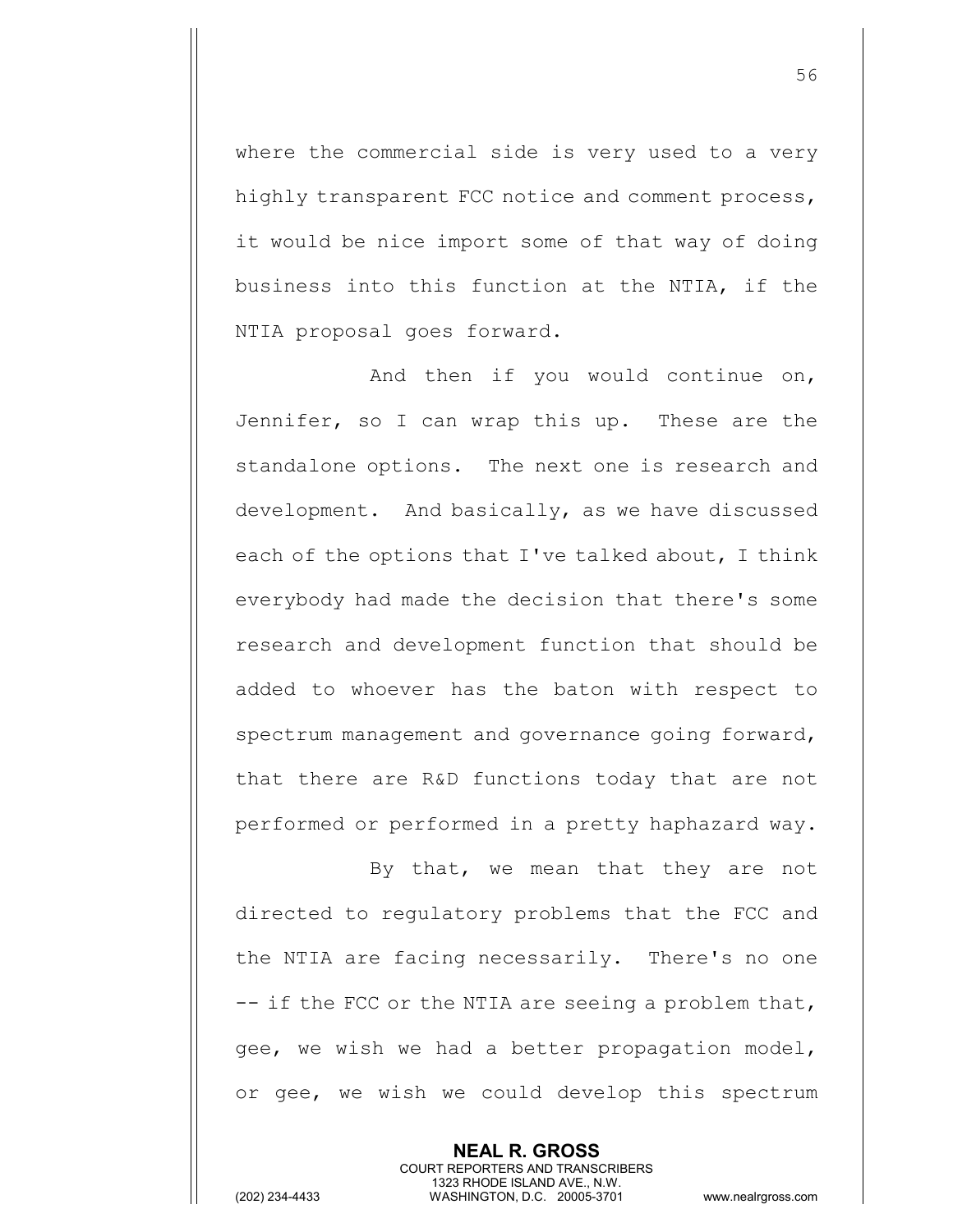sharing mechanism more, there's no way for them to sort of directly do that. And so the idea is to give that enhanced R&D functionality with respect to refinements in modeling, sharing, gathering information about how technologies are evolving and ways in which they use spectrum, and, of course, all important, gathering information about demand and what's happening with demand so that they can project going forward how radio spectrum should change.

So I think the one constant you'll see here, although we put it at the end as a standalone, is this idea could probably be plugged into any of the options we've talked about before. And so with that, Jennifer, let me turn it over to you again to finish this off.

MS. MANNER: Sure. Thank you so much. And someone is off of mute because I hear someone typing. So an additional one we talked about last time which really hasn't changed that much was the enhanced MOU between the FCC and NTIA. As folks may remember, there's a 2003 MOU which was done

> **NEAL R. GROSS** COURT REPORTERS AND TRANSCRIBERS 1323 RHODE ISLAND AVE., N.W.

(202) 234-4433 WASHINGTON, D.C. 20005-3701 www.nealrgross.com

57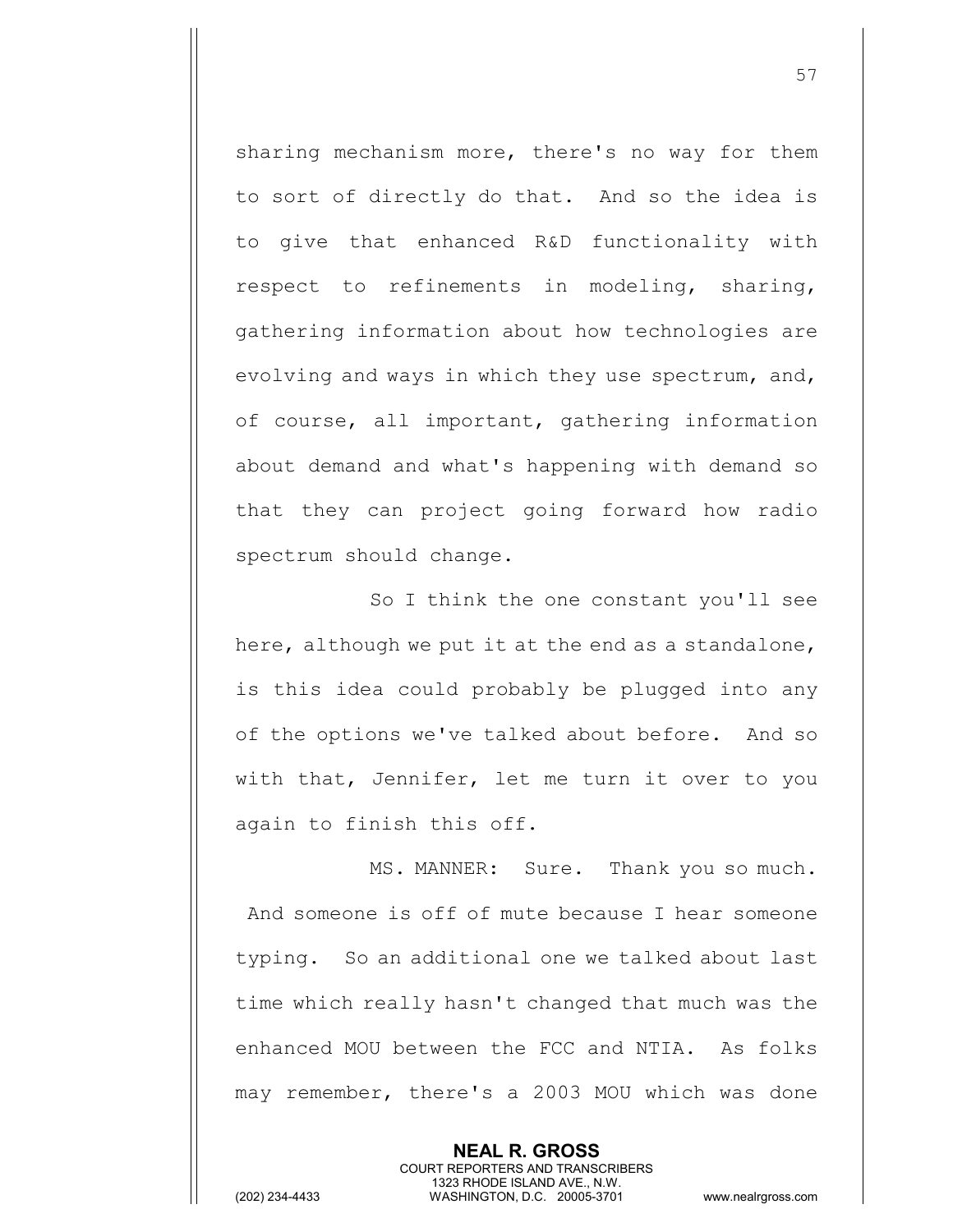to expedite decisions and strengthen decision-making between NTIA and the FCC on spectrum issues.

This has not been updated in 17 years. We recommend that it be updated going forward every two years. We also suggest that there be more specificity on how items are coordinated and there aren't delays. So I know we're running short on time, so I'm not going to spend a lot of time walking through this. But essentially, we can increase the process right now for items which the FCC and NTIA must coordinate on.

I did want to touch on some other options that we talked about. Just some things generally that came up was we actually believe the spectrum management process needs to be reviewed periodically by the government, and that needs - no matter what option we choose, that's just something we should be doing as a good governance process.

And then there's a couple of things that we had identified in our discussions of steps that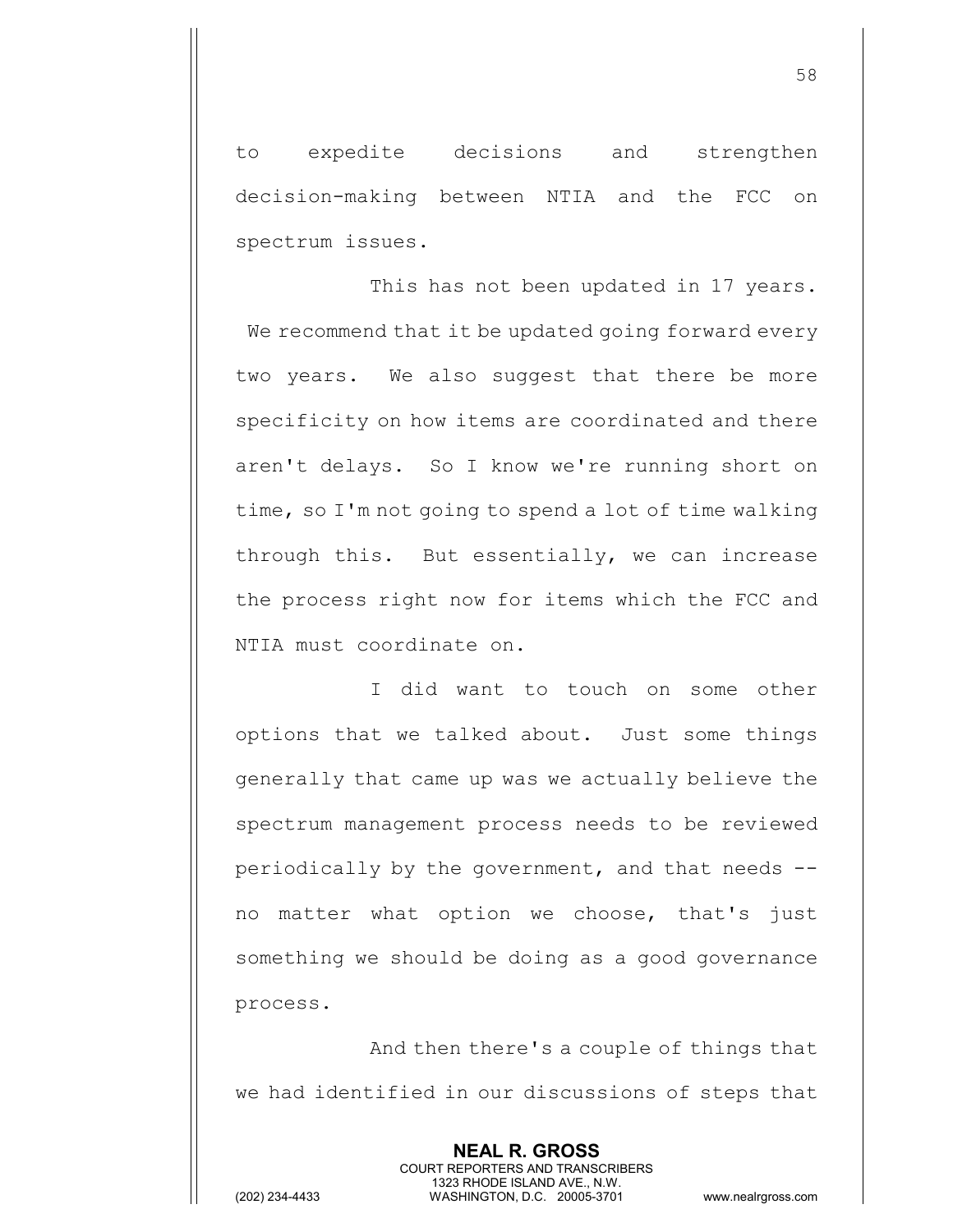might improve the existing process if things don't change for a while or in the interim (audio interference) period. One was the idea of detailees from each agency to cross-pollinate the agencies helps communications to get a better understanding of people's process. We know there are some staff members now who do that, but it's not as much as perhaps it should be.

Also, and this is maybe a little late with the FCC moving. But now that they're delayed because of the pandemic, maybe this could happen, would be to co-locate the FCC and NTIA in the same office complex. It just makes for an easier coordination. And then the last idea is really in response and plans for having some sort of reorganization, and that's to put all the spectrum responsibilities for each agency into one bureau or office so that if there is a reorganization along the lines we recommended or something that we're not thinking of, at least they could be easily reorganized in ultimate structure.

> **NEAL R. GROSS** COURT REPORTERS AND TRANSCRIBERS 1323 RHODE ISLAND AVE., N.W.

So just to close on our next steps, I

(202) 234-4433 WASHINGTON, D.C. 20005-3701 www.nealrgross.com

59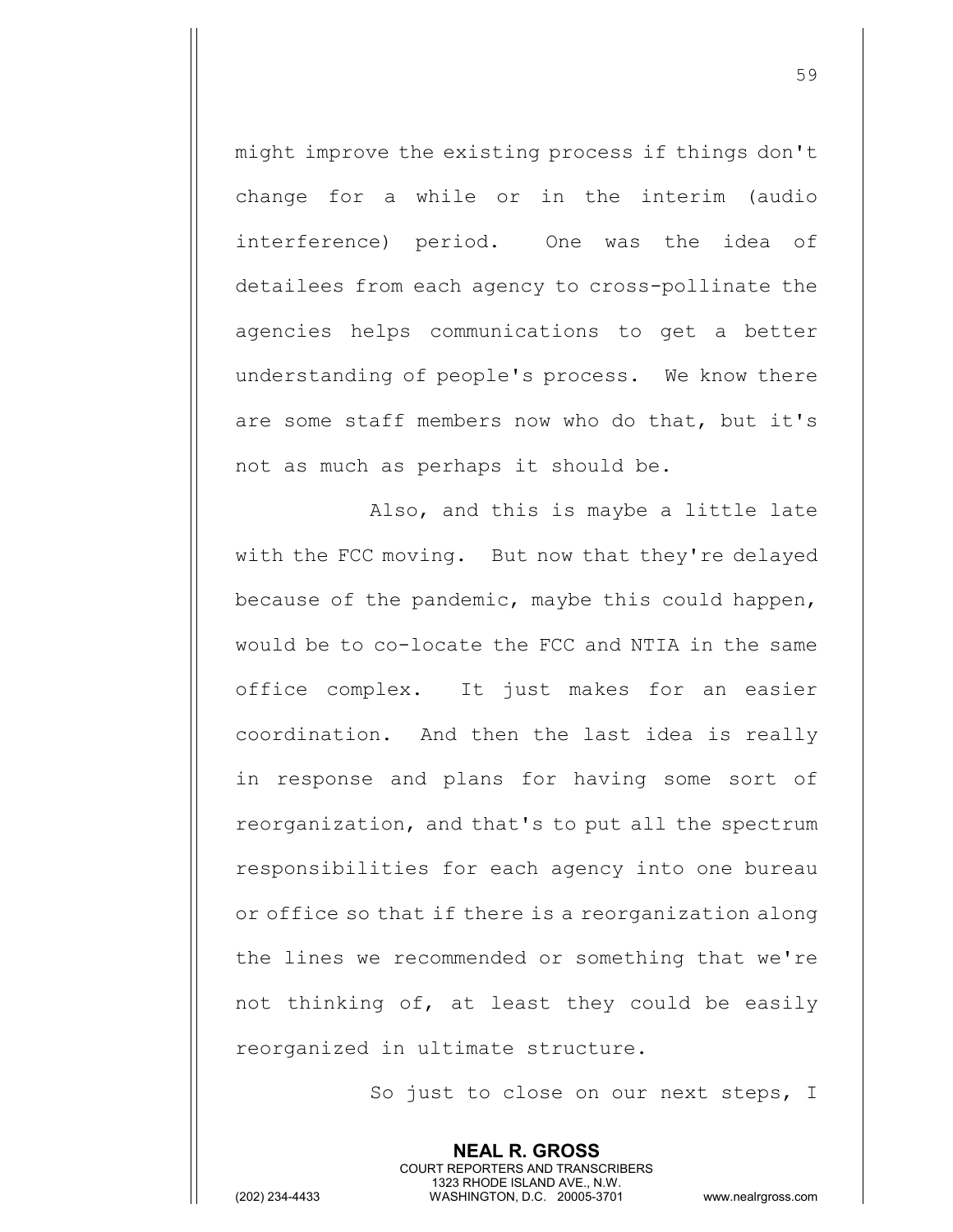know everyone will miss us if we don't have a meeting regularly. So our next meeting is April 27 to determine on how we're going to finalize the report. We've sent around the draft report to the working group and are waiting for comments there. But we're also going to want to give the full CSMAC members an opportunity to provide input.

So our real goal here now is to work towards finalizing the report for presentation. And I would be remiss before I turn the floor over for questions if I just didn't recognize the members of Mary's and my group and also our NTIA liaison, Chris Mattingly, who's been so helpful throughout this process. I think we've had a really great experience, Mary and I, working with all these folks, and we're very much looking forward to taking your questions and moving forward with finalizing the report. And with that, I'm going to stop sharing so the next person can put up their presentation, but we're happy to take questions. CO-CHAIR WARREN: Jennifer, thank you

very much, you and Mary, for that detailed look

**NEAL R. GROSS** COURT REPORTERS AND TRANSCRIBERS 1323 RHODE ISLAND AVE., N.W.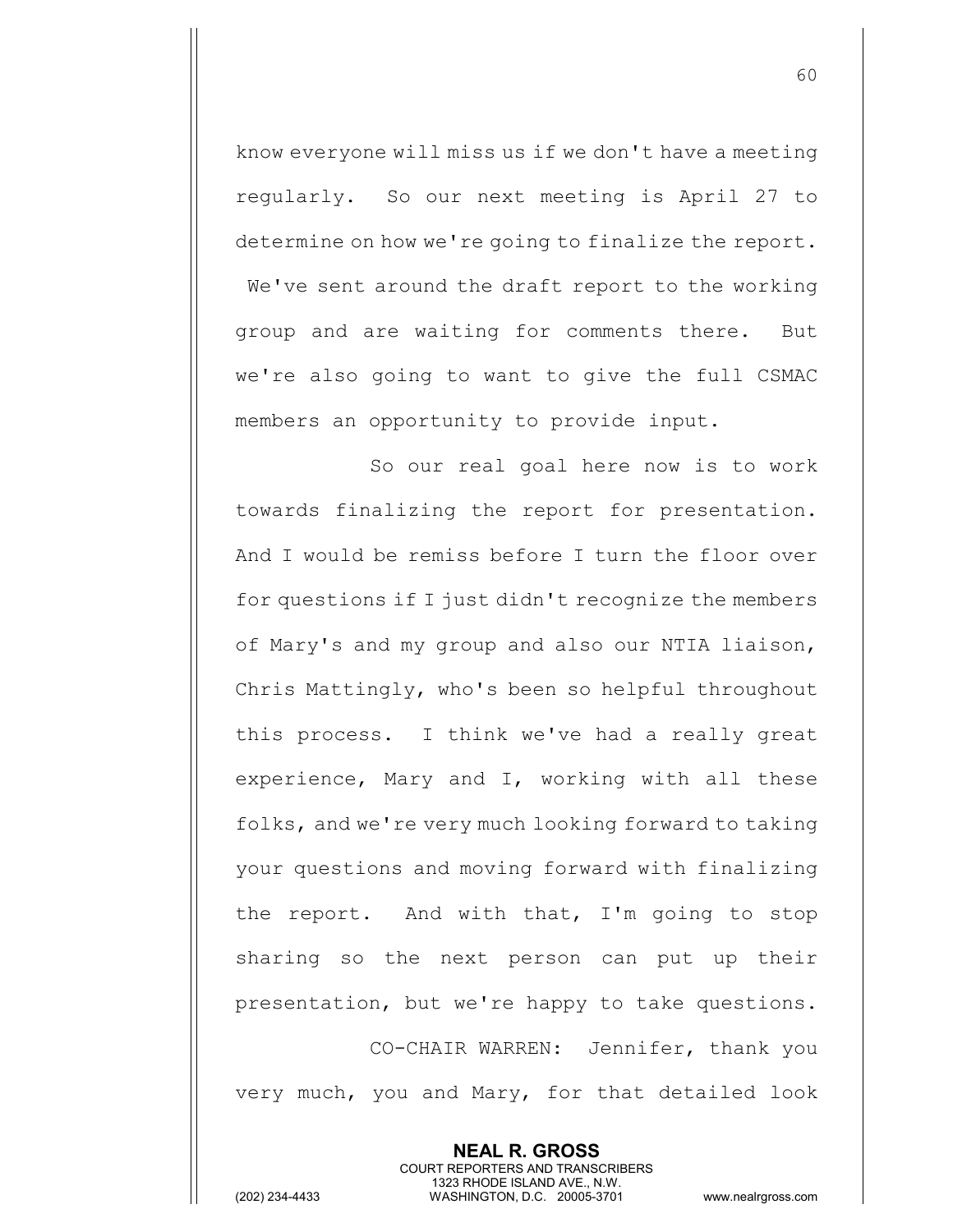into each of the options being put on the table. And as you said in the beginning, it's the range of the options. And I think, Mary, you said it's an opportunity to pull together a lot of ideas for later building blocks for others to think about and move on.

Before I ask you for questions, I just want to remind everybody to please use the queue and the chat box not for asking the questions but for indicating you have a question you want to ask and except for Donna who I think is still unable to access via audio. So if Donna does have a question, please, Donna, feel free to put that in the chat box and we will transmit that for you.

MS. MURPHY: Jennifer, I'm just testing. Can you hear me?

CO-CHAIR WARREN: Yes, excellent.

MS. MURPHY: Thank you to Mariam for the tip. I used her tip and then I logged out and

back in. So just testing. Thank you.

CO-CHAIR RATH: Great, thanks.

**NEAL R. GROSS** COURT REPORTERS AND TRANSCRIBERS 1323 RHODE ISLAND AVE., N.W.

MS. MANNER: Welcome. And if you have

(202) 234-4433 WASHINGTON, D.C. 20005-3701 www.nealrgross.com

61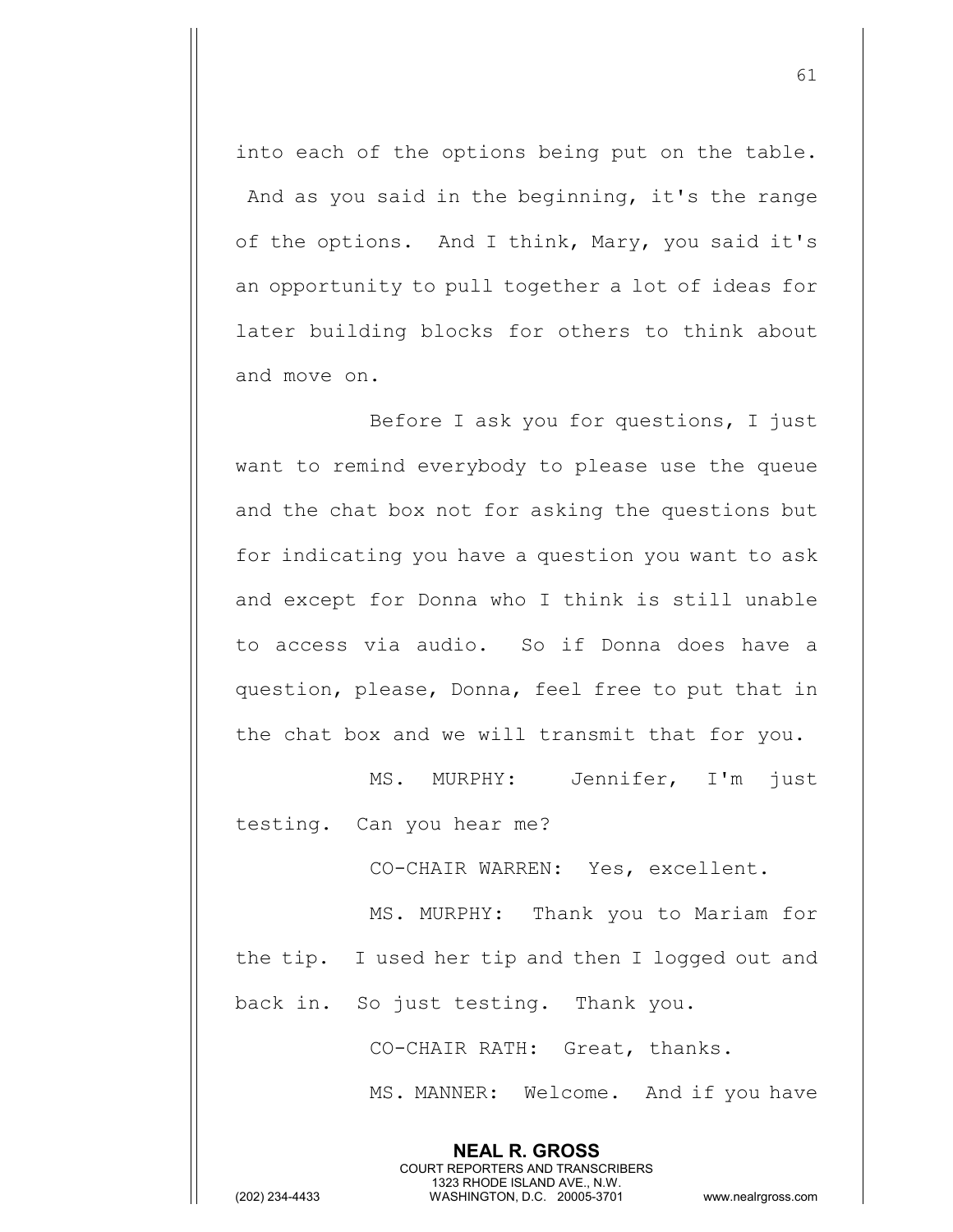a question, you can go to the front of the line for persistence.

MS. MURPHY: Thank you. Thanks so much.

MS. MANNER: Just let me know. So anybody want to ask a question? I see a question. But, Dennis, would you like to ask your own question?

MR. ROBERSON: Yeah, sure. It's more of an observation than a question. But as I listen to the options, there are enough options that getting a sense to it of, to me, what hit was a 2x2 matrix, the value of the approach versus the doability, because it struck me. Some of the things are very valuable, but I don't know how we would ever do them. And those were some of the comments that you all made.

Some of them are maybe not quite as much value but are relatively easier to accomplish. They're not entangled with the legal challenges or just practical challenges. But somehow getting them into that kind of structure so that we could

> **NEAL R. GROSS** COURT REPORTERS AND TRANSCRIBERS 1323 RHODE ISLAND AVE., N.W.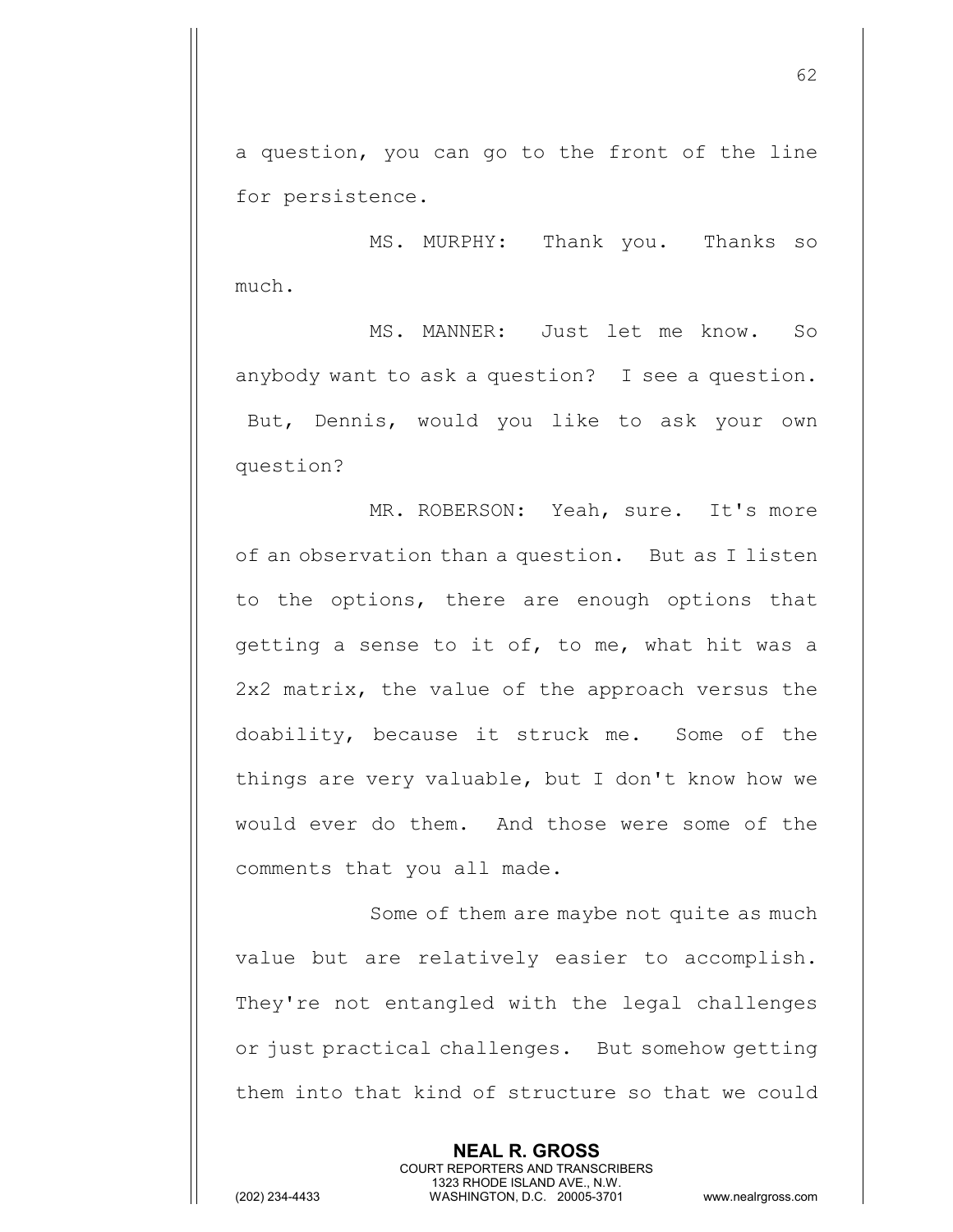see them from that perspective I think would be really helpful, and there's probably more than just the doability versus value that if you could put them out that way. That would seem really helpful.

CO-CHAIR WARREN: This is Jennifer. Jennifer, Mary, just to add to that, it would seem that there would need to be other elements of that than just value and doability.

MR. ROBERSON: Absolutely. Yeah, I use it as an example.

CO-CHAIR WARREN: Yeah. I mean, it would be a fairly complicated, I think, plot. But is that something you feel that -- because it's really about a vision rather than -- it's a comparator rather than each being evaluated on their own. Anything that you want to take on?

MS. MANNER: Well, I would just say our first effort here is to try to ensure that we're clearly presenting each option, as I said, warts and all, the good and the bad, and that we're doing that in an evenhanded way. So if there are benefits associated with multiple options, we're drawing

> **NEAL R. GROSS** COURT REPORTERS AND TRANSCRIBERS 1323 RHODE ISLAND AVE., N.W.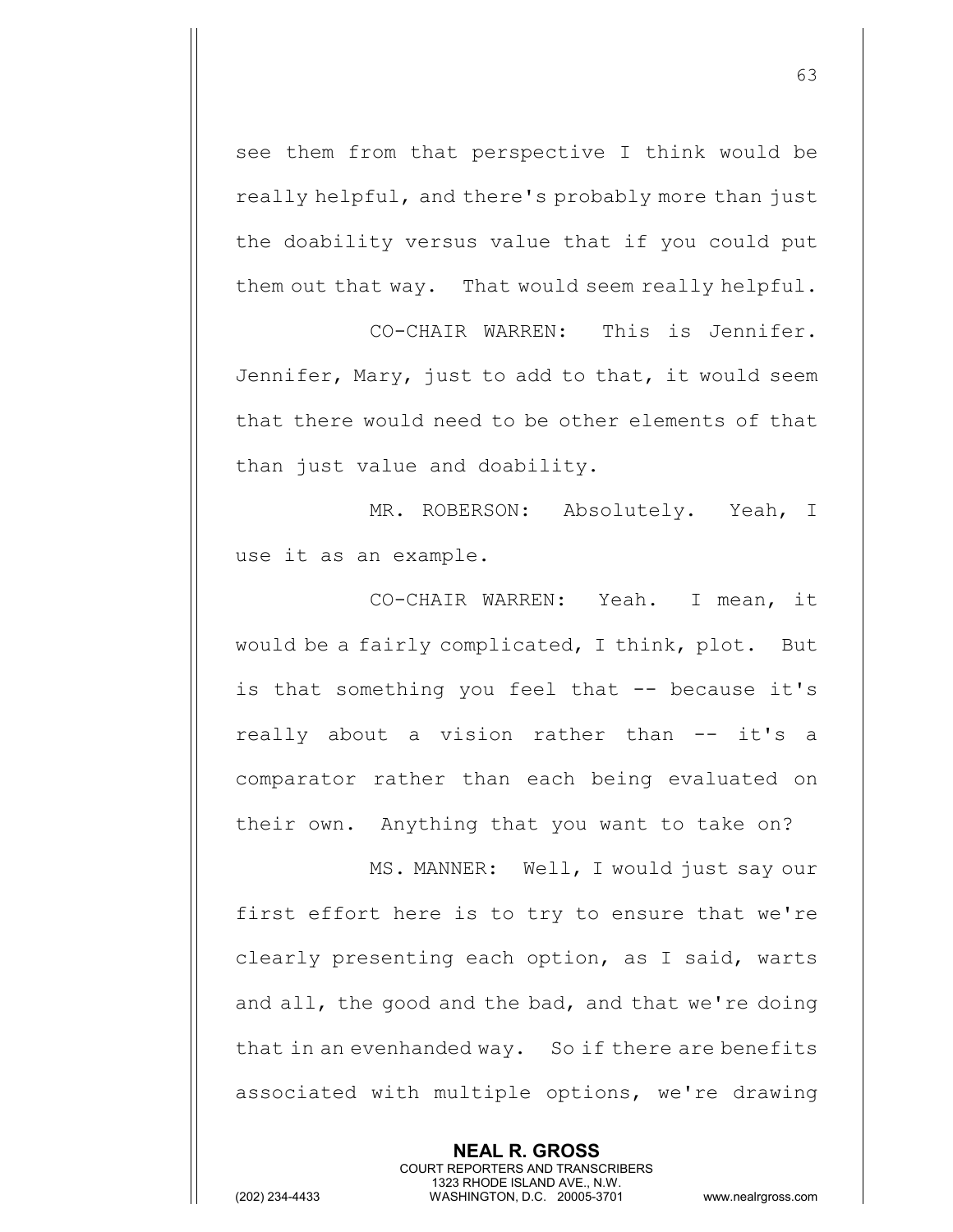those out as well as if there are issues or concerns with multiple options, we're drawing those out equally. So that's sort of the first pass at our draft.

And then I think the question is up to the working group in terms of how far can we go to evaluate in any kind of a comparative sense what these options are. I agree that value and doability are two of the criteria you might use, but there are probably other criteria as well. Whether we can get there in the time we have, I don't know. It would certainly be a useful exercise, I think, if we could figure out what that chart looks like and then agree to it, yeah.

CO-CHAIR WARREN: Thank you. Maybe one of the approaches would be to phase it so that your working group works on finalizing the report. And then if NTIA would find that useful, they could ask for the working group to then develop kind of an associated matrix based on --

> **NEAL R. GROSS** COURT REPORTERS AND TRANSCRIBERS 1323 RHODE ISLAND AVE., N.W.

MS. MANNER: Yeah.

CO-CHAIR WARREN: Right. But

64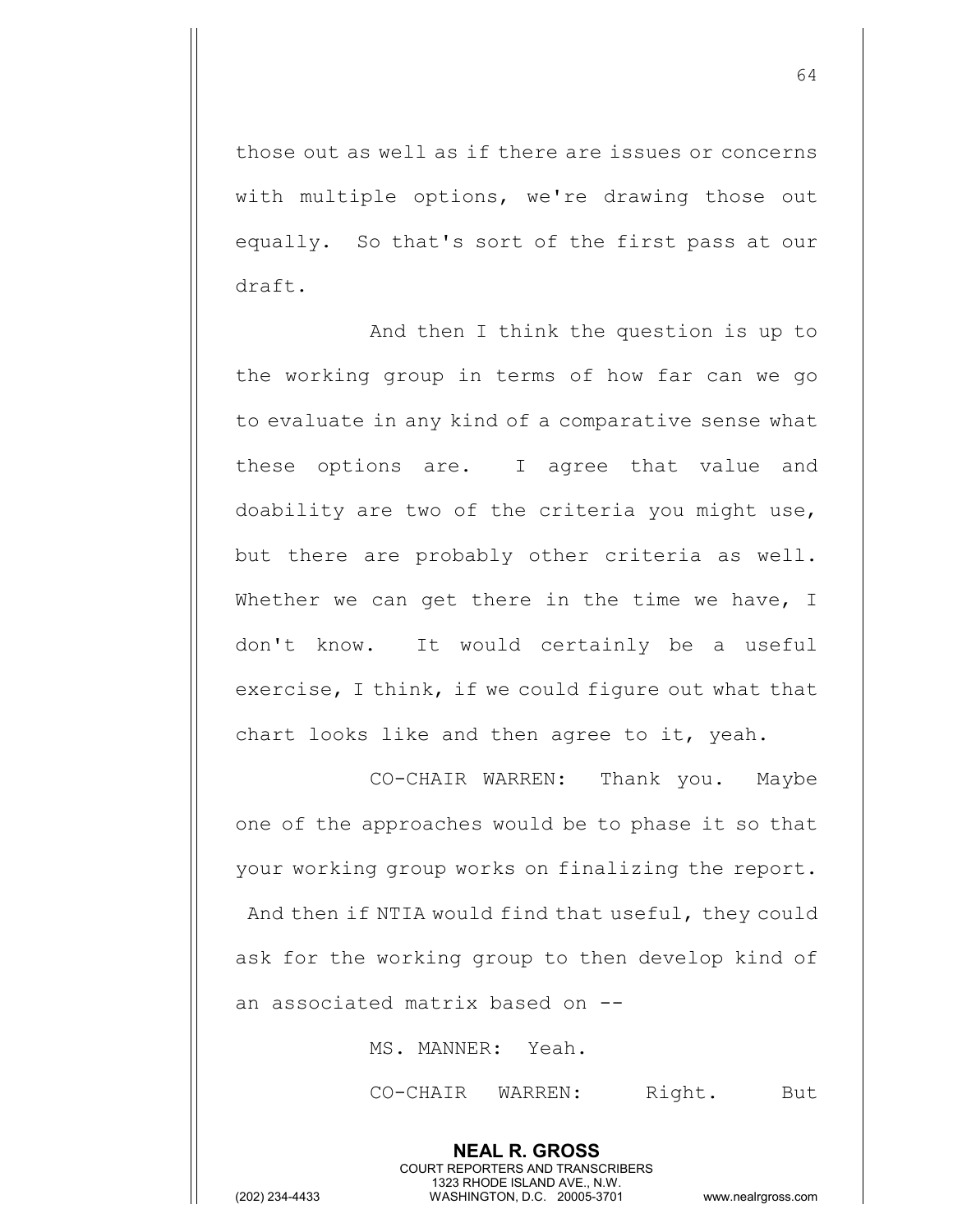focusing first on the deliverable of that and then more of a qualitative, I think, that versus a matrix afterwards if that would --

(Simultaneous speaking.)

MS. MANNER: Right, okay, right. Other questions? I don't see anybody in the queue on the checked side. So all I can say is I know how often and serious all of the meetings have been on diligence. So thank you, guys, very much and all of the committee members for the work to date. And I'm going to hand it over to Charla who has recovered from roll call as well as leading Subcommittee 2 as a co-chair.

CO-CHAIR RATH: Yeah, I figured nobody wanted to hear my voice for a while. Yeah, and thank you too. I'm seeing all the committees have been doing an incredible amount of work, and it's a big topic taken on by the first subcommittee. So next over to you, Mark, for what, of course, is just a little tiny question. But I think it's -- if you could run us through what the Subcommittee 2 on non-federal current and future

> **NEAL R. GROSS** COURT REPORTERS AND TRANSCRIBERS 1323 RHODE ISLAND AVE., N.W.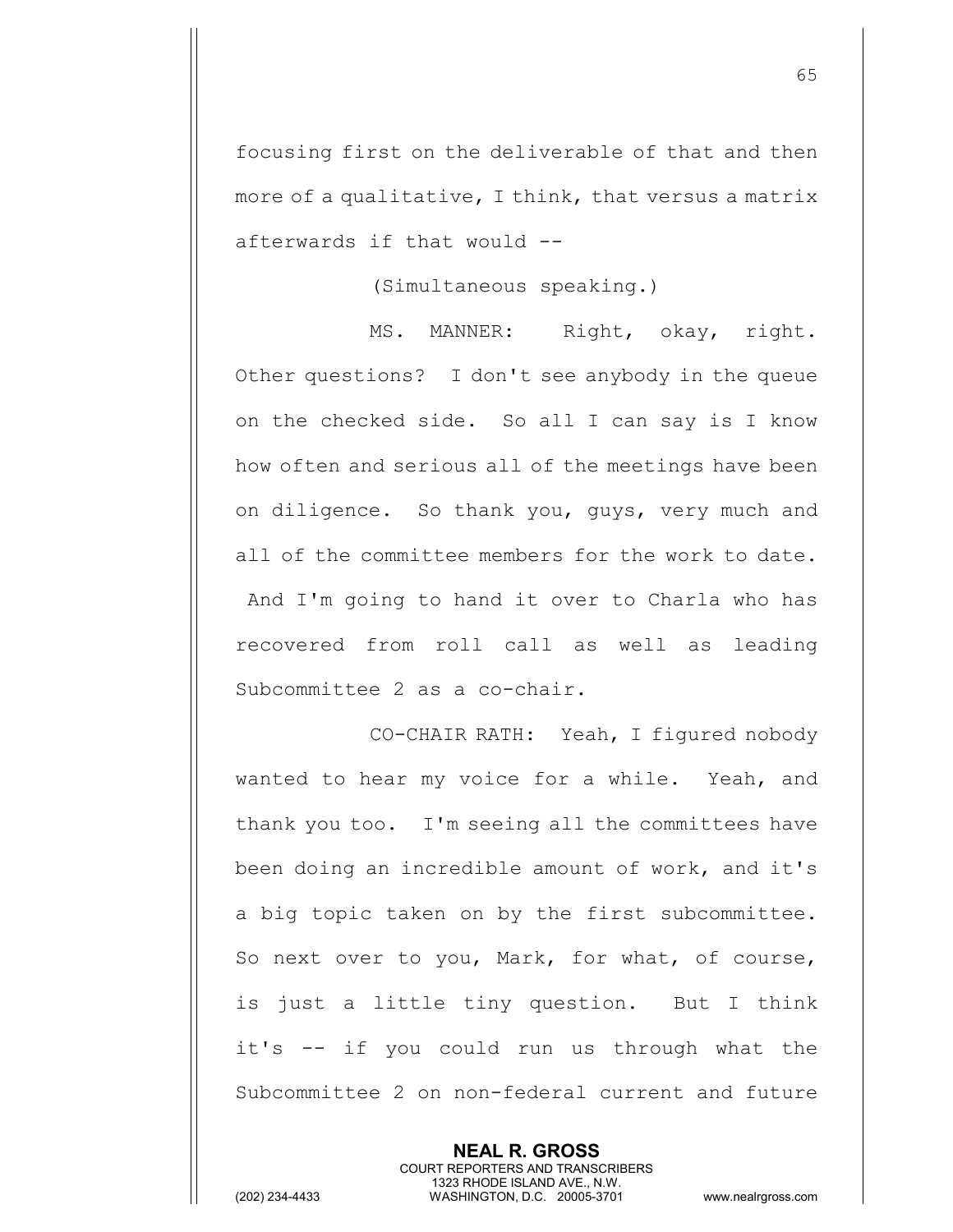spectrum requirements.

MR. GIBSON: Okay. Thanks, Charla. And I'd add my voice to what Jennifer and Mary have been doing. I was anticipating to some extent. But this question, I have been taking a lot of time as well.

PARTICIPANT: Can hardly hear you, Mark.

MR. GIBSON: I'm pretty excited.

CO-CHAIR RATH: Yeah, Mark. You're fading in and out.

MR. GIBSON: Okay. Stand by. Let me use earphones. Stand by just a second. Okay. Is that better?

CO-CHAIR RATH: Keep talking. I think it is. There's a little gray splotch in the middle of your subcommittee -- oh, there it goes. It's gone. Good. All right. Back to you.

MR. GIBSON: Okay, good. That should be a little better, I think. Okay. So yeah, this is the little question we've been working on. This is basically non-federal current and future

> **NEAL R. GROSS** COURT REPORTERS AND TRANSCRIBERS 1323 RHODE ISLAND AVE., N.W.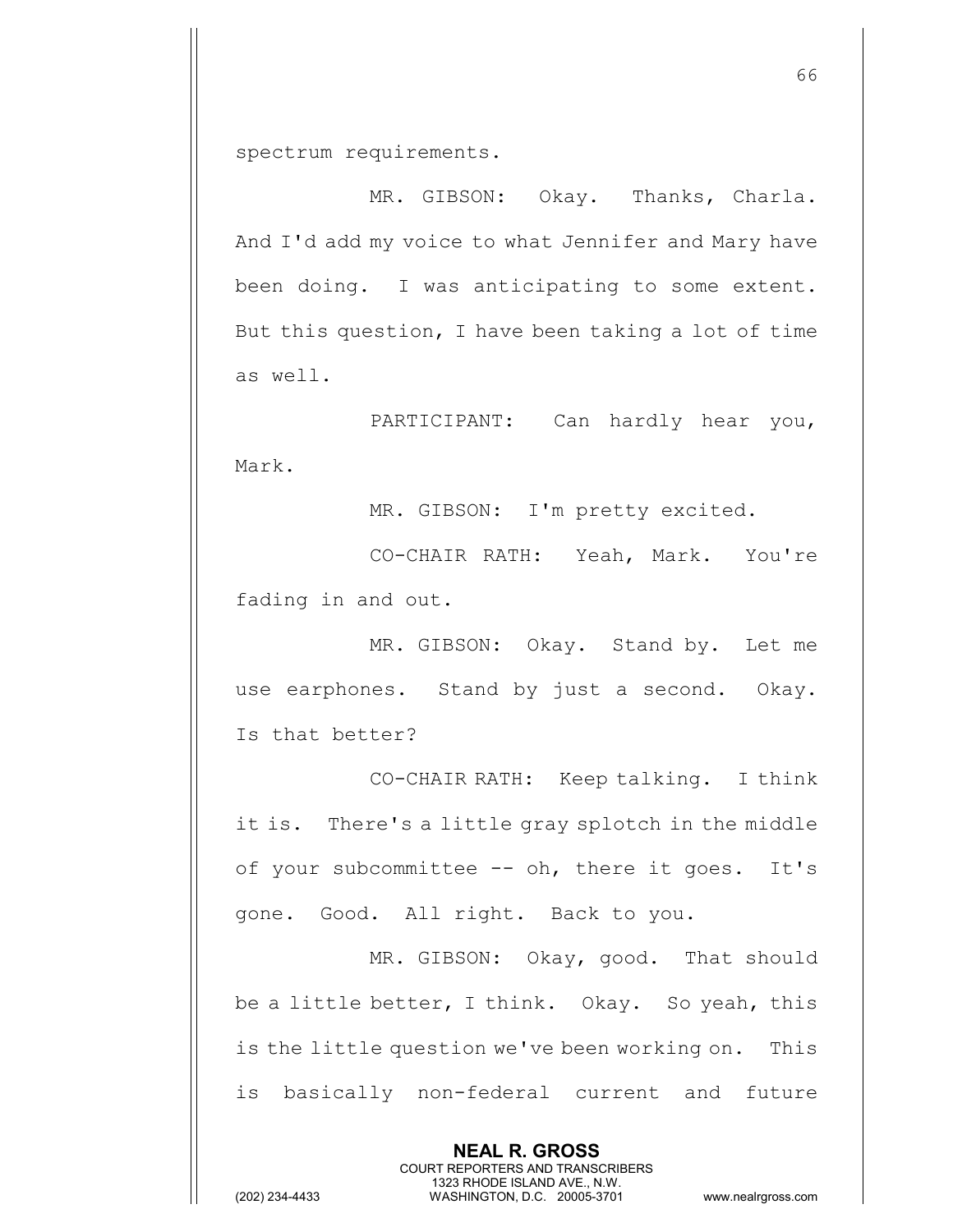spectrum requirements. And so this is our team. Thanks to everybody who's participated. It's been very helpful to get the feedback we've had. Here is the original question that we had. Basically, explore the feasibility of requesting this information, and this is basically the same content we put up last time.

CO-CHAIR RATH: Mark, can you speak up? MR. GIBSON: Wow, okay. I can yell. How's that? Is that better?

CO-CHAIR RATH: Just reflecting the chat room. Thank you.

MR. GIBSON: Okay. Got it from chat room. Okay, thanks. Okay. So what we did is we broke the question down into three tasks. And again, this is pretty consistent with what I presented last time.

So the first question, the first task was to explore the feasibility, utility requesting this information about current and future. We inverted them because the NTIA originally had future and current. But we figured

> **NEAL R. GROSS** COURT REPORTERS AND TRANSCRIBERS 1323 RHODE ISLAND AVE., N.W.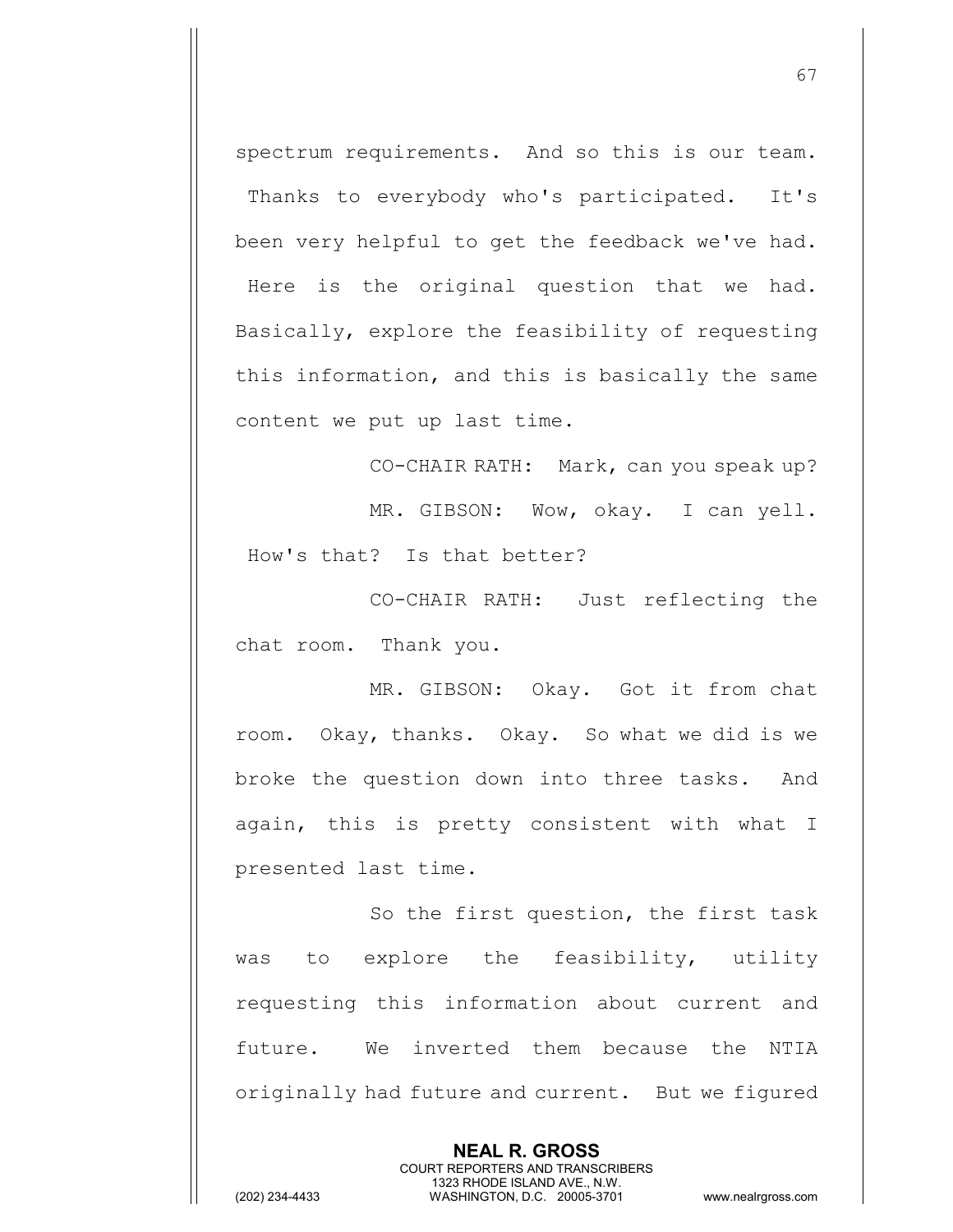we'd put current in front of future spectrum requirements from industry and non-federal users.

And considering the feasibility, try to identify what information would be already available, for example, looking at prior CSMAC reports and other recommendations. And then three, finally, recommend some approaches that could be taken to help find the spectrum requirements.

So we got started on this and just kind of ran -- as I mentioned before, ran into a little bit of headwind just because we needed some clarify on the question. So we met with the NTIA. Actually, I had a couple that were very helpful. I think Bruce did a lot of this as well as the team. Wow, okay. I will speak louder. Let me just try something here. Bear with me.

CO-CHAIR RATH: If you have a headset, please take it off. That could be the problem.

MR. GIBSON: No, I got the headset on. I'll just keep yelling. Anyhow, stand by just a second. Okay. Anyhow, and just keep giving me

> **NEAL R. GROSS** COURT REPORTERS AND TRANSCRIBERS 1323 RHODE ISLAND AVE., N.W.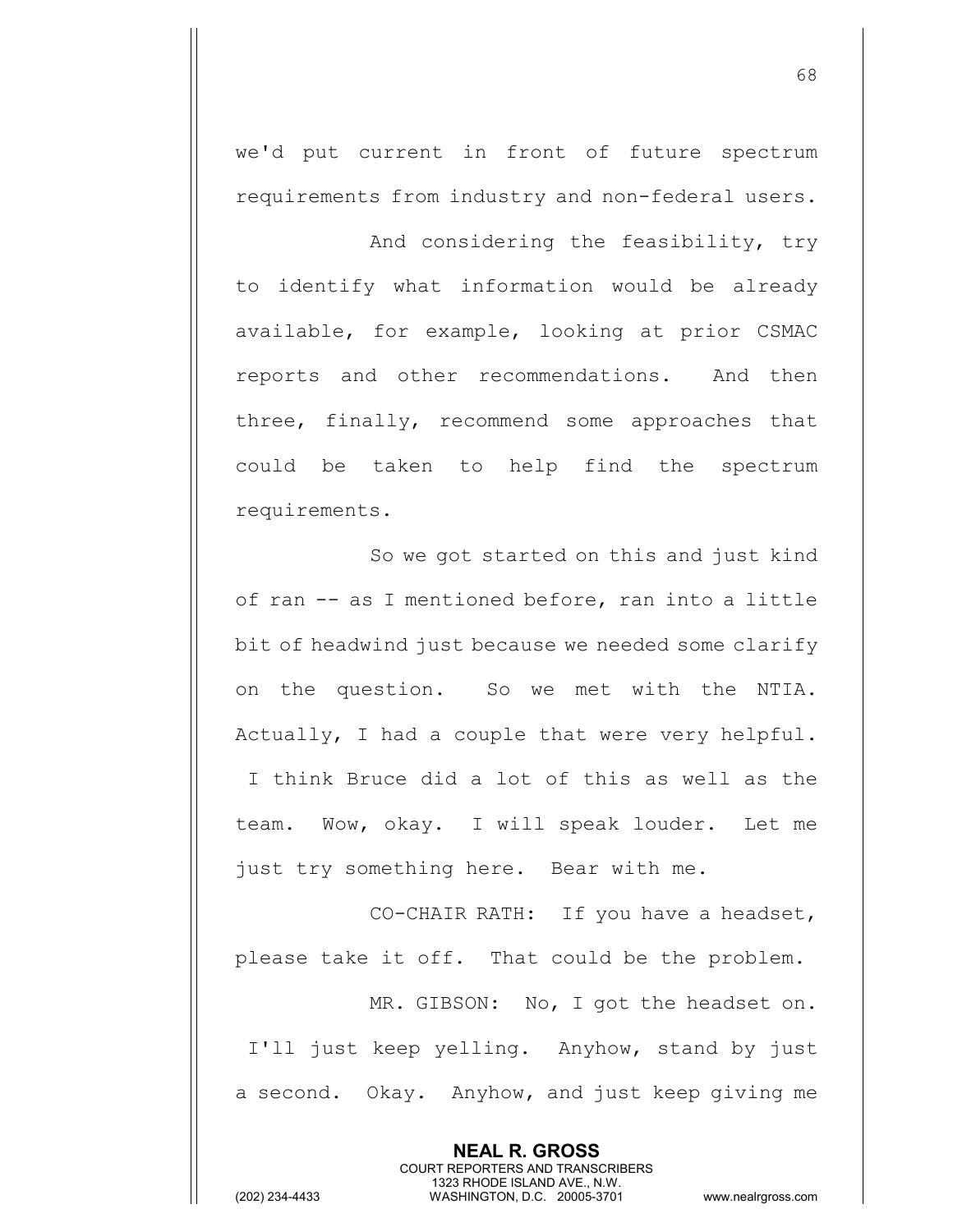comments in the chat room if you can't hear. Otherwise, I'll start shouting. So anyhow, what we did is we talked to NTIA and asked for a little bit of clarity on the question because we needed to figure out how to parse this thing down a little bit. And really, what did NTIA want to use with this information?

So the first thing we did was we -- the first thing they said was in terms of how they wanted to use the information was to just find out what's available for them to do a compatibility analysis between federal and non-federal systems. Often, when they look at bands to be shared, they have to do a compatibility study.

They also want to be able to anticipate needs for federal spectrum based on non-federal relevant use. So that's the second bullet. They want to compare with the data they're already collecting for federal agencies to see, for example, if there's more use in the industry as opposed to federal and see whether there is any consistency in changes of usage in between the

> **NEAL R. GROSS** COURT REPORTERS AND TRANSCRIBERS 1323 RHODE ISLAND AVE., N.W.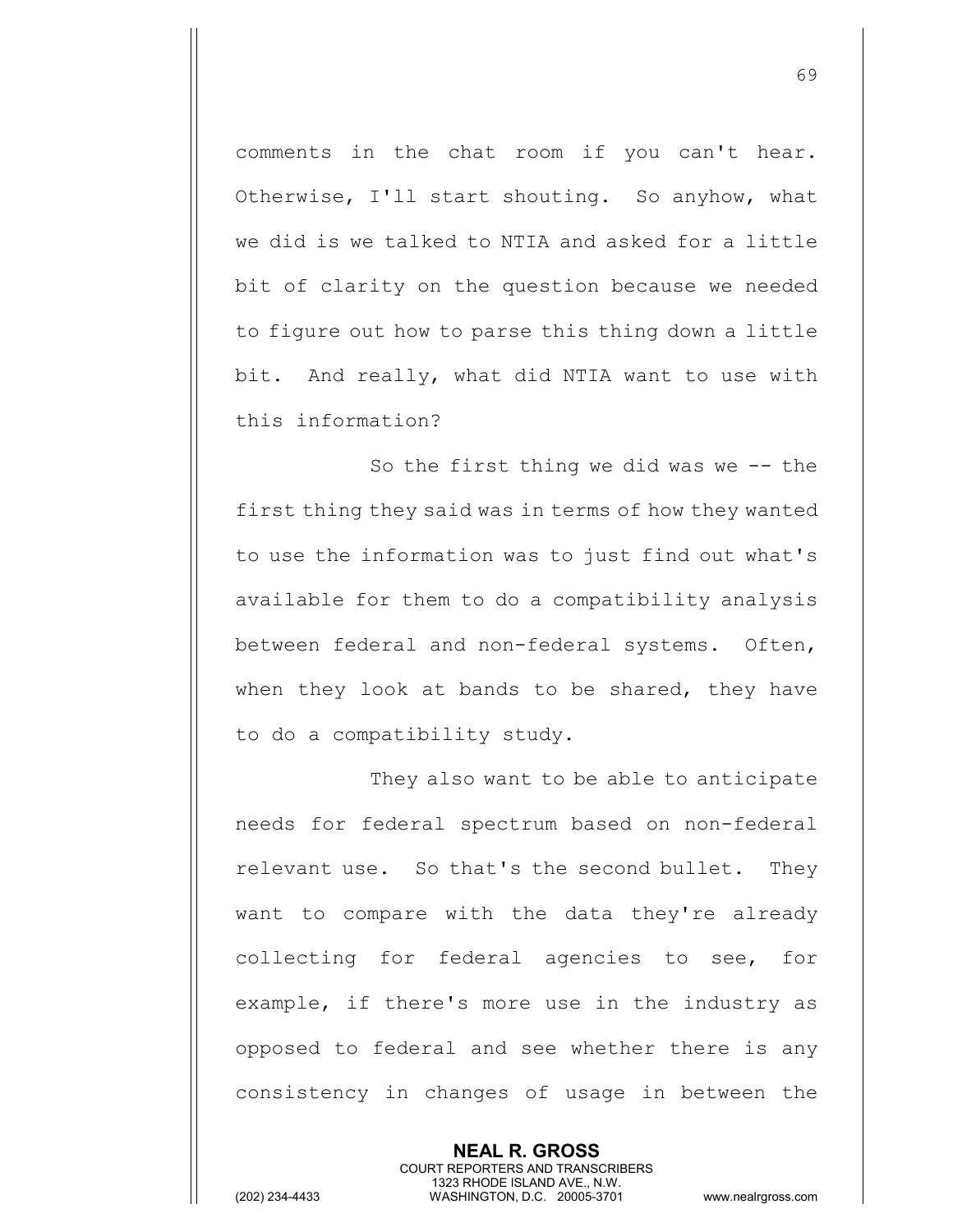commercial and federal sectors.

They're already going to compare the trends and whatnot and everything like that, and they're looking for a description of what data needs to be done. Basically, it's categorical, types of data that are out there. And then what data elements are needed to support greater sharing?

So after we got that, we went back and started looking at some additional questions that we had from our committee. For example, what data is needed? How will the data be used? What are the limitations -- and this is feedback we got also from NTIA. What are the limitations on the data in terms of costs, form, et cetera, actually this is from the committee.

We also talked about, what are the technology implications and advances that would drive data as well? So for example, one example is that -- and Charles mentioned this at the top of the call or the top of the meeting -- the 6 gig band. Opening up this 5925 to 7125 meg band was driven by changes in technology, primarily new

> **NEAL R. GROSS** COURT REPORTERS AND TRANSCRIBERS 1323 RHODE ISLAND AVE., N.W.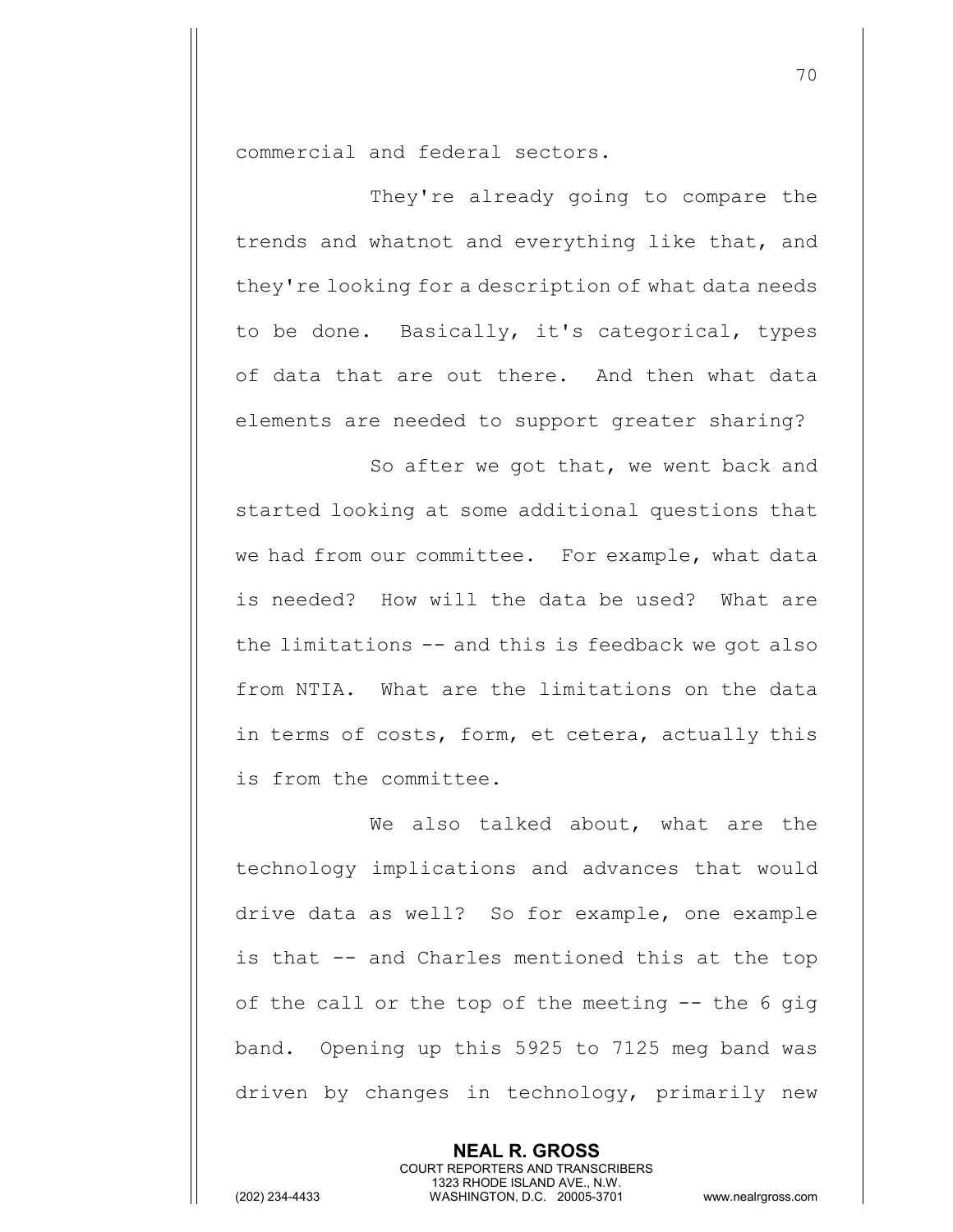wi-fi technology. So examples of that are here.

Another question is what authority does NTIA have to gather this data? Do they have authority or do they have to try to create that authority? And the other concern that we found is data on some of these commercial operations might be difficult to obtain just because some of this data is commercially sensitive. So what do we do about that? Can that data be collected under NTIA? Are there other methods that could be used to collect this data?

Another consideration is there's many data sources out there, and there's a lot of work that needs to be done to collect that data and to analyze it. And so NTIA might want to focus on constraining the tasks, actually try to do dry testing and sampling, and how much of this is practical considering budgetary concerns as well as just the amount of data they're going to get.

So we were thinking that it may be worthwhile for NTIA to work with a third party. However, with the work that was being done in

> **NEAL R. GROSS** COURT REPORTERS AND TRANSCRIBERS 1323 RHODE ISLAND AVE., N.W.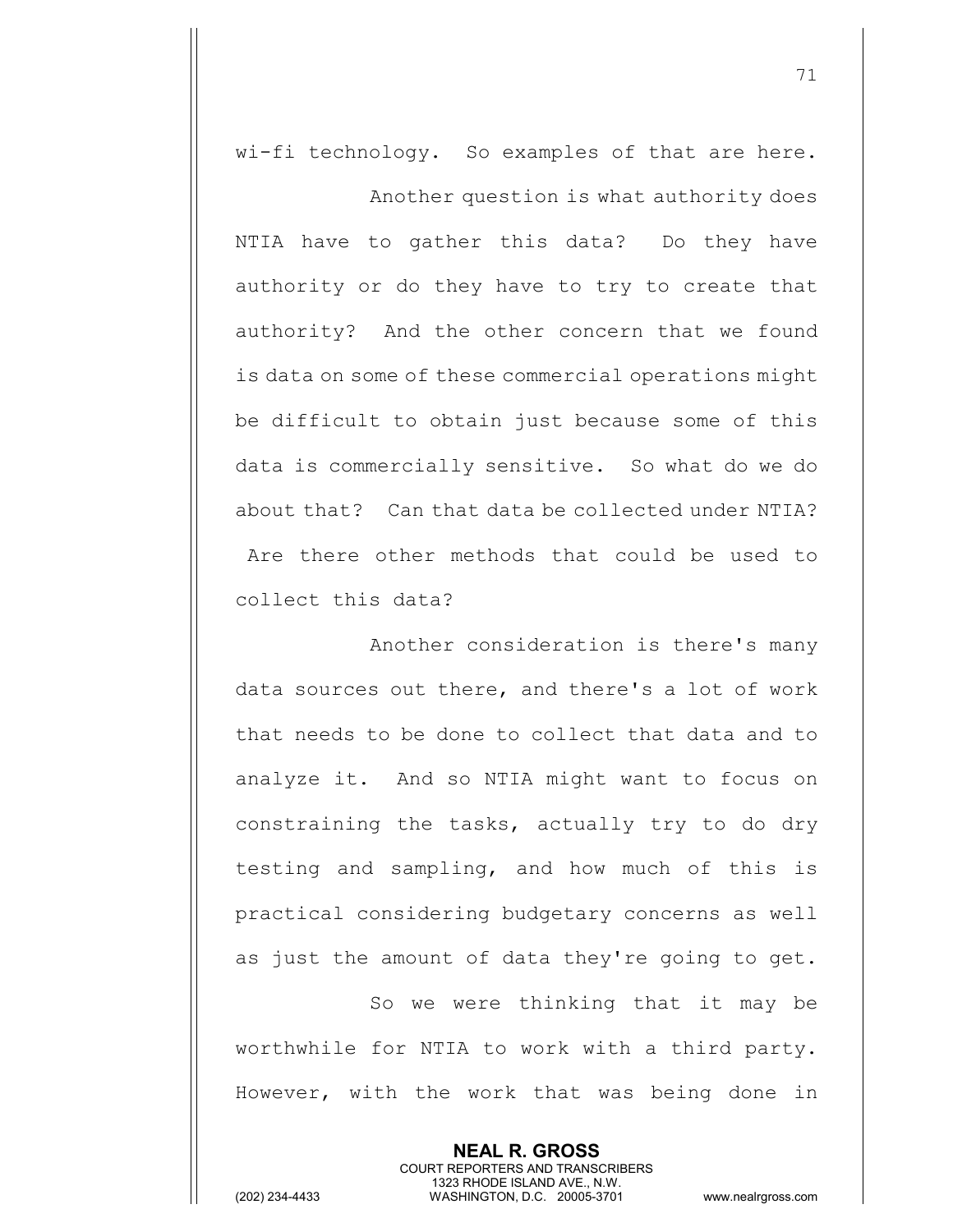Subcommittee  $1$ , we thought that  $-$  and this is also a recommendation, part of the subcommittee on one of the charts -- was to look at the R&D agency and see if this new R&D agency could manage some of this.

NTIA has OSMA which is Ed Drocella and his team which are very busy and tons of things going on. And while those guys are excellent, they can only do so much. So this is a huge effort. So one thought might be if this blasts into this new vision that Subcommittee 1 has to stand this up under that R&D element. So that's basically some of the discussions we've had and what they've addressed.

And so my last slide here talks about the current work plan we have. So the first thing we did once we figured out what we were going to do was to look and define what are the services that the FCC has identified basically in the rule using FCC rule parts and defined them based really on the rule parts. So Part 22, Part 25, whatever, and any subparts as needed where there were services

> **NEAL R. GROSS** COURT REPORTERS AND TRANSCRIBERS 1323 RHODE ISLAND AVE., N.W.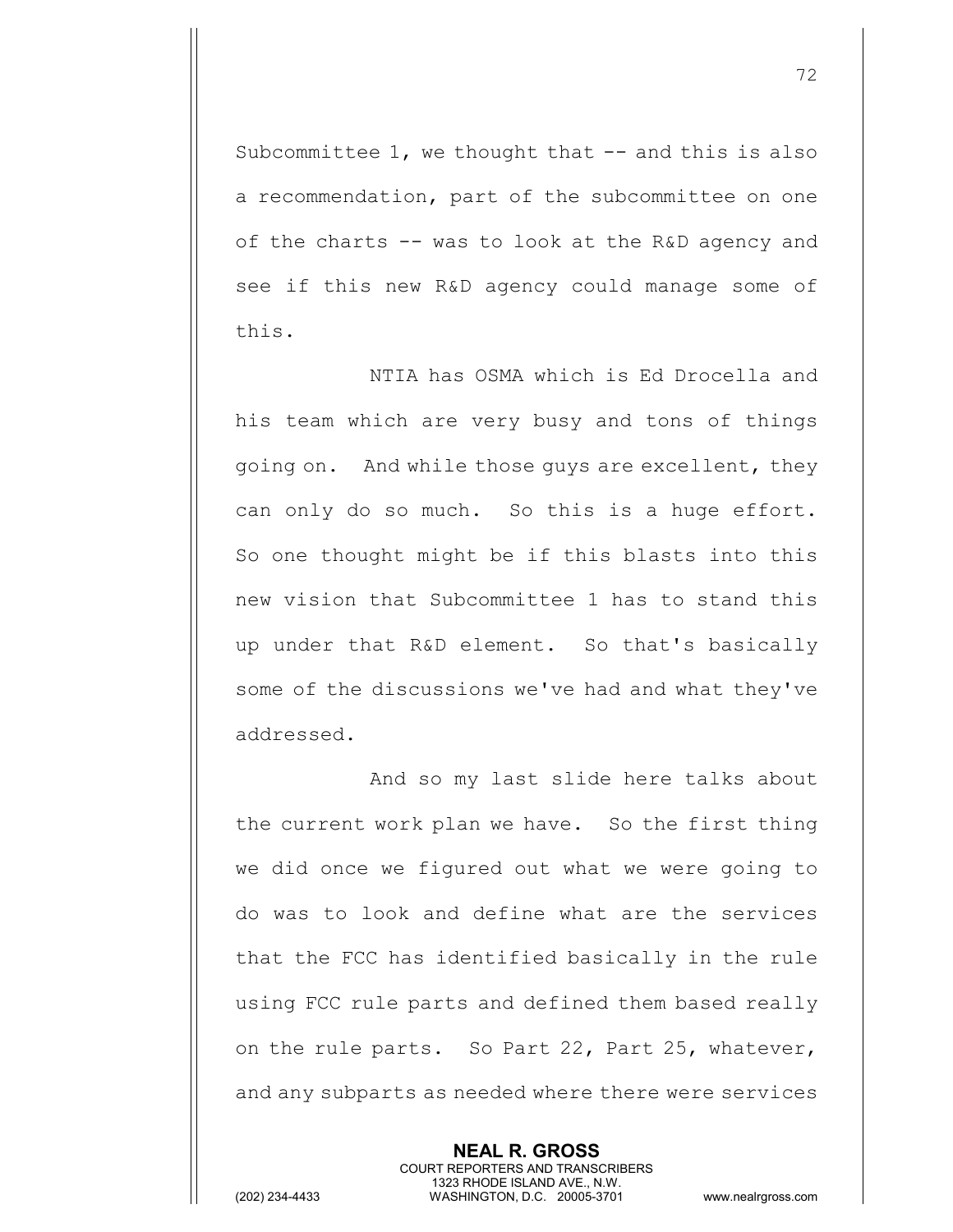for whom spectrum is used or for those who use spectrum. And there's about 47 of those if you look at them. We put that all on a spreadsheet, actually the growing spreadsheet.

Then we also looked at each service. And based on the expertise of people on the committee, we categorized each service as to whether it was growing, whether it was stable, or whether it was declining. Basically, this is in terms of spectrum needs, not in terms of any additional deployment. But those two are related. And so those are the three categories.

And then so now what we're trying to do is identify whether data are available consistent with what we talked about earlier in terms of some of the data elements. So for example, are the data there available, for example, in ULS? Did the data require more sort of AI type -- or maybe not AI, but data mining type of things where you can look at different data sources and then identify operations based on diversity of data and performance? So we're looking now at that.

> **NEAL R. GROSS** COURT REPORTERS AND TRANSCRIBERS 1323 RHODE ISLAND AVE., N.W.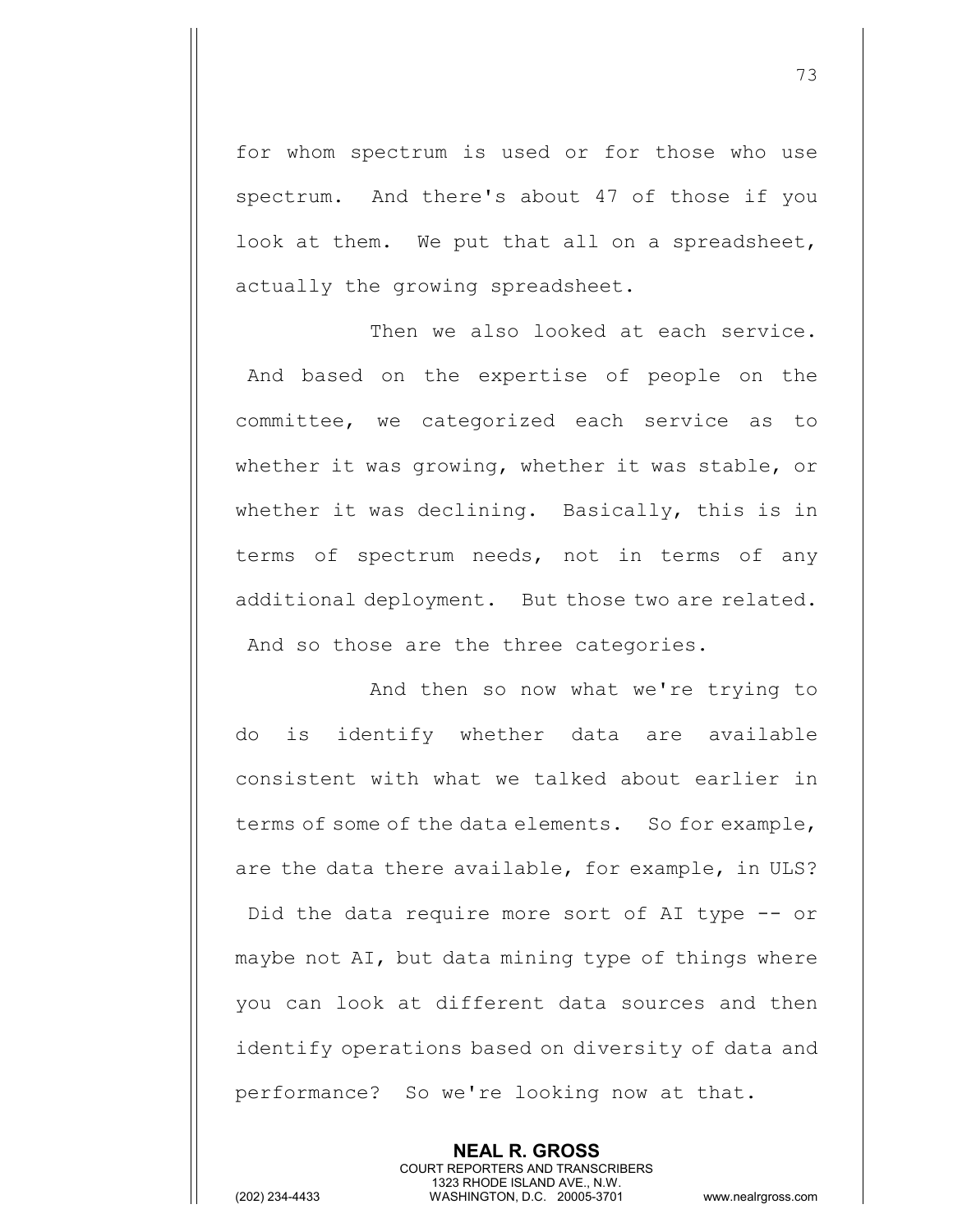We're also looking at data sources through identified current and future usage. Those might be orthogonal insofar as the current usage may be well described in terms of what's already out there. But trying to determine future usage may be difficult just because of some of the constraints. And this is where you have a possible dry effect.

So that's the work plan. We expect to continue on this and have recommendations by the -- I think it's the July 10th meeting. We had so far the meetings you see up through April 13th. We have another meeting May 8th, June 12th, and July 10th, and we were hopeful to have at least draft recommendations and a report by July 2020. So with that, I'll pause and ask Bob or any other committee members if they want to add anything to this.

MR. WELLER: This is Bob. I don't have anything to add. Nice summary.

CO-CHAIR RATH: Yeah, and I don't see anybody in line to ask you a question, but this

> **NEAL R. GROSS** COURT REPORTERS AND TRANSCRIBERS 1323 RHODE ISLAND AVE., N.W.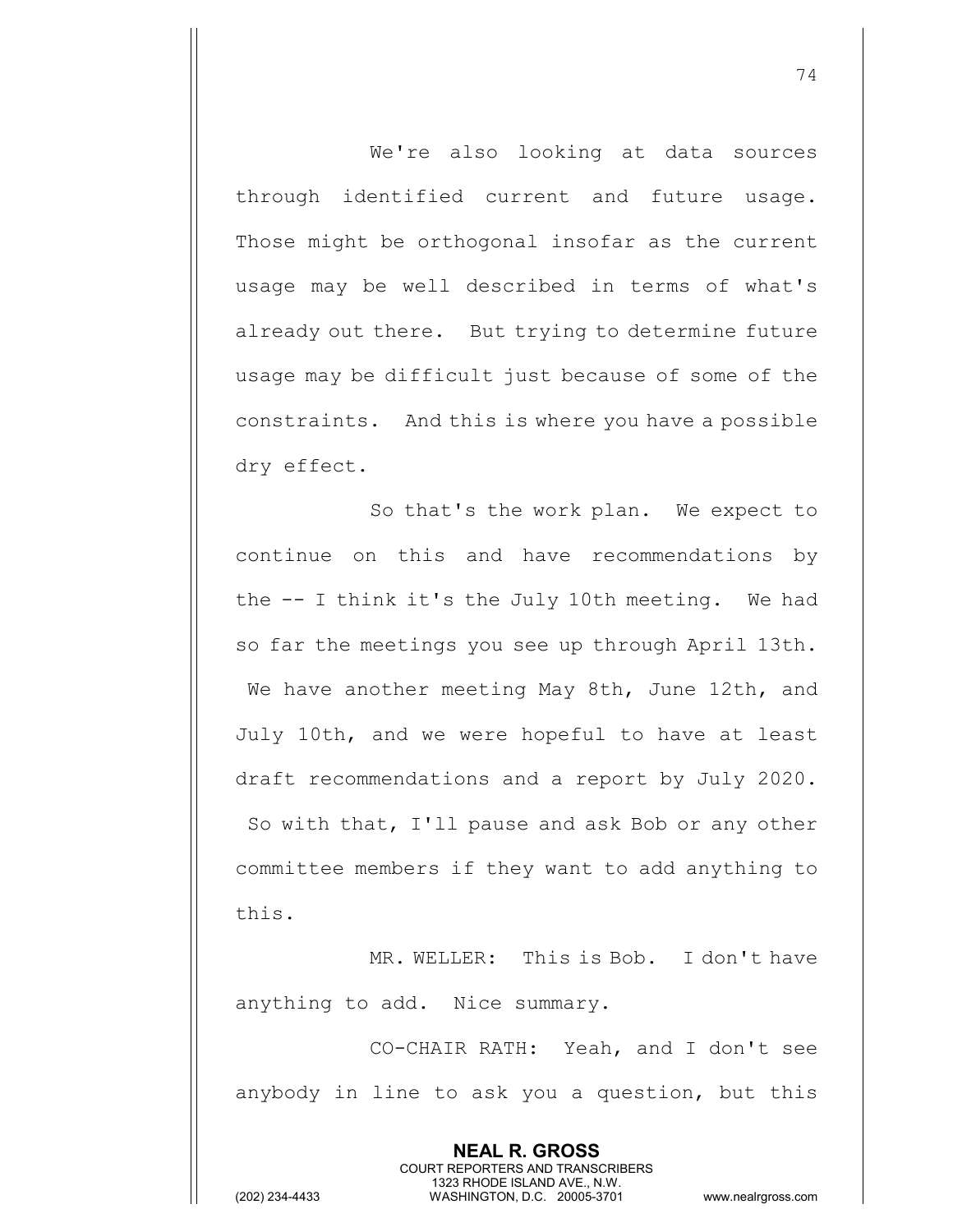is the time if any members want to ask questions. Or NTIA, if you have anything to add, let us know. I think that may be it. So if there's no questions for you all, just making sure. Going once, going twice.

So onto the next subcommittee then, Subcommittee 3 with the IPDR. And if I remember correctly, you guys tell me, is it Mariam who's going first, or is Bryan going to start? It looks like, Mariam, you are.

MR. TRAMONT: Yeah, we're going to both -- my understanding is we're both going to be open, and she's going to do the slides. But we're both going to talk.

MS. SOROND: Correct. So just testing, can you all hear me?

CO-CHAIR RATH: Yep, and I can see the slides.

MS. SOROND: Okay. Okay, perfect, everyone. So this is a report on IPDR, Subcommittee 3. This slide lists our subcommittee members. Thank you to all who've participated and

> **NEAL R. GROSS** COURT REPORTERS AND TRANSCRIBERS 1323 RHODE ISLAND AVE., N.W.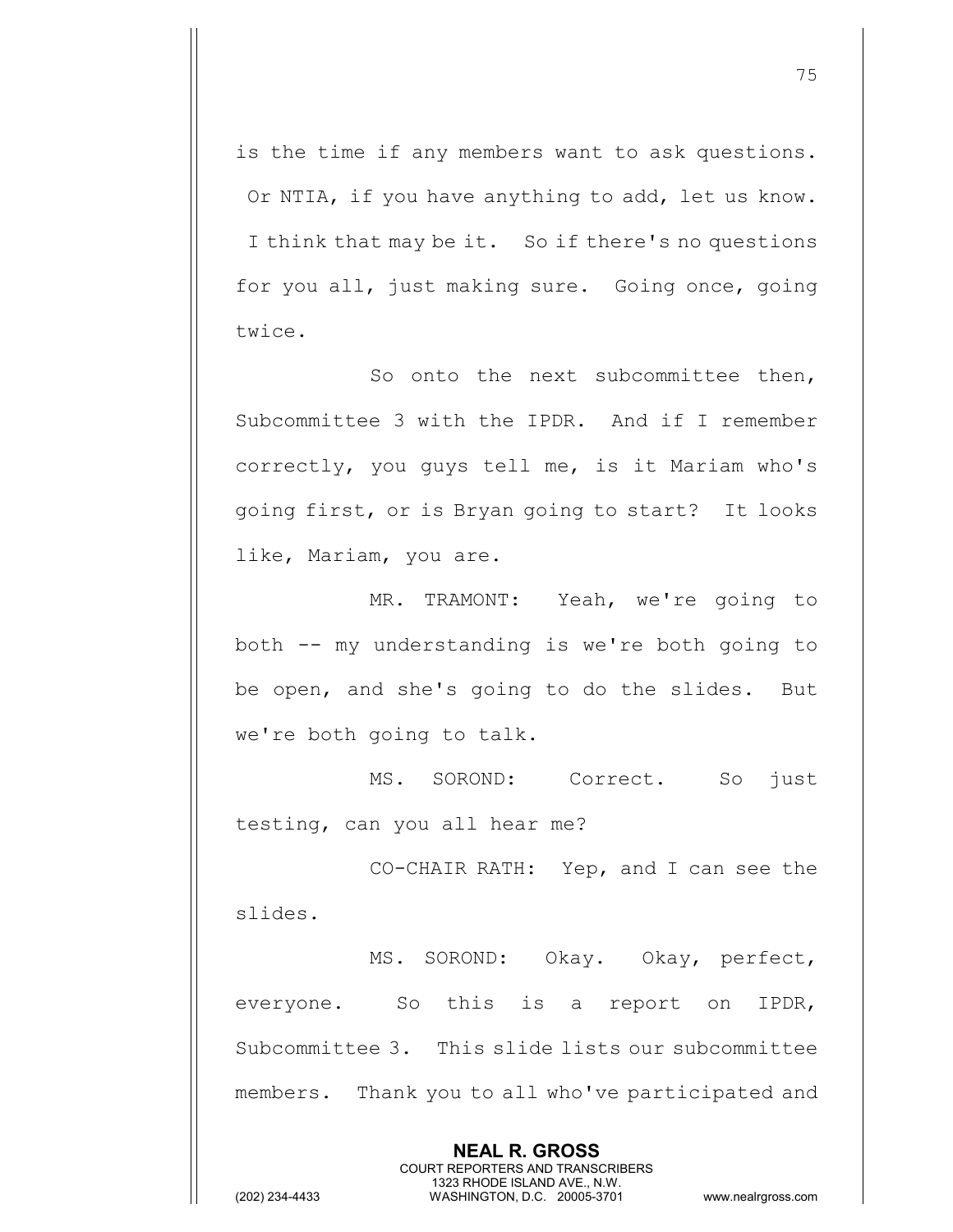contributed and, of course, Bruce, our NTIA liaison. So I wanted to really have a shout out to everyone.

Our NTIA question is posted here. Again, how could the NTIA's and the FCC's equipment authorization rules be modified to require that all transmitters use a unique identifier? And the second part of this question was, what are the barriers to doing so?

So basically, just a status update. I think when we started, there was a decision that was made that we do a literature review first on this to see what's out there in September. And then we turned around and in December shared that and circulated it to the subcommittee and solicited feedback.

I think post the CSMAC call, we also decided that we need to kind of propose a draft outline for the actual subcommittee report, and we presented that also in December and tried to get volunteers for it. And also, the other effort that was underway was to seek out expertise outside

> **NEAL R. GROSS** COURT REPORTERS AND TRANSCRIBERS 1323 RHODE ISLAND AVE., N.W.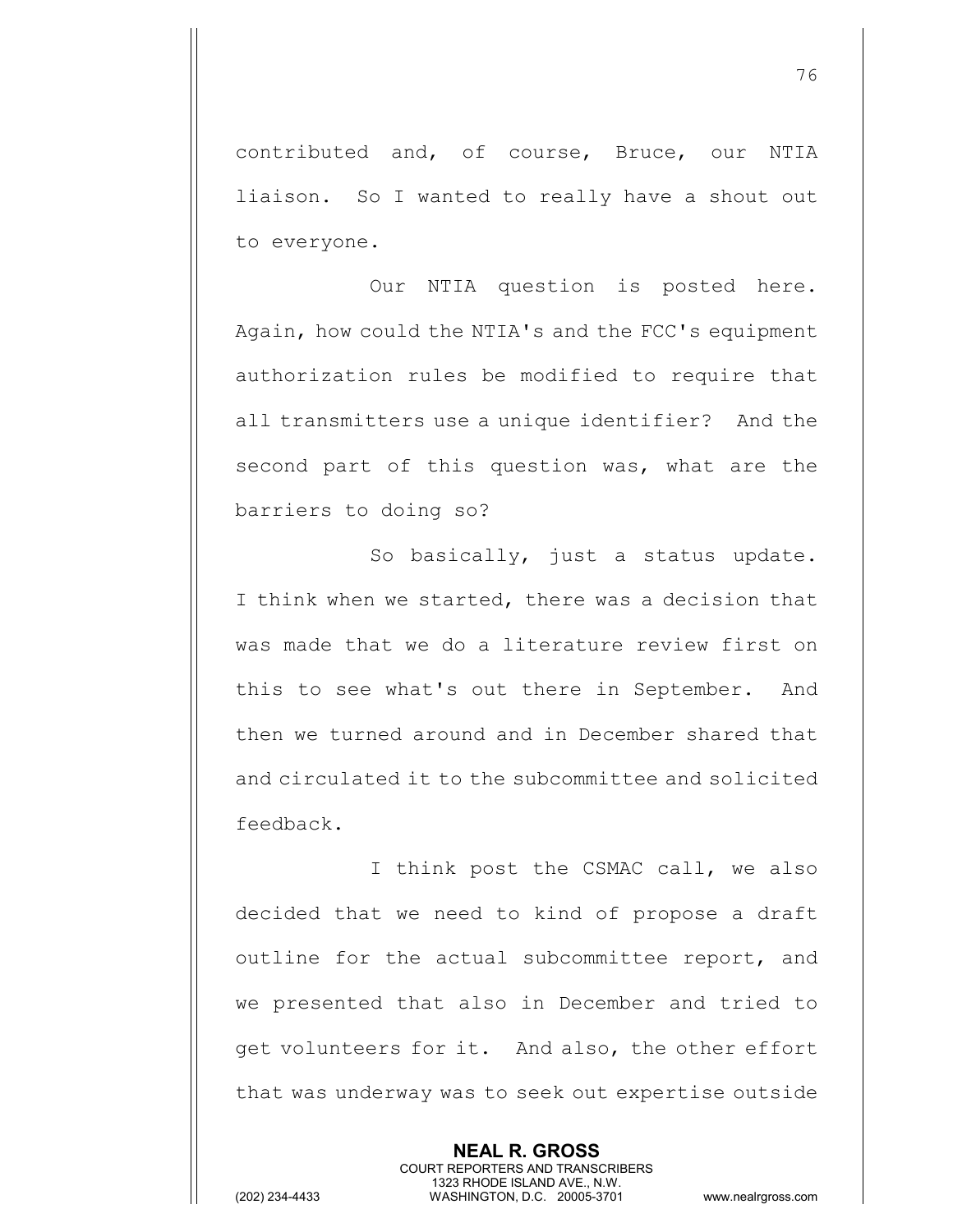with respect to interference or interference hunting that is going out there that can give us more insight. So that also happened.

We had a subcommittee call on February 25th, and we also invited one of the experts to the call with the subcommittee to review the information. And after that, we worked on gathering the data in the report. So that's where we are with the status.

And the preliminary recommendations on some of these we've also in the last report highlighted is that there's definitely a path for modifying the FCC's and NTIA's equipment, and that is a very straightforward path. In either of the case of whether we look at this from a band-by-band, use case by use case specific scenario, or we look at it as more broadly a change that requires all equipment to have unique identifiers.

So there's definitely a path for -- the administrative path is there. And also, we definitely know that there are likely specific bands or use cases where a unique identifier could

> **NEAL R. GROSS** COURT REPORTERS AND TRANSCRIBERS 1323 RHODE ISLAND AVE., N.W.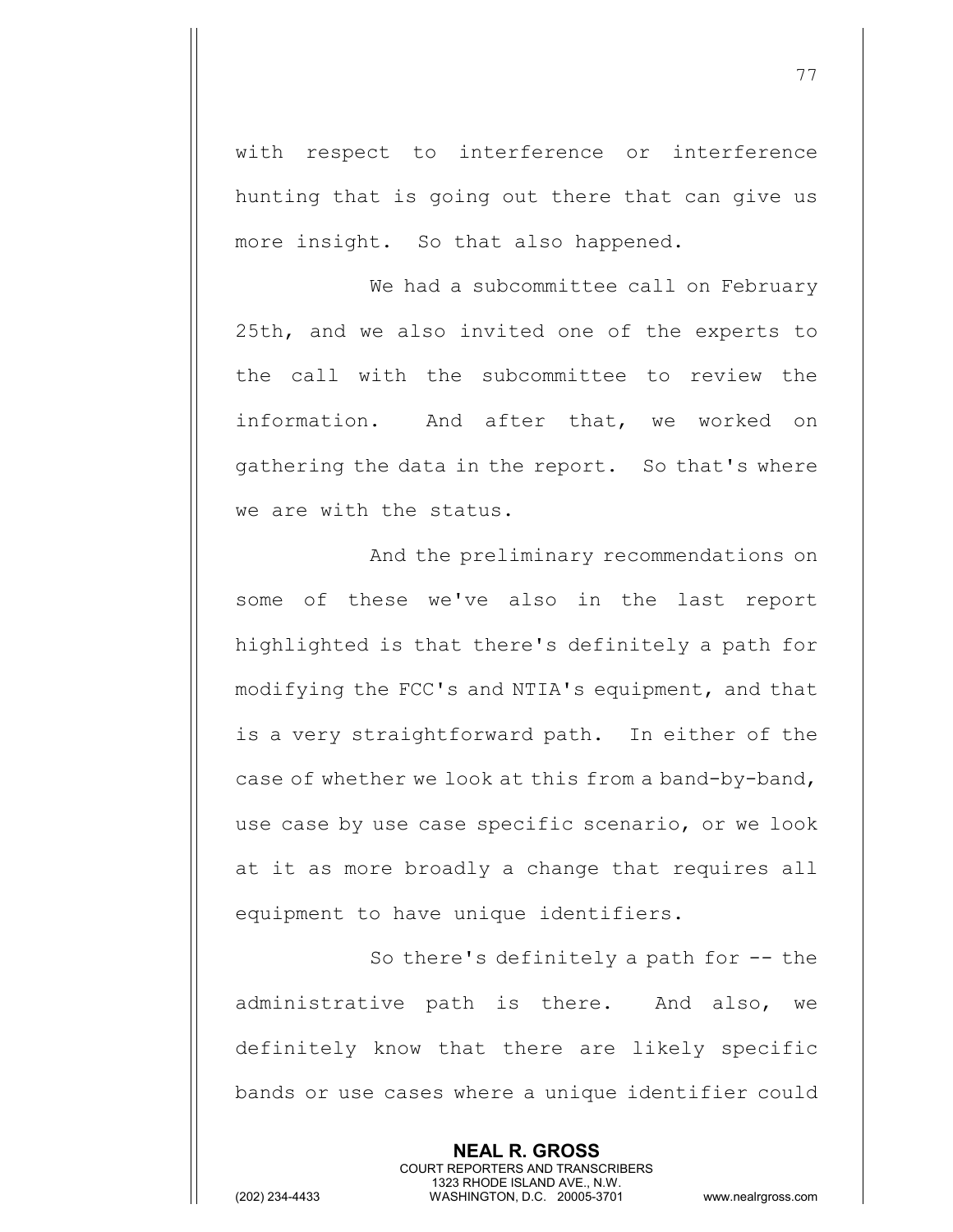be a viable tool. But we also concluded is that if we want to look at a requirement on a ubiquitous basis that applies to every transmitter, that would be extremely complex. So therefore, we actually have a recommendation that says we should approach this question through a band-by-band or use case approach due to the challenges of the ubiquitous basis. Go ahead, Bryan.

MR. TRAMONT: Yeah. So actually, we should reference this. But also in your materials, you have a 15-page draft of our final report. Our goal is to have that adopted in August or the next meeting. The slide summarized the contents of that report. So to the extent you have thoughts, we'd love to have those channeled towards edits or towards additional things to be added to the report.

In the draft, you'll notice that one of the things we tried to do is parse through a number of times where the FCC has imposed a unique identifier obligation on a licensee, and we try to draw out what the rationale for doing so was or the rationale for rejecting a unique identifier.

> **NEAL R. GROSS** COURT REPORTERS AND TRANSCRIBERS 1323 RHODE ISLAND AVE., N.W.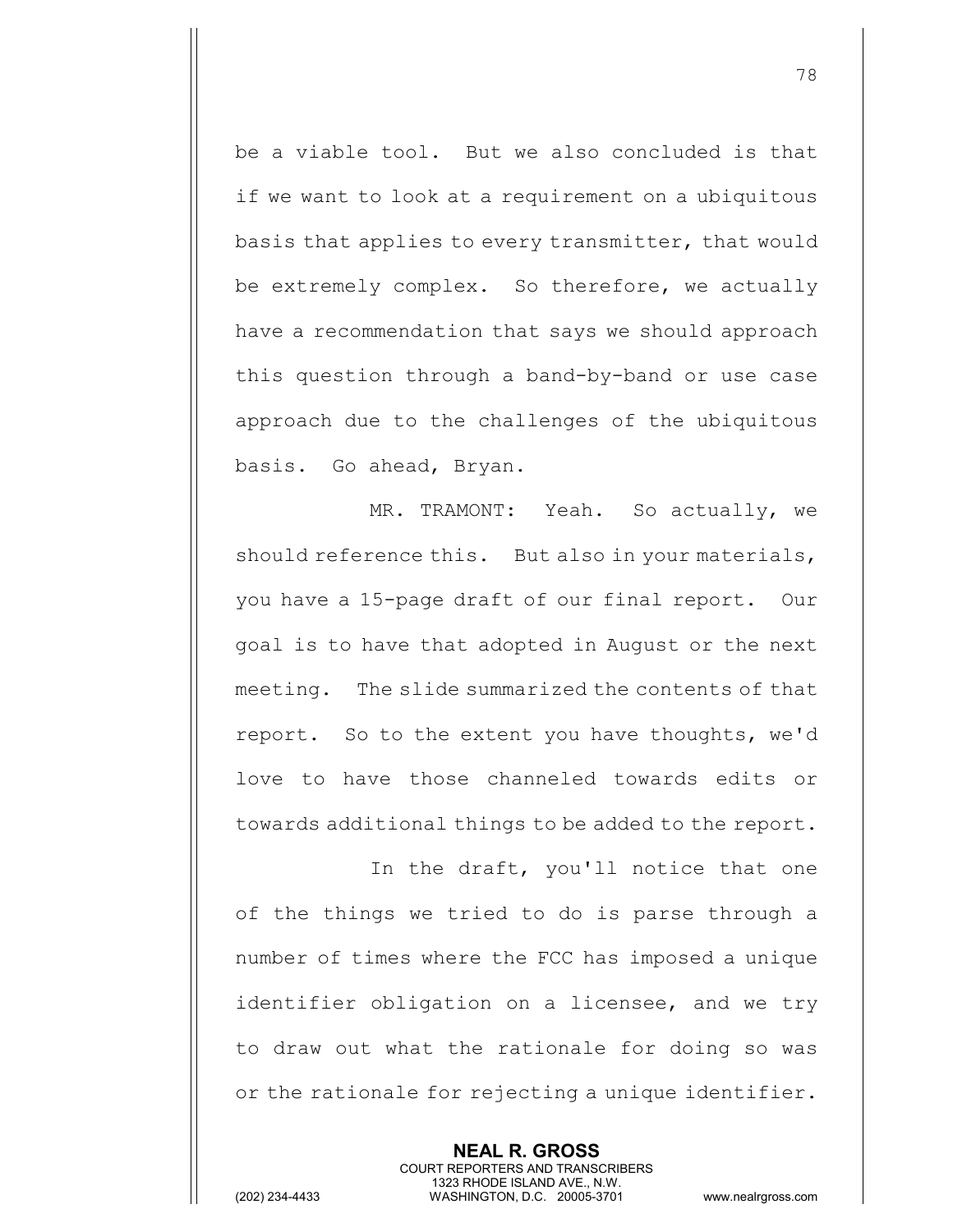These, well, mostly come across as pretty common sense where folks are operating on a shared channel. Therefore, there's a risk of interference.

If you need to know the source, they are more likely to require identifiers. When it's a critical infrastructure or government user where protections are particularly important to tracing, detection, resolution, and interference is particularly important, they're more likely to do so.

In contrast, where it's pretty easy to identify the user because of the nature of the underlying service, they're not likely to require identifiers. Where identifying the signal, definition signal is particularly helpful in tracing once, again, a place where they would not do it. Where there aren't industry standards or the industry has not rallied around the idea of developing one or the importance of interference detection, they're not likely to do so. When it would hinder a new technology or an ecosystem, not likely to do so. And finally, where regulatory

> **NEAL R. GROSS** COURT REPORTERS AND TRANSCRIBERS 1323 RHODE ISLAND AVE., N.W.

(202) 234-4433 WASHINGTON, D.C. 20005-3701 www.nealrgross.com

79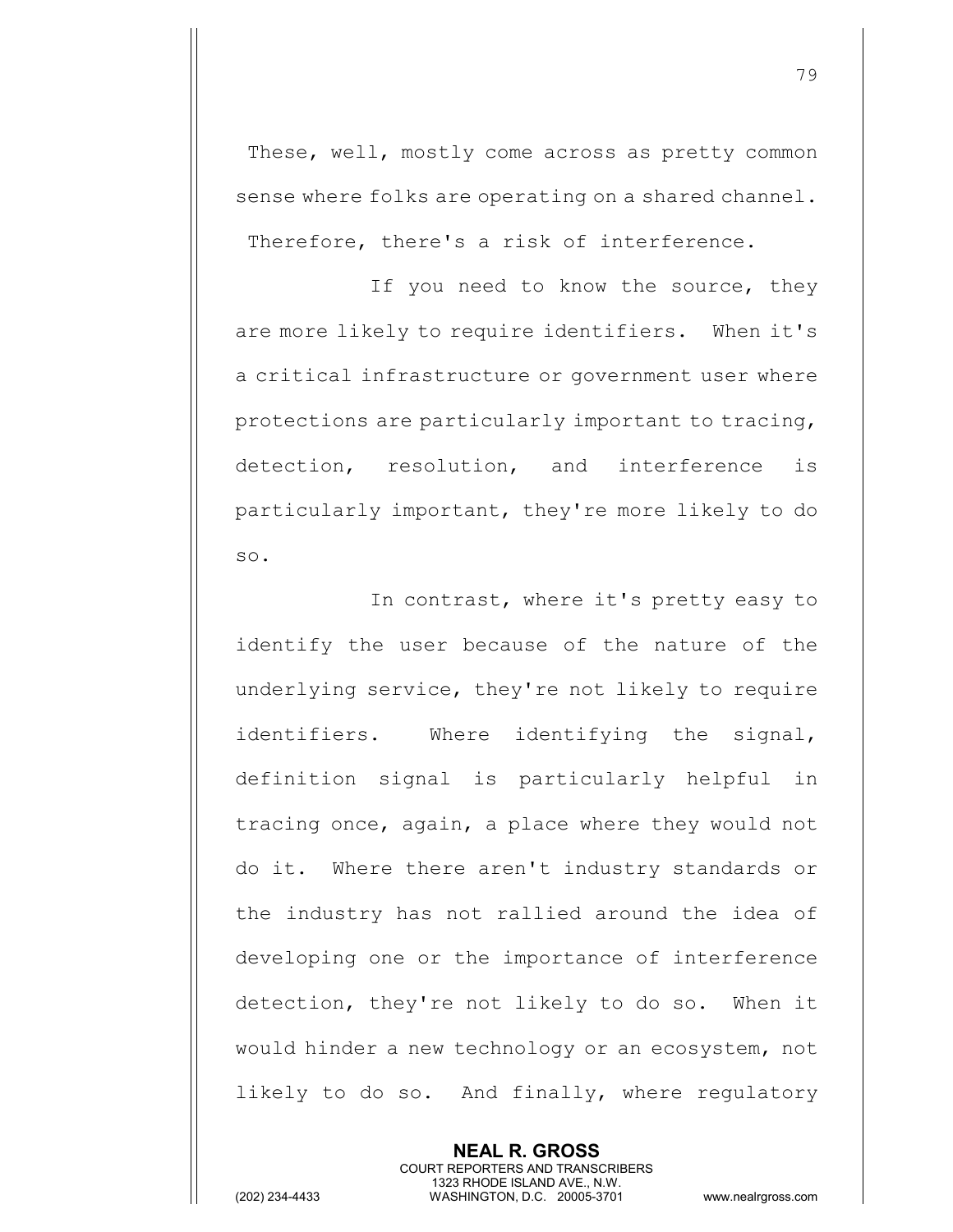policy makes the occurrence of interference less likely relative to other bands.

So just kind of a catalog of different rationales that have been used by the Agency. They are summarized in Slide 7 with the two gating criteria that policymakers are generally utilizing when deciding whether or not a band is a good candidate for unique identifiers, how often will or does harmful interference occur, and how difficult will it be to identify and remedy.

Also somewhat implicit in this, it's common that we go back and look at bands that are already in extensive use and then impose unique identifier requirement. Far more often, it's at the outset at a launch of a service and a band that such obligation will be raised. And then the second bullet here on Slide 7, the more often interference occurs, the harder it is to remediate, the stronger the case to explore.

I think the committee and the report reflects a balance between the merits of a unique identifier approach in certain situations, and I

> **NEAL R. GROSS** COURT REPORTERS AND TRANSCRIBERS 1323 RHODE ISLAND AVE., N.W.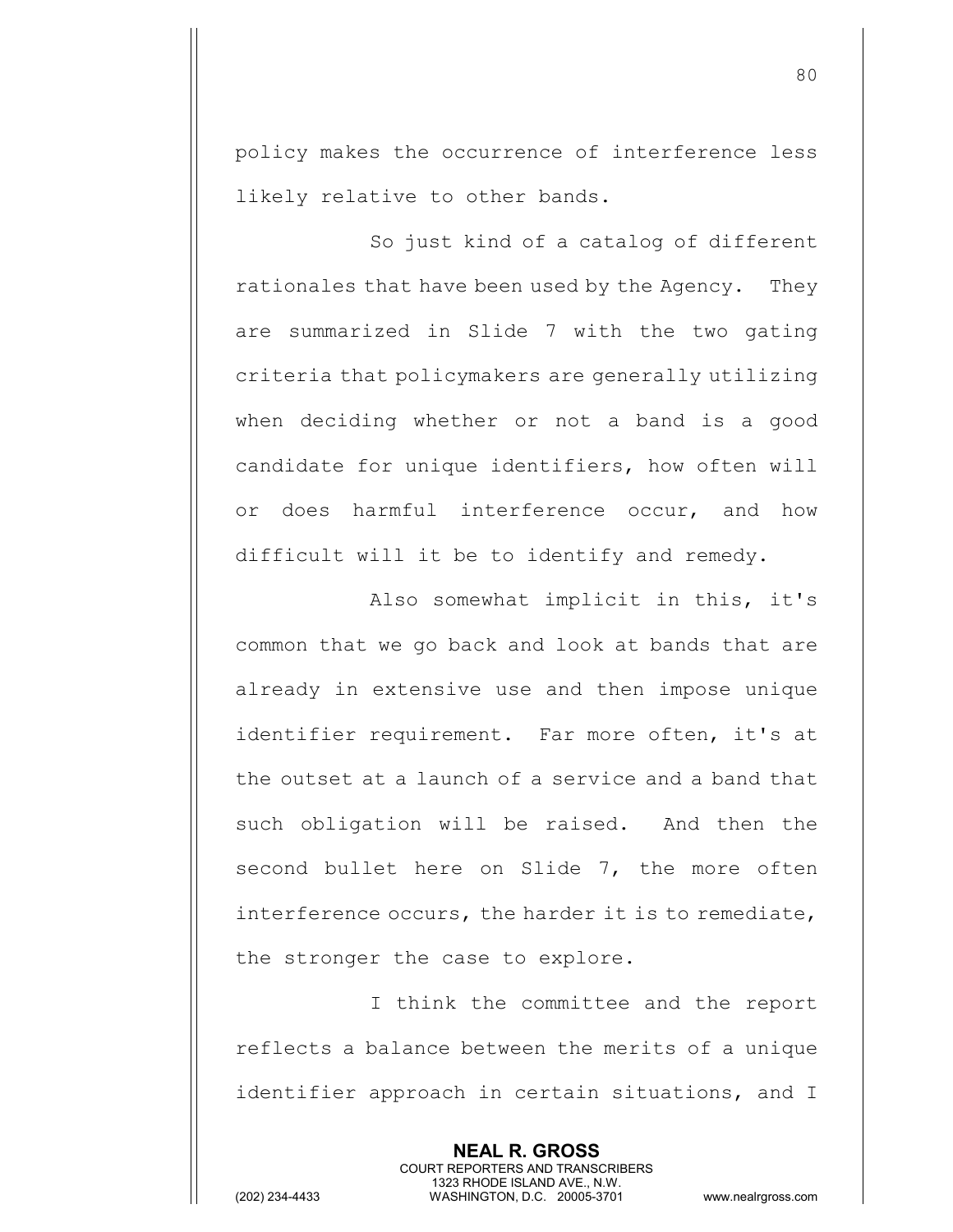think a fairly widely held resistance to the idea that it's to be applied in every band and every situation. So narrowing the pool of bands where unique identifier policies are well founded has been the main goal of the group.

One thing that we have lacked candidly is strong advocates for unique identifiers in particular band situations where they can walk us through some of the rationales. We've heard a fair amount from skeptics and we've heard from some folks backwards looking to places where it's been applied. But it'd be great if you can point us in the direction of additional folks to interview on either side of the equation, particularly if they have a strong use case point of view, that'd be great to add that perspective to what we've drafted.

Under the barriers to unique identifiers, Slide 8, standards development, particularly the device, particularly power levels, things of that nature. Privacy and security concerns and innovation and investment,

> **NEAL R. GROSS** COURT REPORTERS AND TRANSCRIBERS 1323 RHODE ISLAND AVE., N.W.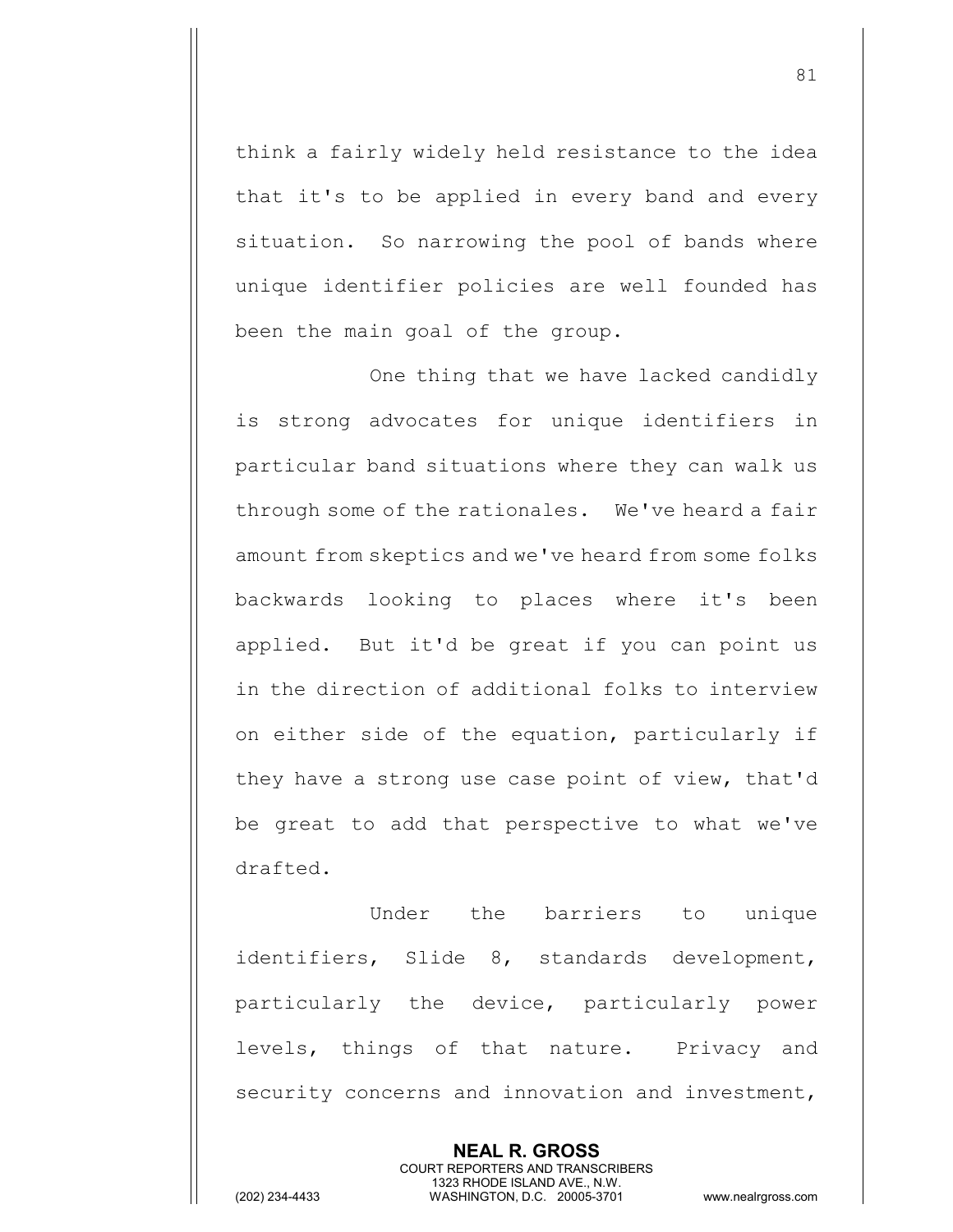all things that were sort of alluded to in the FCC's public decisions on the use of unique identifiers. We sort of pulled them out. In addition for this, there's a unique identifier section which was called for in the initial question.

So as I mentioned, we're going to finalize the draft report and be ready to go at the next meeting. We welcome edits, and we would welcome experts or resources that we can use to supplement the report from any one of those. And with that, Mariam, anything else I missed?

MS. SOROND: No, I think that was great. So definitely, we'd like to open it up to questions.

CO-CHAIR RATH: It looks like Michael Calabrese would like --

(Simultaneous speaking.)

CO-CHAIR RATH: Hi, this is Michael. Yeah, this looks like a way to -- framework for thinking about this. I haven't read the draft report, but --

CO-CHAIR RATH: Michael?

1323 RHODE ISLAND AVE., N.W.

**NEAL R. GROSS** COURT REPORTERS AND TRANSCRIBERS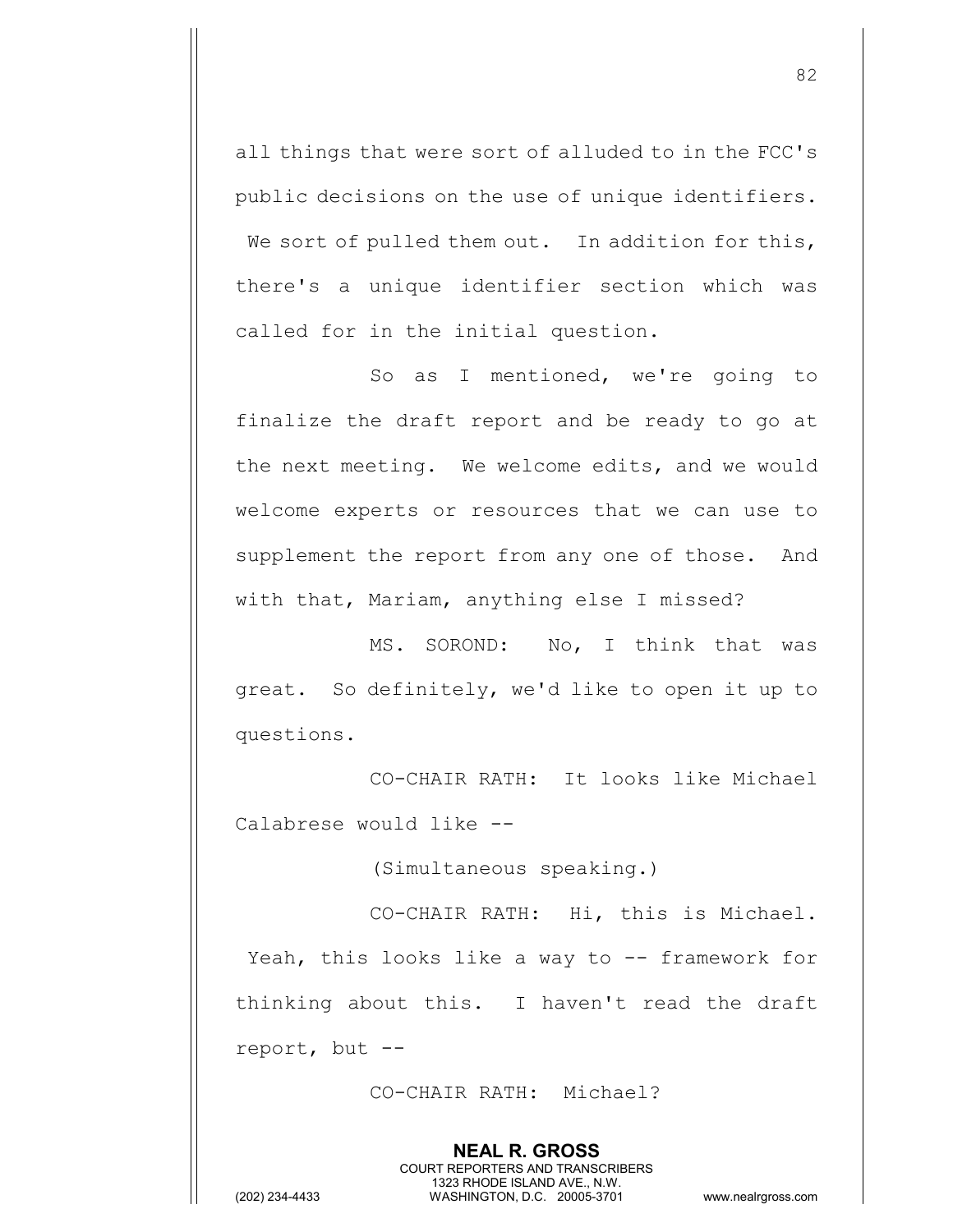MR. TRAMONT: Yeah, we lost you.

CO-CHAIR RATH: We lost you. It looks like Michael is still connected. So yeah, why don't you type in your question? Mariam just asked you to, if you can hear us, Michael.

CO-CHAIR WARREN: Hey, Charla.

CO-CHAIR RATH: Yeah?

CO-CHAIR WARREN: While we're waiting for Michael to type his question, can I ask a question?

(Laughter.)

CO-CHAIR RATH: Having heard nothing from Michael objecting otherwise, yeah, why don't you go ahead and do that.

CO-CHAIR WARREN: As soon as Michael types his question --

(Simultaneous speaking.)

CO-CHAIR RATH: Oh, it looks like he

may be coming in separately.

MR. CALABRESE: Can you hear me again?

CO-CHAIR RATH: Yeah.

**NEAL R. GROSS** COURT REPORTERS AND TRANSCRIBERS 1323 RHODE ISLAND AVE., N.W.

CO-CHAIR WARREN: Oh, here we go.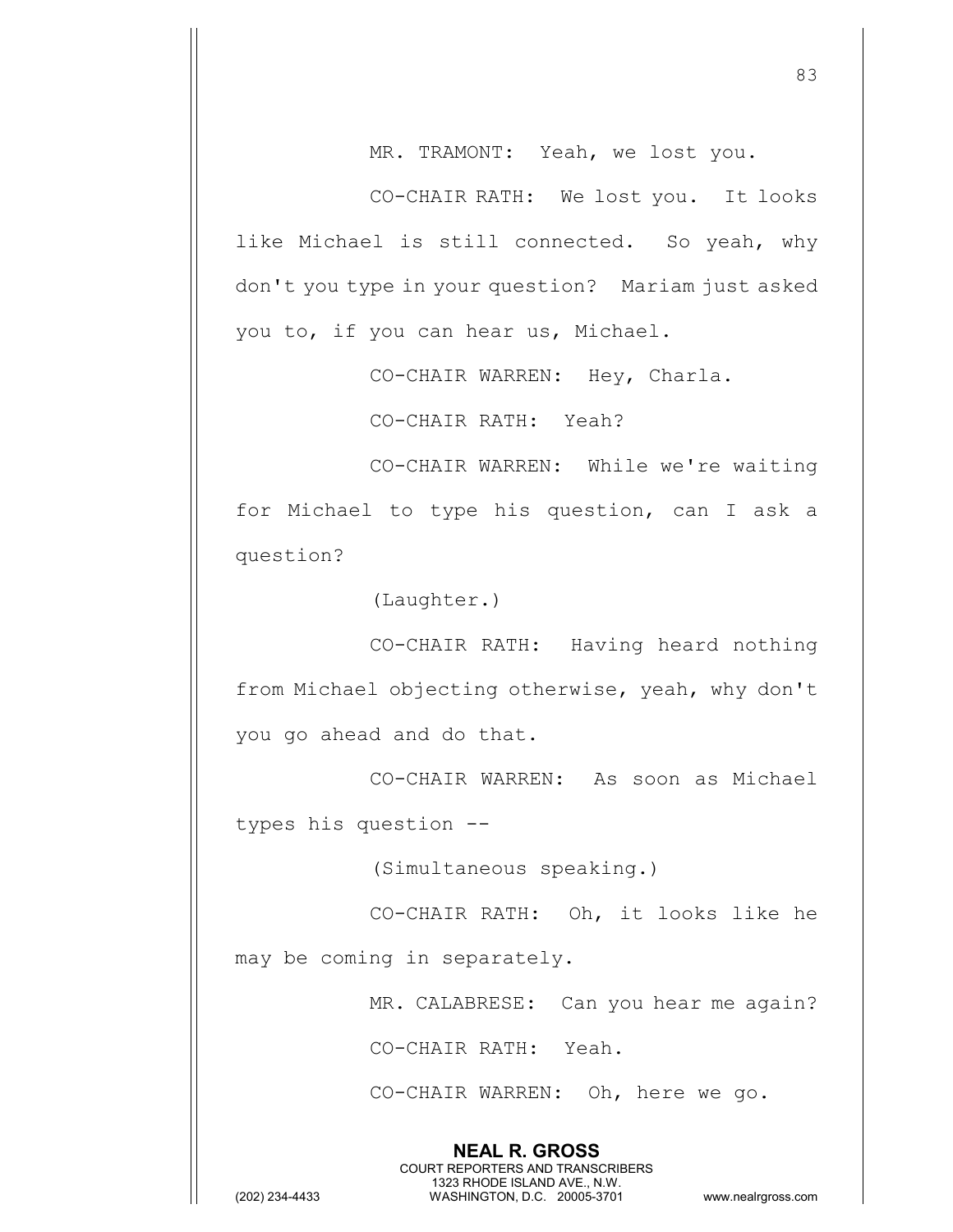CO-CHAIR RATH: Great.

CO-CHAIR WARREN: Back to Michael.

MR. CALABRESE: Yeah, I'm sorry. The whole thing just dropped for me. Anyway --

CO-CHAIR RATH: Fast getting back in, though, Michael. Good job.

MR. CALABRESE: Thanks. The question is whether -- you are discussing whether -- would there be a point to this, or would there be any purpose if the device is not transmitting its accurate location, because the two seem tied together in practical terms. And I'm wondering if that's explicitly discussed because that probably raises questions of both feasibility, privacy, et cetera, in a more explicit way than just thinking about a particular use case.

MR. TRAMONT: That's an interesting point. I don't think we -- I think you're right. A lot of the analysis in the draft report assumes the two things are one. That is to say that the unique identifier is also associated with the specific geographic location and therefore

> **NEAL R. GROSS** COURT REPORTERS AND TRANSCRIBERS 1323 RHODE ISLAND AVE., N.W.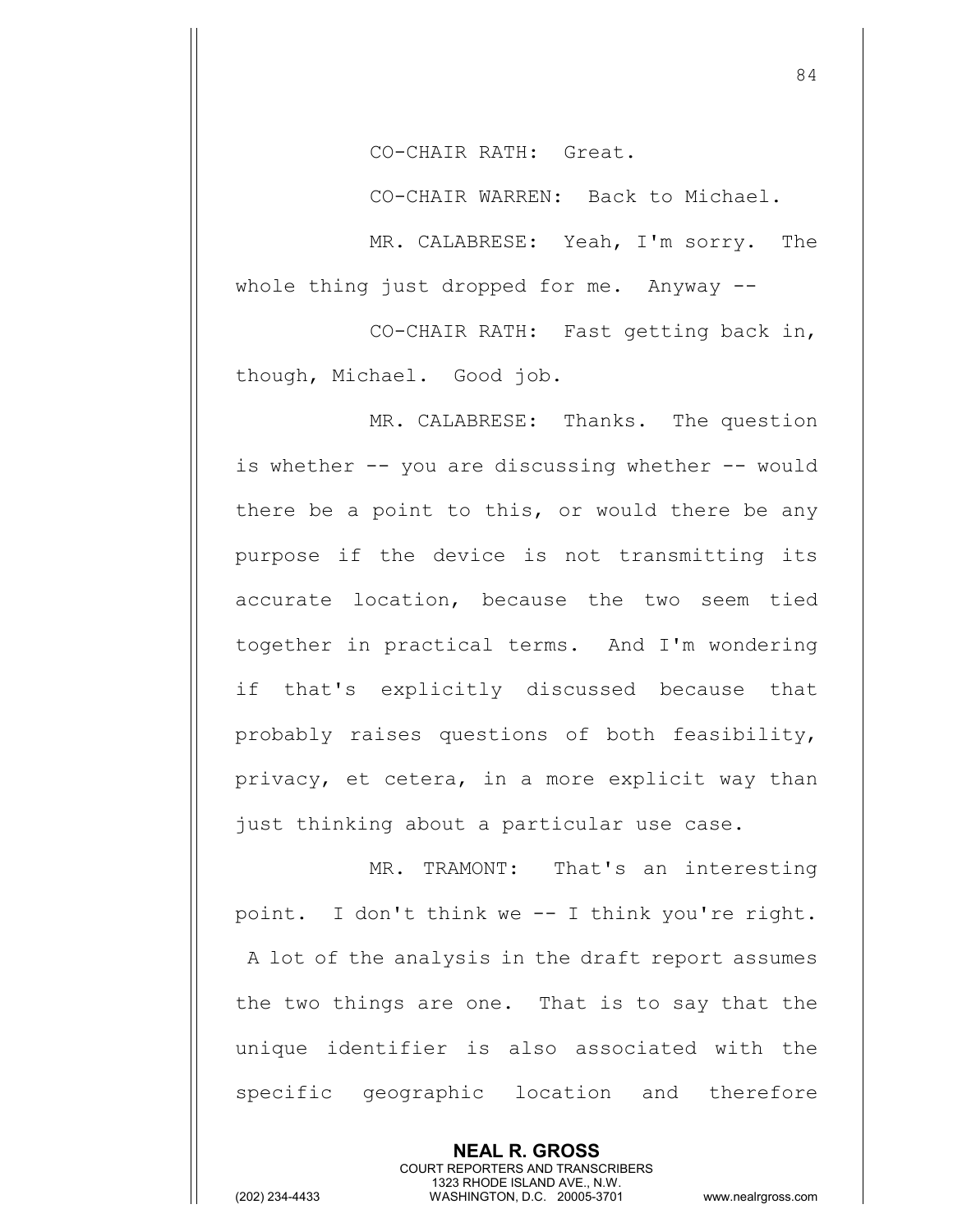implicates privacy and the other things you described.

It's probably worth -- and I'd love your thoughts or edits on this. If there is a role for unique identifiers independent of geographic location, I can imagine if devices were all affiliated with a certain carrier or a university or what have you and having a way in which you know at least who is responsible for the device might be useful, even if you don't know exactly where it is could be interesting. But I think that's a good point. It'd be interesting to have a conversation about that and acknowledge that in the draft.

MS. SOROND: I think the assumption we had was that basically if you are trying to identify an interference source, right, I mean, you're seeing it and you are as the victim of that, that's defining the area of the location. Does that make sense? So basically, therefore, what you would need is a note to whatever, assuming there's a unique identifier and you know it's an operation

> **NEAL R. GROSS** COURT REPORTERS AND TRANSCRIBERS 1323 RHODE ISLAND AVE., N.W.

(202) 234-4433 WASHINGTON, D.C. 20005-3701 www.nealrgross.com

85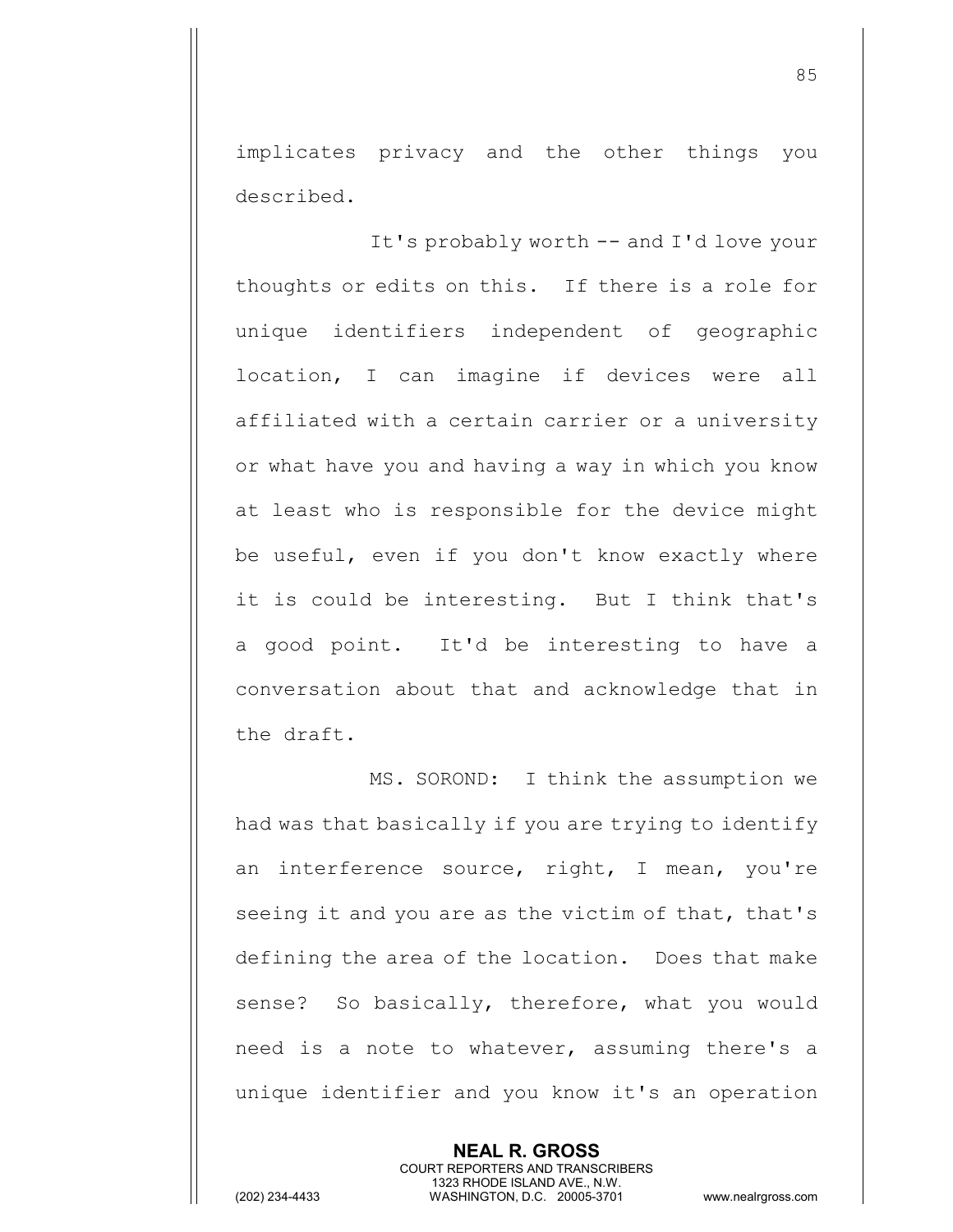of text saying that I see interference. And then it is up to the next steps on what is the resolution obviously, the R of the IPDR.

But that was the underlying assumption, I think, that we made over here because it is very complex to kind of assume that every device therefore needs to have GPS. It would turn into a lot of very additional requirements that would make it a lot more challenging.

MR. CALABRESE: Right. So it seems worthwhile to think through or at least flag kind of the practical use of this absent that. And Bryan had a good example is you know the area where the interference is occurring, so perhaps you contact the licensees and say, is this one of your devices, for example.

CO-CHAIR RATH: Any other thoughts on Michael's question before we move on to Jennifer, from the committee, I mean? Jennifer, you're next.

CO-CHAIR WARREN: Yeah, thank you. So this was really interesting. This is one of the groups that I participated in. Well, there's

> **NEAL R. GROSS** COURT REPORTERS AND TRANSCRIBERS 1323 RHODE ISLAND AVE., N.W.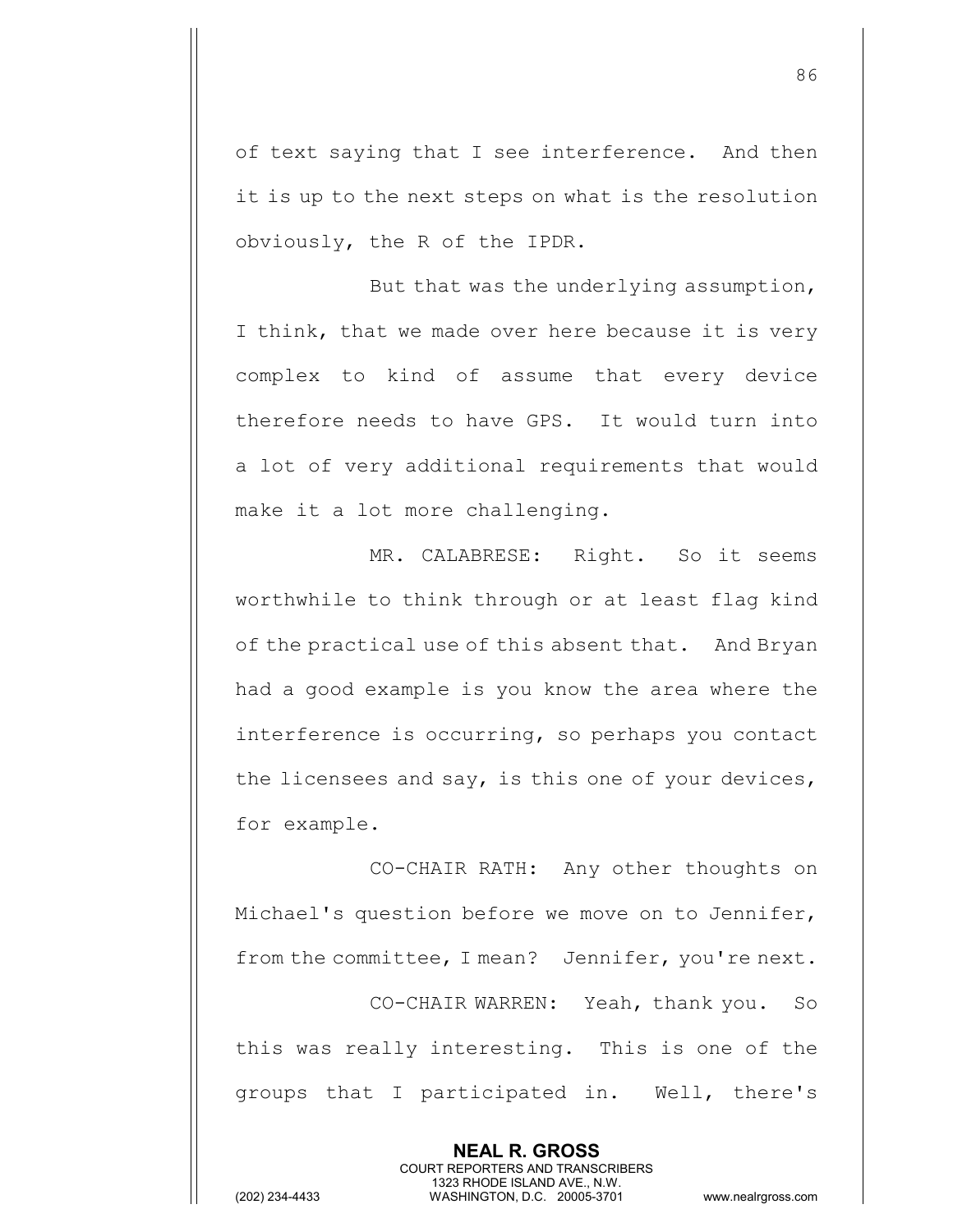reference to IPDR experts that you made. And I know, Bryan, you said there was the draft report.

Does the draft report list the experts that you have consulted, and can you talk a little bit about the range of the background of those experts? Do they come from comms, non-comms, different types of users of spectrum? Can you share that?

MR. TRAMONT: Yes. So perhaps we were over-grandiose in our reference to experts, per se. Most of the folks, we did a fair amount of this work ourselves and in addition relied a lot on members of the CSMAC in conversations. We did -- the person we've interviewed -- we talked -- well, the FCC declined to participate. We have had conversations with NTIA, and then we also -- thanks to Dale, Jay Jacobsmeyer, who is an interference hunter in the west, also talked to us. So we've had a limited number of interviews.

CO-CHAIR WARREN: Okay. But did I understand you correctly that you're planning on more, or --

> **NEAL R. GROSS** COURT REPORTERS AND TRANSCRIBERS 1323 RHODE ISLAND AVE., N.W.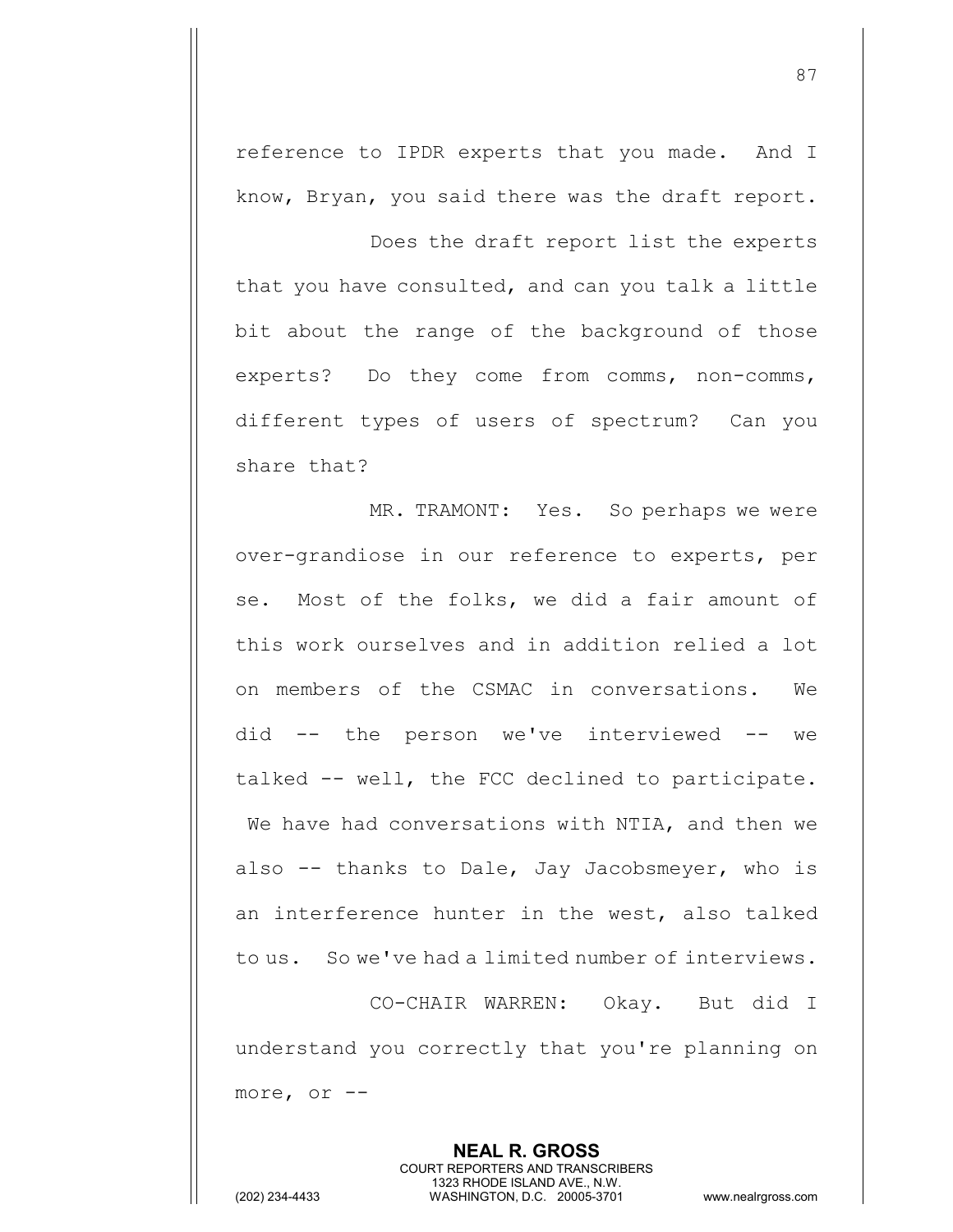MR. TRAMONT: We would welcome an opportunity to talk to more people to walk through what the various factors of this are. There has been --

(Simultaneous speaking.)

MR. TRAMONT: -- short of a rush to the microphone on this topic, I must say.

CO-CHAIR RATH: Any follow-on, Jennifer, to that, or --

CO-CHAIR WARREN: Thank you very much. Appreciate it.

CO-CHAIR RATH: Yeah. Anyhow, it looks like -- relying on the chat function, it looks like we have no additional questions on this report. So Jennifer, over to you for the last subcommittee.

CO-CHAIR WARREN: Thank you. So we are moving to Subcommittee 4 which started later than everybody else but not late. It intentionally started in January after the World Radio Conference. So Andrew and Carolyn will present to us a report on the work on the UAS question that they are sharing. Andrew? Carolyn? Are you guys

> **NEAL R. GROSS** COURT REPORTERS AND TRANSCRIBERS 1323 RHODE ISLAND AVE., N.W.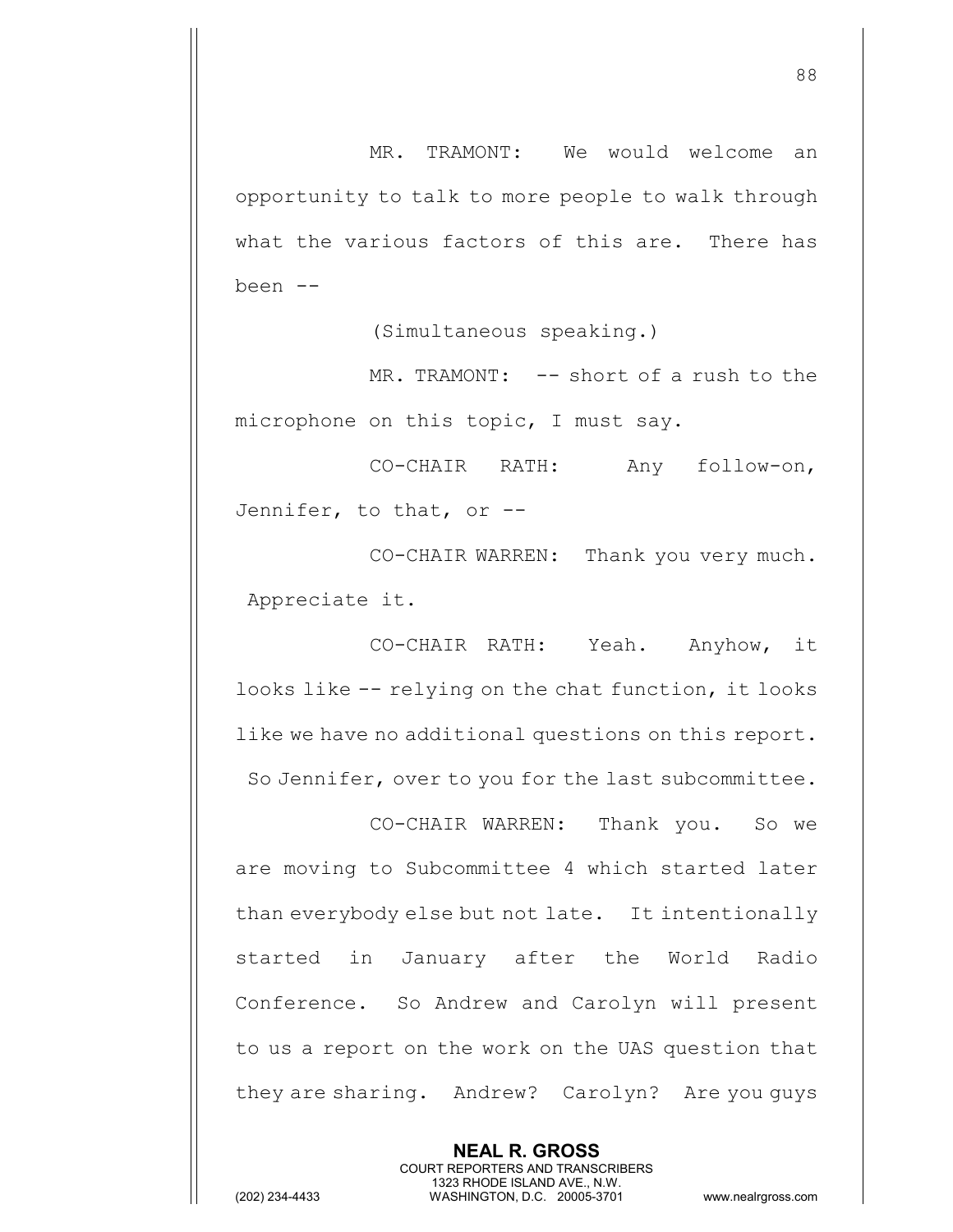there?

MR. ROY: This is Andy. I'm here, but Carolyn is going to be the one who starts this. So I'm just waiting to see if she comes on.

CO-CHAIR WARREN: Carolyn, you're on mute.

MS. KAHN: There you go. Can you hear me now?

CO-CHAIR WARREN: There we go. There we go.

MS. KAHN: Okay, great.

(Simultaneous speaking.)

MS. KAHN: Okay, sure. So yes. So we had a staggered start as was just mentioned, kicking off our work in January. So I'm happy to provide an update, and we'd like to thank all of our subcommittee members who contributed to this work and also Dave Reed who coordinated with us from NTIA. So this is our question from NTIA which is focused on integrating safely UAS into the national airspace. It includes all classifications of UAS. CO-CHAIR WARREN: Carolyn, you're

**NEAL R. GROSS** COURT REPORTERS AND TRANSCRIBERS 1323 RHODE ISLAND AVE., N.W. (202) 234-4433 WASHINGTON, D.C. 20005-3701 www.nealrgross.com

89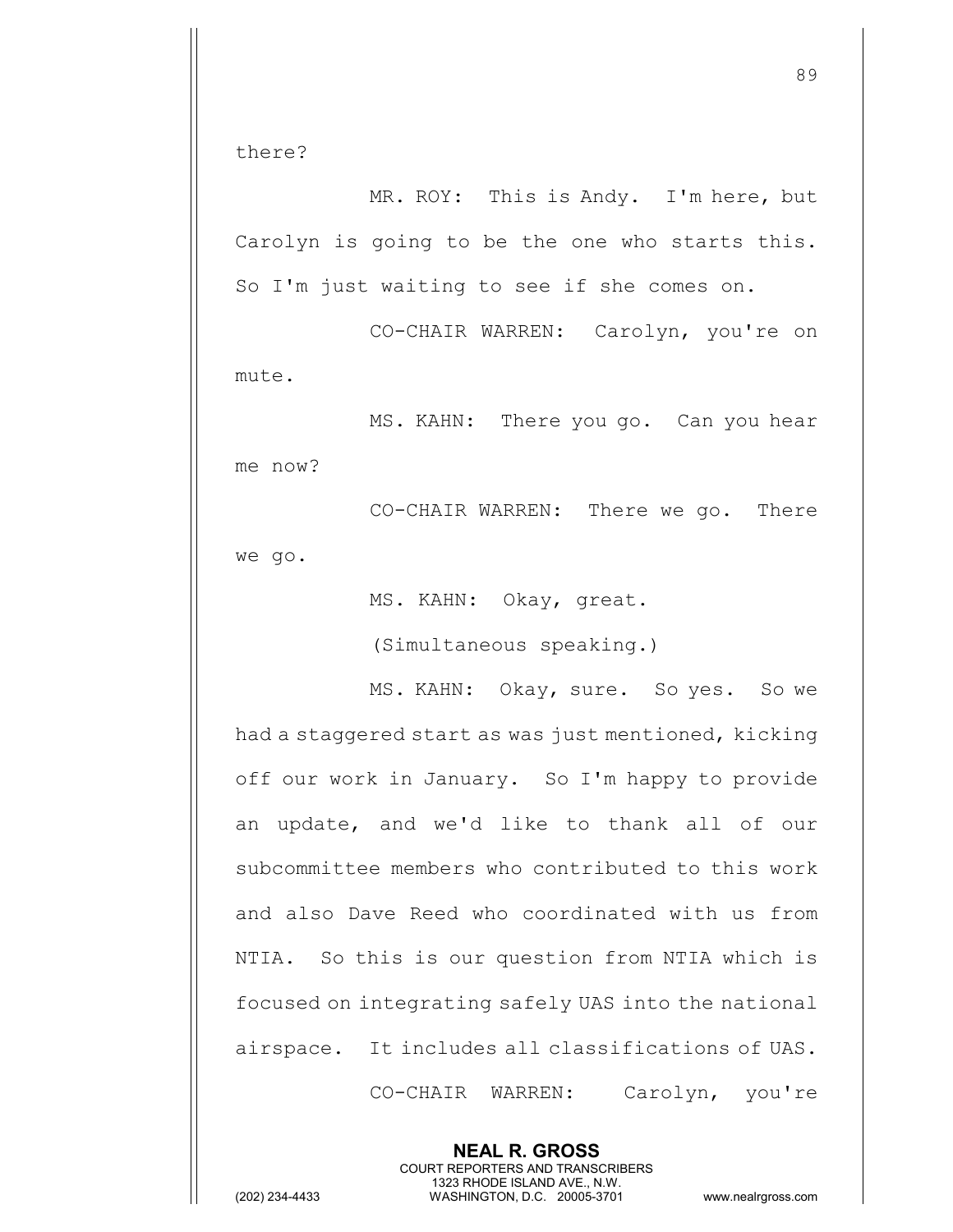fading. Carolyn?

MS. KAHN: Yes. Can you hear me okay now?

CO-CHAIR RATH: I can hear you fine, Jennifer. Does anyone else have a problem with hearing?

PARTICIPANT: She's fine here.

CO-CHAIR RATH: Yeah.

PARTICIPANT: Yeah, she's fine with me

too.

CO-CHAIR WARREN: Okay. She was fading in and out on my end, then it's my connection. All right.

MS. KAHN: Okay. So this is our question. Our work is focused on spectrum to support command and control C2 operations, or in other words, control and non-payload communications, the CNPC link, again, we're looking across all classifications of UAS focused on spectrum options, potential solutions, and focusing on questions about what an appropriate model would be for spectrum access as well as

> **NEAL R. GROSS** COURT REPORTERS AND TRANSCRIBERS 1323 RHODE ISLAND AVE., N.W.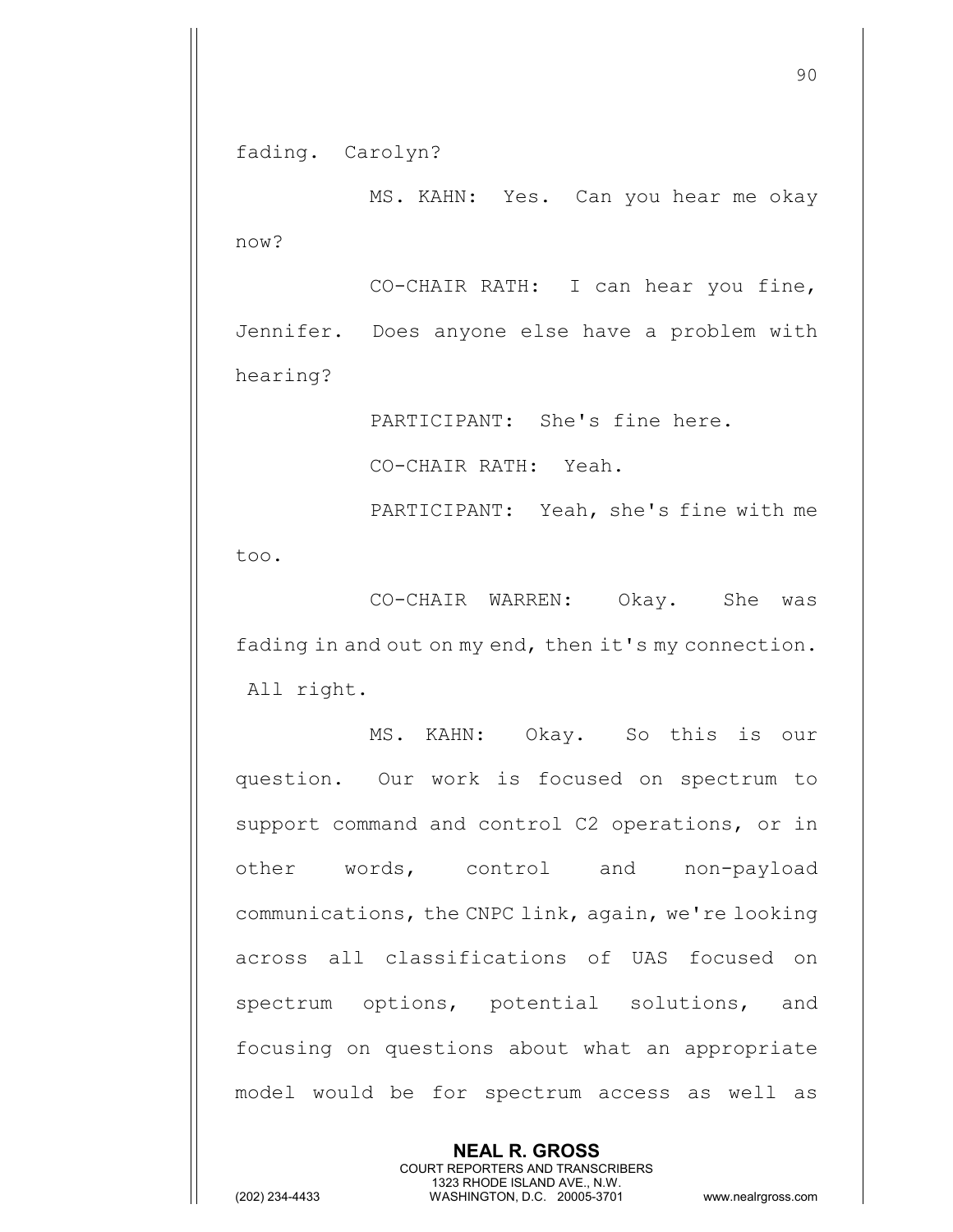important governance characteristics, if there are any liability issues, and if there's a need to create an entity to facilitate collaboration across the different UAS federal advisory committees, and if so, how that could be structured.

There's a lot of work going on in the community for UAS which is great. And so we want to provide complimentary value add to those other activities going on. And so we'll be discussing today how we're approaching this work and our initial observations for it.

So again, we kicked off in January. We've had several subcommittee meetings focused on scoping and planning our work, developing a framework and structure for the information, gathering inputs, and coming together to provide a status update. We are working to schedule interviews to gather additional information which includes the FAA, the Drone Advisory Committee there to learn more about their specific activities. And we scheduled a meeting with representatives of the FCC Technical Advisory

> **NEAL R. GROSS** COURT REPORTERS AND TRANSCRIBERS 1323 RHODE ISLAND AVE., N.W.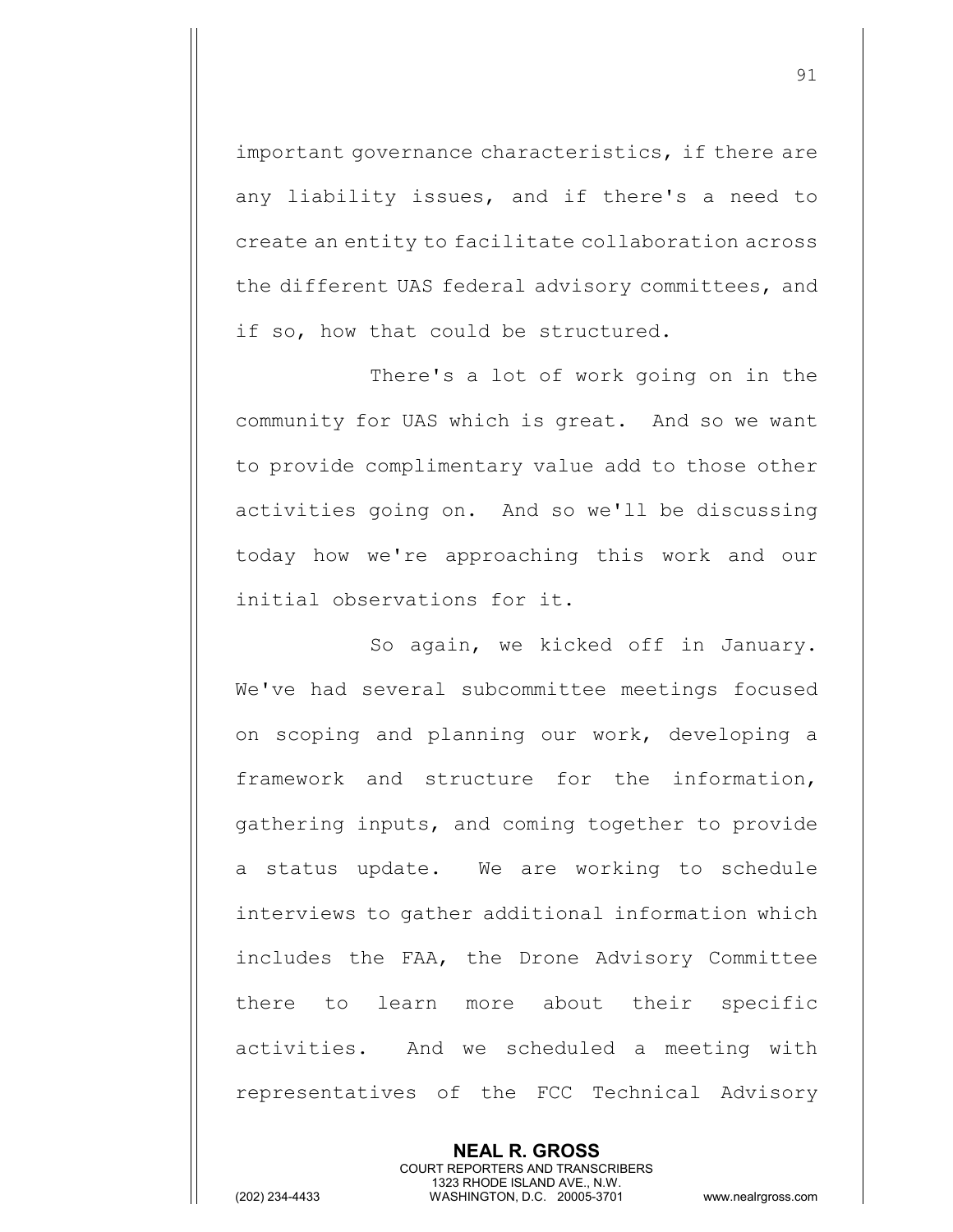Council next week. We really appreciate that opportunity to learn more about the TAC's work and their perspectives on spectrum for UAS CNPC.

So our subcommittee decided to take a two-prong approach to address the question. First is to look at what's going on broadly, the different UAS activities, and to kind of get a lay of the land, so to gather this information, what everyone is doing, the work in this area. To do this, we're gathering input from the subcommittee which highlights activities in different areas and different organizations. And then the interviews we're conducting will be to gather additional information and details about the work that's going on.

At the same time, we're working to identify a way ahead for UAS spectrum access in C-band, specifically the 5030 to 5091 megahertz spectrum band, and looking at potential spectrum access mechanisms, evaluating them in terms of their pros/cons and priorities. So Andy, I'll turn it over to you to provide more of an update in both

> **NEAL R. GROSS** COURT REPORTERS AND TRANSCRIBERS 1323 RHODE ISLAND AVE., N.W.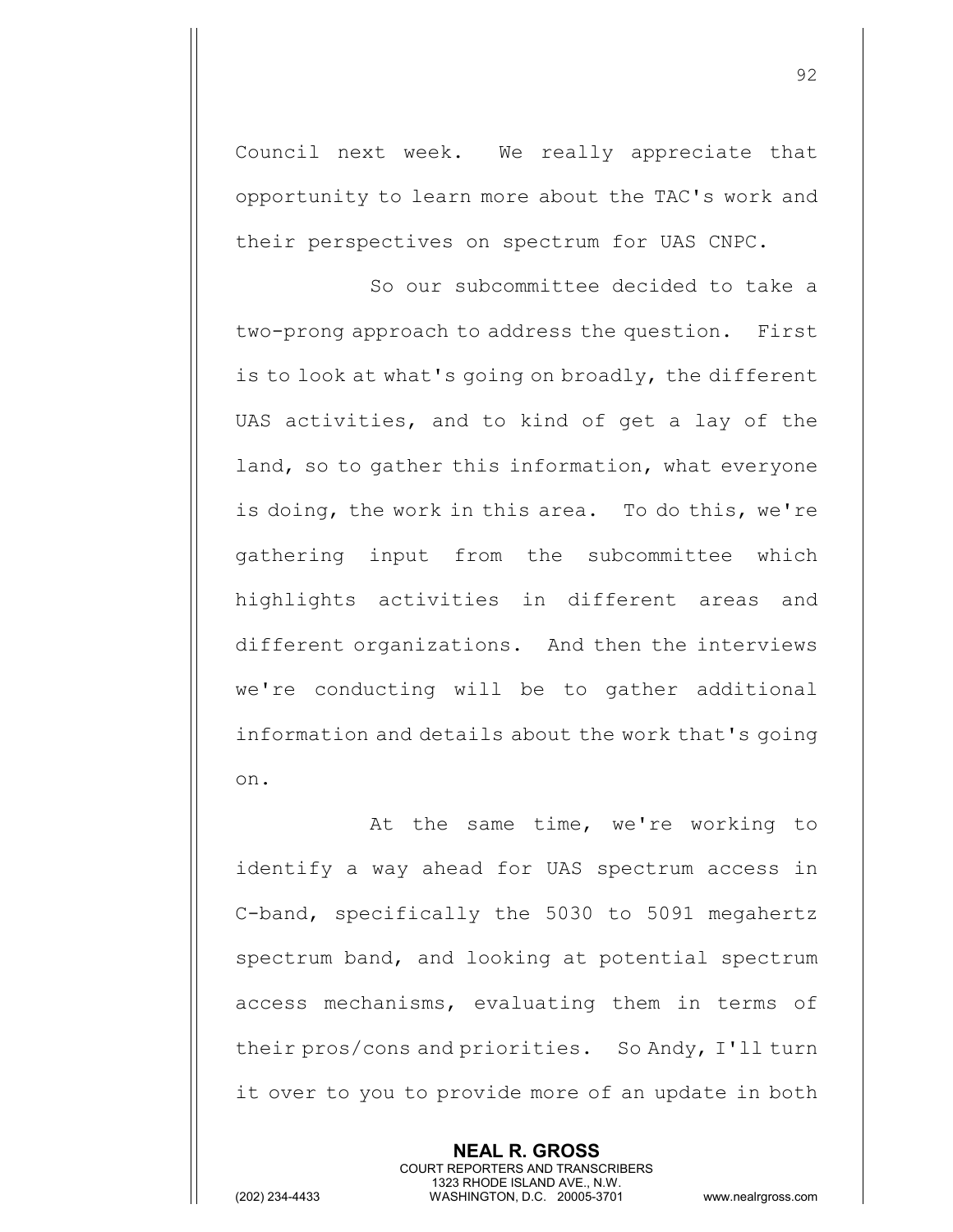of those areas.

MR. ROY: Great. Thanks, Carolyn. And hopefully, everyone can hear me okay. So for those of you familiar with the UAS development as it's a fairly new technology, there's a lot of concurrent activity in different areas. As you saw from the NTIA question, looking at the different federal advisory boards and what support those.

So the two main ones initially focused on were the FAA Drone Advisory Committee and the FCC Technical Advisory Council. Both the -- sorry, excuse me -- the FAA is active at the moment, and the FCC worked on it in the last cycle. So refreshing their memory and as Carolyn said, got interviews being lined up with TAC at the moment. And also the FAA, we're in discussions with as well to speak to their membership and understand where they're at.

One of the other groups we're also trying to reach out now as well is RTCA. It's a communications standards organization. It was an advisory board last year to the FAA. It's now lost

> **NEAL R. GROSS** COURT REPORTERS AND TRANSCRIBERS 1323 RHODE ISLAND AVE., N.W.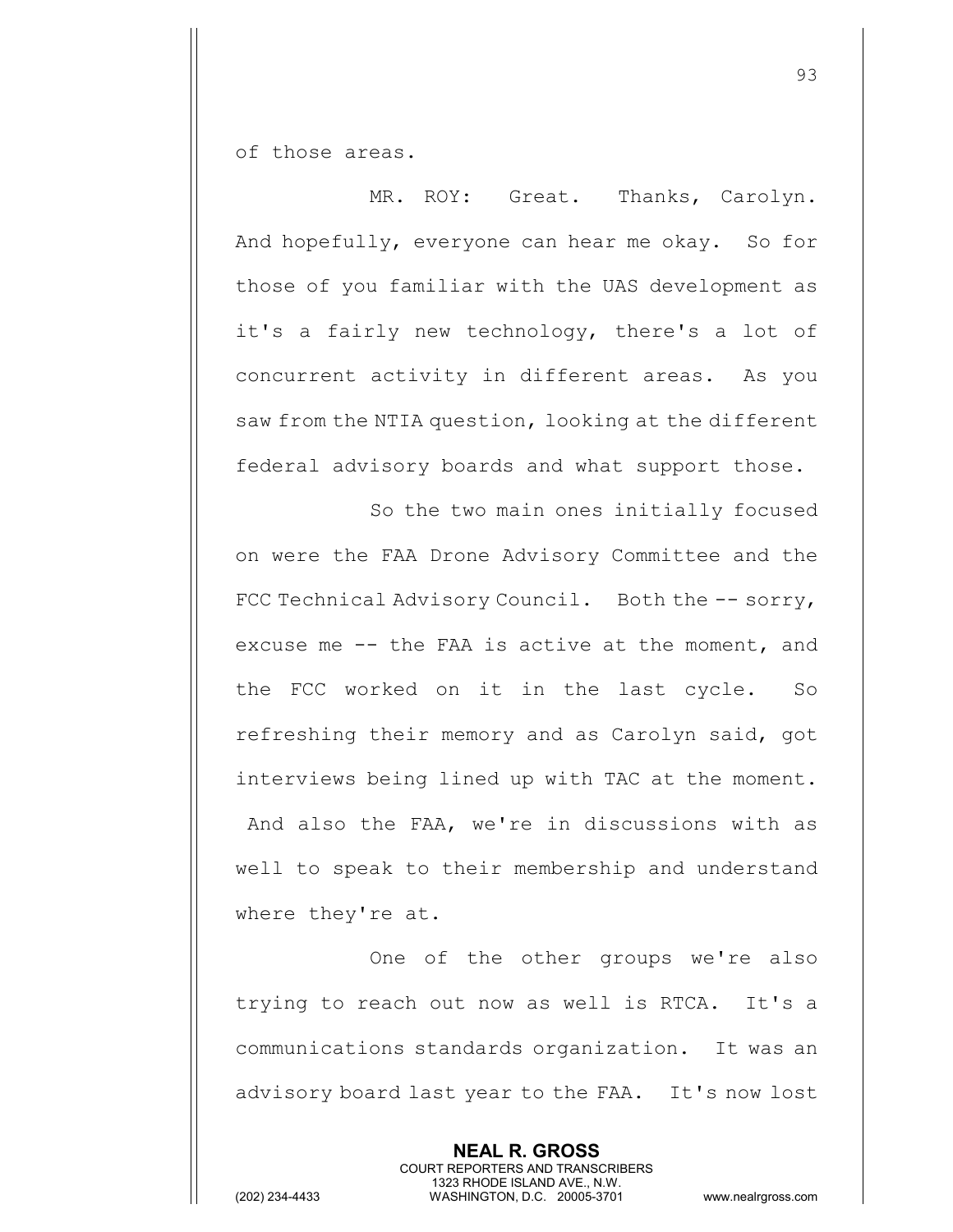that status, but they're still working on the original FAA tasking on UAS standards development. So we're also reaching out to them to see if we can arrange to have a discussion with them.

There are many, many, many other groups involved as well in the UAS activities. ICAO has done a lot of work, the International Civil Aviation Organization dealing with the international standardization of it. And we've got several panels looking at spectrum and operational components. Obviously, NASA has been fairly active in the UAS Traffic Management Pilot program.

3GPP is developing UAS standards as well in Release 17 and Release 18 and onwards. There's also an interagency EXCOM working with UAS components and information needed between the different federal agencies. And there is also the Section 374 of FAA Reauthorization Act of 2018 where the FAA, FCC, and NTIA started working on a response to Congress on UAS spectrum.

In addition to that, there are multiple industry areas and groups working on things. So

**NEAL R. GROSS**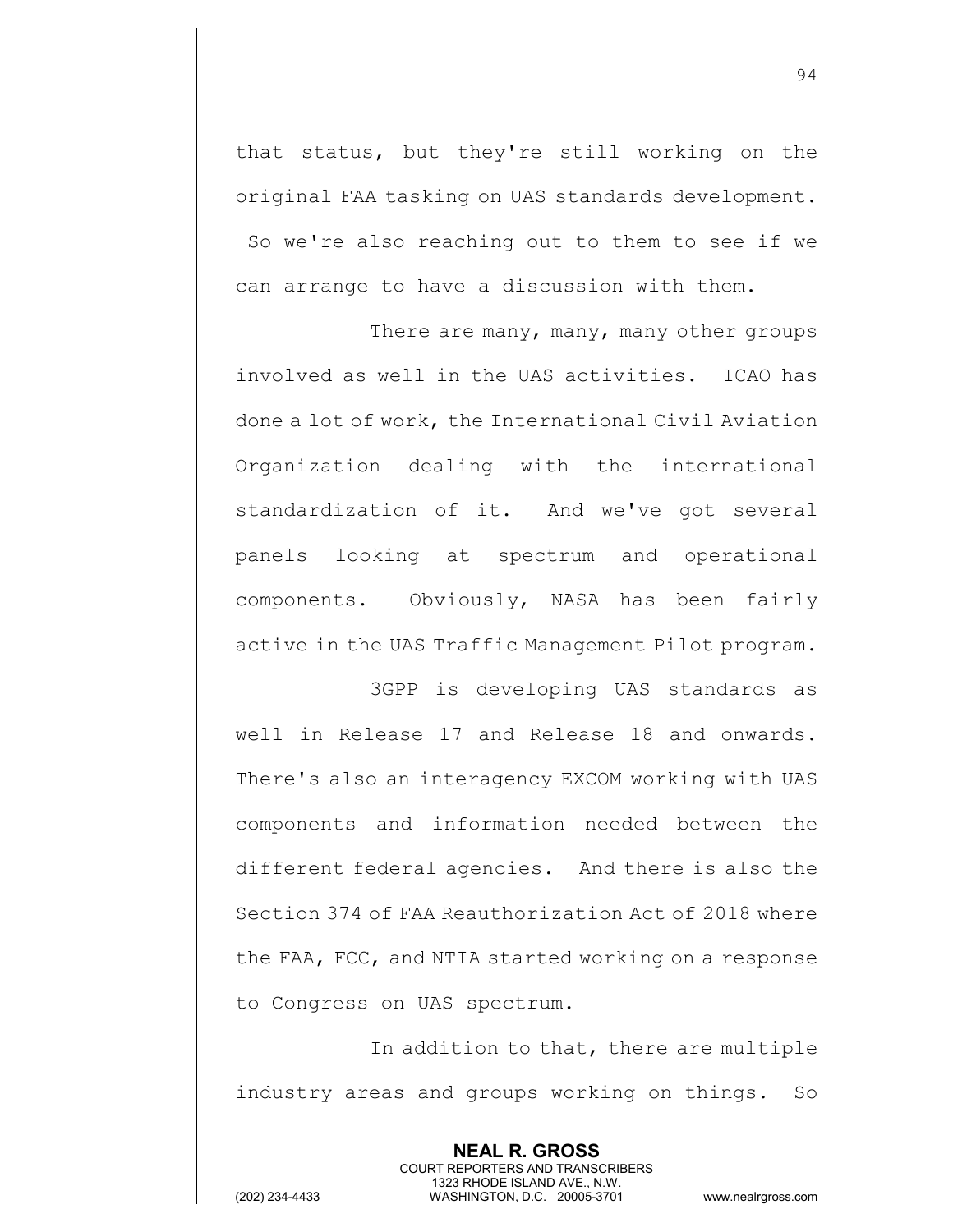we're really trying to get a handle on those and seeing once we get beyond the initial advisory boards and committees, who else we want to reach out to and have a discussion to get the necessary information. Next slide, please.

So first, we're starting to use with the advisory boards. The ones that formed the advisory boards are the first three there. The TAC is already organized and DAC and hopefully SC 228 we could follow quickly as well. The three areas we're going to focus on with those entities, firstly, discussing their advisory board functions and activities, what they're doing, what their objectives are, and areas where they think they need to look at as well.

We're also going to discuss -- and this is where the acronym CNPC, command non-payload communications development or command and control for certain elements. I'll come back to that in a moment. Looking at what is being done on that to get a better understanding of what their spectrum requirements are of such communication links.

> **NEAL R. GROSS** COURT REPORTERS AND TRANSCRIBERS 1323 RHODE ISLAND AVE., N.W.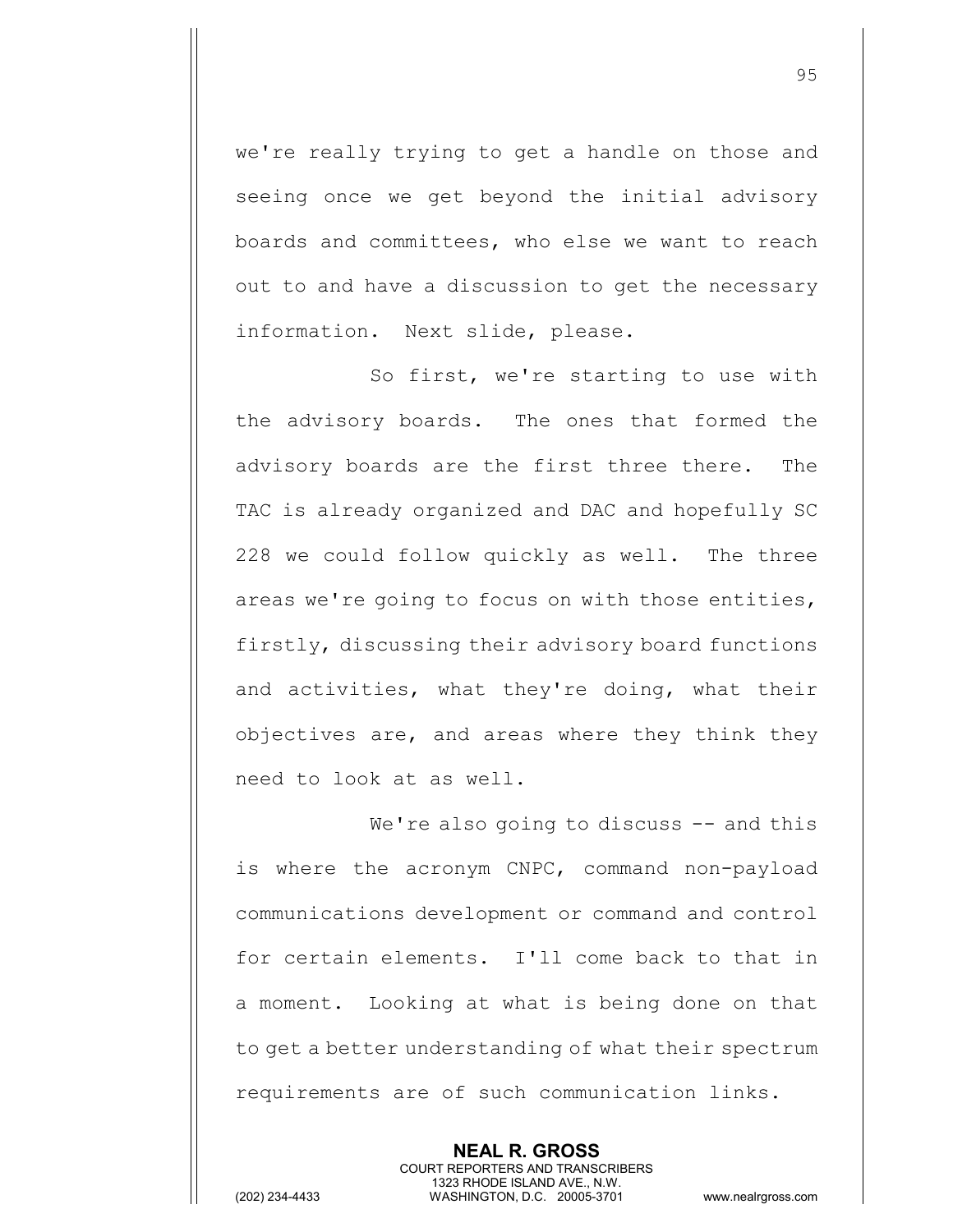And then lastly, looking at what spectrum considerations those committees have been dealing with. Some of have looked at spectrum significantly. Others haven't touched it as much as others. We're going to drill down where we can and find out what is being done. Next slide, please.

So in developing that information from the different committees, one thing we've done is develop a monster of a spreadsheet, once we start filling it out, to really have everything in one place for all the different areas. So for each of those different working organizations, we're trying to build a picture of their environment, so definitions, dealing with how they're building it, the different complexities, what models they considered, classes of systems, standards, and so forth.

We're also considering for CNPC functions as well because there are slightly different definitions. Again, I will cover that in a moment. I want to make sure we're being clear

> **NEAL R. GROSS** COURT REPORTERS AND TRANSCRIBERS 1323 RHODE ISLAND AVE., N.W.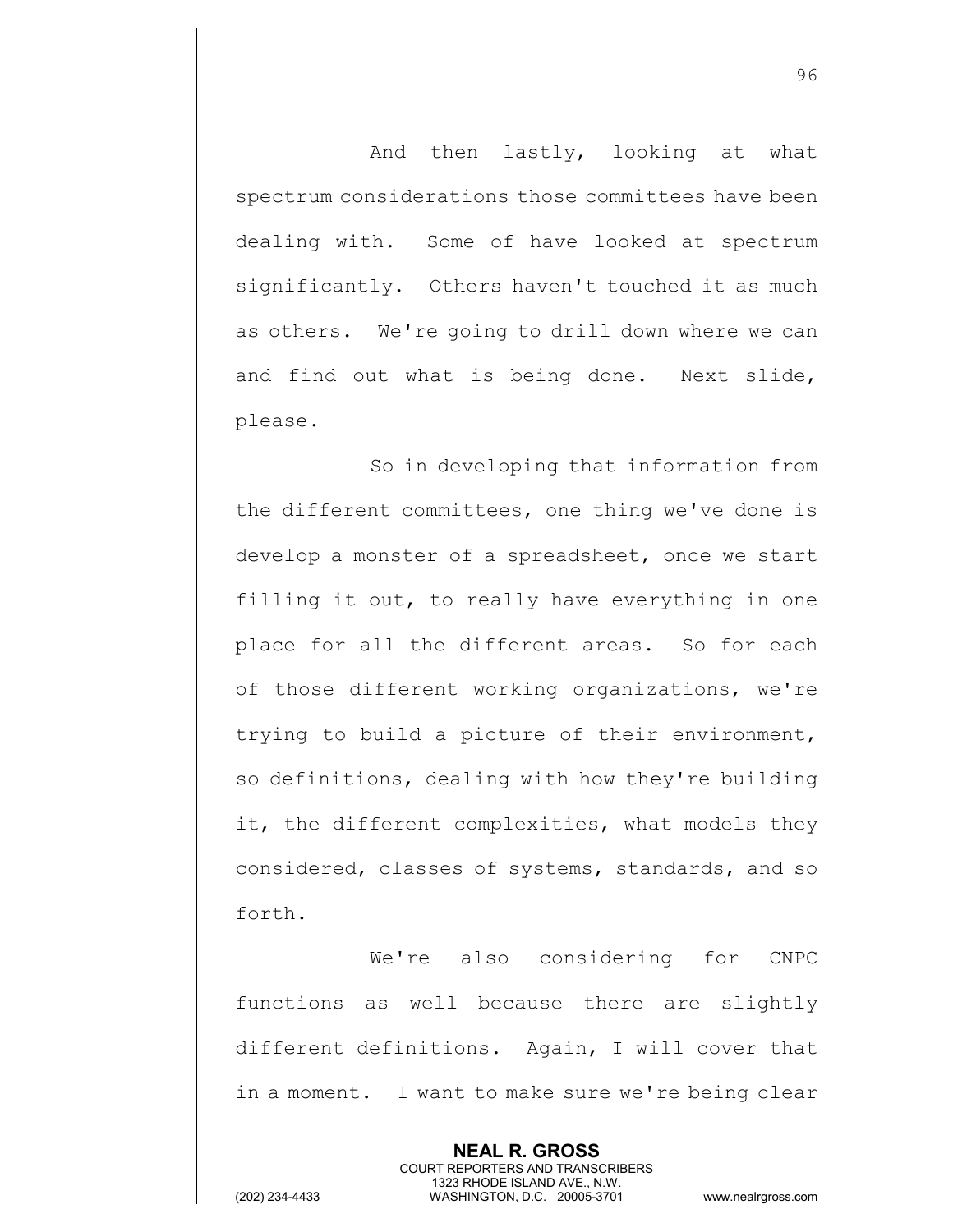on what we're working on at the same time.

Spectrum options, there's a large variation of operational requirements and parameters for UAS. So spectrum is probably the single solution in terms of the band technology, and then the spectrum access models as well, what they have considered or not considered. So frequency access, governance and ownership, and any other requirements under the NTIA question given to the subcommittee. Next slide, please.

So this is just one of the examples. So definitions of UAS, command non-payload communications, and C2. As you can see here from the five different entities that we've been investigating at the moment, there are a slightly different way of defining this and naming it, the ITU-R and CNPC as well as the FCC and also RTCA.

However, ICAO and the FAA tend to defer more to the C2 elements. Again, this is under development, though. The FAA was clear in some of their work previously that it's still developing technology and they're still working on exactly

> **NEAL R. GROSS** COURT REPORTERS AND TRANSCRIBERS 1323 RHODE ISLAND AVE., N.W.

(202) 234-4433 WASHINGTON, D.C. 20005-3701 www.nealrgross.com

97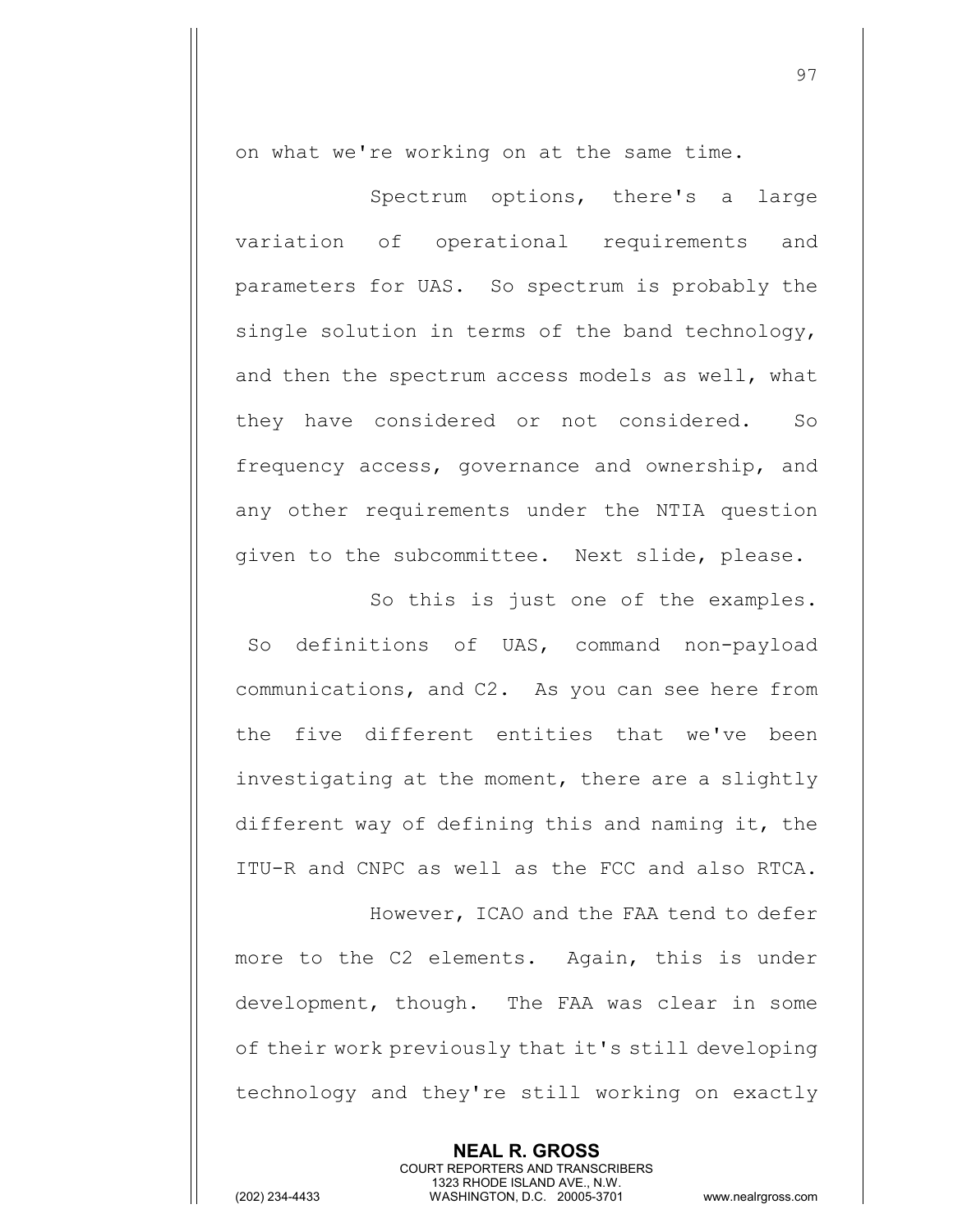how to define it more appropriately. But as it stands, this is what they have.

So things we're trying to pull together. I would say the group has not agreed to have a specific definition they're going to stick to. It's a disagreement just because they want to get more information first from the different advisory boards and committees and see where that takes us. Next slide, please.

So one of the things, obviously you can tell there's a rather wide ranging element of information gathered. And so while that is ongoing, one of the other aspects is how do we more immediately address megahertz and multiple allocations signed in U.S. and also internationally as well.

So several different access models were being considered, and we basically asked the committee to submit proposals or concepts debated amongst ourselves. And we're looking at third party coordinators, both single or multiple coordinators, potential sharing techniques, sense

> **NEAL R. GROSS** COURT REPORTERS AND TRANSCRIBERS 1323 RHODE ISLAND AVE., N.W.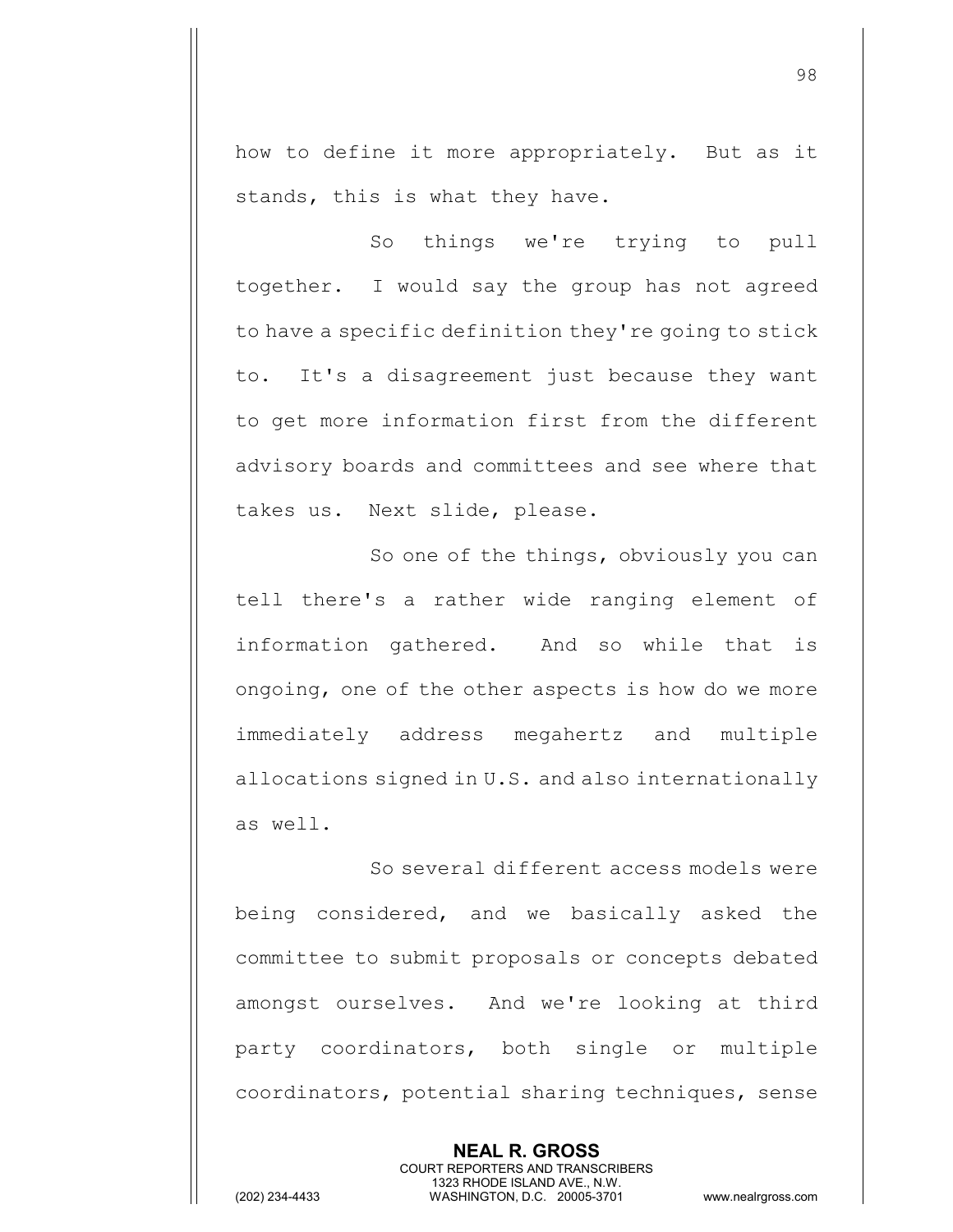and avoid or unlicensed, and even band partitioning as well. Still waiting for details on several of those yet, but we are seeking more input as we go.

One of the things that's come up, and it's pretty key to this is the approach is kind of varied depending on the UAS classification or requirements. The group has been fairly clear that there is not a one stop shop as it were for UAS spectrum access models or technology. It's a very large variation in mission profiles, UAS sizes, ranges, operations, and users. So we do think it's not going to be a single solution but probably multiple solutions that may be proposed by the end as options to NTIA. Next slide, please.

And these are just some of the considerations that affects that. So safety-of-life and safety-of-flight obviously has an overarching implication and overhead that needs to be accounted for in what's going on. Different altitudes for low level, obvious level, all the way up to integrating fleet with manned aviation in controlled airspace. Mission types,

> **NEAL R. GROSS** COURT REPORTERS AND TRANSCRIBERS 1323 RHODE ISLAND AVE., N.W.

(202) 234-4433 WASHINGTON, D.C. 20005-3701 www.nealrgross.com

99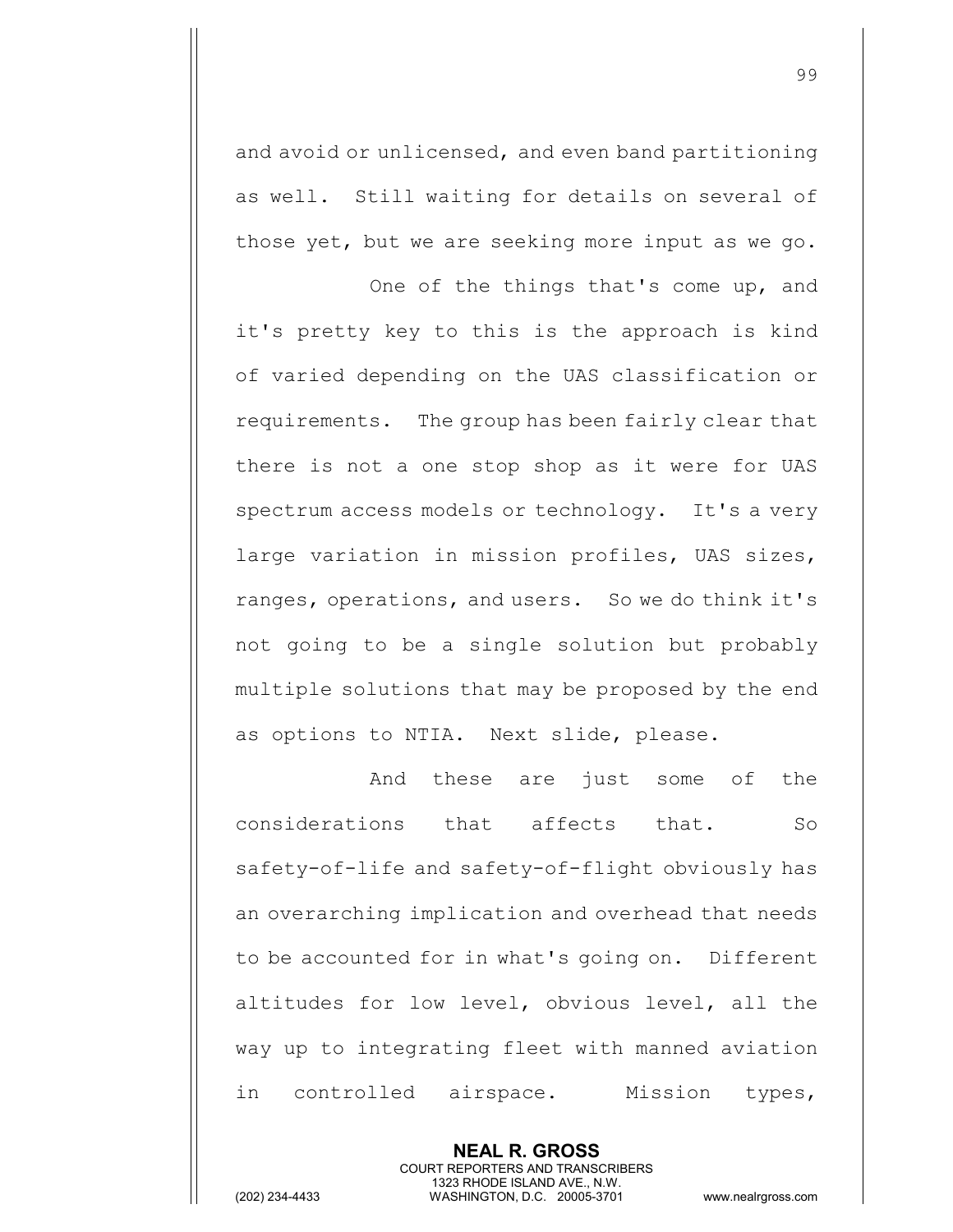operational types, sizes of big matter and that's obviously what's currently defined FAA, so below 55 pounds.

Different communication needs, and then scaling that problem as well if UAS technology continues to grow and how that integrates into the current environment. And then lastly, position, navigation, and timing requirements as well, all of the possible factors and considerations we need to look at. So rather a large topic to get our heads around. Next slide. And I think it's over to Carolyn now.

MS. KAHN: Okay, great. Thanks, Andy. So as Andy said, some initial observations. First, spectrum needs vary based on the complexity of the UAS use cases, based on the size of UAS systems. And so there are many different types of UAS in mission. And so there's no single solution that's applicable to all. So that goes into the complexity issue.

But CNPC and C2 spectrum, access is critical for safety and enabling safe integration

> **NEAL R. GROSS** COURT REPORTERS AND TRANSCRIBERS 1323 RHODE ISLAND AVE., N.W.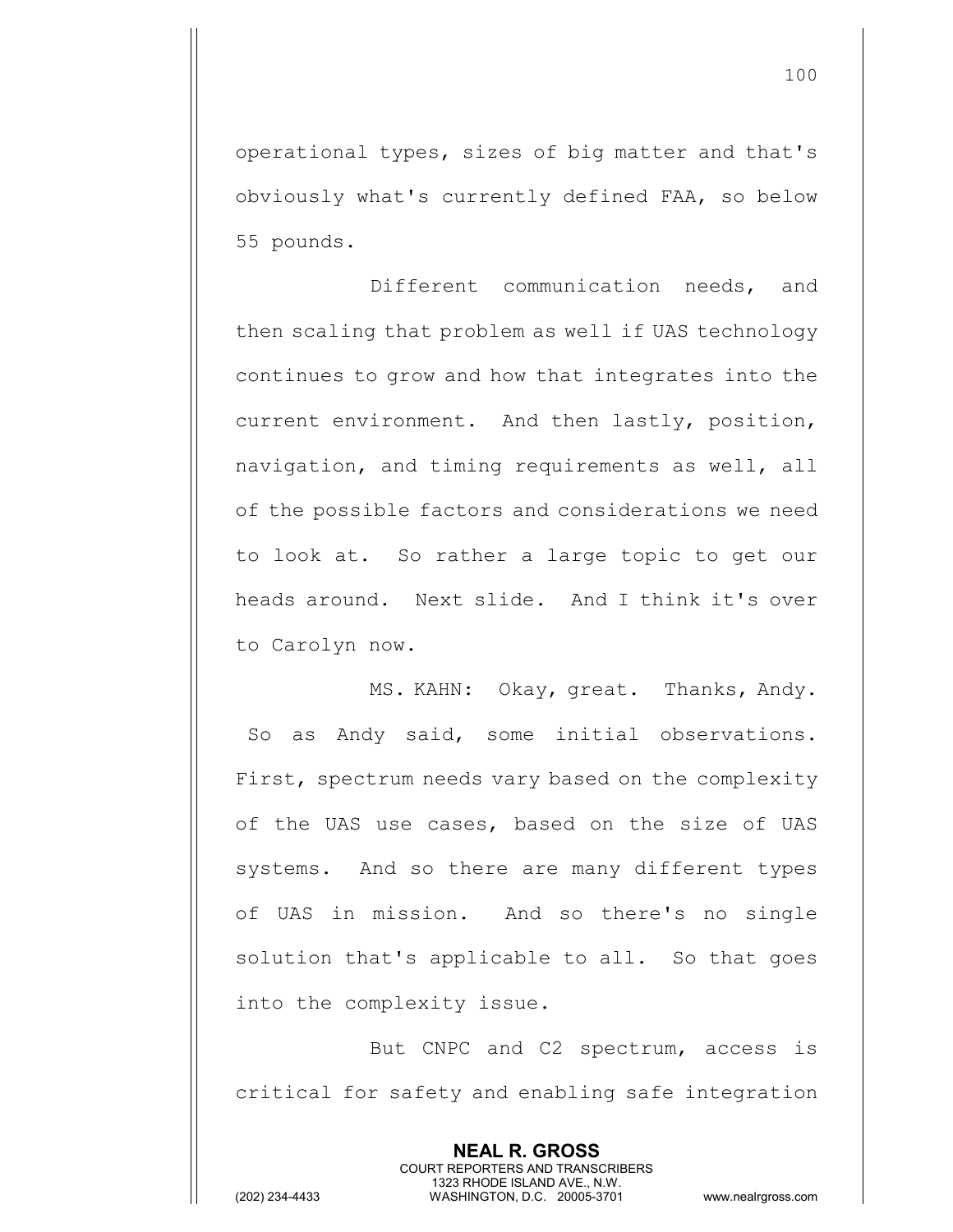of UAS into the National Air Space. Also, NTIA and FCC as regulators of spectrum need to be informed of the various spectrum requirements for UAS. And so this rule does require coordination and integration across different organizations and activities, and because there are so many activities and organizations involved, U.S. leadership is important to provide a direction and way ahead to help bring convergence and a focused path forward.

At the same time, there is a need to establish access granting mechanisms and service rules, such as to move out on C-band and other spectrum. And so there is a dichotomy of should this be a market and flexible type of approach or something that's more rules and prescriptive based. But the access granting mechanism and service

rules are needed to move out on integrating UAS services quickly.

So our next steps is to conduct interviews to gather additional information, continue to get input from the subcommittee. And

> **NEAL R. GROSS** COURT REPORTERS AND TRANSCRIBERS 1323 RHODE ISLAND AVE., N.W.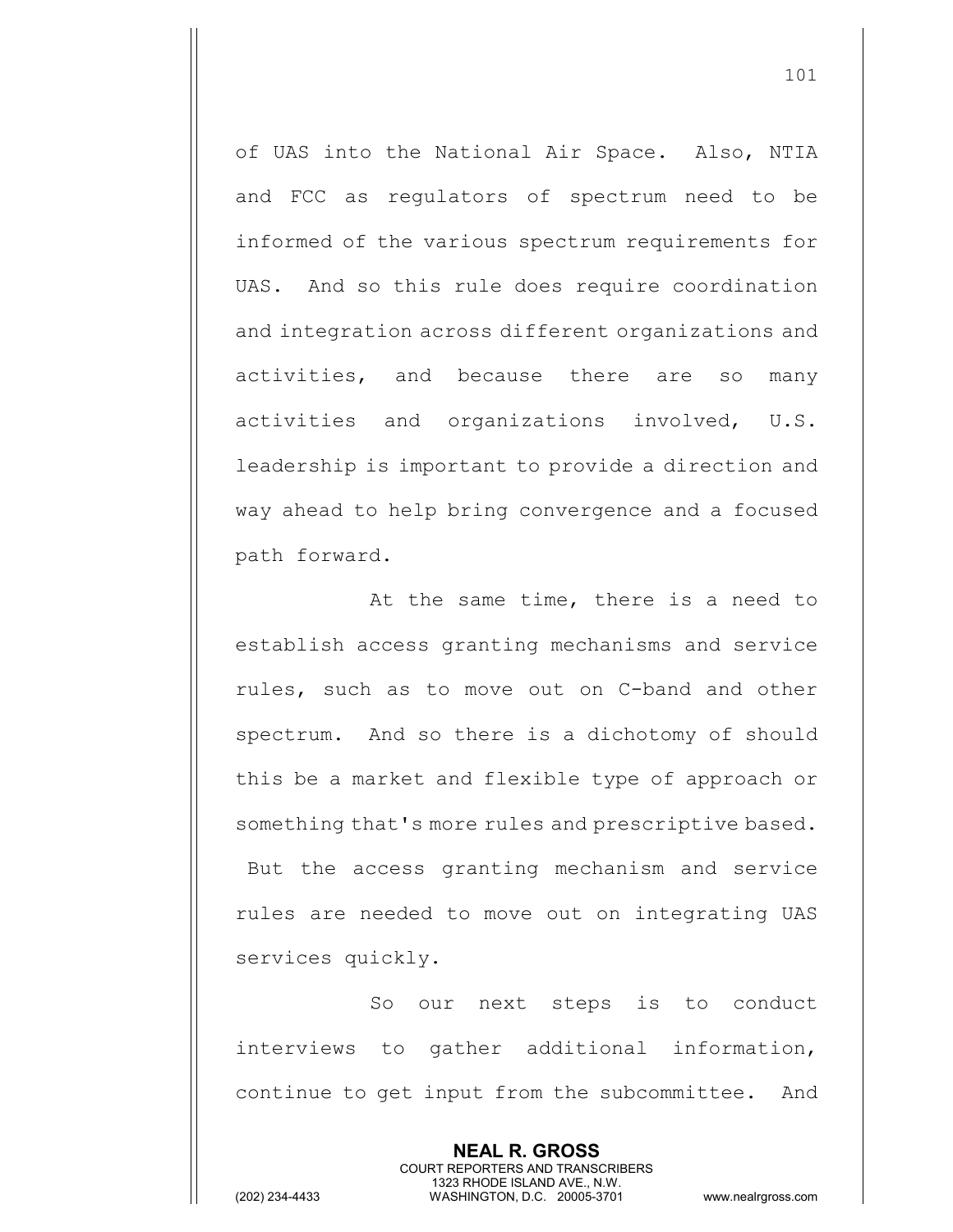again, we're looking at federal advisory committees, standards organizations, and other activities going on, analyzing the information, iterating on it, perhaps conducting follow-on interviews and other follow-on work. And then we'll be delivering a report and recommendations to NTIA in March of next year. So that concludes our slides, and we're happy to open it up to comments and discussion.

CO-CHAIR WARREN: Carolyn, Andy, thank you very much. You all have such a broad scope in terms of range of things to look at to take into account. You're doing a great job, though. Thank you very much for the work to date and the work ahead of you. I'm looking to see if there are any questions in the queue, and I think Dale has one. Dale, did you want to ask your question, or would you like me to ask it?

MR. HATFIELD: Well, either way.

CO-CHAIR WARREN: I wasn't sure if you had audio challenges. But please, go ahead.

> **NEAL R. GROSS** COURT REPORTERS AND TRANSCRIBERS 1323 RHODE ISLAND AVE., N.W.

MR. HATFIELD: I'm asking my usual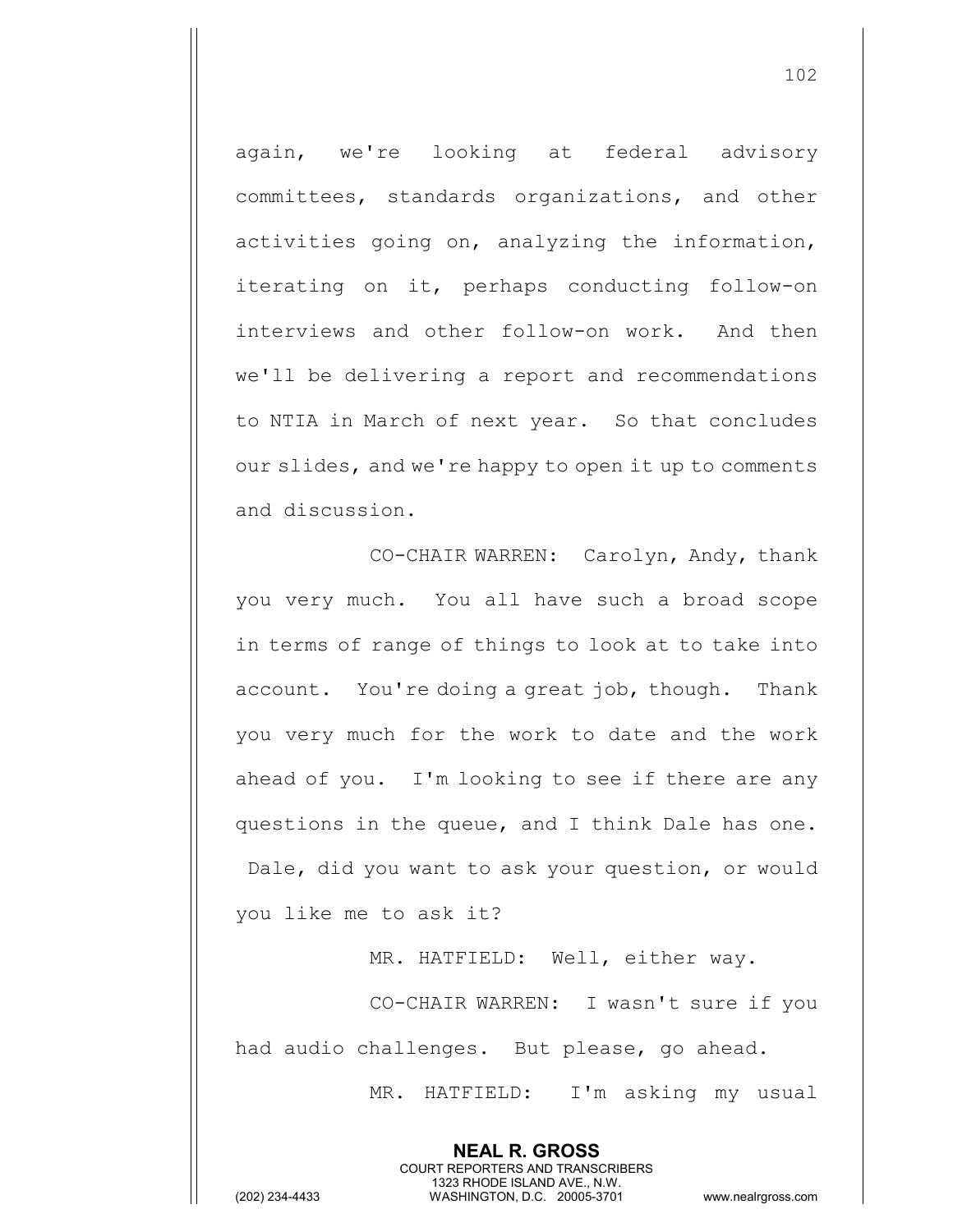question is that if all this works okay but there's still some bad actors out there and so forth, what steps do you think need to be taken in terms of enforcement when you've got mixed jurisdiction here between the FCC and NTIA on some of the spectrum and the FAA, of course, isn't part of it? So I'd just be curious about what your thoughts were.

MS. KAHN: Yeah. So I mean, I can say safety is critical, and so that all needs to be worked out a priori. And the spectrum is critical to that to ensure safety of operations. So that's a good point that we can discuss more in our subcommittee.

CO-CHAIR WARREN: Carolyn, this is Jennifer. Would you say that will be part of the deliberations in the approaches that you and Andy had listed there in terms of coordinators and methods of accessing the spectrum?

MS. KAHN: Yes.

CO-CHAIR WARREN: Okay. Thank you, Dale. Any other questions?

> **NEAL R. GROSS** COURT REPORTERS AND TRANSCRIBERS 1323 RHODE ISLAND AVE., N.W.

(No audible response.)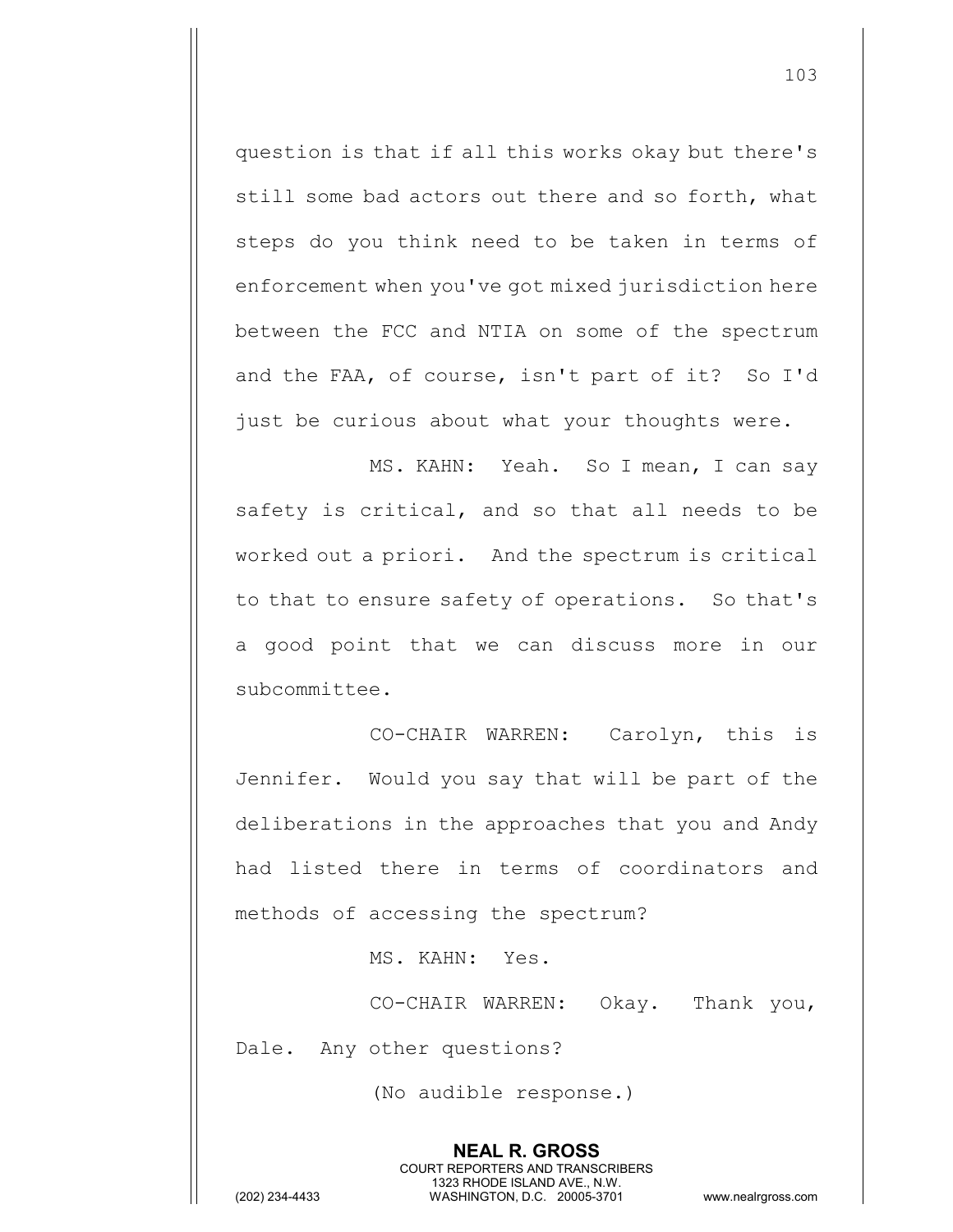CO-CHAIR WARREN: No. So I think with that, we are going to  $-$  we are really quite on time despite the little learning curve we had at the beginning of this -- of our session today. Hopefully it's the only time we'll have to not meet together and do this virtually, but as Charla and I were noting, a good trial run in case we do.

So this would be the time that we would open it up for public comment, and Charla and I are dependent upon Antonio and Dave for helping us making sure the lines are open for those who want to speak. But if you do want to speak, please let us know and we will form a queue. Just giving everybody a second to go off mute in case there's someone on mute, but I don't hear any request for the floor. Okay.

Apparently, we have answered everybody's questions through the great reports that all the committees did. So thank you very much. Charla, shall I turn it over to you for closing remarks?

> **NEAL R. GROSS** COURT REPORTERS AND TRANSCRIBERS 1323 RHODE ISLAND AVE., N.W.

CO-CHAIR RATH: I can. I'm more than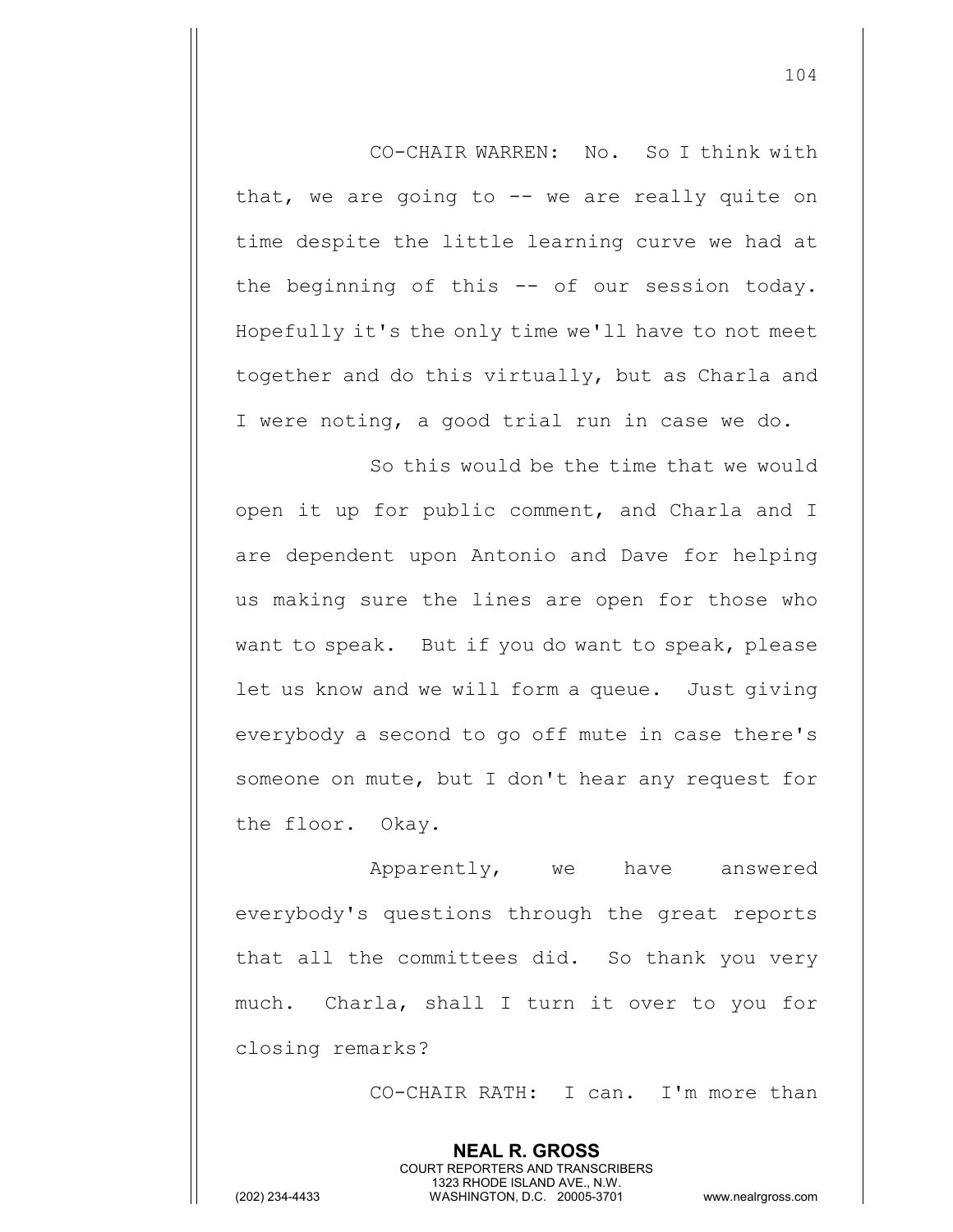happy to start out. First things first, I really appreciate everyone's patience earlier in dealing with what is sort of a difficult way to manage this kind of meeting, and it's something we're so used to doing it live. So I really appreciate that. And also, thanks to NTIA for all the work that they've been doing to make this seem and feel like we're just operating under normal conditions, and I realize for everyone this is far from being normal. So again, thanks.

And especially thanks, again, as I said earlier, I was reviewing all of the materials and just looking at all the work that people have done. We have several just tricky questions in front of us and really appreciate just how much people have been participating. And particularly, thank you to the co-chairs for being so persistent and for the NTIA staff who has been great at supporting our effort. So that over to you, Jennifer. I really don't have anything else to say besides that. CO-CHAIR WARREN: Sure. So

obviously, as you all know, we had talked about

**NEAL R. GROSS** COURT REPORTERS AND TRANSCRIBERS 1323 RHODE ISLAND AVE., N.W.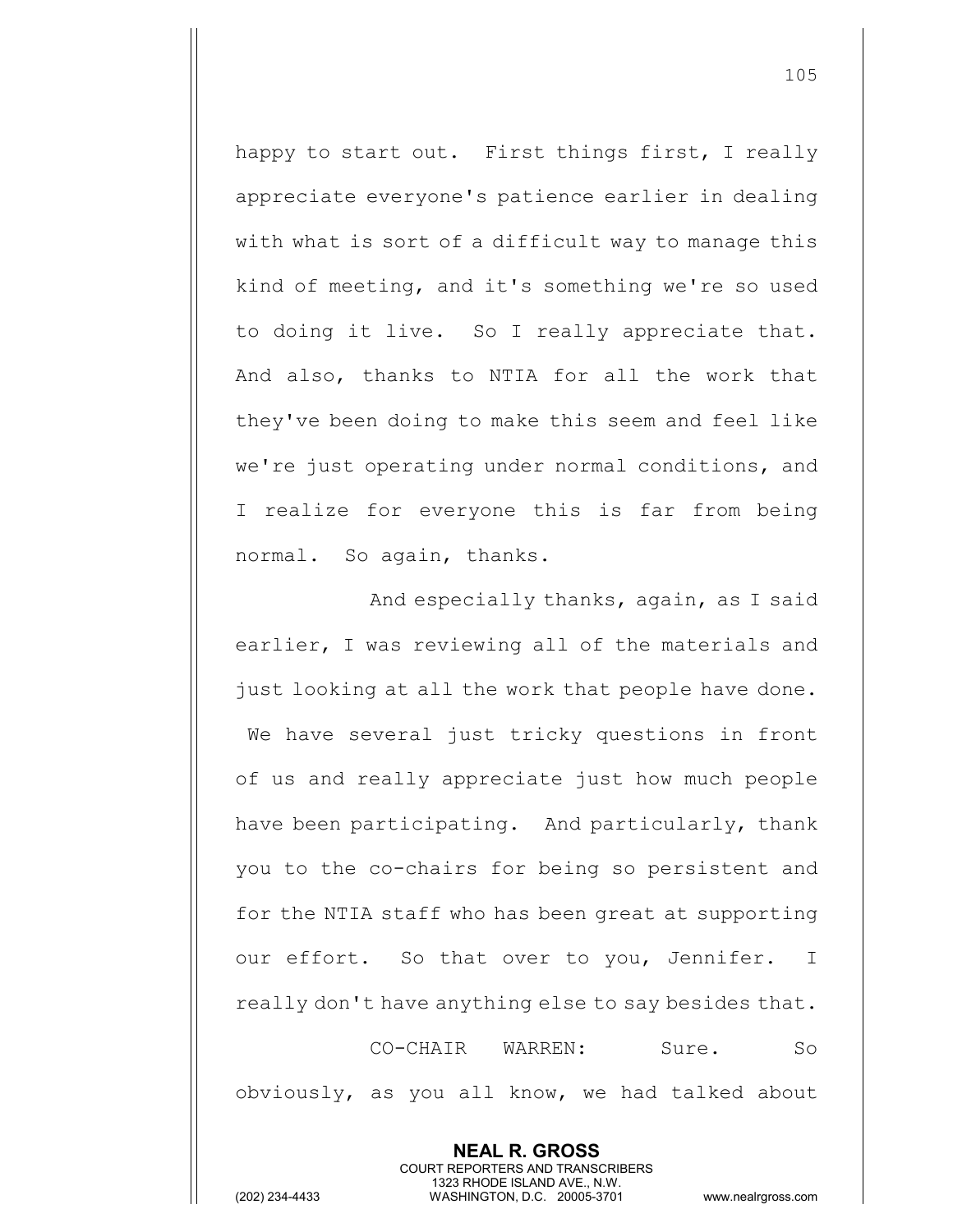the next meeting being in conjunction with the ISART meeting in Colorado. We are working with NTIA to understand whether that  $--$  as time goes on, whether or not that appears to be feasible, whether what mood we'll be in. So we will keep you all apprised of that.

At the next meeting, we'll obviously have a suite of recommendations for the CSMAC to consider and adopt. So it'll be an action-oriented meeting, and I think that's it. Just want to thank everybody. And does NTIA have any closing remarks that it would want to offer? Or if not, we will just adjourn. Dave?

MR. REED: Thanks, Jennifer. No, I think we've covered it. The next meeting is a little bit up in the air, see if it works out. Thank you.

CO-CHAIR WARREN: Okay. Thank you. Jennifer?

CO-CHAIR RATH: Wait one second. I think somebody  $-$ - did we  $-$  is that you, Trisha? MS. PAOLETTA: Yes, may I have the

> **NEAL R. GROSS** COURT REPORTERS AND TRANSCRIBERS 1323 RHODE ISLAND AVE., N.W.

106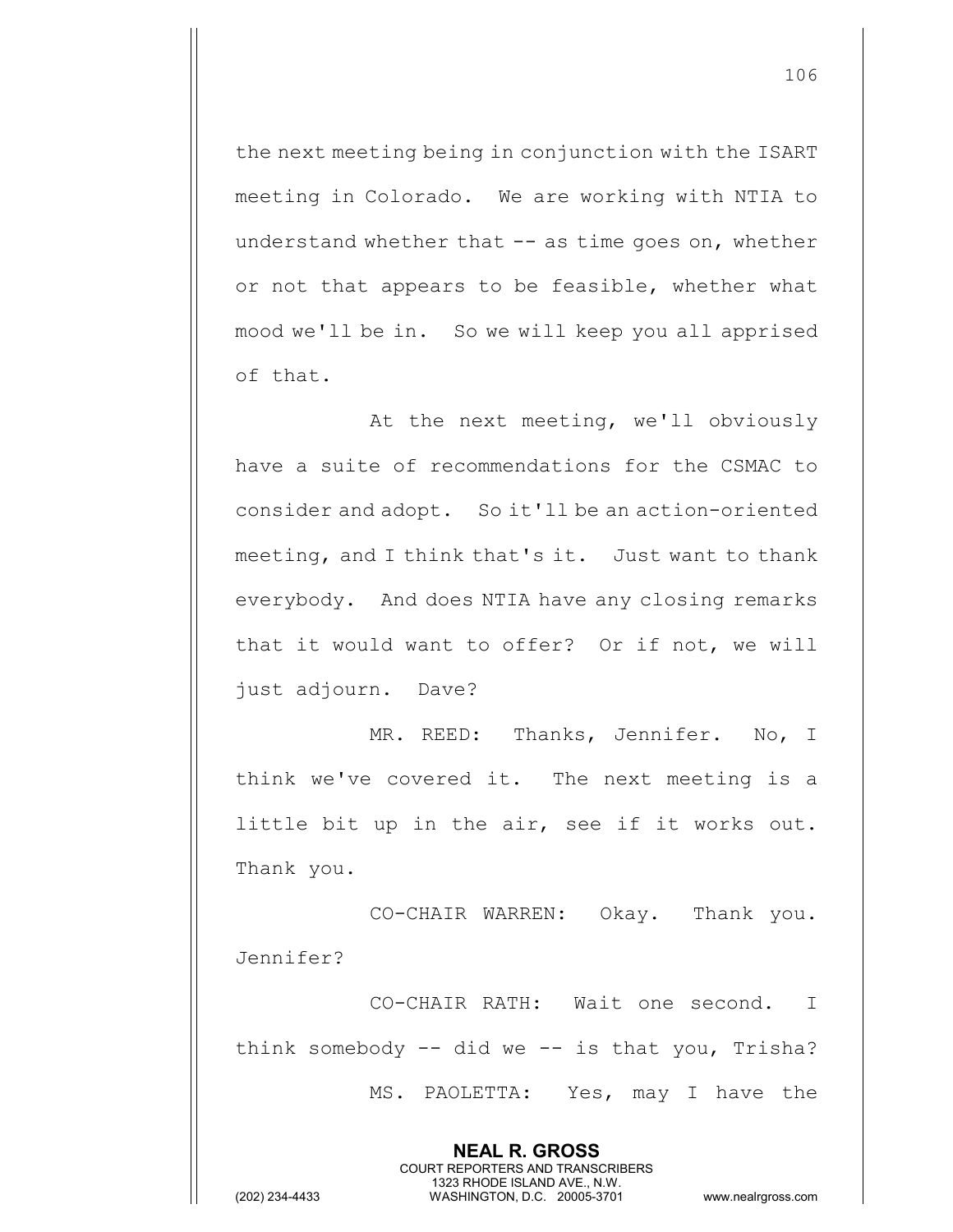floor? Is the public able to comment?

CO-CHAIR RATH: Yeah, we didn't close the meeting yet. So okay.

MS. PAOLETTA: Okay. I appreciate that. I'm speaking in my position as counsel for 5G Americas, and we had sent a letter to NTIA and Charles and his colleagues earlier this month. And we had asked that the CSMAC and NTIA consider looking at the 3 gigahertz band in a little more depth through CSMAC. Obviously, we're very appreciative of the work they've done in the upper 100 megahertz but wanted to focus more closely on the rest of the band, 3100 to 3450 as well.

So I was interested if there's any response to that proposal, and it sounds from the work you are already doing that perhaps some of it could be perhaps addressed in the second subcommittee on non-federal spectrum requirements. So I'm looking for any response that members of CSMAC might have. Thank you.

MR. POVELITES: Charla?

**NEAL R. GROSS** COURT REPORTERS AND TRANSCRIBERS 1323 RHODE ISLAND AVE., N.W.

CO-CHAIR RATH: Trisha, this is

107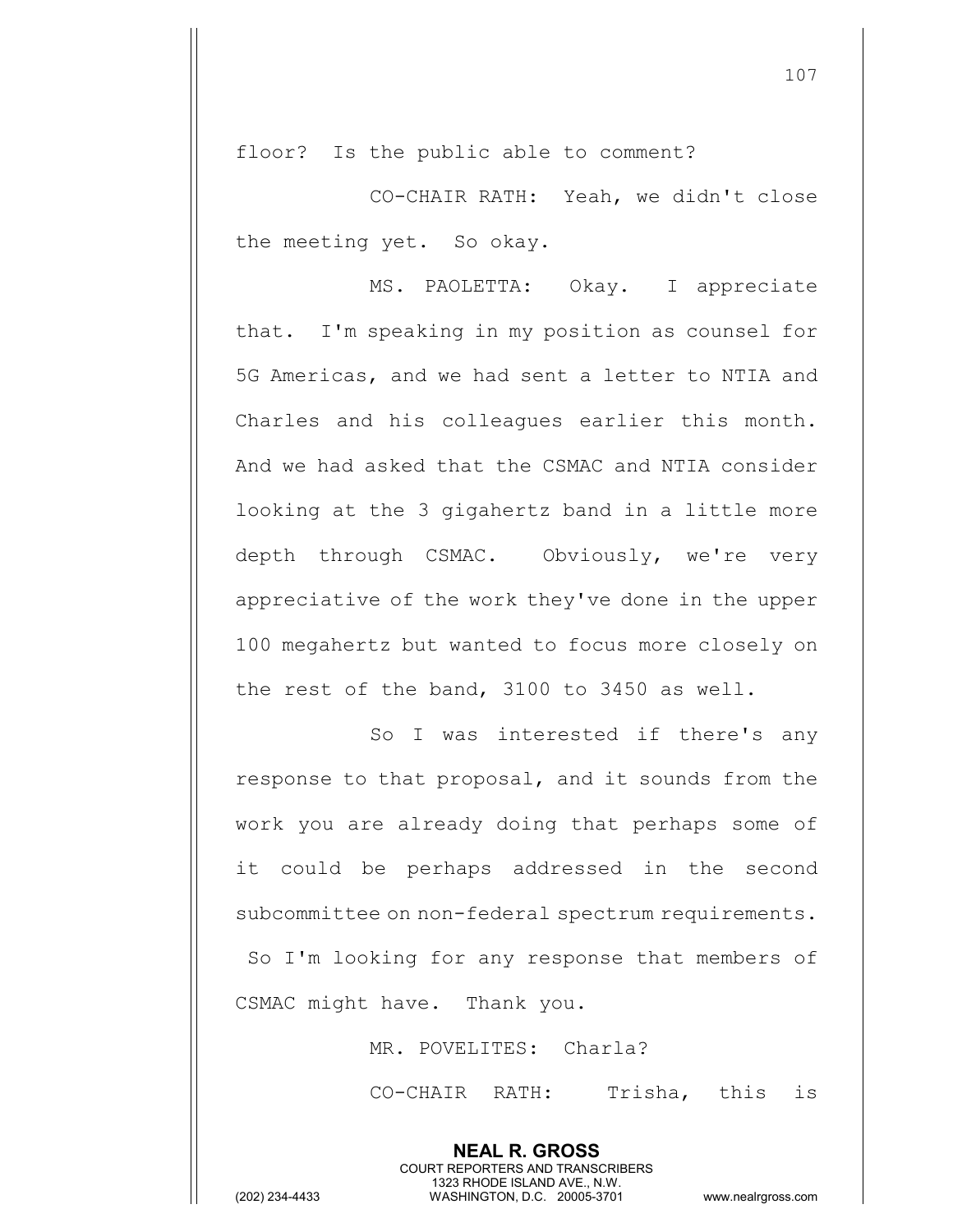Charla. Two things I'm wondering. Are you looking for a response from CSMAC, or are you looking for a response from NTIA?

MS. PAOLETTA: CSMAC, I suppose. Particularly, maybe the co-chairs of the second subcommittee, the non-federal current and future spectrum requirements.

CO-CHAIR RATH: Yeah. No, I think in general we would actually have to just take it under consideration. But obviously, if there are other comments that somebody would like to make, I certainly will do nothing to prevent that. So see that anybody  $-$ - hang on a second. I just want to make sure. It looks like Carl -- actually, Audrey asked about the dates of the ISART which Audrey will deal with that at the end again. But Carl, it looks like you've raised your hand.

MR. POVELITES: This is Carl Povelites. I think that's a good idea to ask NTIA if they would consider doing that, something similar to AWS-3. That process was challenging, but it provided a lot of trust amongst those who

> **NEAL R. GROSS** COURT REPORTERS AND TRANSCRIBERS 1323 RHODE ISLAND AVE., N.W.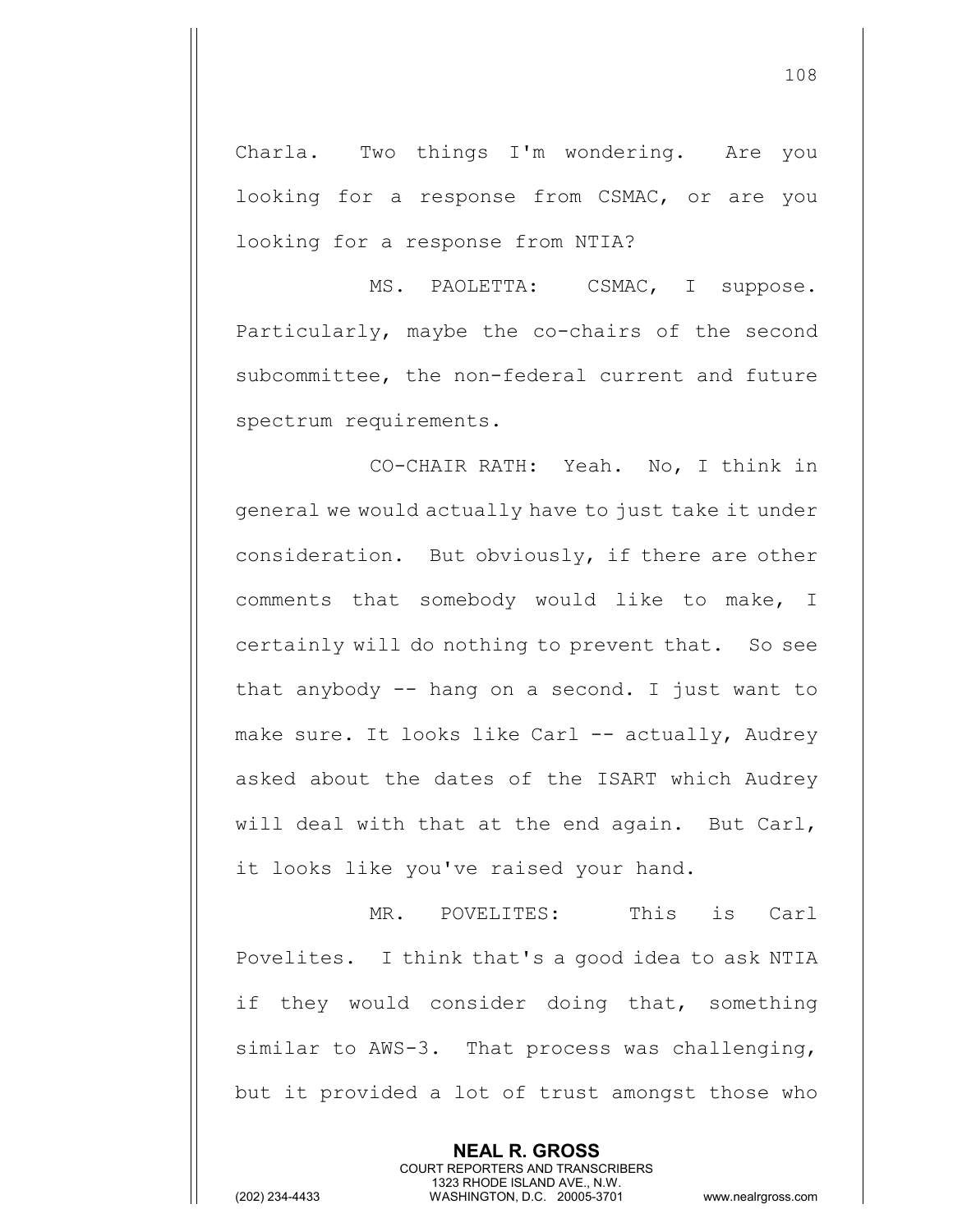were participating.

My understanding is there are a number of other entities that may be deciding to look at the band and some sharing capabilities, and I think that NTIA is a good place for this to be held and CSMAC may be of benefit. So just ask them and it'll be considered.

MR. SHARKEY: And Charla, this is Steve Sharkey. I want to support what Carl says. I mean, it would be a good thing to look at if there's potential to help with the review of that band. I do think the AWS-3 work helped both sides to understand the challenges and opportunities of accessing that spectrum and end up with a pretty successful outcome, and it would be a worthwhile thing to consider here.

MR. GIBSON: Again, this is Mark. I'll add my voice to that as well. Those of us who went through that, although it was painstaking, it was fruitful. So to the extent that we could do that again with this band, we might be able to have some success.

> **NEAL R. GROSS** COURT REPORTERS AND TRANSCRIBERS 1323 RHODE ISLAND AVE., N.W.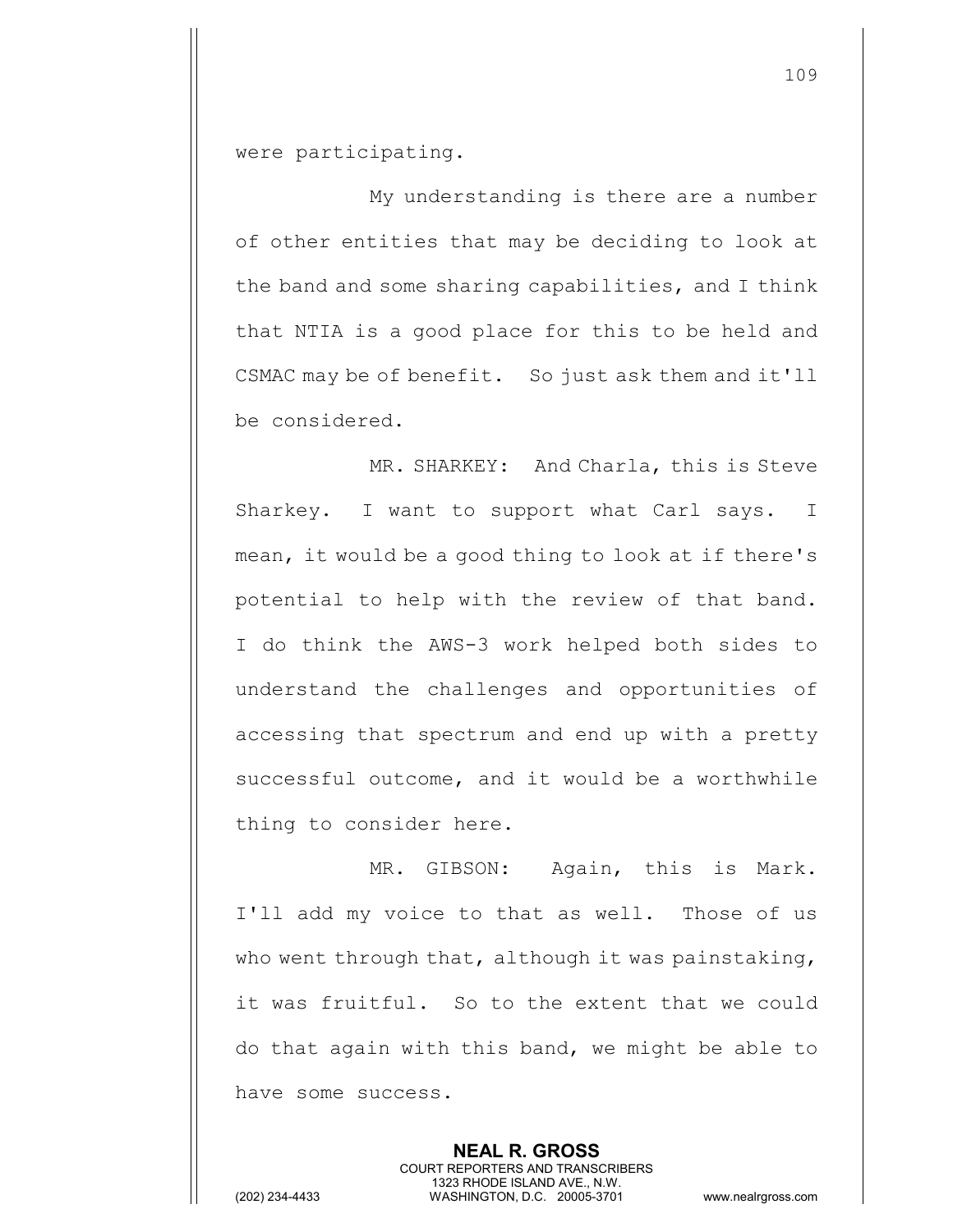MS. BROWN: And this is Mary Brown. I just wanted to say I wasn't on the CSMAC when the AWS stuff was done, but I've talked to many of the people here and others who did participate. And I heard nothing but good things about CSMAC's ability to contribute to those difficult issues. So we're thinking about the lower part, thanks.

CO-CHAIR WARREN: Anyone else if you want to comment, let me know in chat. But I thought, NTIA, do you have any thoughts about this? That would be Charles hopefully or Dave.

MR. COOPER: Hello, I was trying to find my unmute button. This is Charles from NTIA. So first of all, the spectrum Americas letter, thank you so much for sending that letter to us and providing some suggestions to us, particularly on the spectrum parts -- the spectrum sharing parts of the letter. We found those very interesting.

To the overall question dealing with the establishment of a working group, that was before my time with AWS-3 that was pointed to. Looking back, AWS-3 was back in the 2012-2013 time

> **NEAL R. GROSS** COURT REPORTERS AND TRANSCRIBERS 1323 RHODE ISLAND AVE., N.W.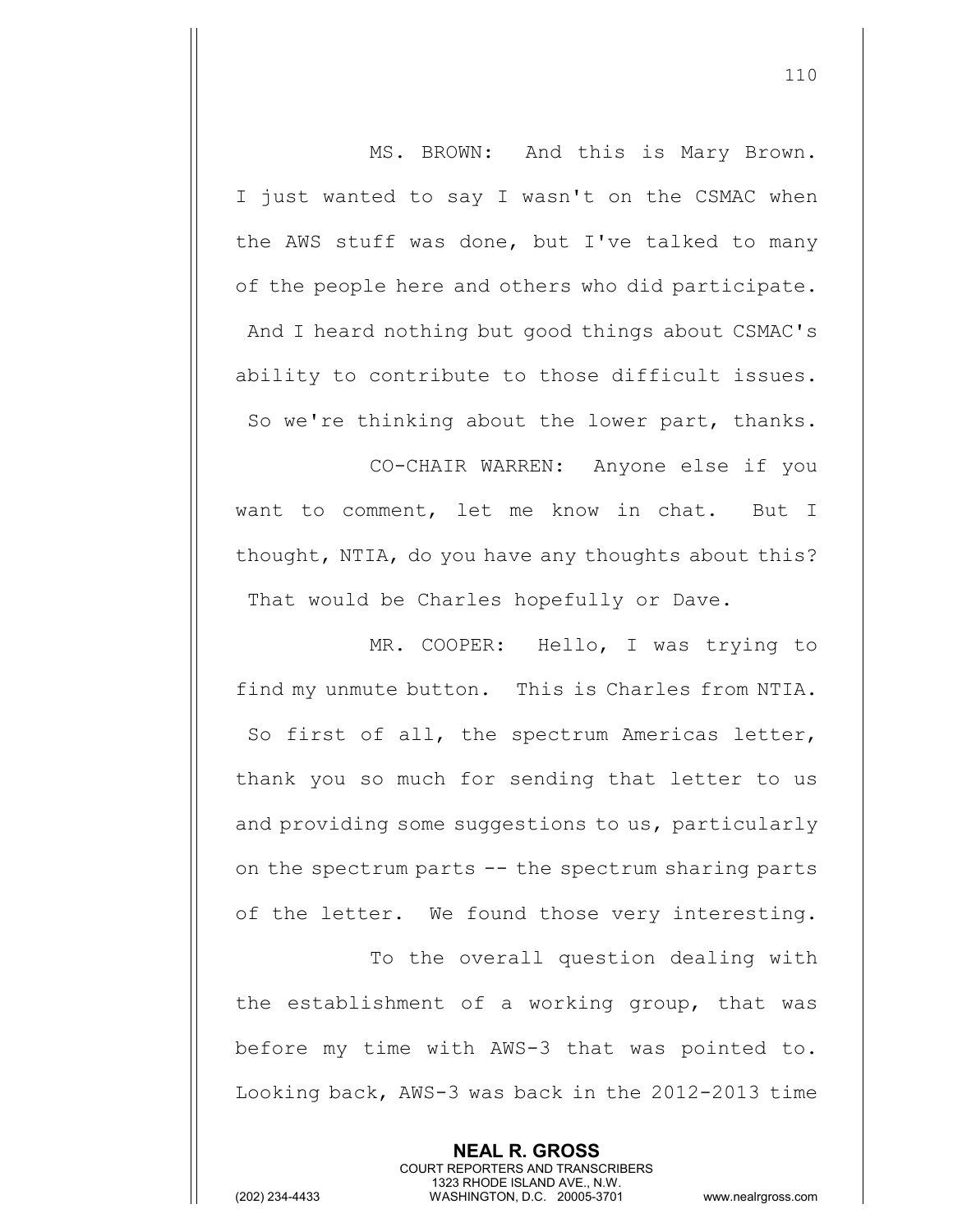frame where CSMAC started five working groups comprised of even our members, both federal agencies and in industry. And I think there were, like, a total of five working groups that worked their way through the bands.

And the reason why that was critical for CSMAC and NTIA was those bands had and continue to have a federal encumbrance, either it would have to be shared with or the federal encumbrance would have be relocated. And as Doug Kinkoph mentioned in the introductory remarks as well, AWS-3 continues to be a topic of conversation with the FCC in coordination with NTIA issuing the STAs to permit more widespread use of that AWS-3 spectrum.

So that's certainly been a success thus far. So with regards to the question, though, on the establishment of a working group, yeah, I think we hear you and NTIA will take that under advisement. So thank you so much for that.

CO-CHAIR WARREN: Okay. I'd like to also point out we had one quick question from the public also on the chat page, and this would be

> **NEAL R. GROSS** COURT REPORTERS AND TRANSCRIBERS 1323 RHODE ISLAND AVE., N.W.

(202) 234-4433 WASHINGTON, D.C. 20005-3701 www.nealrgross.com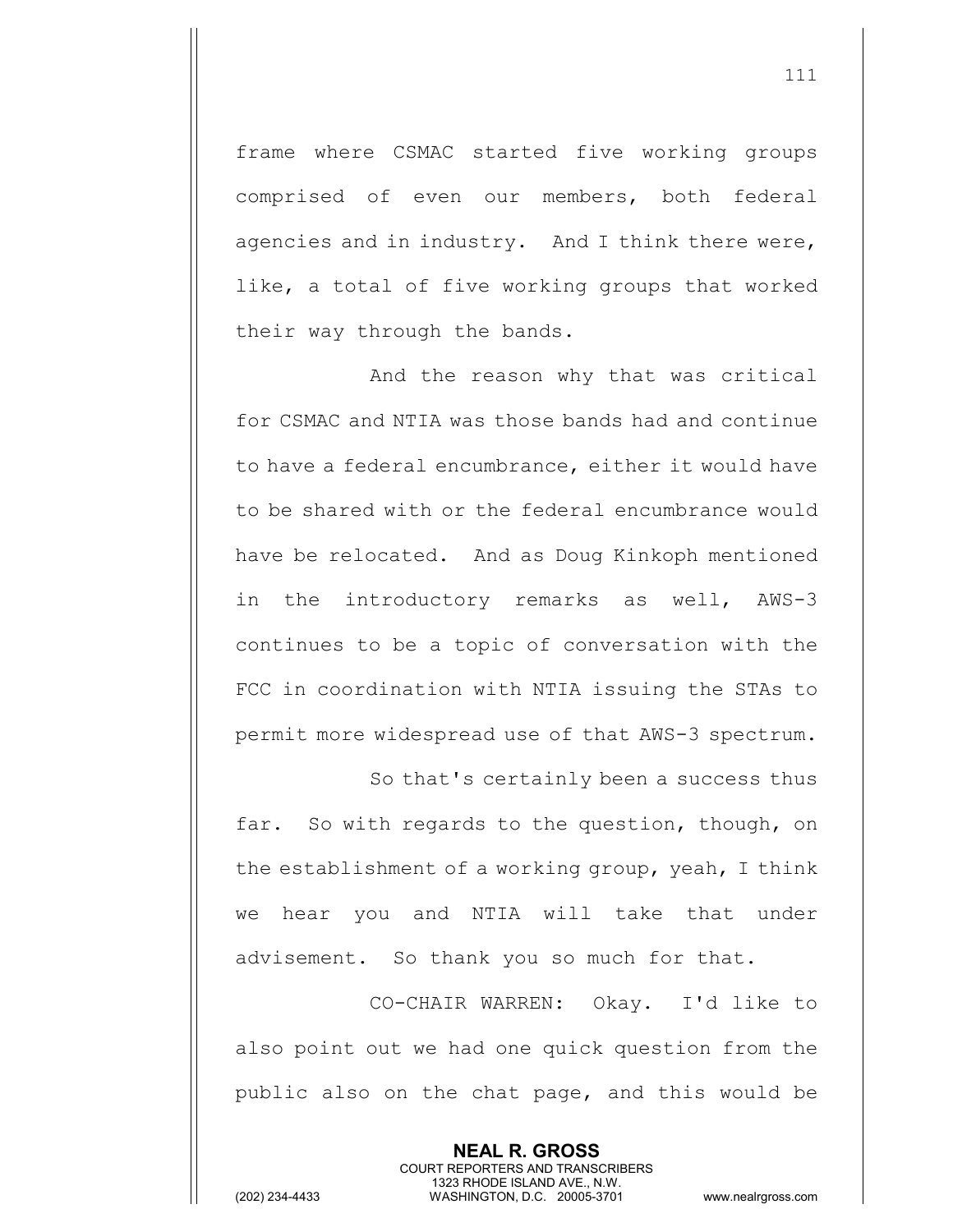to -- I'm going to address it to Andy and Carolyn. I'm not sure if you can see it. It asked if the working group is considering consolidating all UAS into the 5030-5091 megahertz band, including DoD.

MS. KAHN: Yeah, so we're looking at spectrum broadly and spectrum for CNPC, and the C-band, the 5030 to 5091 is one way ahead. So we're looking at that case, but we're also looking at spectrum broadly.

CO-CHAIR WARREN: Thank you, Carolyn. MR. ROY: And I'll just follow up. So the reason why we picked on C-band specifically is because it's a band that's available for UAS and has an allocation and there is active involvement on developing technologies for it. So we started with that as an example, develop ideas on what could be done for spectrum access mechanisms.

But as Carolyn said, we're broadly looking at all other options as well. But it was just as a way of this band is looking like it's coming online soon, so let's look at that in the

> **NEAL R. GROSS** COURT REPORTERS AND TRANSCRIBERS 1323 RHODE ISLAND AVE., N.W.

(202) 234-4433 WASHINGTON, D.C. 20005-3701 www.nealrgross.com